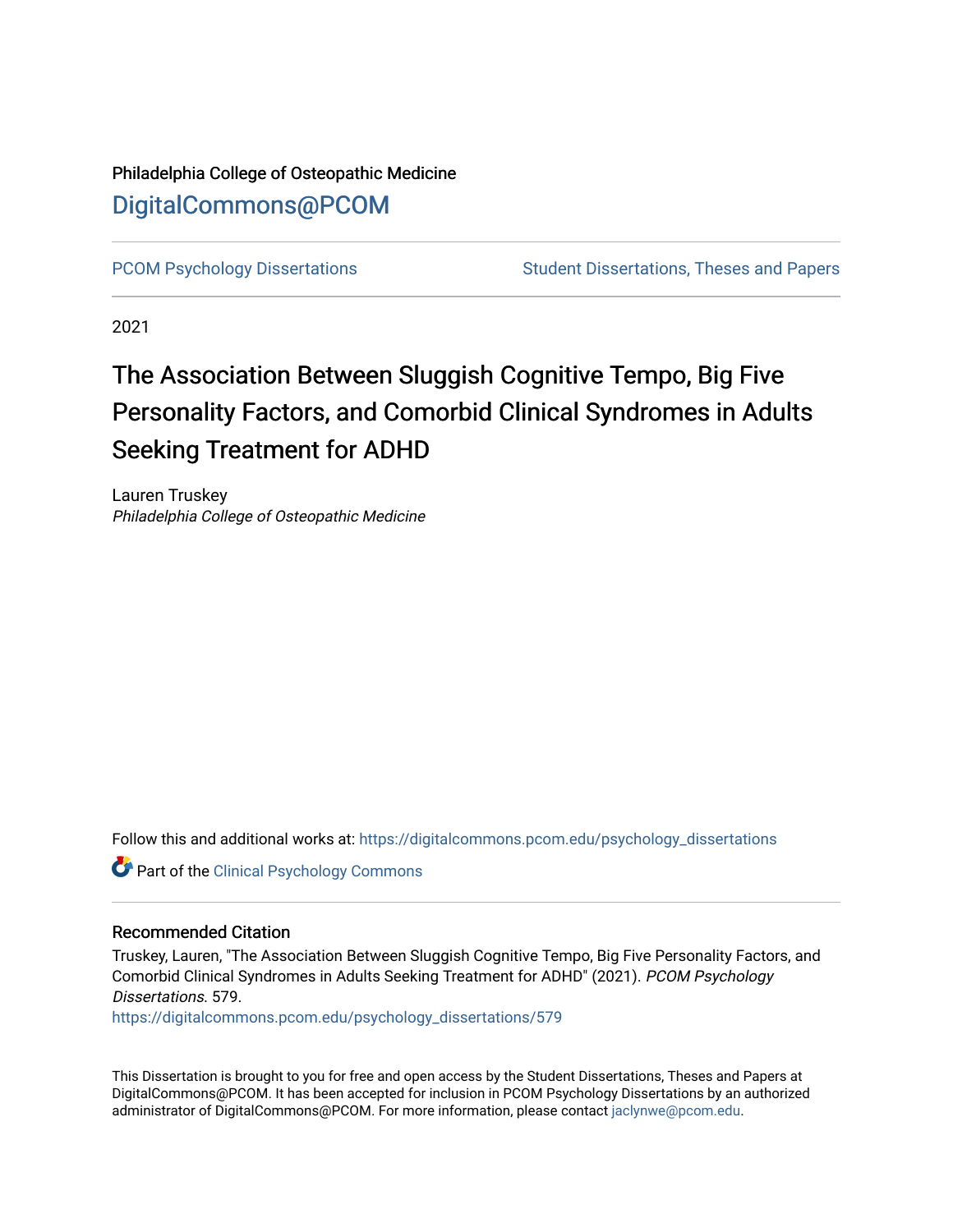Philadelphia College of Osteopathic Medicine School of Professional and Applied Psychology Department of Clinical Psychology

# THE ASSOCIATION BETWEEN SLUGGISH COGNITIVE TEMPO, BIG FIVE PERSONALITY FACTORS, AND COMORBID CLINICAL SYNDROMES IN ADULTS SEEKING TREATMENT FOR ADHD

By Lauren Truskey

Submitted in Partial Fulfillment of the Requirements for the Degree of

Doctor of Psychology

September, 2021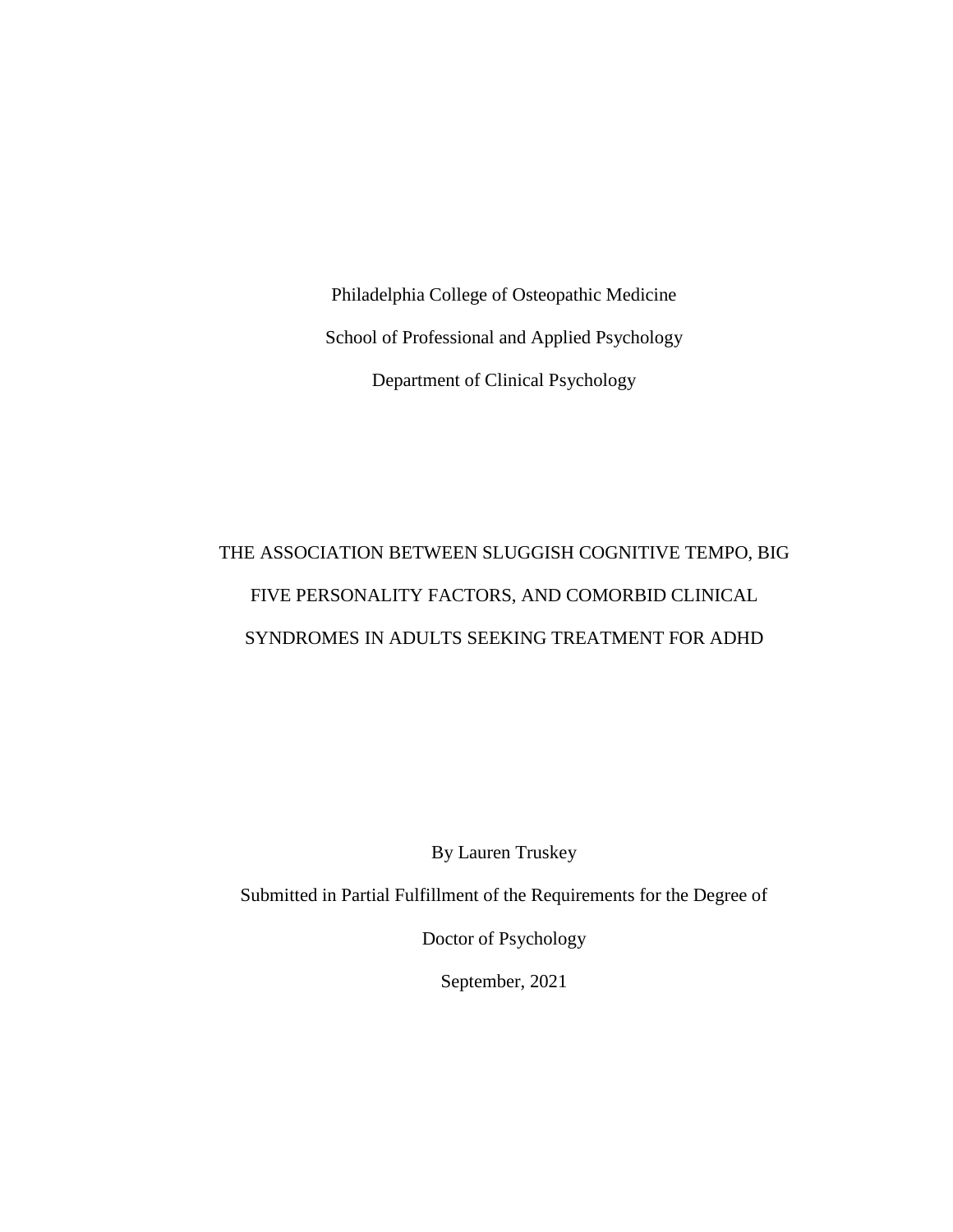# **PCOM SCHOOL OF PROFESSIONAL AND<br>APPLIED PSYCHOLOGY...**

## DISSERTATION APPROVAL

This is to certify that the thesis presented to us by Lauren Truskey on the 29th day of July, 2021, in partial fulfillment of the requirements for the degree of Doctor of Psychology, has been examined and is acceptable in both scholarship and literary quality.

COMMITTEE MEMBERS' SIGNATURES

, Chairperson

, Chair, Department of Clinical Psychology

Dean, School of Professional & Applied Psychology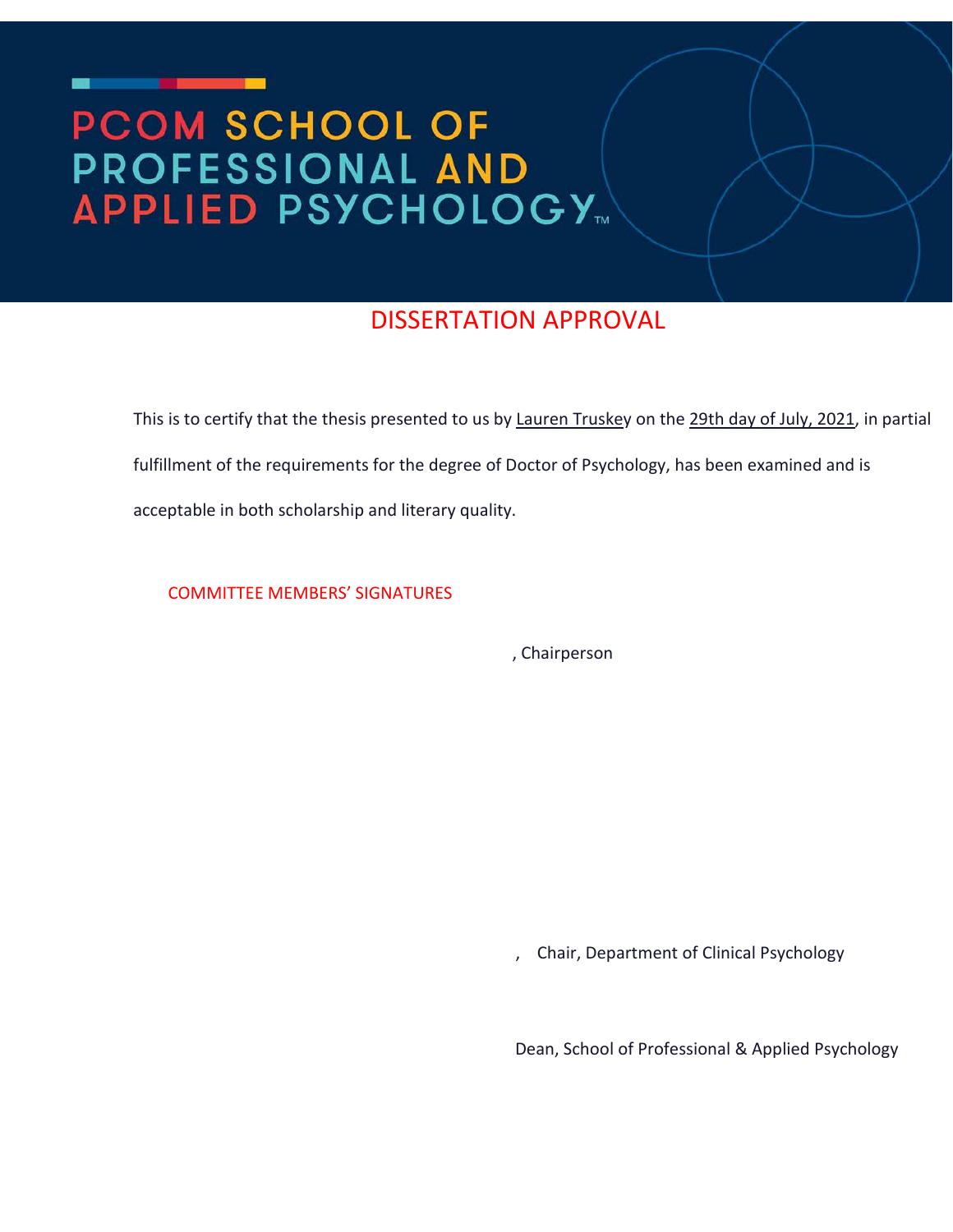### **ACKNOWLEDGEMENTS**

I would like to express my sincere gratitude to all of the people who have encouraged me and supported me during this study. First and foremost, I would like to thank my chair, Dr. Brad Rosenfield, for his support and flexibility during this entire process. The COVID-19 pandemic created several hurdles, but Dr. Rosenfield's experience and expertise with adult ADHD had been a consistent source of knowledge, and he provided helpful suggestions throughout the development of this dissertation. Second, I would like to thank Dr. DiTomasso for his mentorship as my second committee member and his statistical skillfulness. I would also like to thank Dr. Ramsay for generously allowing me to access and permitting me to use his archival data, his suggestions and encouragement, and for giving me the opportunity to train under his supervision as a practicum student.

I want to deeply thank my family, my mom, my brother, and my dad looking over me, for their love, encouragement, advice, and patience with me throughout this doctoral program and throughout my life. You have all inspired me in so many ways, and I am forever grateful. I also want to thank my grandparents for always encouraging me to read and learn.

Thank you to my loving boyfriend, from the bottom of my heart. Thank you for the study breaks, for always being my travel buddy, and for your love and support. This journey would have been much more stressful without you, and I am so excited for our next chapter together. Lastly, I want to thank my dear friends, you know who you are. I could not ask for a more supportive and caring friend group in my life.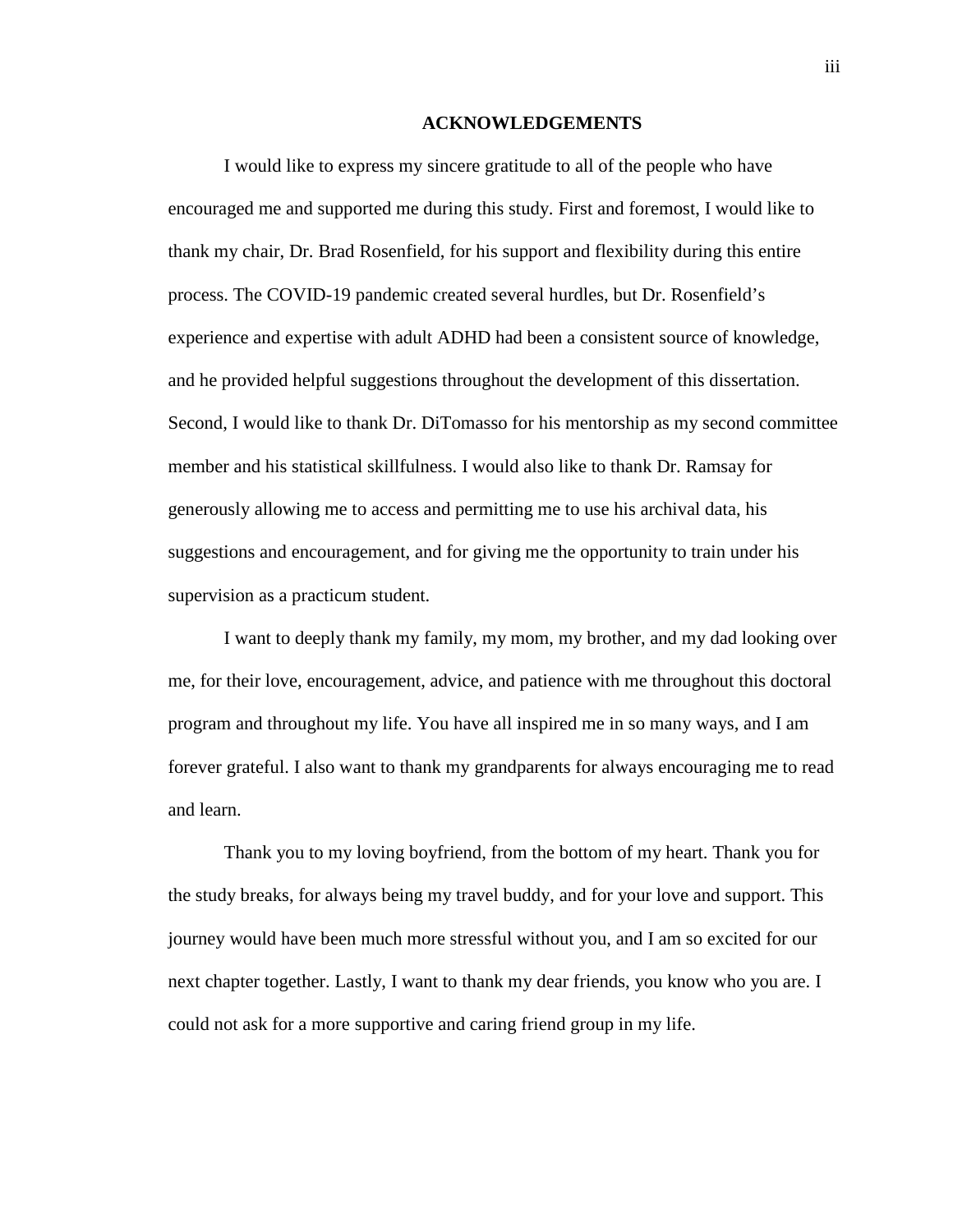### **TABLE OF CONTENTS**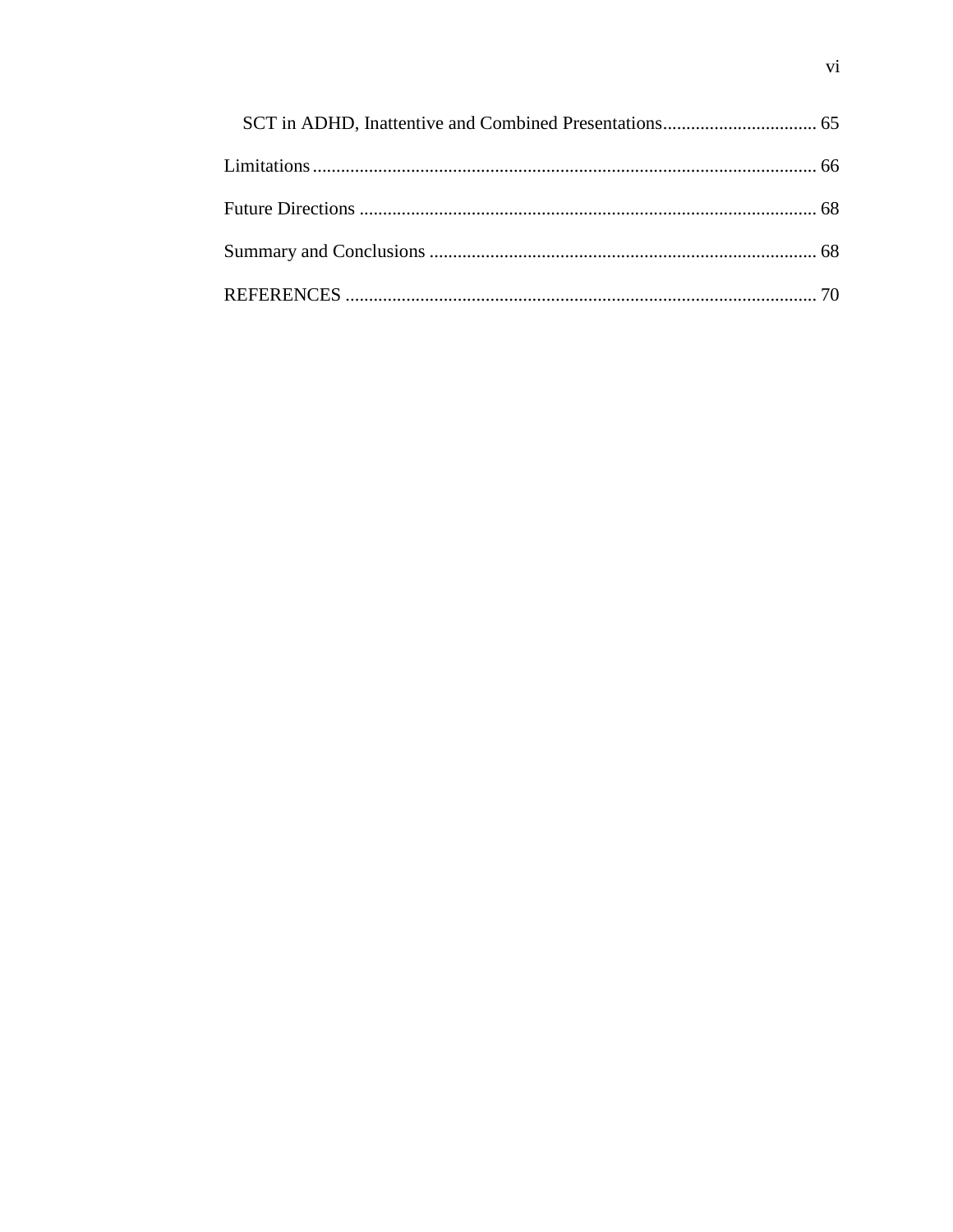### **ABSTRACT**

<span id="page-7-1"></span><span id="page-7-0"></span>Sluggish cognitive tempo (SCT) is a cluster of symptoms, including daydreaming, mental confusion, slowed thinking, and hypoactivity, that are believed to overlap and be frequently comorbid with attention deficit/hyperactivity disorder (ADHD). Research examining the relationship between personality and symptoms of SCT in adults with ADHD is limited. The purpose of the current study was to determine whether a relationship exists between SCT, Big Five personality factors, and ADHD, after accounting for comorbid anxiety and depression in a clinical adult sample. Archival data from a university-based outpatient clinic specializing in the assessment and treatment of adult ADHD were collected from an existing database. The sample included 204 participants who met inclusion criteria for the study. Big Five personality factors were assessed using the Revised NEO Personality Inventory, SCT and current ADHD symptom severity were assessed using the Barkley Adult ADHD Rating Scale-IV, depression was assessed using the Beck Depression Inventory-II, and anxiety was assessed using the Penn State Worry Questionnaire. The results of this study demonstrated that self-reported depression, anxiety, and Conscientiousness predicted SCT severity. An inverse relationship between inattentive ADHD symptoms and Conscientiousness was also found. When SCT in participants diagnosed with inattentive and combined presentations of ADHD were compared, no significant difference was found. Hopefully, the present study is an informative addition to the understanding of SCT and will improve assessment and treatment recommendations for this complex and challenging disorder.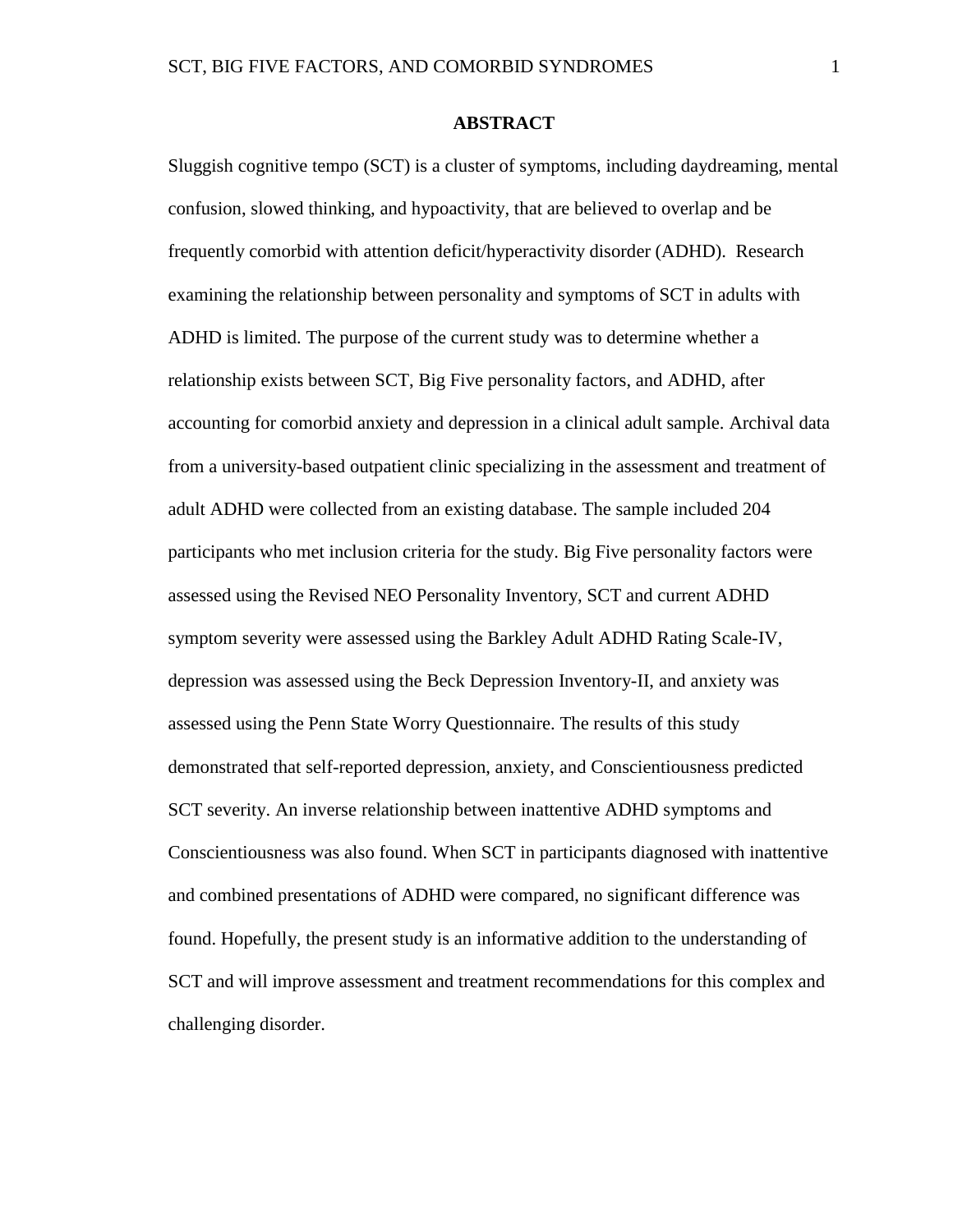### **CHAPTER 1: INTRODUCTION**

### **Statement of the Problem**

Attention-deficit/hyperactivity disorder (ADHD) is categorized as a neurodevelopmental disorder according to the *Diagnostic and Statistical Manual of Mental Disorders* (5th ed.; *DSM-5;* American Psychiatric Association [APA], 2013), with characteristics of inattention, hyperactivity, and/or impulsivity. Inattention, hyperactivity/impulsivity, and combined presentation have been identified as the three presentations of the disorder. At this time, no standard assessment is used in practice to diagnose ADHD, and most of the literature has investigated symptoms in children as opposed to adults (Wilens et al., 2009.

In 2006, the National Comorbidity Survey Replication was administered to approximately 9,000 adults aged 18 to 44 years. The survey's results indicated that approximately 3,000, or 4.4%, of respondents endorsed symptom criteria for adult ADHD (Kessler et al., 2006). Additionally, commercial insurance claims and databases revealed 342,284 employed, insured adults in the United States have filed one or more insurance claims for reimbursement of treatment or medication for ADHD (Montejano et al., 2011). As a result of the high prevalence of adult ADHD, the total cost for treatment has totaled approximately 266 billion dollars over a 21-year period, and costs are estimated to be 3 times greater for affected adults than for children and adolescents (Sayal et al., 2018.

In addition to dealing with the high cost of treatment, adults with ADHD have lower quality of life, more impaired relationships, higher rates of unemployment, more impaired driving, and more comorbid conditions, such as depression, anxiety, and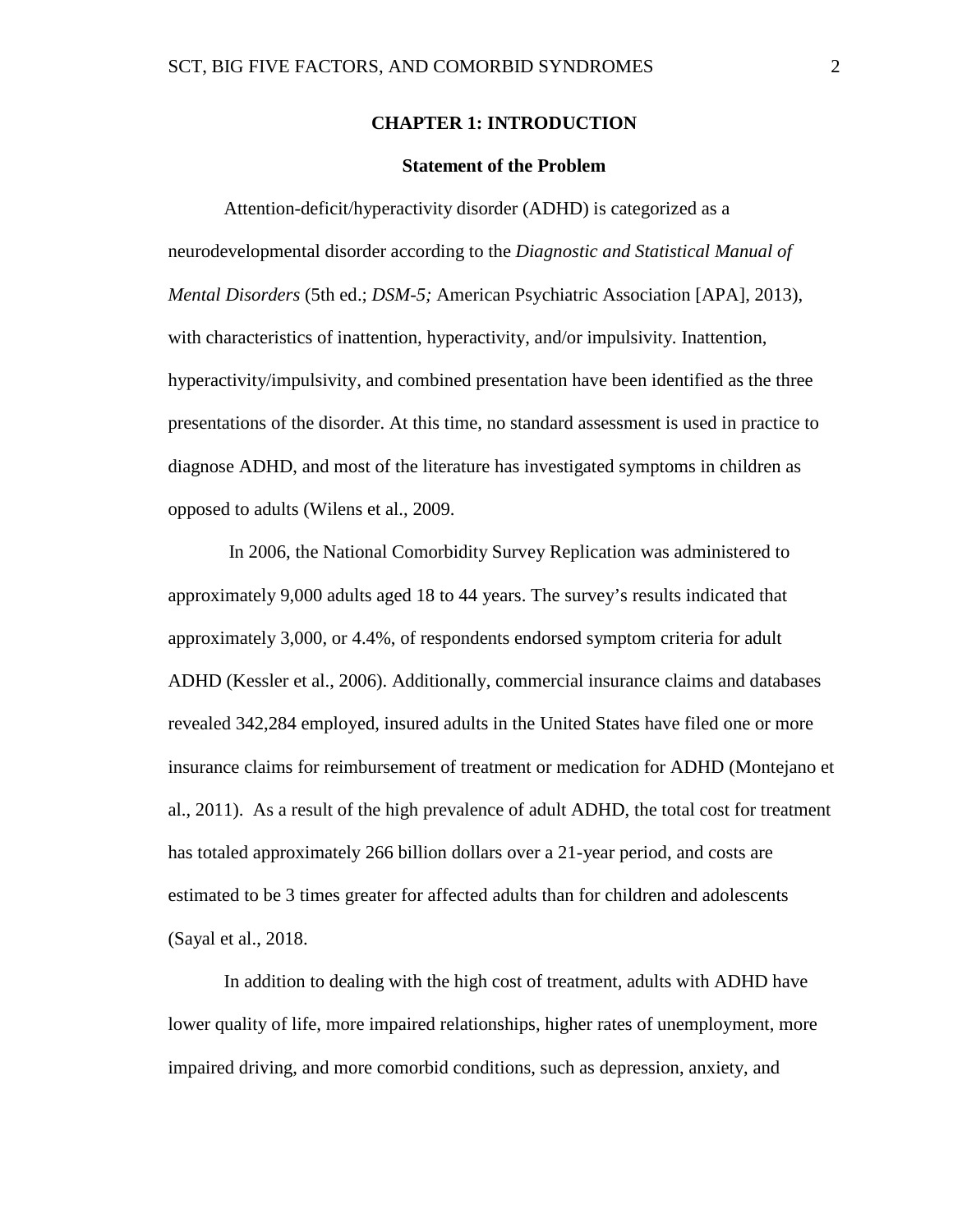substance use, than so-called neurotypical individuals (Geffen  $&$  Forster, 2017). In a sample of 79 Norwegian adults with ADHD, participants with ADHD endorsed more unemployment, learning disabilities in reading and writing, and self-reported impairment in childhood than an adult control group without ADHD (Halleland et al., 2019).

It is believed by mental health professionals that the burden of psychosocial stressors contributes to increased rates of comorbid clinical syndromes. Adults with ADHD are more likely than individuals without ADHD to be diagnosed with major depressive disorder (MDD) and anxiety disorders (APA, 2013; Fischer et al., 2007; Katzman et al., 2016. Those with ADHD and comorbid MDD have been noted to face greater negative social and occupational outcomes than individuals with ADHD only (McIntosh et al., 2009). In a sample of 320 adults with ADHD, 25.31% met the criteria for MDD. Participants with ADHD and MDD demonstrated a higher demand for psychotherapy or psychopharmacological treatment than individuals with ADHD only. Regarding anxiety, Schatz and Rostain (2006) conducted a review of the literature between 1998 and 2004 and reported that anxiety had adverse implications on working memory and inattention, overlapping with and exacerbating ADHD symptoms.

Sluggish cognitive tempo (SCT) is conceptualized as a cluster of comorbid characteristics, including daydreaming, mental confusion, slowed thinking, and hypoactivity, that are hypothesized to overlap with several ADHD symptoms (Barkley, 2012). Considering prevalence, a literature search revealed that between 4%-5% of the U.S. population endorsed approximately 3 to 4 symptoms of SCT (Barkley, 2012). In a recent sample of college students, 12% of the 158 students without clinical diagnoses reported high rates of social isolation as an outcome of SCT, as opposed to being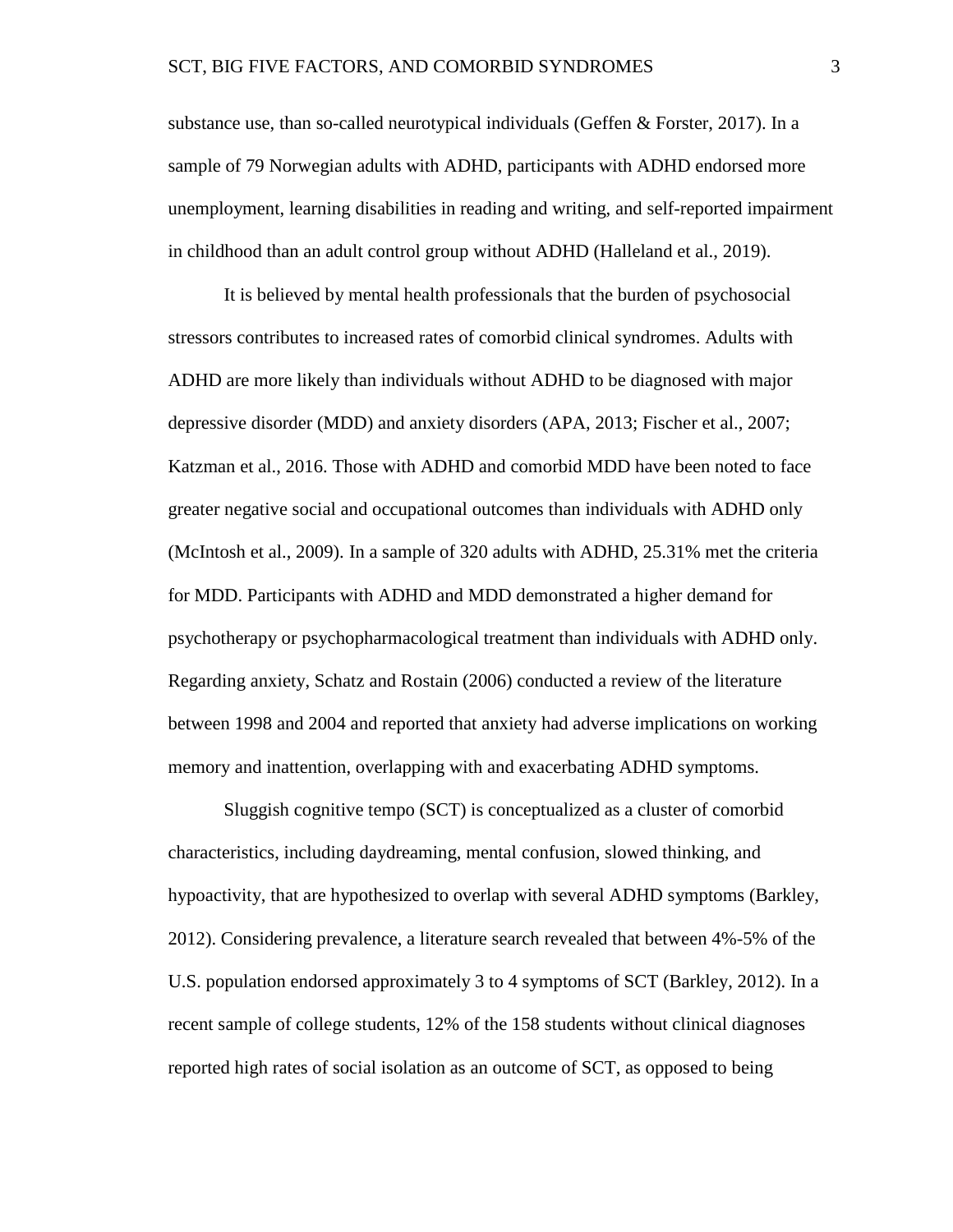attributed to ADHD, anxiety, and depression symptoms (Flannery, et al., 2016). Barkley (2014) speculated that SCT may occur separately from ADHD based on similar results from a nationwide, adult sample. Adults with SCT only and SCT with ADHD endorsed greater difficulties with executive functioning and psychosocial responsibilities than individuals with ADHD only and a control group. Individuals with ADHD and SCT, who have a tendency to internalize, are at risk for developing comorbid disorders, such as anxiety and depression, thus complicating treatment (Fischer et al., 2007).

Aside from common comorbid psychiatric diagnoses, significant Big Five personality factors have been found elevated in patients with either ADHD or SCT. For example, Nigg et al. (2002) found that ADHD symptoms contributed to the development of personality traits by examining the relation among ADHD symptoms, associated problems from childhood, and the Big Five personality factors through self-reports and spousal reports. Results indicated a clear relationship between ADHD symptoms and personality factors of high Neuroticism, low Conscientiousness, and low Agreeableness. Parker et al. (2004) also analyzed the relationship between self-reported ADHD symptoms and the NEO Five-Factor Inventory (NEO-FFI). Results showed that high Extraversion was a significant predictor for individuals with hyperactive/impulsive ADHD, and high levels of Neuroticism, low levels of Agreeableness, and low Conscientiousness were predictors for both inattentive and hyperactive/impulsive symptom profiles. In contrast, a sample of 3,172 undergraduate students reporting high levels of SCT were associated with high Neuroticism and low Conscientiousness and Extraversion, contradicting the previously determined positive association between Extraversion and ADHD and the overlap between Neuroticism and SCT, ADHD, anxiety,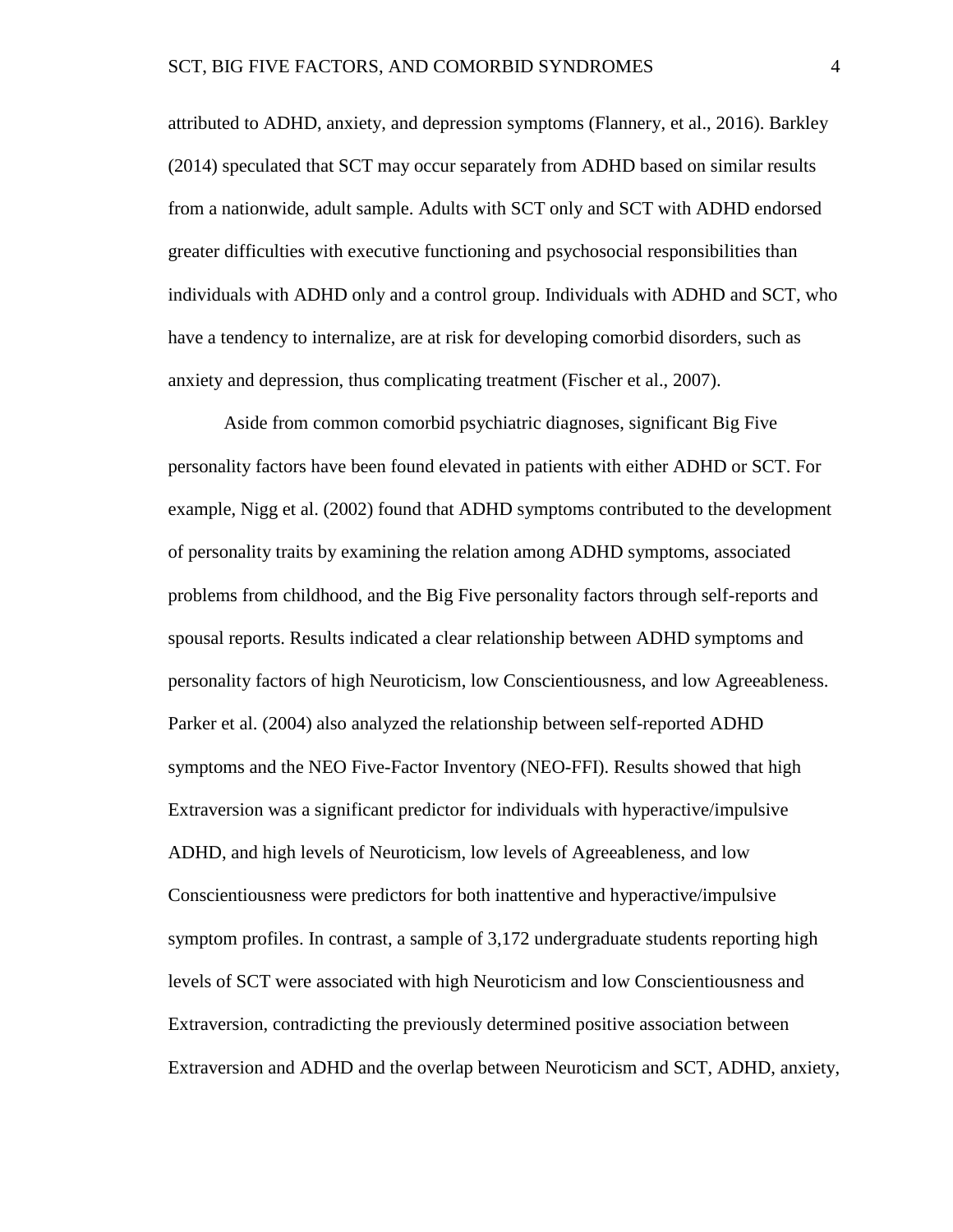and depression. Consequently, personality factors influence the presentation of adult ADHD and SCT, creating further diagnostic and treatment challenges.

Overall, research has indicated depression, anxiety, and maladaptive personality factors affect the presentation and pathology of both ADHD and SCT in adults. Although ADHD and SCT have been studied extensively in children, little is known about SCT in adults. This lack of research and empirical knowledge hinders adequate assessment and treatment of a complex and challenging constellation of symptoms and disorders.

### **Purpose of the Study**

An abundance of research exists on the relationship between adult ADHD and such personality factors as the FFM, depression, and anxiety (Allen et al., 2018; Bennett, 2015; Kaplan et al., 2015; Koorevaar et al., 2017; Nigg et al., 2002; Parker et al., 2004; Serine et al. 2020; Shi et al., 2015; Stanton & Watson, 2016. However, a literature review of eBook Collection (EBSCOhost), PsycARTICLES, PsycBOOKS, PsycEXTRA, Psychology and Behavioral Sciences Collections, Psycinfo, and Google Scholar found only one study considering the relationship of Big Five personality factors with SCT in college-aged adults. Although this study was impressive, it did not use a clinical sample, and the age range was limited to 18- to 29-year-olds (Becker, Schmitt et al., 2018). Several studies with children with ADHD and SCT have noted significant clinical differences in internalization, anxiety, mood, social withdrawal, self-monitoring, and working memory (Barkley 2012; Barkley, 2019; Bauermeister et al., 2012; Becker et al., 2016; Becker, Burns et al., 2018; Becker & Barkley, 2018; Becker et al., 2013; Capdevila-Brophy et al., 2014; Garner et al., 2017; Wood et al., 2017).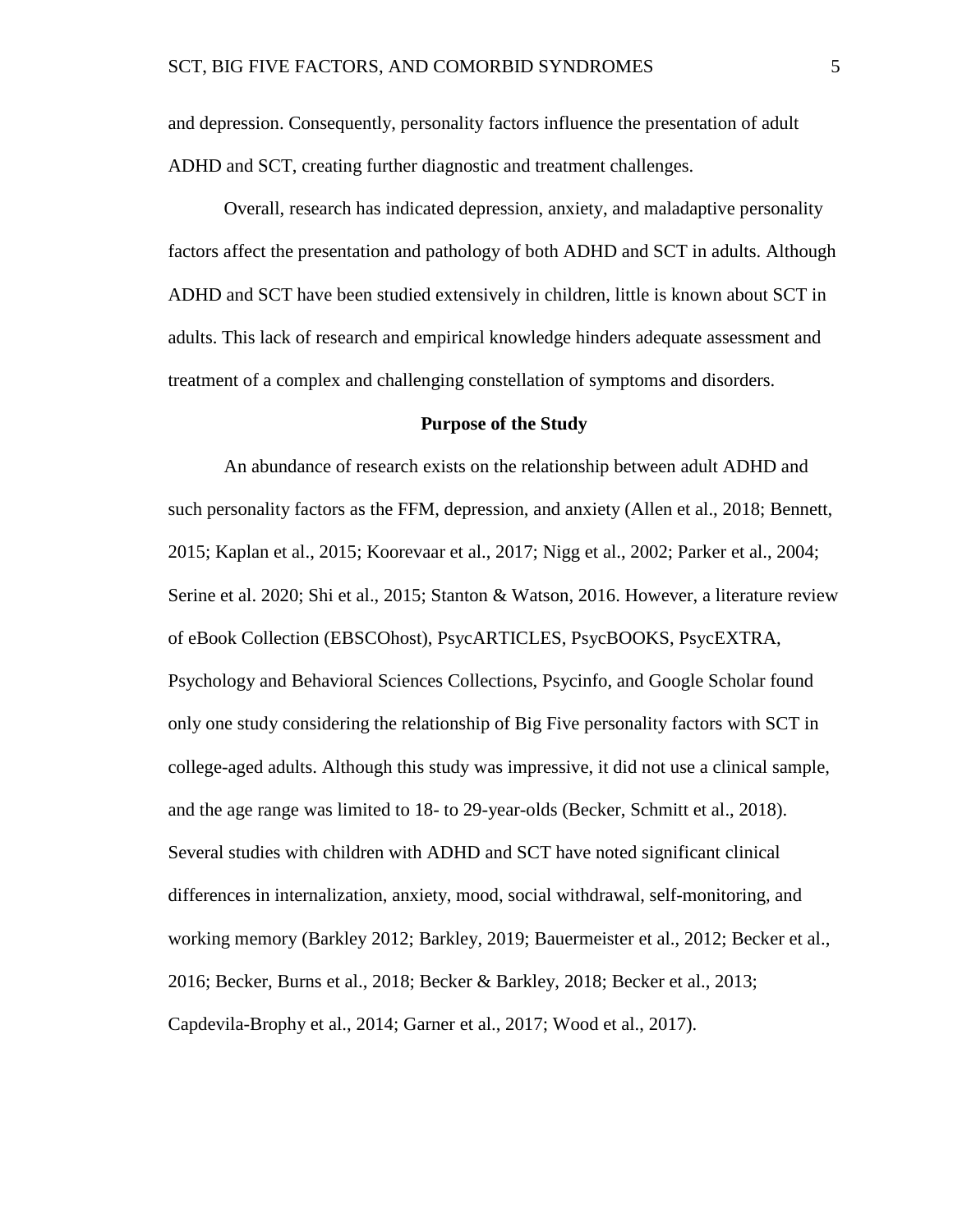Therefore, the purpose of the current study was to expand on previous literature and determine whether a relationship exists between the Big Five personality factors; SCT; ADHD, inattentive presentation; and ADHD, combined presentation in a clinical adult sample, after accounting for comorbid anxiety and depression. Hopefully, this information will help to guide future assessment and treatment recommendations for this complex and challenging disorder and provide further insight and awareness regarding SCT.

### **Research Questions and Hypotheses**

### **Research Questions**

- 1. Is there a relationship between SCT and Big Five personality factors?
- 2. Does a relationship exist between ADHD, inattentive presentation and Big Five personality factors?
- 3. Does SCT symptom severity differ in adults with ADHD, inattentive presentation versus ADHD, combined presentation?

### **Hypotheses**

1. It is hypothesized that clinically significant SCT symptoms will be positively associated with Neuroticism and negatively associated with Extraversion and Conscientiousness, after accounting for anxiety and depression, in adults with ADHD. SCT symptoms were operationalized as the SCT percentile as measured by the Barkley Adult ADHD Rating Scale-IV (BAARS-IV); Neuroticism, Extraversion and Conscientiousness was operationalized as *t* scores as measured by the NEO Personality Inventory-Revised (NEO-PI-R).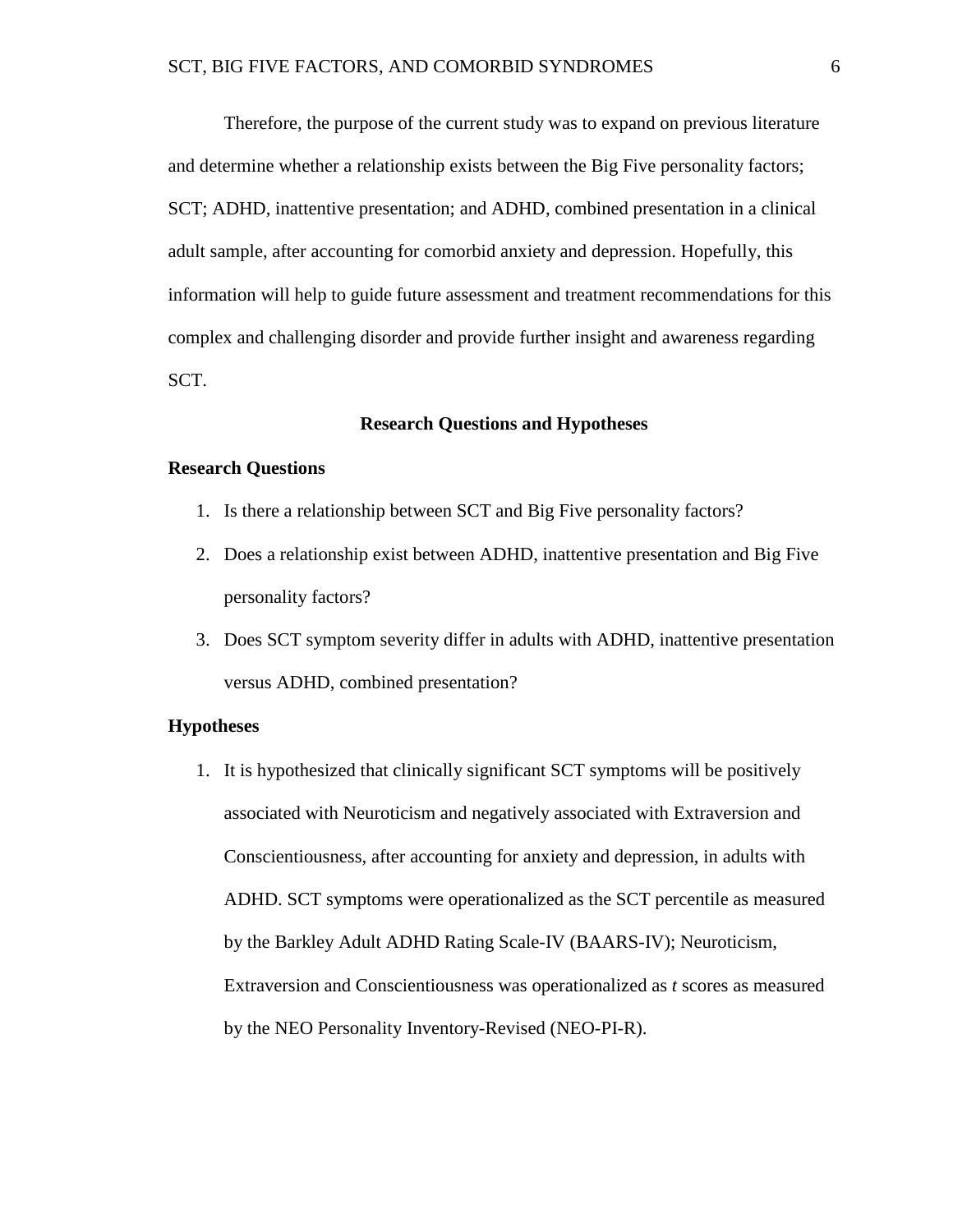- 2. It is hypothesized ADHD, inattentive presentation symptoms, will be positively associated with Neuroticism and negatively correlated with Conscientiousness. Inattentive symptoms were operationalized as a total inattentive symptom score as measured by the Barkley Adult ADHD Rating Scale-IV (BAARS-IV).
- 3. It is hypothesized that SCT scores will differ significantly in adults with ADHD, combined presentation, as compared to adults with ADHD, inattentive presentation.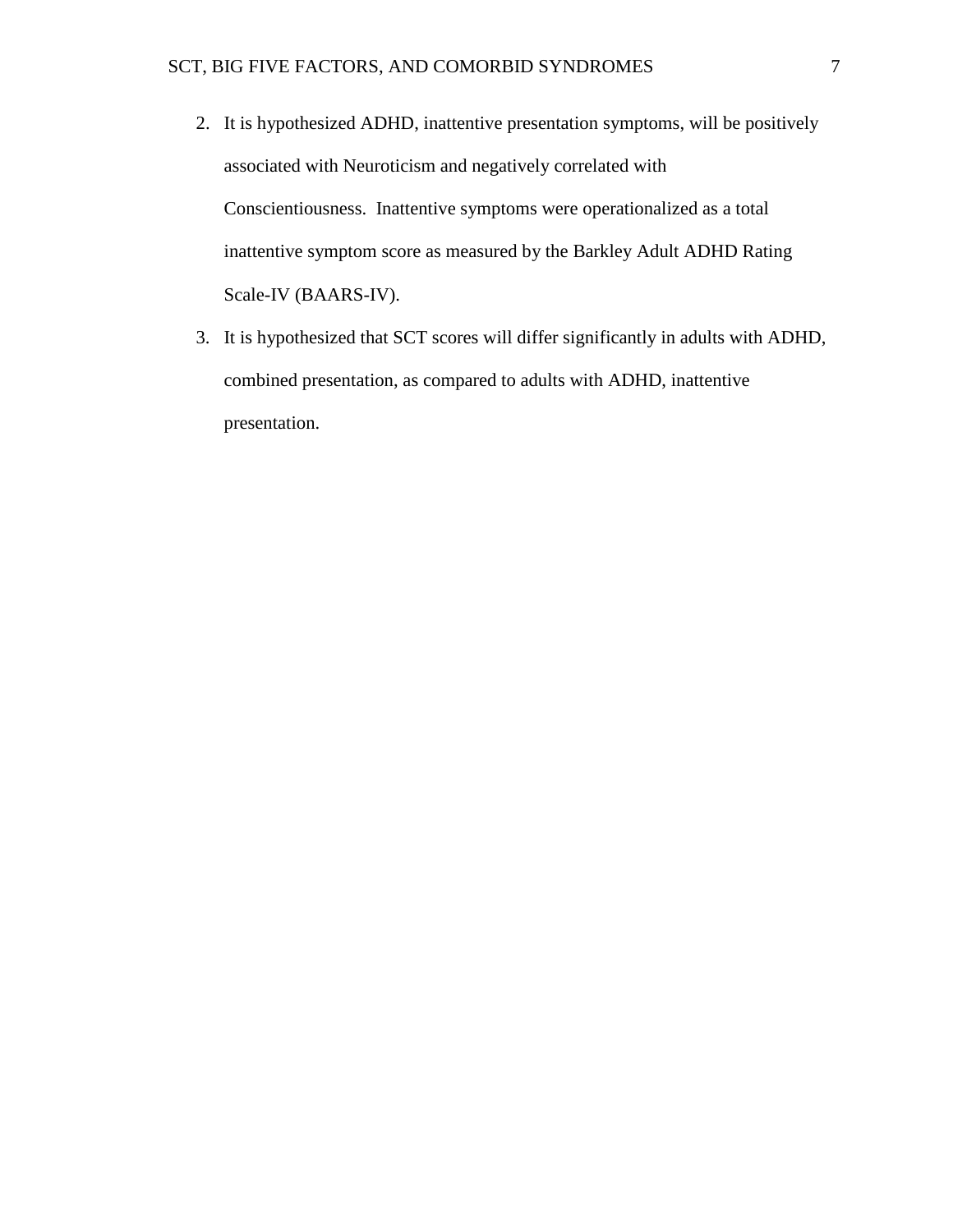# **CHAPTER 2: REVIEW OF THE LITERATURE Adult Attention-Deficit/Hyperactivity Disorder (ADHD)**

### <span id="page-14-0"></span>**History**

ADHD symptoms were first noted in the literature in 1798 (as cited in Lange et al., 2010), and since then, the recognition and conceptualization of related symptom clusters have undergone multiple revisions that evolved to the diagnosis of three presentations of ADHD in the *DSM-5* (APA, 2013; Lange et al., 2010). Specifically, in the 16<sup>th</sup> century, Sir Alexander Crichton, a Scottish physician, described abnormal inattention, impulsivity, and restlessness in children in his published work, *On Attention and its Diseases* (as cited in Lange et al., 2010). Further evidence of the recognition of ADHD symptoms was published in German children's stories titled *Fidgety Phillip* (*Zappelphilipp*) by Henireich Hoffman in 1844 (as cited in Lange et al., 2010). The story illustrates the restless behavior of a young boy eating dinner with his family. The boy is described as not listening to his father, "wiggling" in his chair, and rocking backward and forward. Phil's father is suggested to be expecting his son's behavior, implying this behavioral pattern is constant. The stories of *Fidgety Phil* are assumed to be one of the first illustrations of ADHD in children (Lange et al., 2010).

Following the early portrayals of ADHD by Crichton and Hoffman, British pediatrician Sir George Frederic Still published a book on a chronic joint disease, later renamed Still's disease (Lange et al., 2010; Still, 1987), in his publications of medical textbooks about children's diseases. Aside from his research with physically ill children, Still reported approximately 20 cases of children having symptoms related to a condition that he described as a "defect of moral control" (Lang et al., 2010, p. 246). Still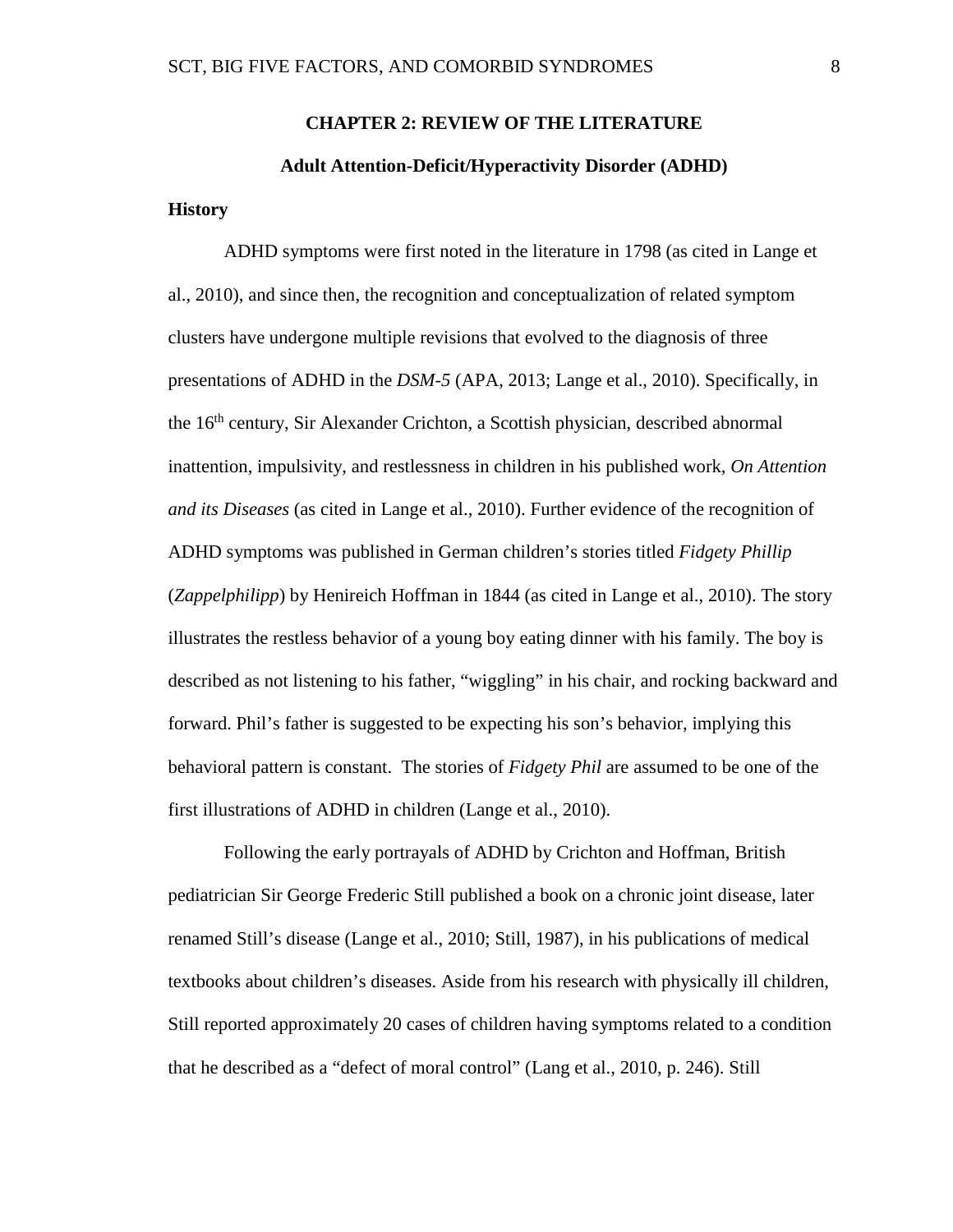hypothesized that the lack of control he observed was a result of a dysregulation of attention. Other explanations for absence of control included spitefulness, jealousy, lawlessness, dishonesty, and immodesty. Still's theoretical conceptualization of the disorder that would later be labeled ADHD did not fully match the operationalization of the disorder today, but the symptoms he recorded included traits of inattention, hyperactivity, and impulsivity, all hallmarks of the disorder ADHD (Lang et al., 2010).

Still's work preceded the observations and diagnostic formulation of Franz Kramer and Hans Pollnow in 1932. These physicians noted cases in which children appeared to be affected by motor restlessness, the inability to sit still, constant movement (e.g., running up and down the exam room), and displeasure when scolded for misbehaving. Kramer and Pollnow also observed children with complaints of working aimlessly, to which the physicians attributed environmental distractions. They later labeled the observed motor symptoms hyperkinetic disease of infancy (Kramer & Pollnow, 1932; Lang et al., 2010), with symptoms similar to today's ADHD, hyperactive/impulsive presentation (Lang et al., 2010). To understand the evolution of the conceptualization of ADHD further, a review through each edition of the *DSM* is provided.

#### **Review of Relevant** *DSM* **Diagnoses over Time**

Diagnostic criteria or even a relevant symptom cluster for ADHD was completely absent in the first edition of the *DSM* and has gradually evolved since its first appearance in the second edition in 1968 (APA, 1952; APA, 1968). Beginning with the second edition of the *DSM*, hyperkinetic reaction of childhood was included as a disorder "characterized by symptoms of overactivity, restlessness, distractibility, and short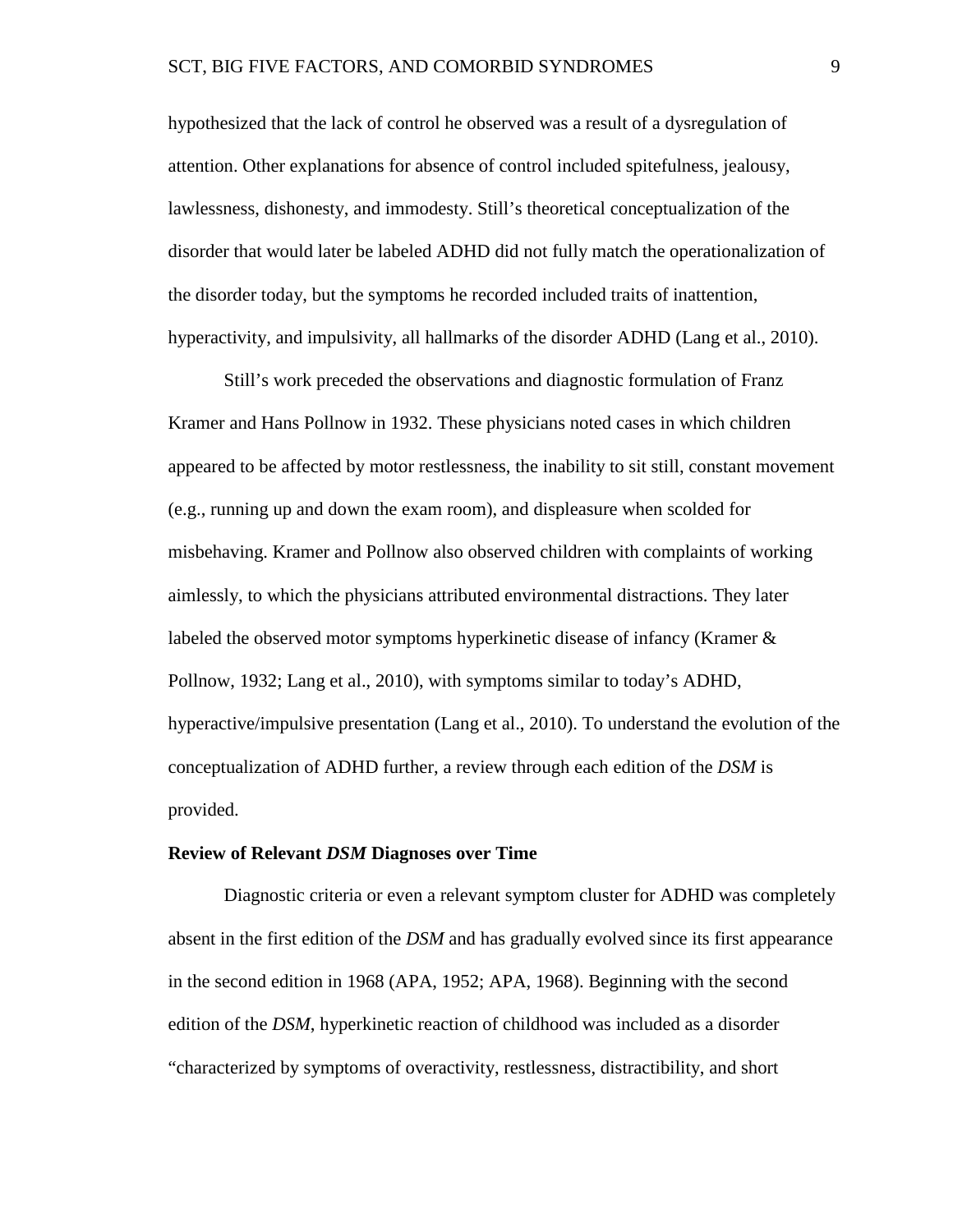attention span, especially in young children" (APA, 1968, pp. 49-50). Ross and Ross (1976) cited research in the 1930s and 1940s that found evidence that supported a causal relationship between brain damage and hyperactivity (as cited in Lange et al., 2010). To further support the research noted by Ross and Ross (1976), Rosenfeld and Bradley (1948) reported the following atypical behaviors observed in children who suffered from asphyxiant illness in infancy: mood variability, hypermotility, impulsiveness, short attention span, difficulty recalling previously learned material, and difficulty with mathematics (as cited in Lange et al., 2010). In summary, hyperactivity was viewed as a result of brain damage, which was specified in the diagnosis of hyperkinetic reaction of childhood (APA, 1968; Lange et al., 2010).

The causal relationship between minor brain damage and symptoms of hyperactivity was challenged as the rate of children with hyperactivity without asphyxiating diseases or other identifiable brain damage increased. Some studies no longer supported the theory that injury or birth complications resulting in a lack of oxygen to the brain were etiologically responsible for hyperactive behaviors. As of 1963, the Oxford International Study Group of Child Neurology requested a shift in terminology from brain damage to brain dysfunction (Lange et al., 2010).

Not until the third edition of the *DSM* were the symptoms of hyperactivity and inattention recognized as separate entities. Virginia Douglas, a researcher affiliated with the Canadian Psychological Association, argued the differences between attentional challenges and hyperactivity, explaining that deficits in attention were more significant than hyperactive criteria. Her research was influential and stimulated the reconceptualization of the disorder, resulting in the revision of the diagnosis from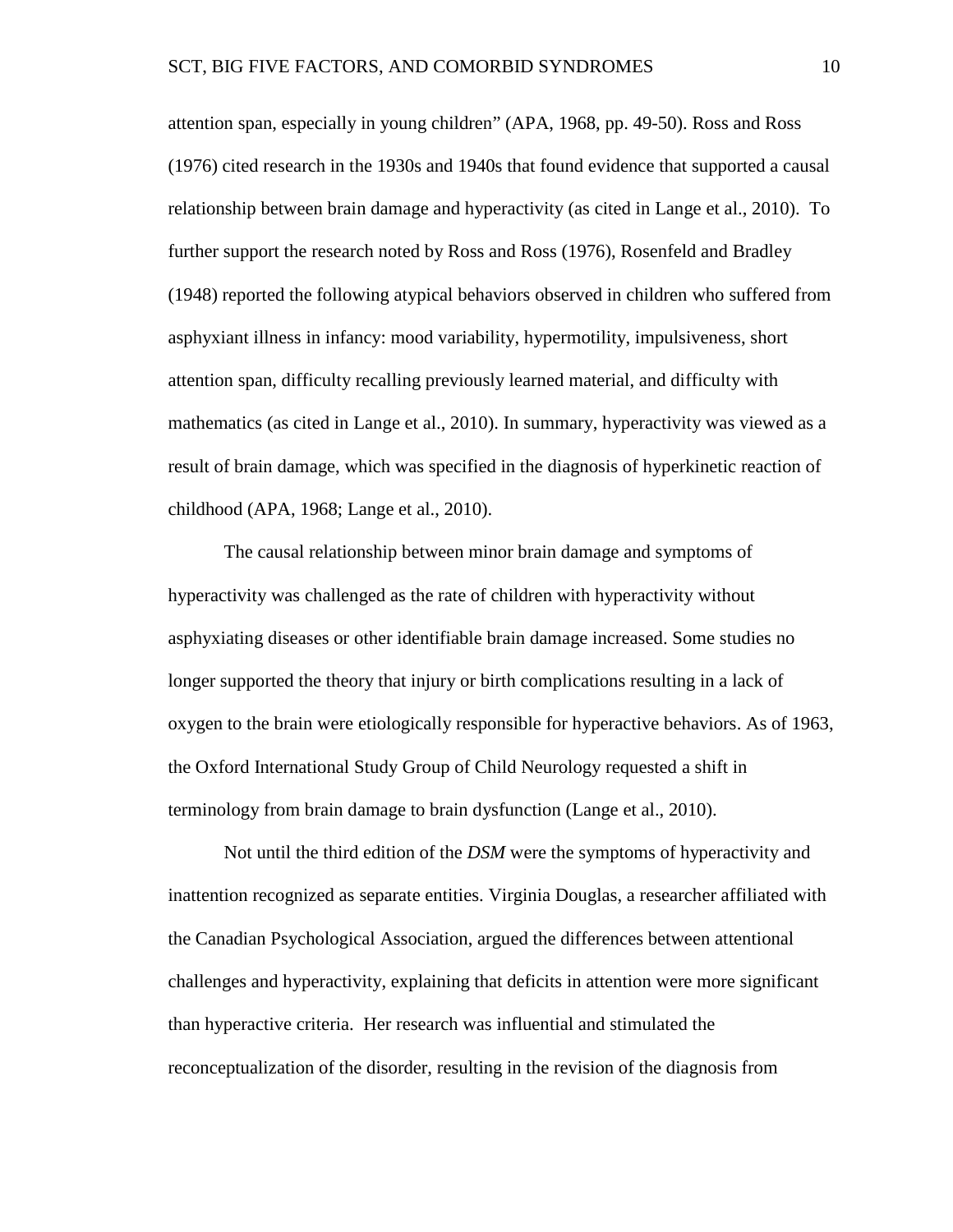hyperkinetic reaction of childhood to the first *DSM* diagnosis approximating the current nomenclature: attention deficit disorder (ADD), with or without hyperactivity (APA, 1980; "Douglas, 1972; Lange et al., 2010). The *DSM-III* was also the first edition to standardize an age of onset (7 years old) and the number of symptoms necessary (eight) to be diagnosed with ADD (APA, 1980).

The *DSM-IV* reorganized the concept of ADD, officially implementing the diagnostic label of attention deficit hyperactivity disorder (ADHD; APA, 1994). The APA (1994) based this revision on research findings that children with inattentive symptoms were more daydreamy, more hypoactive, less aggressive, and less impaired in academic achievement in comparison to children with symptoms of hyperactivity. Perhaps more importantly, the fourth edition was most notable for recognizing that the syndrome occurred in both children and adults. In the *DSM-IV-TR* (APA, 2000), the definition had not changed from that used in the previous version, as professionals in the field searched for more information on ADHD in adults (as cited in Lange et al., 2010).

Adult symptoms continued to be integrated in the manual's fifth edition. The definition and organization of ADHD was not changed in the *DSM-5* **(APA, 2013)**. Noteworthy changes occurred within the number of criteria requirements for ADHD, as individuals aged 18 years or older were required to endorse only five symptoms as opposed to six symptoms needed for children to be diagnosed. Other edits included incorporating non-school-related examples in criteria descriptions (e.g., "for adolescents and adults, preparing reports, completing forms, reviewing lengthy papers"; APA, 2013, p. 32). The APA intends to include further consideration of both children and adults with ADHD in ongoing revisions of the *DSM,* as prevalence in adults continues to increase.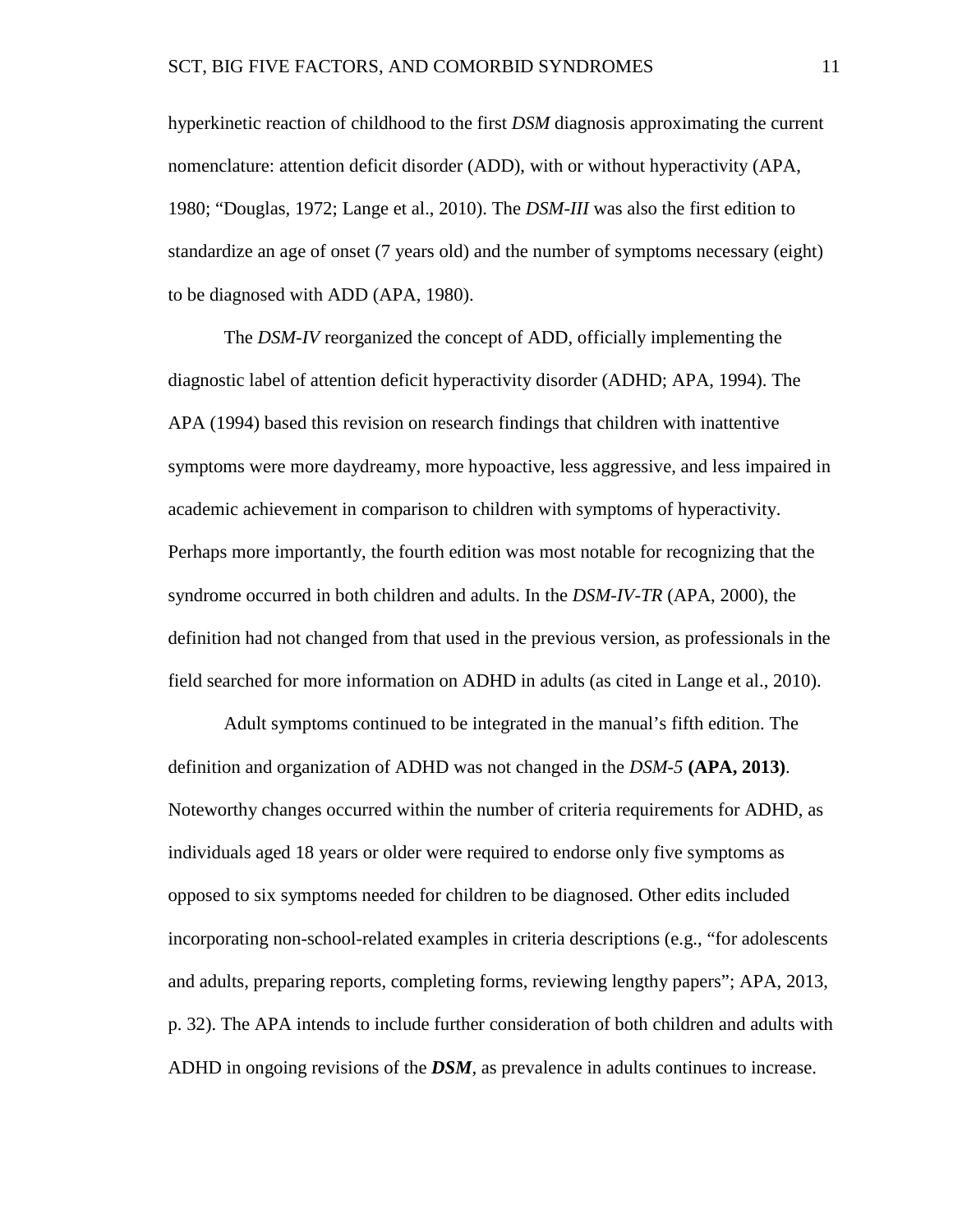### **Prevalence of Adult ADHD Today**

Research regarding the prevalence of adult ADHD is limited in comparison to information available for child diagnostic rates. The most recent estimate was derived from the results of the Composite International Diagnostic Interview carried out by the World Health Organization. A global sample of 26,744 adults aged 18 to 99 years was screened for psychiatric diagnoses via clinical interview. The prevalence of adult ADHD was significant in 2.8% of the participants. The authors also noted that individuals who endorsed ADHD symptoms were primarily male, were divorced or separated, had low levels of education, and were less likely to seek treatment for ADHD than others with ADHD and comorbid syndromes (Fayyad et al., 2017). Other international studies with children suggested 3%-7% of youth worldwide have been diagnosed with ADHD (Polancyzk et al., 2007). Approximately 50% of children diagnosed with ADHD continue to experience symptoms in adulthood, and research suggests that approximately 3.4%- 4.4% of adults worldwide have diagnosable ADHD (Fayyad et al., 2007; Kessler et al., 2006; Kessler et al., 2010).

In 2006, the National Comorbidity Survey Replication was administered to approximately 9,000 adults in the United States aged 18 to 44 years. The survey's results indicated that approximately 3,000, or 4.4%, of respondents endorsed symptom criteria for adult ADHD (Kessler et al., 2006). Additionally, commercial insurance claims and databases revealed 342,284 employed, insured adults in the United States had filed one or more insurance claims for reimbursement of treatment or medication for ADHD (Montejano et al., 2011). As a result of the high prevalence of adult ADHD, the total cost for treatment has totaled approximately 266 billion dollars over a 21-year period, and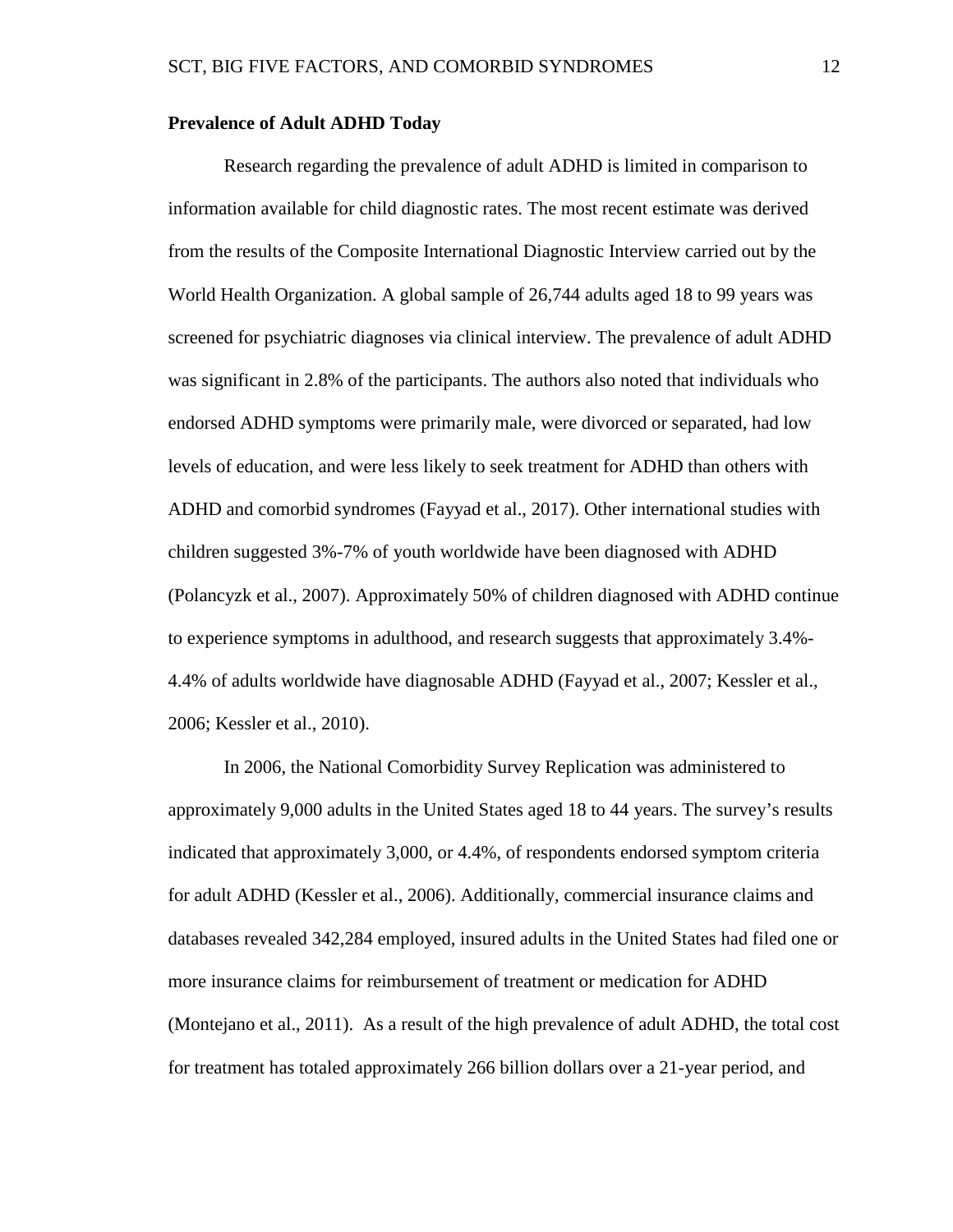costs are estimated to be 3 times greater for affected adults than children and adolescents (Sayal et al., 2018).

Researchers in Australia reported similar prevalence rates within a sample of 88 Australian prisoners. Participants were administered the Adult ADHD Self-Report Scale (ASRS), a self-report symptom checklist. One third of the sample endorsed clinically significant levels of symptoms for adult ADHD (Moore et al., 2016). The ASRS was also incorporated into Deberdt et al.'s (2015) review of adult ADHD prevalence in outpatient facilities throughout Europe. The investigators paired the ASRS with the Diagnostic Interview for ADHD in Adults to estimate frequency based on *DSM-IV* and *DSM-5* criteria. Of the 1,986 patients included, 15.8% met *DSM-IV* criteria, and 17.4% met criteria according to the *DSM-5*.

### **Sluggish Cognitive Tempo**

ADHD is one of the most widely researched and controversial neurodevelopmental diagnoses in the *DSM-5*, with more than 50,000 research articles published to date (Barkley, 2019). A constellation of symptoms known as sluggish cognitive tempo (SCT) is believed to be related to ADHD, and is characterized by day dreaminess, mental confusion or fogginess, and delayed thinking and behavior (Becker & Barkley, 2018). As of 2018, 100 articles regarding SCT had been published, and a PubMed search in 2020 revealed 169 studies pertaining to SCT. Interest in SCT can be traced back to Crichton in 1775, with a hypothesized "second disorder of attention" characterized by low power of attention and arousal and lack of engagement with the environment (Barkley, 2019).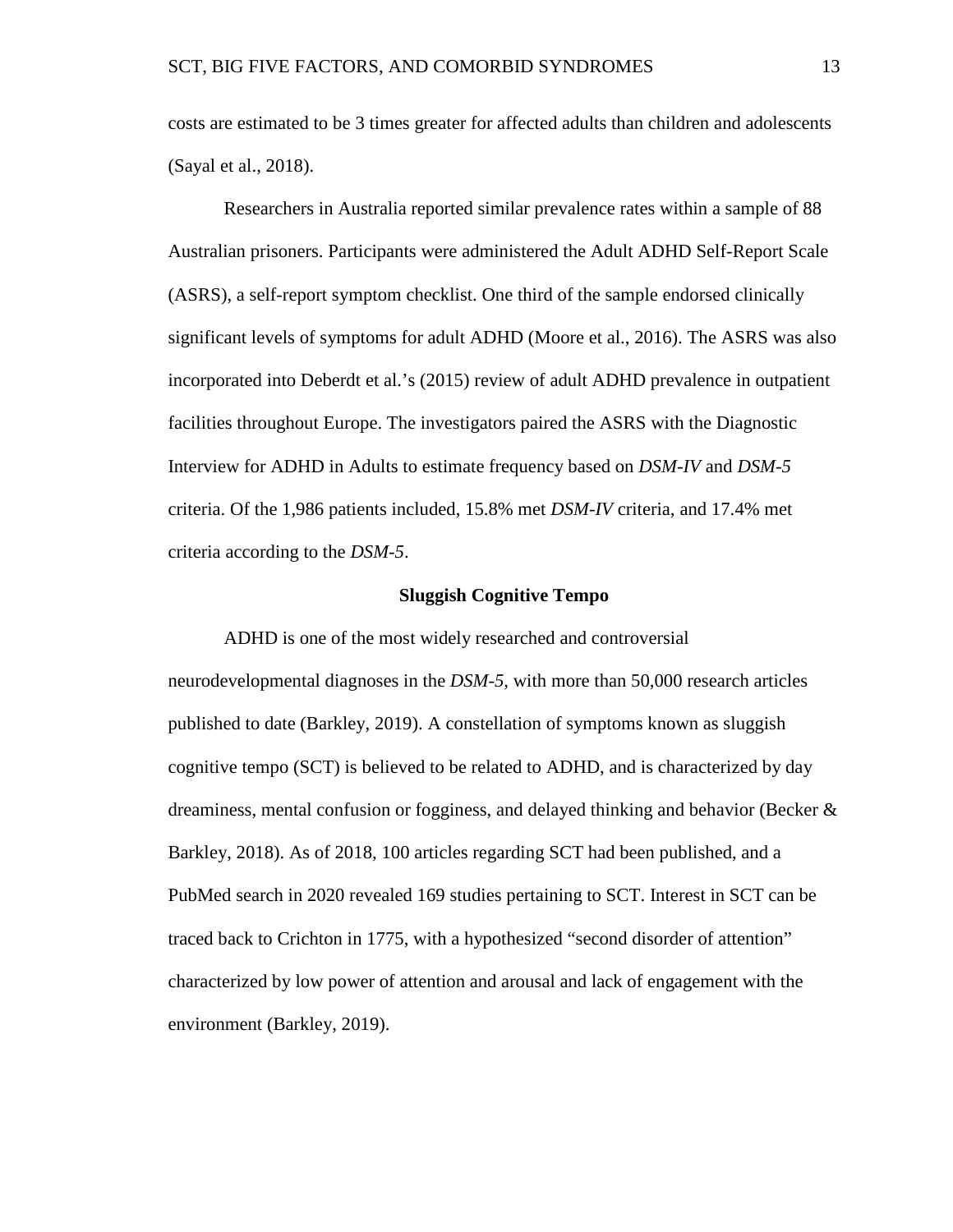Initial factor analytic work at the University of Georgia considered SCT as a separate factor that revealed a cluster of unique symptoms in children that were unrelated to symptoms of ADD without hyperactivity (Lahey et al., 1988). The term *sluggish cognitive tempo* was coined by Benjamin Leahey in 1984 but was excluded from the *DSM-III-R* (APA, 1987; Barkley, 2019; Becker & Barkley, 2018). Few analyses examined SCT between 1985 and 1999 (Becker et al., 2013). Symptoms of SCT were lacking in the literature until the release of the *DSM-IV-TR* in 2000, which incorporated characteristics of SCT within a *not otherwise specified* category of ADHD. Consequently, a diagnosis of ADHD, not otherwise specified, was given to individuals who did not meet full criteria for ADHD but displayed inattentiveness and "a behavioral pattern marked by sluggishness, daydreaming, and hypoactivity" (APA, 2000, p. 93; Becker et al., 2013).

McBurnett et al. (2001) were among the first to bring symptoms of SCT back to the attention of the field. The authors suggested that symptoms of SCT and ADHD, inattentive type, were two separate and distinguishable subtypes of ADHD. Nonetheless, ADHD, inattentive type, and SCT symptoms have been found to be highly correlated. Individuals with inattentive symptoms are more likely to have higher levels of SCT symptoms when compared to individuals with other ADHD subtypes (Willcutt et al., 2012).

Despite the strong relationship between SCT and inattentive symptoms, there is more support in the literature for the internal validity of SCT as a separate construct from ADHD, inattentive presentation (Barkley 2012; Barkley, 2013; Barkley, 2014; Barkley, 2019; Bauermeister et al., 2012; Becker et al., 2013; Becker et al., 2016; Becker &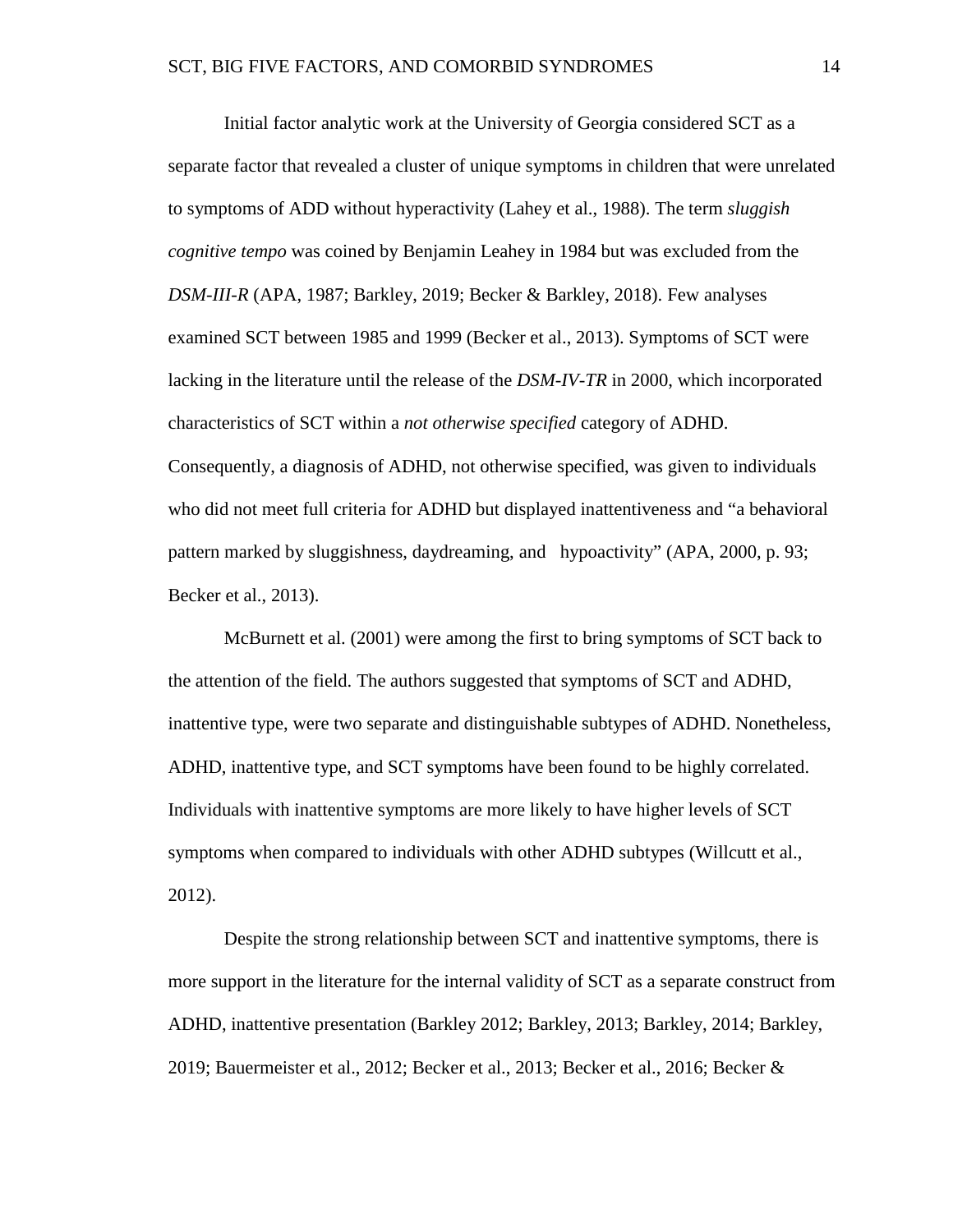Barkley, 2018; Garner et al., 2017; Wood et al., 2017). Symptoms of SCT in adults, measured by the Barkley Adult ADHD Rating Scale-IV (BAARS-IV), were positively correlated with characteristics of day dreaminess, confusion, sluggishness, fatigue, and lethargy  $(r = .75)$ , while these characteristics were only moderately associated with inattention (*r* = .40-.50; Barkley, 2011; Barkley 2012; Barkley, 2019). The difference between SCT and ADHD, predominantly inattentive presentation, was supported in both children and adults and when considering cultural and ethnic differences (Becker & Barkley, 2018).

Factor analyses in both children and adult populations revealed that ADHD and SCT have little shared variance of symptoms. Specifically, symptoms of daydreaming and hypoactivity are conceptualized as unique to SCT versus to ADHD, inattentive presentation (Barkley, 2014). A nationwide meta-analysis of 19,000 adults and children with ADHD found that the following 12 SCT symptoms consistently loaded onto an SCT factor as opposed to an ADHD factor: sluggish behavior, in a fog, stares blankly into space, sleepy/drowsy during the day, daydreams, underactive, gets lost in own thoughts, easily tired or fatigued, easily confused, spaces or zones out, gets mixed up, and slow thinking (Becker & Barkley, 2018; Becker et al., 2014).

Although SCT as a diagnosis continues to lack widely accepted and well-defined criteria, the literature indicates that the most commonly agreed upon and prominent symptoms include the following: mental fogginess, daydreaming, inconsistent alertness, confusion, thinking or behaving slowly, appearing fatigued after an adequate night of sleep, decreased energy, and absentmindedness (Barkley, 2019; Becker et al., 2016; Becker & Barkley, 2018; Becker, Burns, Leopold et al., 2018; Garner et al., 2017). The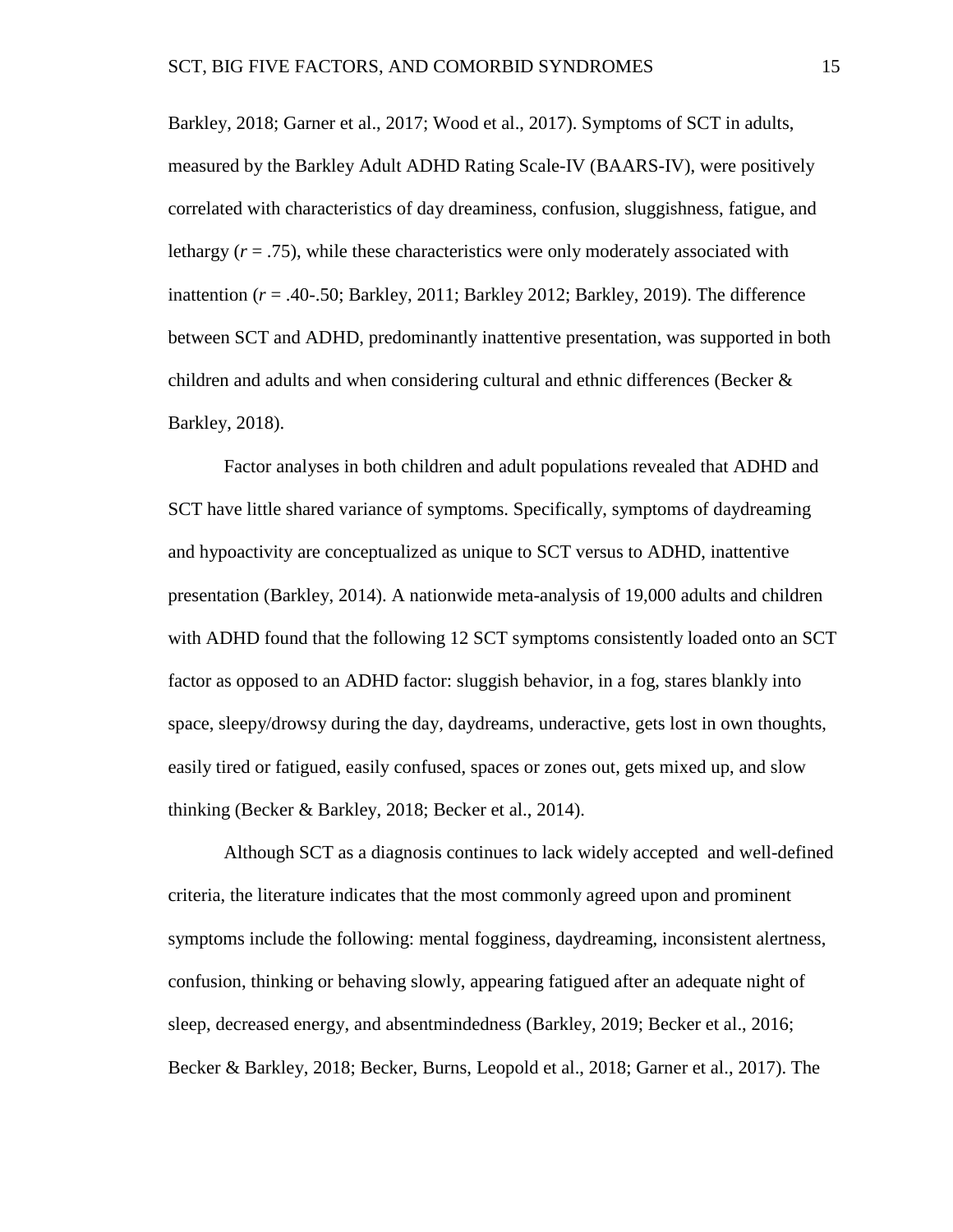question of the number of symptoms needed to define SCT still lingers, and a single, agreed upon definition of SCT in the field does not exist.

### **Prevalence of SCT**

Just as SCT lacks a universal definition, the prevalence rates of SCT are also vague. During a presentation at the University of Gothenburg, Barkley (2019) discussed the results of a national survey screening adults and children in the United States for symptoms of SCT. He reported that 4%-5% of participants in the general population endorsed at least three or four symptoms of SCT, and in clinical ADHD-related settings, 7%-10% of children and 3%-5% of adults also experienced SCT. A more recent study, including 3,000 school-aged children in Spain, indicated an 11% prevalence rate of SCT based on responses to the SCT-Child Behavior Checklist (Camprodon-Rosanas et al., 2017). Similarly, in a clinical, outpatient mental health sample of 515 non-ADHD individuals, completion of the SCT-Child Behavior Checklist indicated 20.8% of the sample endorsed high SCT (Barkley, 2019; Camprodon-Rosanas et al., 2017). In summation, evidence shows SCT presence in both children and adults, and the data also have suggested equality among demographic occurrences.

Demographically, no correlation between SCT and gender, age, or ethnicity has been reported, but in emerging studies by Russell Barkley, patterns of equal rates of SCT in both children and male and female adults were demonstrated (Barkley 2012; Barkley, 2013; Barkley, 2014). No association between SCT and the age of adults was indicated, but considering children, SCT symptom prevalence was higher in older children, aged approximately 13 years (Barkley, 2013). Some of the most apparent associations found are between SCT and cultural or psychosocial factors. Barkley (2013) revealed SCT was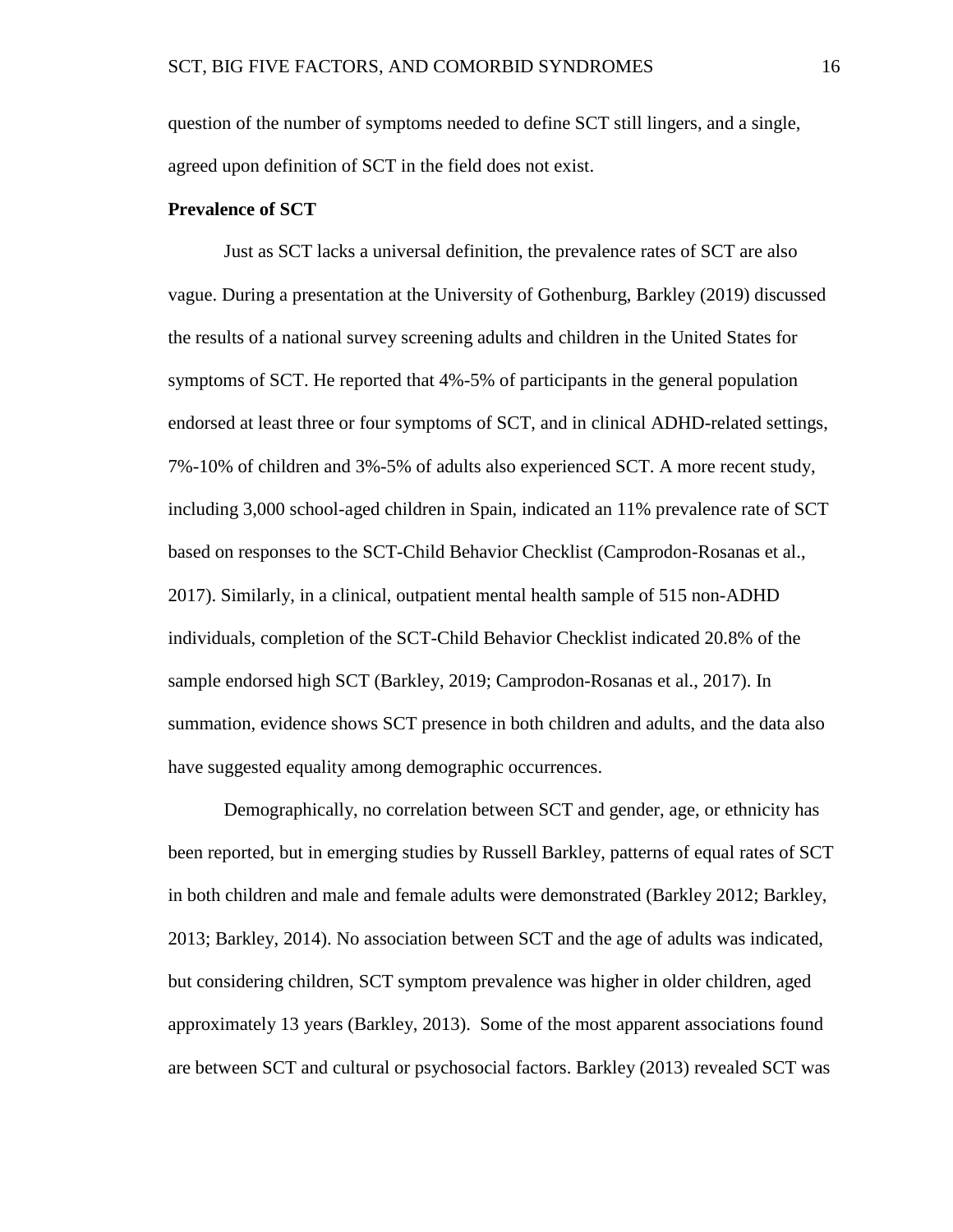highly associated with children from low-income families, children with parents who had little formal education, and children who had a disabled, nonworking parent. A similar survey distributed to adults with SCT yielded results consistent with the previous study by Barkley: SCT in adults was associated with low socioeconomic status and fewer years of education (Barkley, 2012).

### **Psychosocial Implications**

Barkley (2012, 2013) found that SCT was associated with challenging psychosocial factors and that symptoms of SCT are associated with impairment in the domains of daily functioning and social abilities. Social withdrawal and avoidance continued to be linked with symptoms of SCT when statistically accounting for ADHD (Barkley 2012; Barkley, 2013). Willcutt et al. (2013) confirmed the link between SCT and social isolation after considering anxiety, depression, and behavioral symptoms. It is hypothesized by Barkley (2014) that the absentminded characteristic of SCT contributes to difficulty socializing and increased self-consciousness. Combs et al. (2014) further examined impairment by assessing quality of life, including health, psychological wellbeing, social satisfaction, and environment satisfaction, in adults with ADHD and SCT. Results indicated that adults with SCT had lower physical, psychological, and overall quality of life than adults with ADHD. Additionally, SCT predicted increased rates of chronic physical and emotional challenges.

Studies with children provided further information regarding impairment, adding to the adult findings. Capdevila-Brophy et al. (2014) noted that children with predominantly inattentive type ADHD and high levels of SCT were unique from children without SCT or ADHD, combined presentation. Children with inattentive type ADHD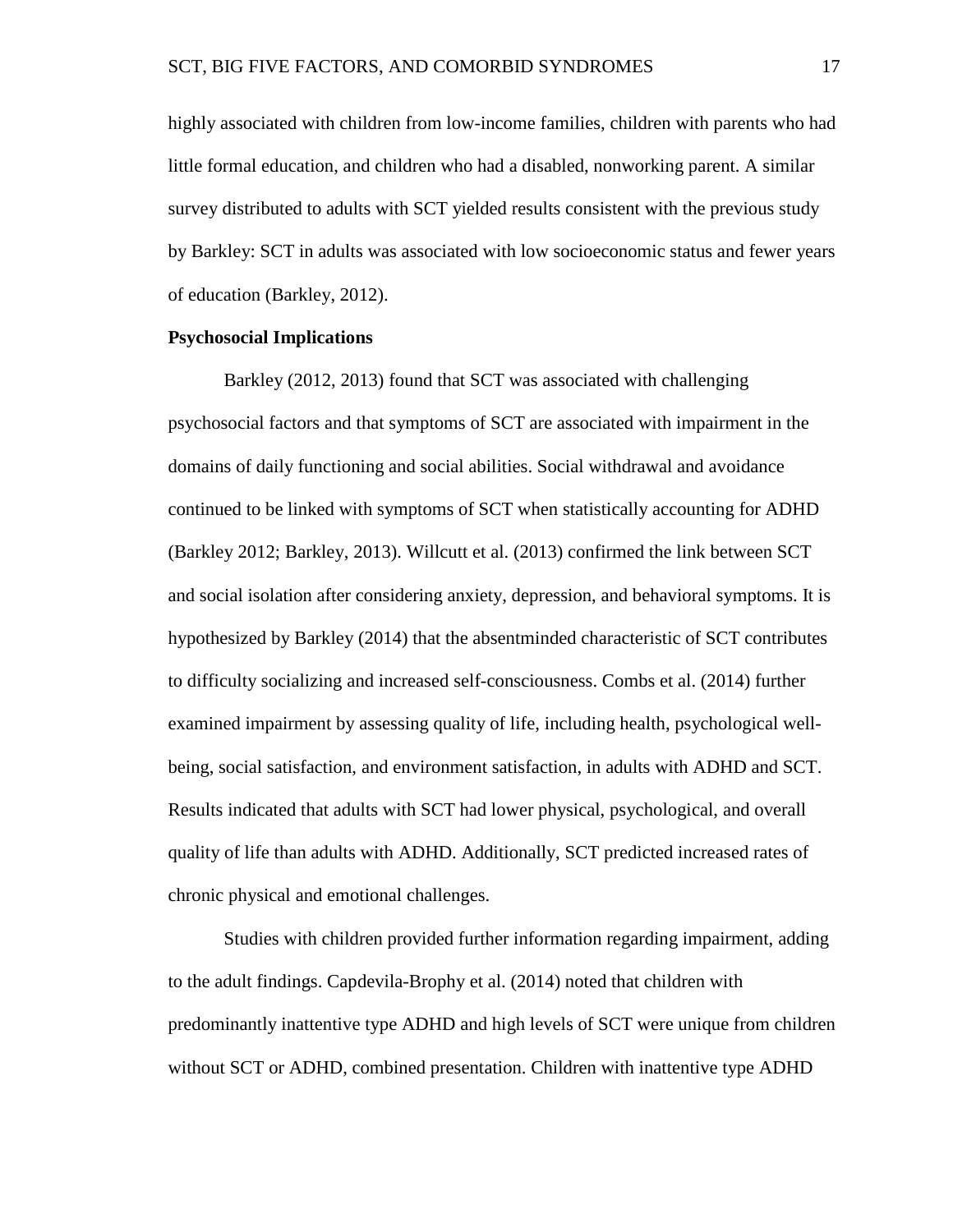and high SCT experienced greater difficulties with internalization of problems, anxiety, depression, social isolation, self-monitoring, and working memory than children diagnosed with only ADHD. From a parenting perspective, the authors also suggested that a child with SCT may appear socially withdrawn, isolated, lacking motivation to socialize, or anxious in social situations. Barkley (2019) described children with SCT as being "neglected" as opposed to rejected, which he defined as being involved in fewer social interactions and attempts to be engaged.

Both ADHD and SCT disorders have been reported to impair academic performance. The major difference found between the two conditions is that children with ADHD are less likely to be productive and follow through with assignments, whereas children with SCT complete assignments but tend to make more errors. Individuals with SCT are diagnosed with a comorbid learning disorder in mathematics at higher rates than children with ADHD and are less likely to demonstrate disruptive, aggressive, impulsive, or hyperactive behaviors in the classroom (Barkley, 2019).

Other key differences between SCT and ADHD that are important to note include the high prevalence of ADHD in male individuals and the onset of ADHD in younger children, a contrast to findings regarding SCT; specifically, rates are equal between both genders and the onset of SCT begins at the approximate age of 13 years in children as opposed to ADHD, which has an average age of onset between 6 and 7 years (Barkley 2012; Barkley 2013; Barkley 2014). Demographic and psychosocial impairments are just a few factors considered when distinguishing ADHD and SCT. Discrepancies in clinical comorbidities have also been reviewed, with externalizing disorders being more common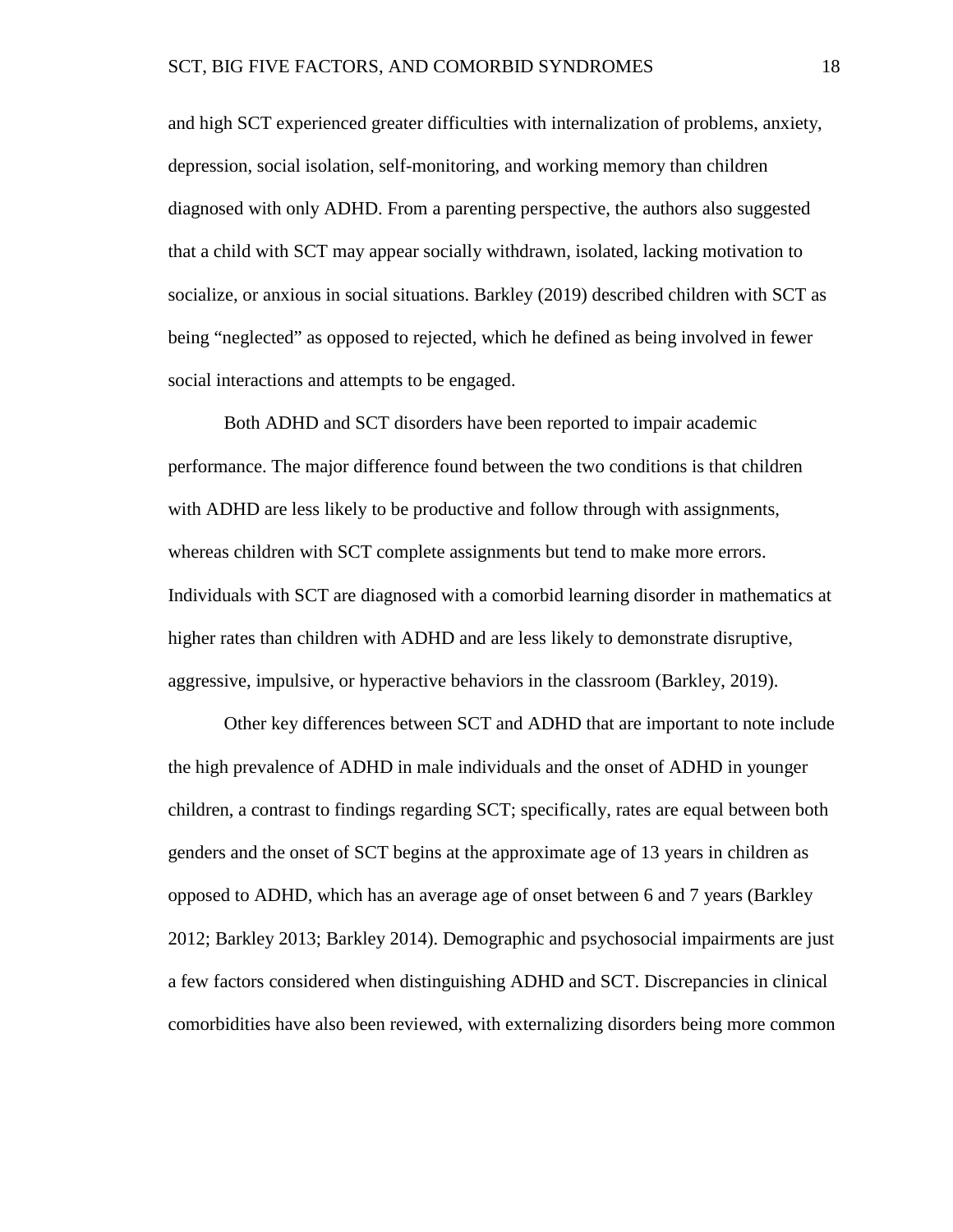in individuals with ADHD and internalizing disorders more common in those with SCT (Barkley, 2019).

### **Comorbid Conditions in ADHD**

Barkley (2012) inferred that SCT occurs comorbid with ADHD, for example, comorbid anxiety or depression. Comorbid conditions have been known to complicate the presentation and treatment of ADHD. In a sample of 367 adults seeking outpatient services for ADHD, 66.2% were also diagnosed with another psychiatric illness. The most common diagnoses included substance use, anxiety, and mood disorders (Pineiro-Dieguez et al., 2016). Comorbidities are thought to be influenced by the subtype of ADHD; specifically, individuals with inattentive type are at greater risk to be diagnosed with an internalizing disorder, including anxiety and depression. An individual with hyperactive/impulsive presentation is at greater risk to be diagnosed with an externalizing condition, such as oppositional defiant or conduct disorder and substance or alcohol use disorders (Oguchi & Takahashi, 2019; Yoshimasu et al., 2018). Friedrichs et al. (2012) recruited 17,899 Swedish twins to determine coexisting psychiatric diagnoses in adults with ADHD. A significant difference between hyperactive/impulsive type ADHD and generalized anxiety further supported a connection between internalizing disorders and inattentive-type ADHD. For the purpose of the current study, a review of the implications anxiety and depression have on ADHD is provided.

### **Anxiety**

Gray's reinforcement sensitivity theory (Gray, 1982) suggests that two neurological systems, behavioral inhibition (BIS) and behavioral approach (BAS), are involved in the decisional basis for individuals to avoid or engage with aversive stimuli (Gray, 1982). According to the BIS, individuals are driven to avoid aversive stimuli, and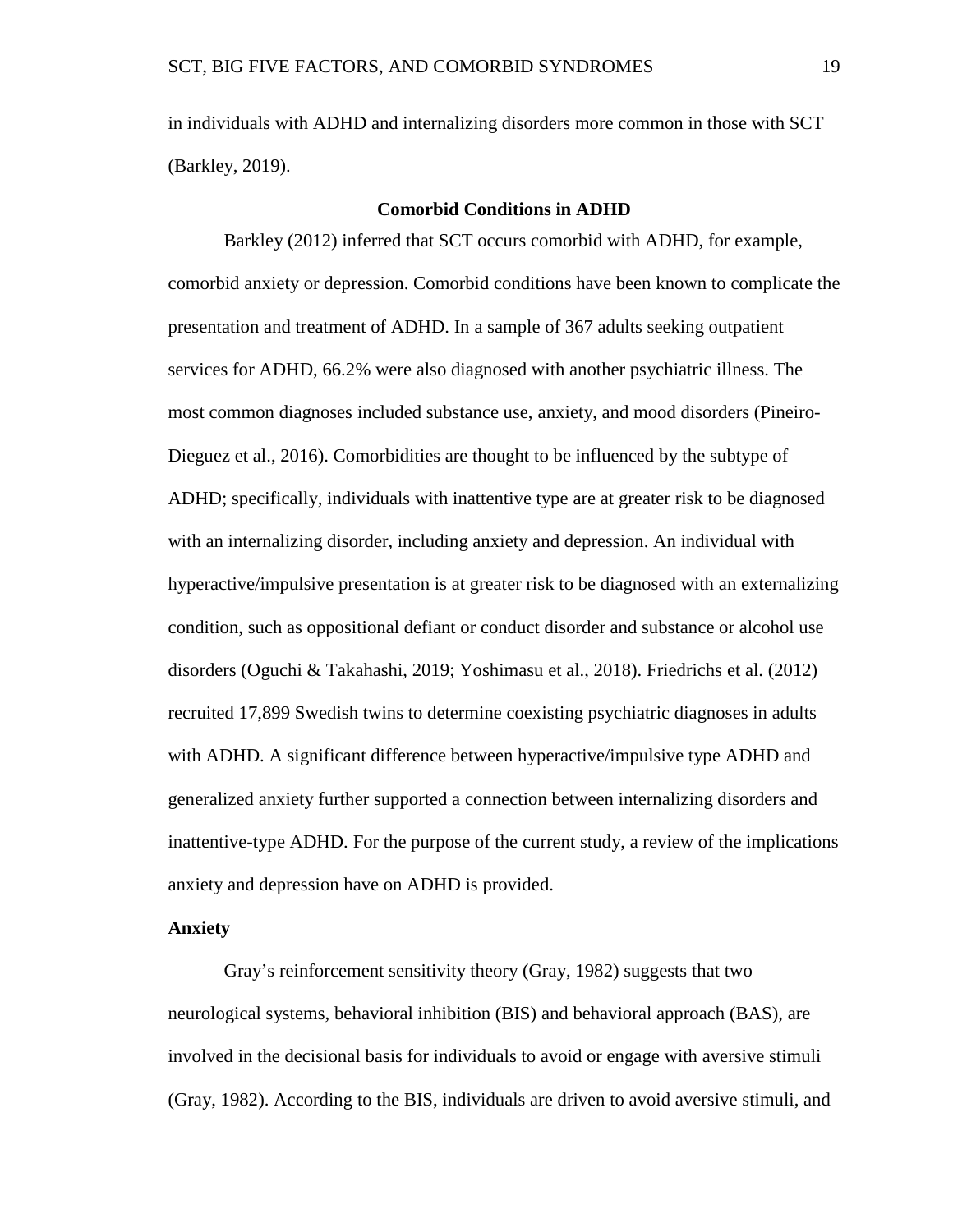the BAS suggests that one will engage in a chosen consequence to achieve a desired goal (Gray, 1982; Oguchi & Takahashi, 2019). Those with ADHD, inattentive presentation, are hypothesized to have highly activated inhibition systems, meaning that those individuals are more aversive to and, therefore, more likely to avoid an undesired scenario. The BIS is also perceived to be overactive in individuals with internalizing disorders. More specifically, the BIS is positively associated with anxiety and symptoms of inattention, which are hypothesized to contribute to internal challenges commonly comorbid with inattentive type ADHD (Oguchi & Takahashi, 2019).

Approximately 49% of adults diagnosed with ADHD in the United States also meet criteria for an anxiety disorder, which is associated with decreased academic or occupational performance and relationship challenges (Grogan et al., 2018; Kessler et al., 2006). Respondents to a community survey further revealed the prevalence of anxiety in a sample of 367 adults with ADHD, with 23% qualifying for an anxiety disorder (Pineiro-Dieguez et al., 2016). Symptoms of anxiety and ADHD can look similar. Individuals with anxiety are also reported to experience feelings of restlessness, irritability, difficulty concentrating, decreased attention and increased distractibility, mood swings, and outbursts of anger (Grogan et al., 2018). When overlapping symptoms were statistically accounted for, adults continued to meet criteria for both anxiety and ADHD (Reimherr et al., 2017).

Past research demonstrated the impact of anxiety in the presentation of ADHD, although results were not always consistent. For instance, children with ADHD and comorbid anxiety showed decreased impulsivity on a continuous performance task compared to children with ADHD alone, a finding contradicted by other studies that used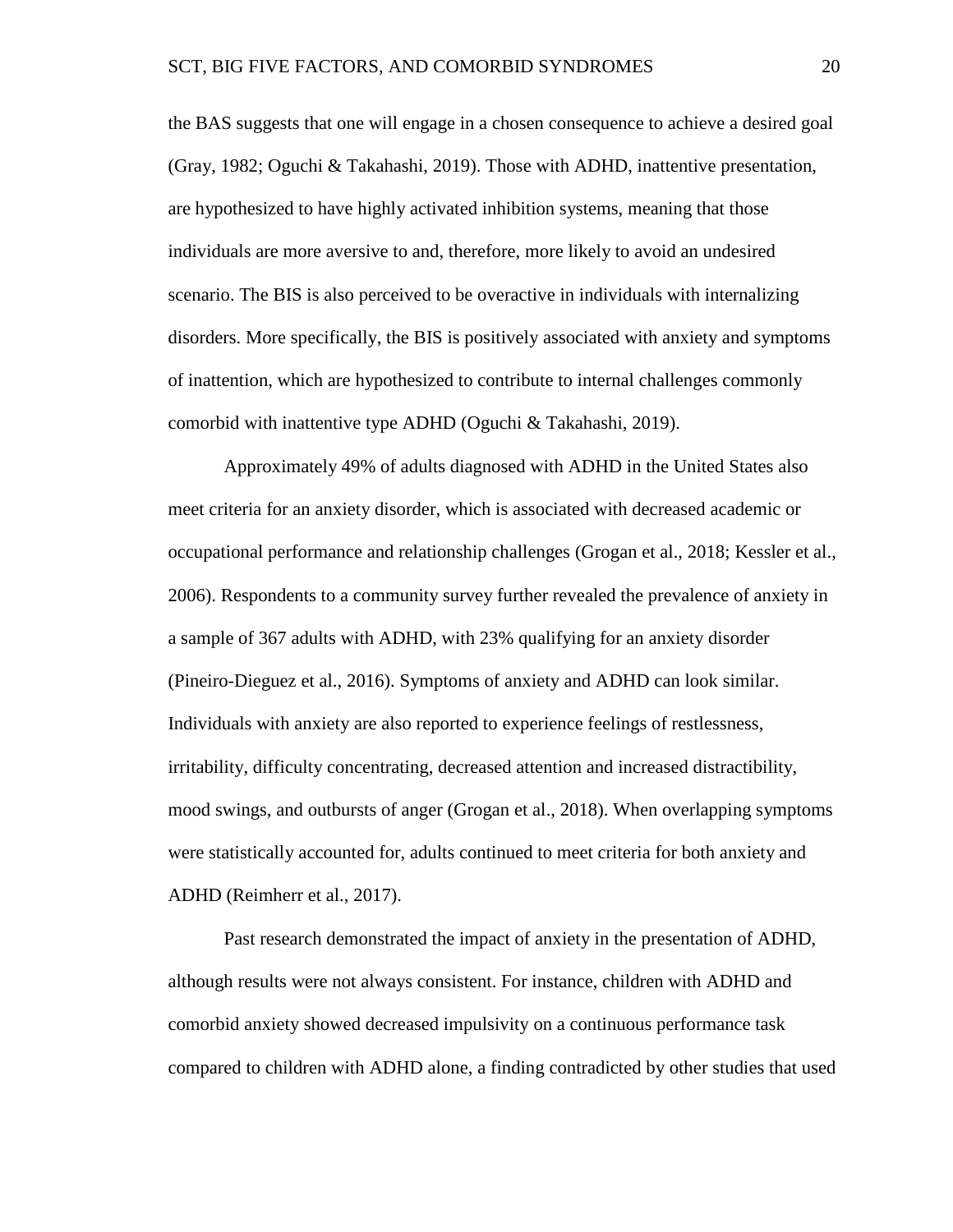continuous performance measures and found equal impairment in reaction time scores (Jarrett et al., 2016; Newcorn et al., 2001; Pliszka, 2019). Adults with ADHD and comorbid anxiety typically report more ADHD symptoms in childhood and currently than those without anxiety (Reimherr et al., 2017). In a college-aged, female sample, Dan and Raz (2015) examined the association between test anxiety and ADHD, reporting that participants with ADHD experienced greater test anxiety because of a positive association with low self-esteem. A separate college sample of young adults diagnosed with ADHD endorsed greater symptoms of anxiety than individuals that were not diagnosed with ADHD, and anxiety symptoms were positively associated with impaired cognitive functioning and working memory (Jarett et al., 2016; Prevatt et al., 2015).

These findings raise the question as to whether treatment for individuals with ADHD and anxiety should target each diagnosis separately (Pliszka, 2019). Reimherr et al. (2017) examined medication treatment outcomes for adults with ADHD taking psychostimulants and reported that as ADHD symptoms decreased, anxiety symptoms decreased. Based on these findings, a definitive statement cannot yet be made as to whether unmanaged ADHD is linked to a diagnosis of anxiety.

### **Major Depressive Disorder**

Mood disorders, including major depressive disorder (MDD), also complicate diagnostic and therapeutic considerations when assessing and treating adults with ADHD. Approximately between 16%-31% of adults with ADHD are diagnosed with MDD, with overlapping symptoms of difficulty concentrating or paying attention, memory challenges, and irritability (APA, 2013; Knouse et al., 2013;).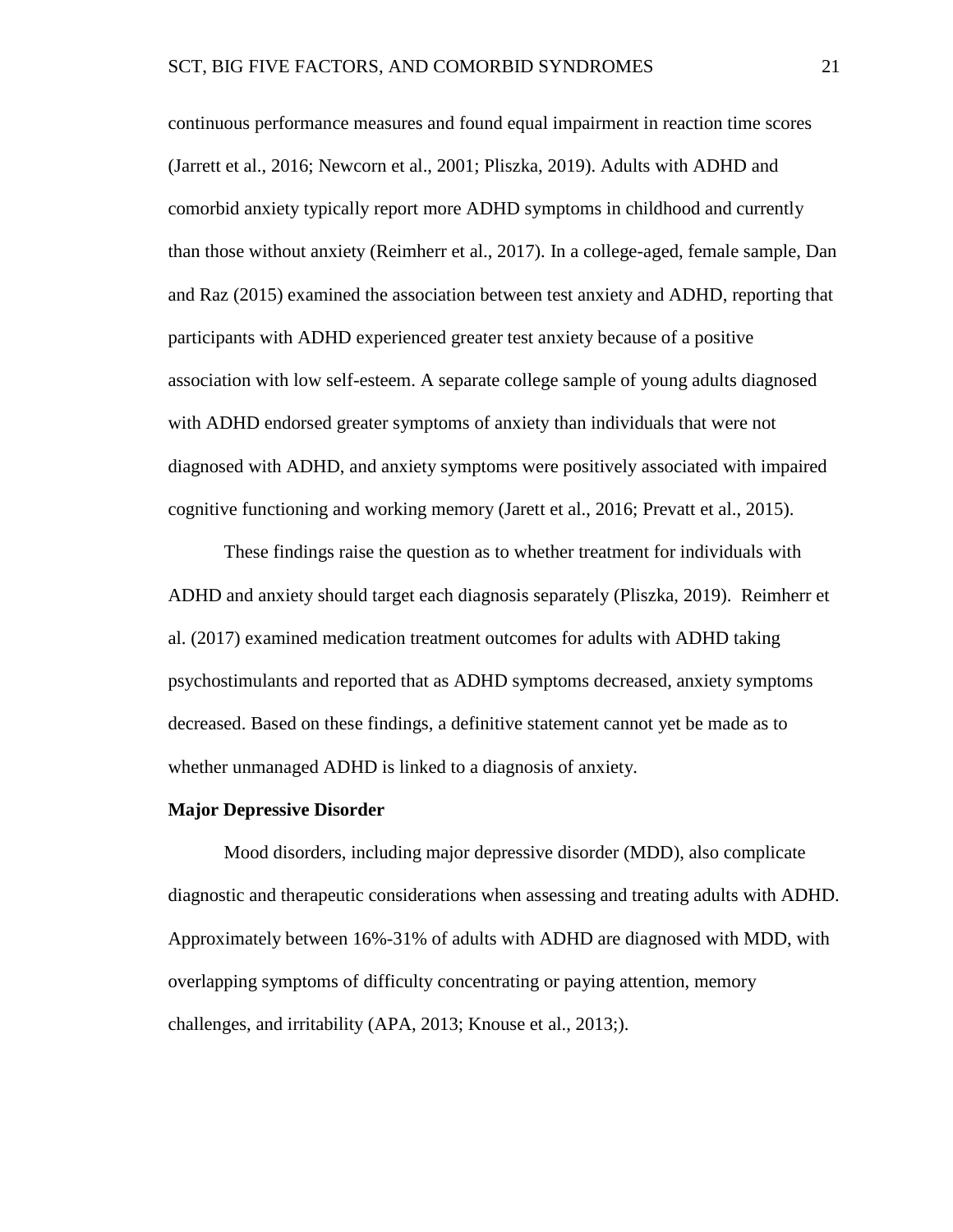MDD is characterized by a depressed mood and/or a lack of pleasure or loss of interest in previously enjoyed activities most of the day, nearly every day, for a 2-week duration (APA, 2013). Adults with ADHD and comorbid MDD (ADHD/MDD) are at greater risk for experiencing negative social and occupational outcomes, for they create a significant financial burden for society as unemployment rates are typically higher in ADHD/MDD groups (McIntosh et al., 2009). ADHD/MDD is positively associated with an early age of onset of MDD, longer illness duration, and increased severity of symptoms and functional impairment. Young adults and adolescents with comorbid diagnoses have also been noted to have increased rates of suicidal ideation and attempts (Knouse et al., 2013).

Patients with ADHD/MDD have been noted to suffer from impaired cognitive functioning, as evidenced by cognitive distortions (Knouse et al., 2013; Strohmeier et al., 2016). Knouse et al. (2013) reported that dysfunctional attitudes and behavioral avoidance facilitated the relationship found between ADHD and MDD, demonstrating that MDD symptoms are not attributed to stressful life events, but are relevant to ADHD. Strohmeier et al. (2016) further added to these findings, reporting that adults with ADHD/MDD may perceive themselves in a "negative light" when faced with setbacks. In a sample of 1,382 Taiwanese men, poor quality of life, when considering productivity, psychological health, relationships, and life outlook, was found to be mediated by ADHD/MDD. Strong associations between childhood ADHD and adult ADHD/MDD were also found to be correlated (Yang et al., 2013).

When screening for adult ADHD, one should consider comorbid MDD. Authors compared ADHD assessments for adults with ADD/MDD and with MDD only.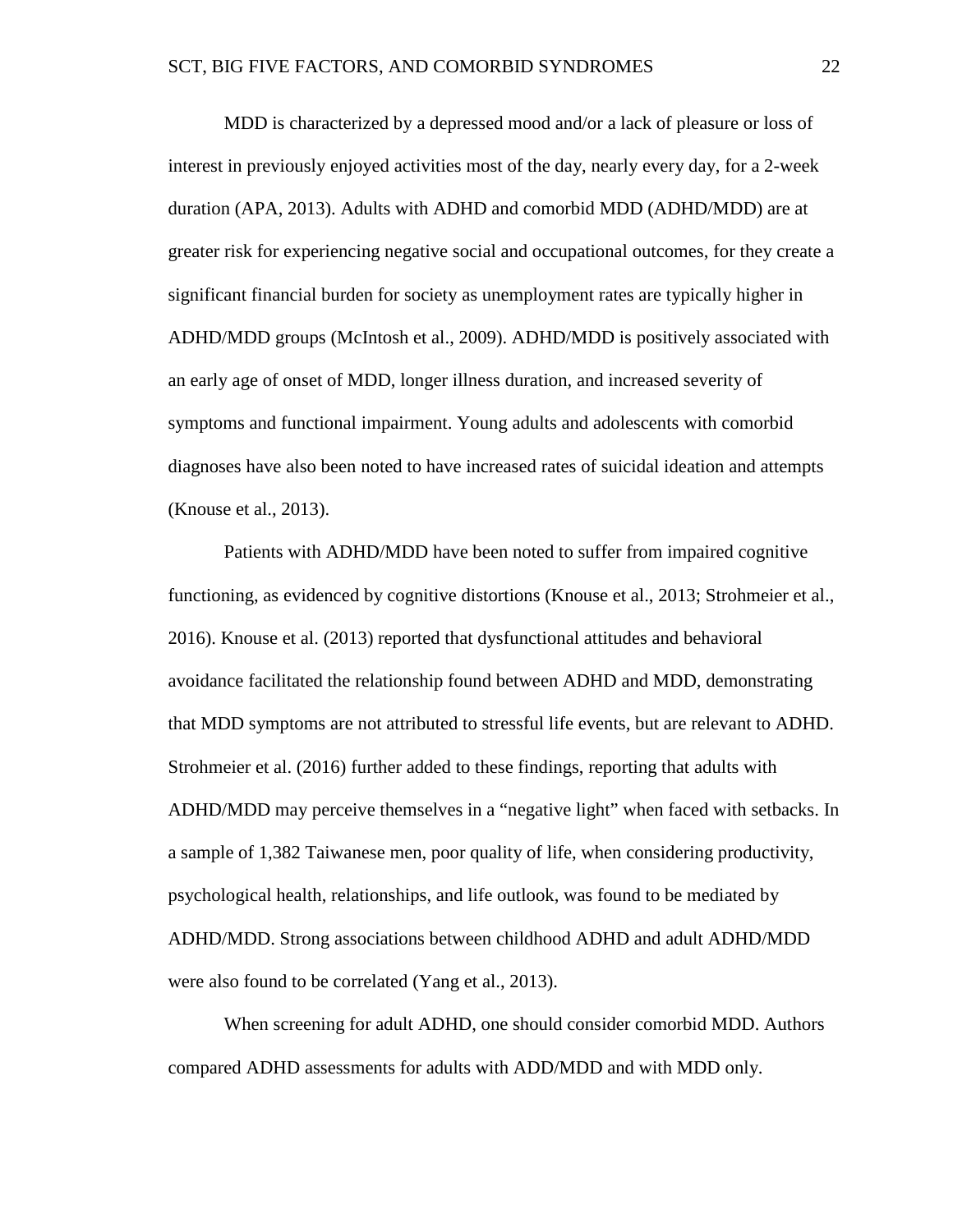Neuropsychological testing revealed that participants with comorbid MDD underperformed in the areas of verbal and nonverbal working memory, verbal memory, sustained attention, processing speed, and executive functioning when compared to the MDD only group (Hoelzle et al., 2019). Serine et al. (2020) reported strong associations between adult ADHD severity and depression, as individuals with more severe ADHD presented with more complex comorbidities than those with milder ADHD. Understanding comorbidity is critical to comprehending the overall clinical picture of individuals with ADHD.

### **Comorbid Conditions and Sluggish Cognitive Tempo**

As mentioned previously, children with SCT are less likely than children with ADHD to engage in disruptive behaviors. One should note that SCT has been found to be negatively associated with oppositional defiant and conduct disorders. In fact, the risk of children with SCT being diagnosed with oppositional defiant or conduct disorders is lower than the risk for individuals in the general population (Barkley, 2019; Becker  $\&$ Langberg, 2013).

SCT is positively correlated with internalizing comorbid conditions, even after accounting for inattentive type ADHD (Barkley, 2019; Becker & Langberg, 2013). Skirbekk et al. (2011) compared SCT severity in 141 children separated into four groups: ADHD with comorbid anxiety, ADHD, anxiety, and an undiagnosed control condition. The authors found a significant difference in SCT among all four groups, and the group with both comorbid anxiety and ADHD endorsed the highest levels of SCT. This group also had greater difficulty performing neurocognitive tasks measuring spatial memory abilities. The study noted that it was unclear whether the high severity level was solely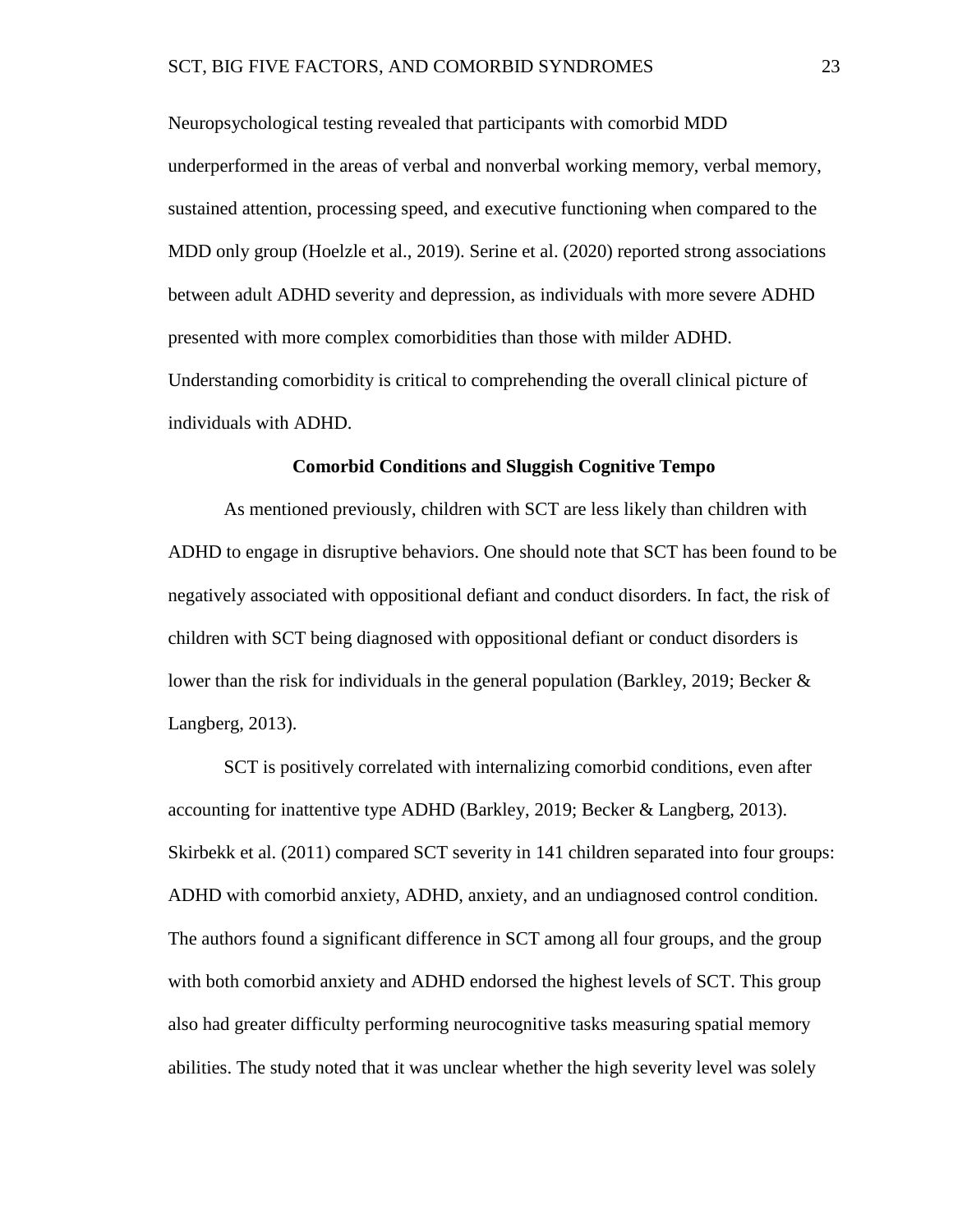attributed to SCT or if symptoms of inattention played a role. Becker and Langberg (2013) considered this limitation and conducted a similar study with 57 adolescents. Statistically accounting for symptoms of ADHD reenforced the association between SCT and internalizing symptoms, such as anxiety.

A review of the literature revealed a stronger association between SCT and depression (Barkley, 2019). In a youth sample of 73 children assessed for learning difficulties, parent-reported depression was positively associated with SCT, influencing symptom presentation and severity (Becker et al., 2014). Parent and teacher ratings of 2,142 Spanish children revealed 27%-35% of children met clinical criteria for SCT, with 1.4%-2.3% of children with SCT also having elevated depression (Servera et al., 2018).

The relationship between SCT, ADHD, and internal related disorders was disputed by Wood et al. (2017). In a sample of 458 college-aged individuals, 13% of participants endorsed high-severity levels of SCT. Statistical analyses revealed that symptoms of SCT occurred separate from ADHD, anxiety, and depression symptoms. This finding is unique because support is greater for an overlap between SCT and depression (Servera et al., 2018).

In summation, internalization is a key characteristic of SCT, and high prevalence rates of anxiety and depression, which are internalizing disorders, add to the complicated presentation, psychosocial impairments, and treatment planning for SCT. Aside from comorbid clinical syndromes in individuals with ADHD and SCT, understanding and assessing for personality factors can provide valuable information when evaluating or treating individuals with these complex and challenging cases. The following is an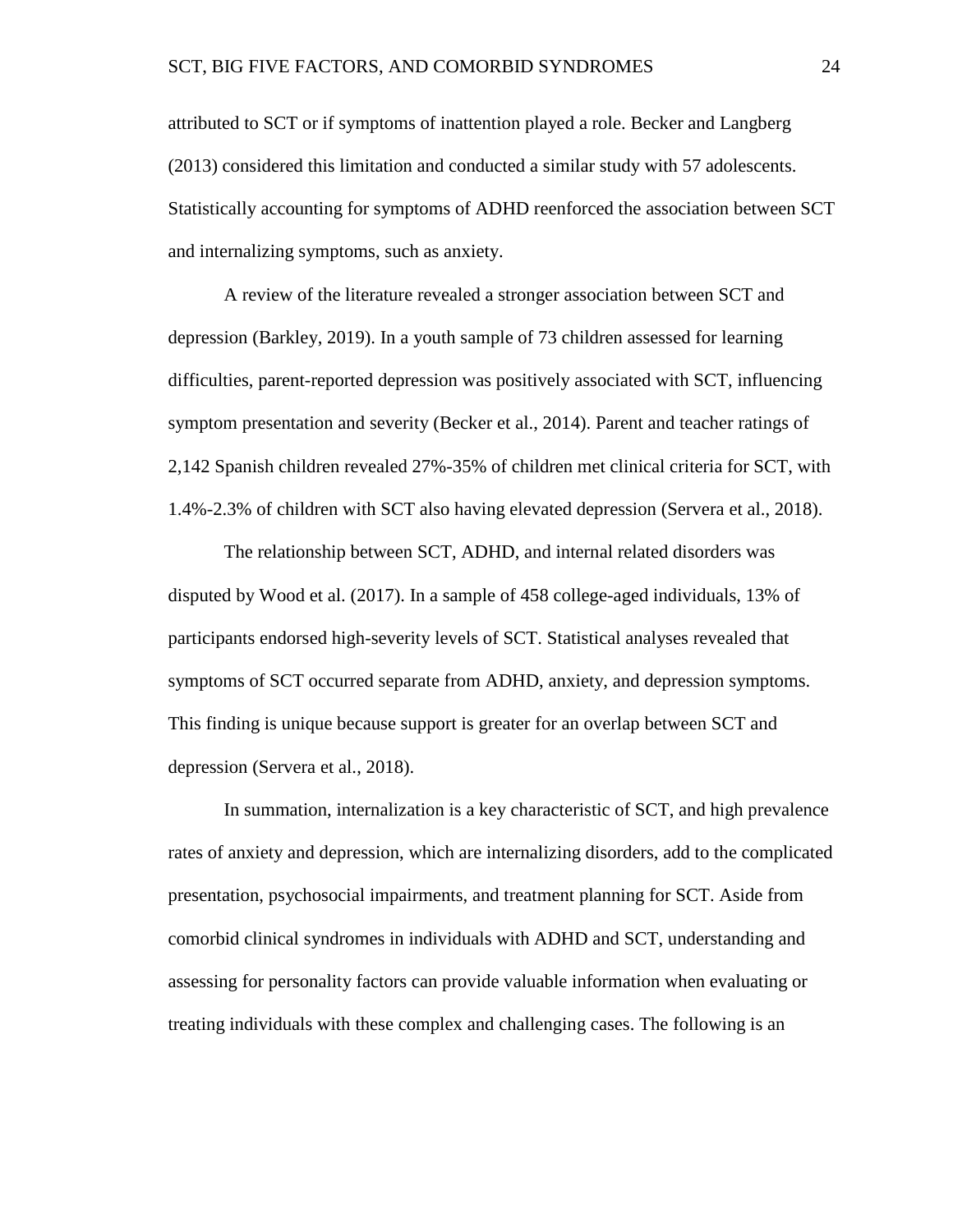overview of the Five-Factor model (FFM; Costa & McCrae, 1992) of personality, a model previously applied to adults with ADHD and SCT.

### **The Five-Factor Model**

Substantial evidence shows that the FFM accounts for significant variability in individual differences (McCrae et al., 2014). Although the conceptualization of personality can vary widely, Costa and McCrae (1992) factor-analyzed five broad dimensions in the FFM to serve as a consistent way of explaining personality. Based on the tenets of trait theory, the FFM assumes that individuals evince consistent patterns of thoughts, feelings, and actions that they term *traits,* or stable characteristics (Costa & McCrae, 2008). These traits can be explained by multiple adjectives. For example, Neuroticism may be described as apprehensive, depressed, or hostile, and despite the clear semantic differences between these traits, one must consider that individuals experiencing anxiety are also frequently depressed. Therefore, the FFM was developed to organize and manage the structure of traits through statistical relationships as determined by a factor analysis (Widiger & Costa, 2013). Briefly, the five factors, also known as the Big Five, include Neuroticism, Extraversion, Openness to Experience, Agreeableness, and Conscientiousness.

According to Costa and McCrae (1995), personality factors cannot be adequately described by one sole trait. Each factor of the FFM is composed of six subfactor or facet scales. Facets included in the NEO Personality Inventory-Revised (NEO-PI-R) were chosen after a series of item analyses and on reviews of the literature (Costa & McCrae, 1995). Fein and Klein (2011) examined the relationship between self-regulation and personality facets with an ADHD population, reporting several facets of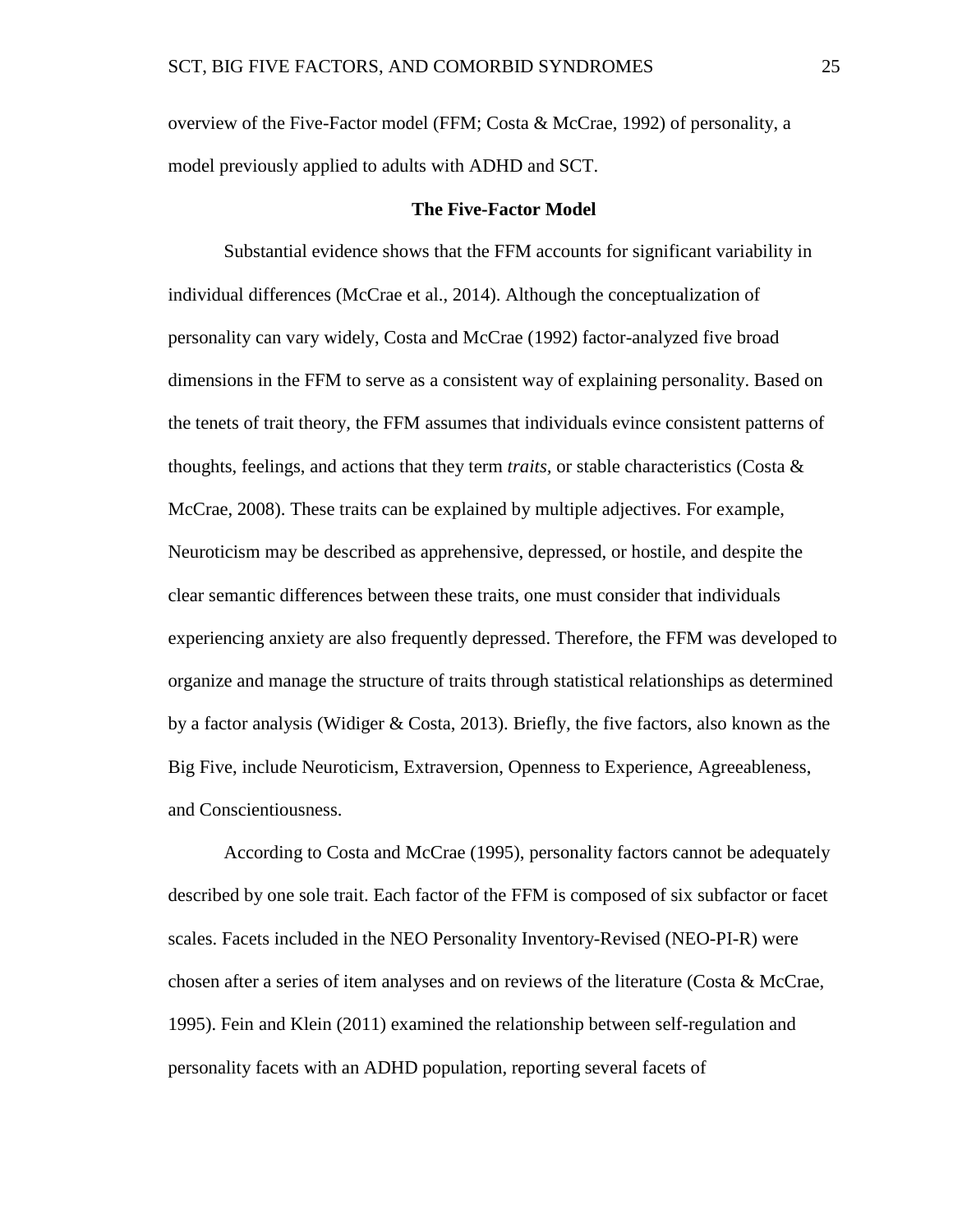Conscientiousness that corresponded with specific ADHD symptoms of inattentiveness. The five dimensions or factors of the FFM and their associated facets can be found in Table 1.

The NEO-PI-R was developed by Costa and McCrae (1992) as a reliable and valid measure to assess Big Five traits of individuals. Some studies have examined NEO-PI-R profiles of adults with ADHD. Research on the relationship between ADHD and personality has indicated valuable information in terms of symptom presentation and diagnostic and treatment implications (Stanton & Watson, 2016).

### **ADHD and the Five-Factor Model**

Nigg et al. (2002) examined the relationship between personality and ADHD symptoms in adults by assessing 1,620 adult undergraduates using the NEO Five-Factor Inventory (NEO-FFI; Costa & McCrae, 1992), a personality self-report, and other selfreport measures, including the Wender-Utah Rating Scale for recalled childhood symptoms (Wender, 1985); the Swanson, Nolan, and Pelham Rating Scale (Swanson, 1992; Swanson et al., 1999) for *DSM-IV* childhood symptoms; and Achenbach's Young Adult Self-Report (Achenbach, 1997), an ADHD self-report. Specifically, the study considered the different subtypes of ADHD to identify a specific relationship between Big Five traits and adult ADHD. To ensure diagnostic criteria for ADHD were met, participants were asked to recall ADHD symptoms from childhood. Results determined that ADHD symptoms were positively related to high Neuroticism but inversely related to both Conscientiousness and Agreeableness. Reports from participants' spouses demonstrated a pattern similar to that of the self-reports, thus supporting convergent validity of the findings. Difficulty with attention was associated more highly with low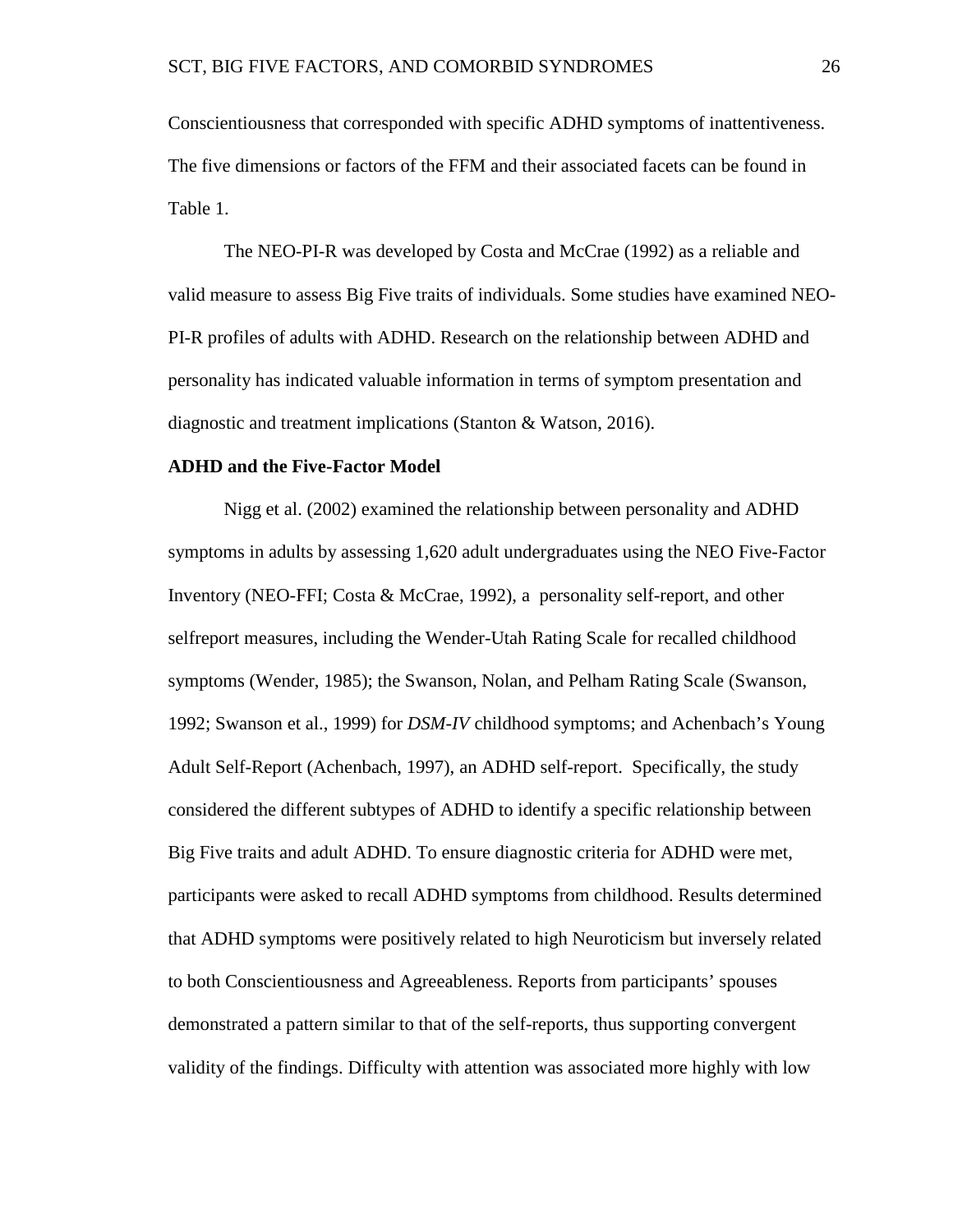### **Table 1**

|  |  | <b>Big Five Personality Factors and Associated Facet Subscales</b> |  |  |  |  |  |
|--|--|--------------------------------------------------------------------|--|--|--|--|--|
|--|--|--------------------------------------------------------------------|--|--|--|--|--|

| <b>Big Five Factor</b> | Definition            | Facets              | Facets Cont.               |
|------------------------|-----------------------|---------------------|----------------------------|
| Neuroticism            | A general tendency    | Anxiety             | Self-Consciousness         |
|                        | to feel               | Hostility           | Impulsiveness              |
|                        | psychological         | Depression          | Vulnerability              |
|                        | distress.             |                     |                            |
| Extraversion           | The ability to be     | Warmth              | Activity                   |
|                        | sociable.             | Gregariousness      | <b>Excitement-Thinking</b> |
|                        |                       | Assertiveness       | <b>Positive Emotions</b>   |
| Openness to            | A general interest in | Fantasy             | <b>Actions</b>             |
| Experience             | new things or ideas.  | Aesthetic           | Ideas                      |
|                        |                       | Feelings            | Values                     |
| Agreeableness          | Tendency to be        | <b>Trust</b>        | Compliance                 |
|                        | sympathetic toward    | Straightforwardness | Modesty                    |
|                        | others and to be      | Altruism            | Tendermindedness           |
|                        | altruistic.           |                     |                            |
| Conscientiousness      | The ability to be     | Competence          | Achievement                |
|                        | organized and to      | Order               | Self-Discipline            |
|                        | plan.                 | Dutifulness         | Deliberation               |

*Note*. Costa and McCrae's (1992) Big Five personality traits defined. Each factor is paired with six facet scales.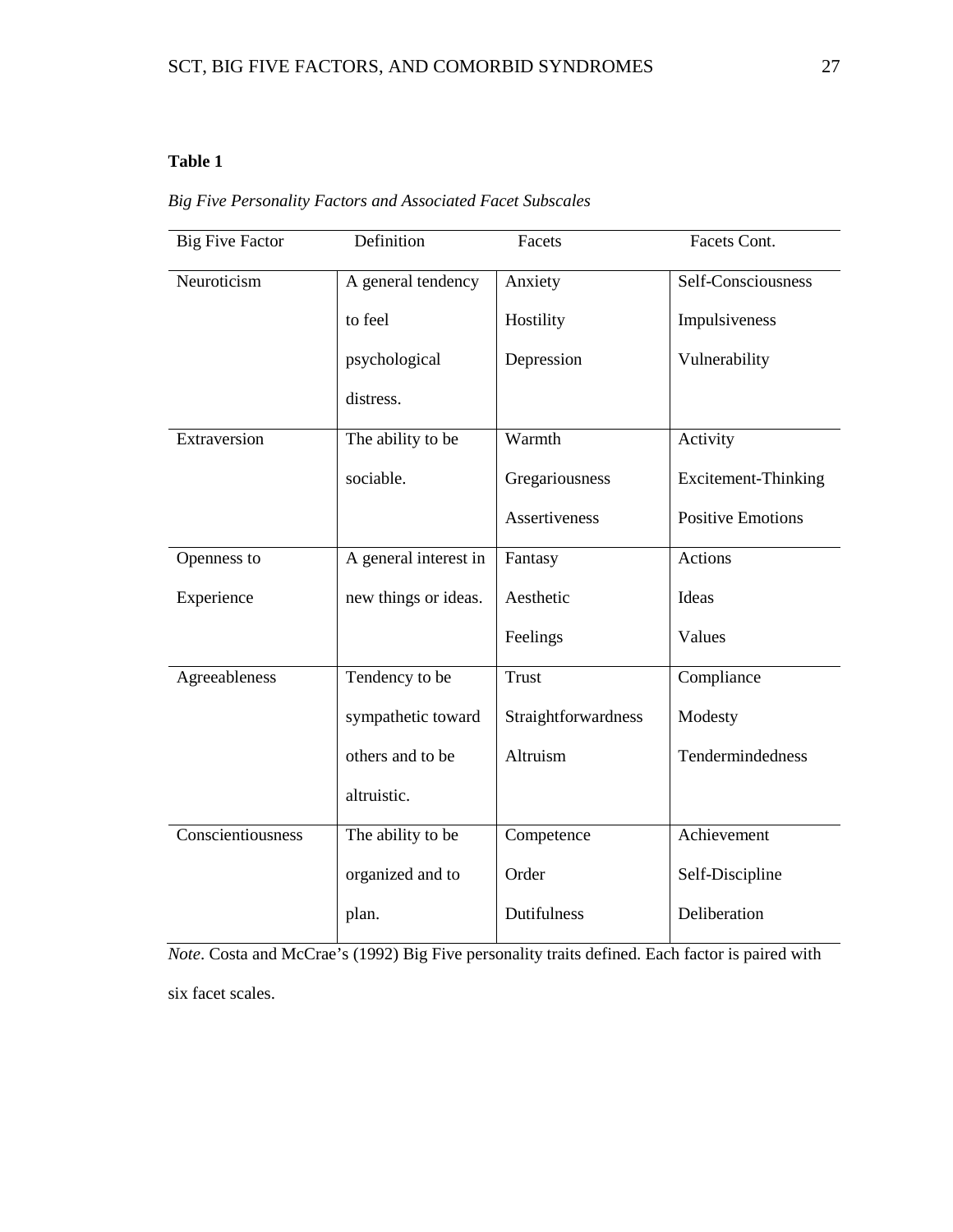Conscientiousness in both self-reports and other reports. The association between overall ADHD symptoms and Neuroticism was smaller in both self-reports and spouse reports. One should consider that this study did not control for comorbid clinical conditions, such as anxiety or depression, that could explain the elevation of Neuroticism.

Parker et al. (2004) also examined adult ADHD and Big Five personality traits. In a sample of 587 adults, the NEO-FFI and the Conners Adult ADHD Rating Scale (CAARS; Conners et al., 1998) were administered. Participants were separated into three groups based on ADHD diagnosis and presentation (i.e., inattentive, hyperactive/impulsive, and a non-ADHD control group). The authors found that Extraversion was predictive of hyperactive/impulsive ADHD symptoms, and Neuroticism was a significant predictor of both ADHD subtypes but not the control group.

A more notable finding from the study was the relationship between low Conscientiousness and inattention. More than 50% of the variance of attention scores on the CAARS was accounted for by low Conscientiousness. The inattention scores fell approximately two standard deviations below the mean of the non-ADHD control group. As for hyperactive/impulsive type of ADHD, low Agreeableness was the strongest predictor. This study is noteworthy, as it demonstrated the difference in personality profiles in relation to ADHD subtype, and unlike Nigg et al.'s (2002) study, this study appears to have recognized that comorbid diagnoses were not solely related to Neuroticism.

More recently, Bennett (2015) examined the interaction between facets of the FFM and adult ADHD. The NEO-PI-R consists of 30 total component facets, related to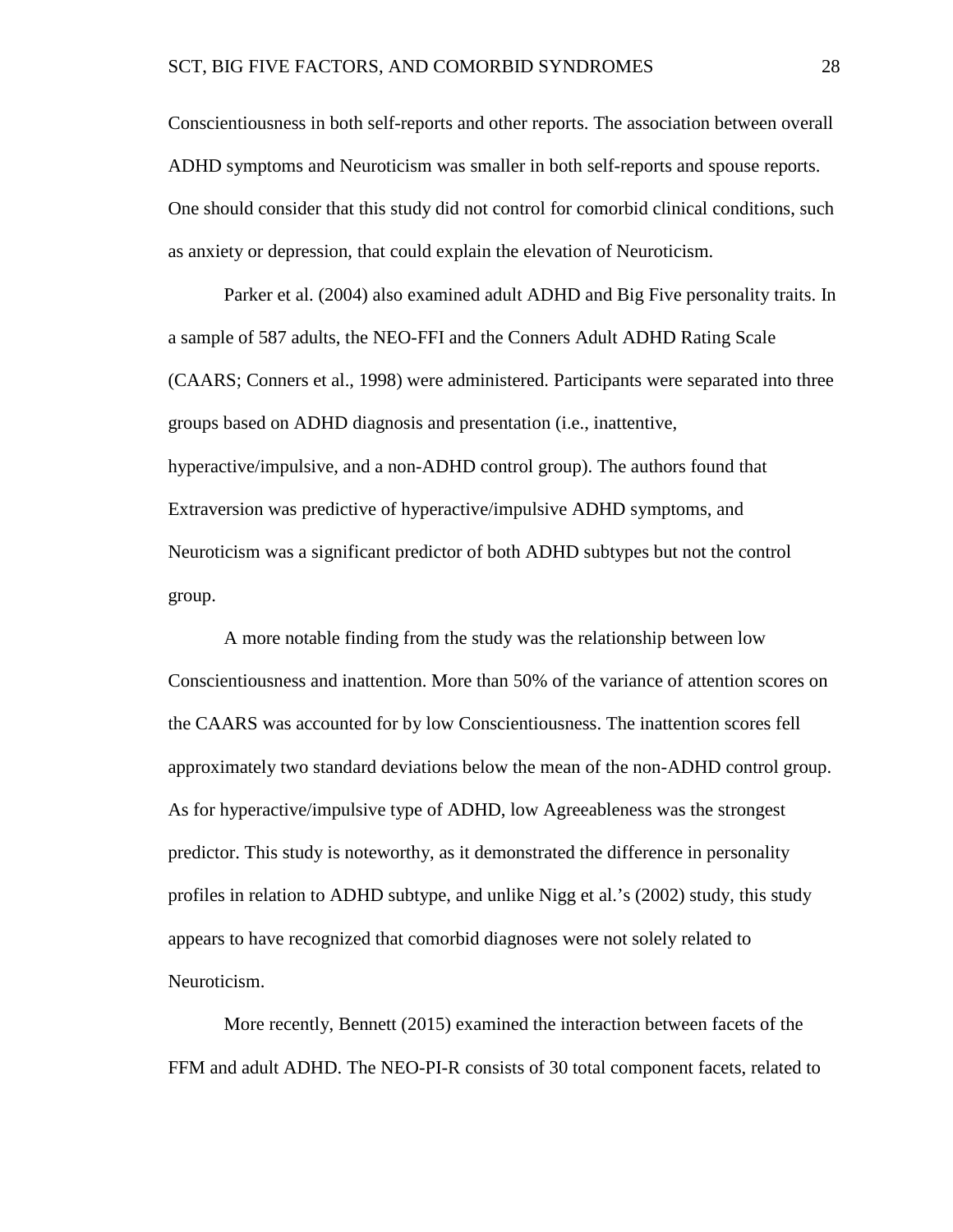the Big Five personality factors previously mentioned. Six additional facets were factoranalyzed to be associated with each of the five factors (Costa & McCrae, 1992). Selfreported symptoms on the inattention/memory, hyperactivity, and impulsivity subscales of the CAARS and NEO-PI-R facets for 155 adults were analyzed to determine the predictive utility of the facets in comparison to Big Five factors alone. Neuroticism accounted for approximately 40% of the variance of the CAARS Inattentive subscale, meaning that comorbid Neuroticism is strongly associated with ADHD, inattentive symptoms. This study highlighted the importance of a more thorough, in-depth assessment and treatment formulation for individuals with ADHD and the utility of the Five Factors of the FFM in the investigation of personality in adults with ADHD.

Another interesting finding using the same archival data used by Bennett (2015) revealed a positive correlation between Neuroticism and ADHD symptom severity and a negative relationship between Conscientiousness and ADHD severity (Serine et al., 2020). The authors measured ADHD severity using the Brown Attention-Deficit Disorder Scale (BADDS; Brown, 2001). Another strong correlate with ADHD was depression as measured by the Beck Depression Inventory-II (BDI-II; Beck et al., 1996b). This study further supported the relationship between personality pathology and comorbid diagnoses on ADHD symptomatology and corroborated results mentioned in previous literature (BADDS; BDI-II; Parker et al., 2004; Serine et al., 2020).

Stanton and Watson (2016) further illuminated the relationship between Big Five personality factors and ADHD in a community sample of 294 adults. Participants were recruited through an online Amazon Mechanical Turk and asked to complete the ASRS, the International Personality Item Pool-NEO (IPIP-NEO; Maples et al., 2014), the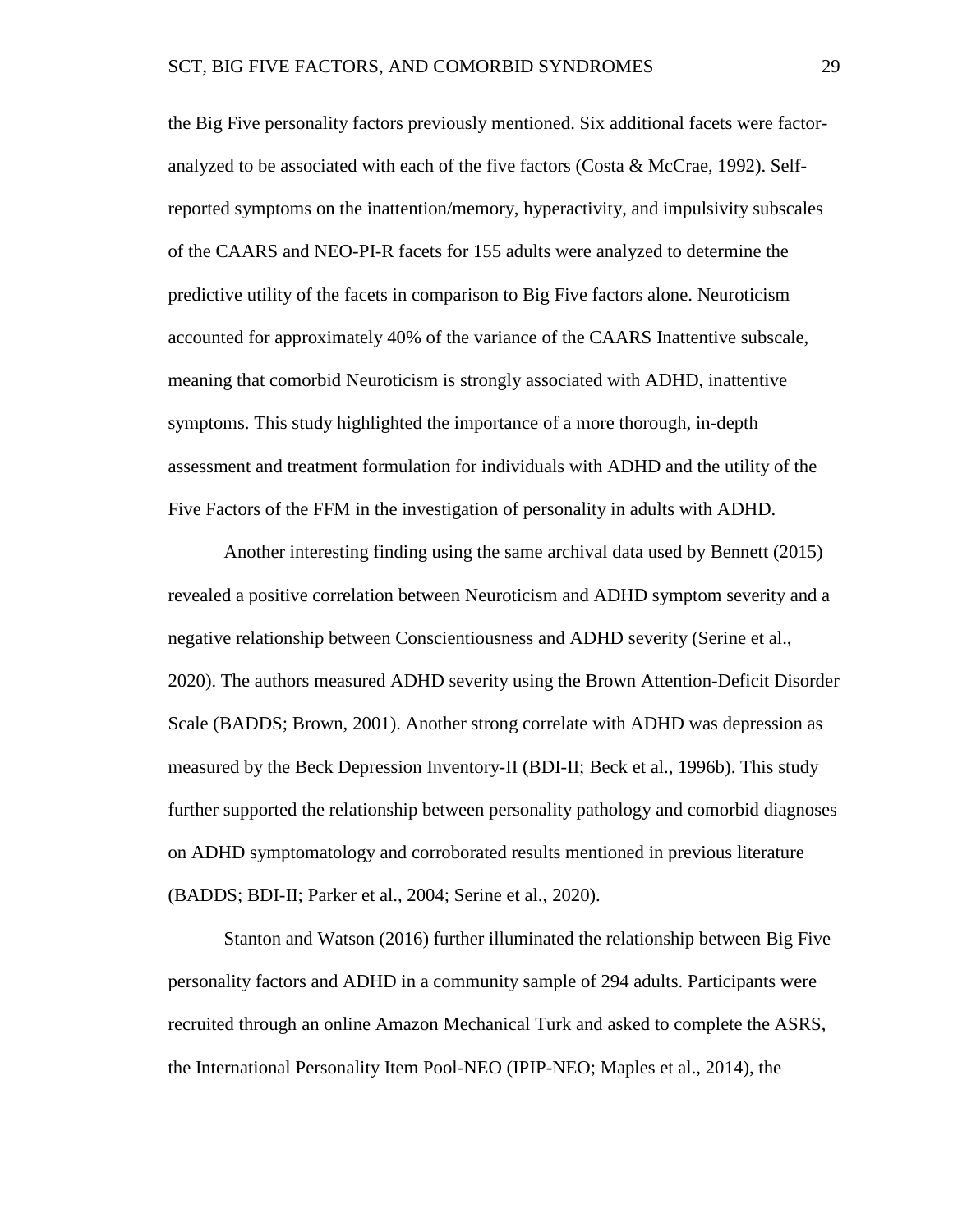Personality Inventory for *DSM-5* (PID-5; Krueger et al., 2012), and an expanded version of the Inventory of Depression and Anxiety Symptoms (IDAS-II; Watson et al., 2012). One should note that the participants were not screened for past or current ADHD symptoms or diagnoses. Findings from the study revealed that 58% of the variance in ADHD symptoms could be explained by Conscientiousness, which, for this study, was stronger than any other personality factor because of the strong inverse relationship with inattentive symptoms. Extraversion also had a negative relationship with inattentive symptoms, accounting for 23% of the variance. On the other hand, a positive relationship was found between ADHD, inattentive and hyperactive/impulsive presentations, and Neuroticism. A regression analysis indicated that Neuroticism accounted for 47% of the variance in ADHD symptoms. The strong negative association between inattentiveness and Extraversion was not anticipated by the authors; however, it is consistent with previous studies that reported strong negative associations between ADHD, inattentive presentation, and shyness (Canu & Carlson 2003, 2007; Stanton & Watson, 2016).

Stanton and Watson's (2016) research could be furthered by exploring ADHD and personality factors using a clinical sample, incorporating clinical interviews and observer ratings, and assessing for ADHD with concrete, generalizable measures. Thus far, only one study has examined the association between SCT and Big Five personality factors in adults (Becker et al., 2018). Personality and SCT have been mostly studied in children, but such research is sparse in adult populations.

#### **Sluggish Cognitive Tempo and the Five-Factor Model**

Martel et al. (2011) provided support for a bifactor model of ADHD, which differed from the current *DSM-5* diagnostic presentation criteria, as it suggests that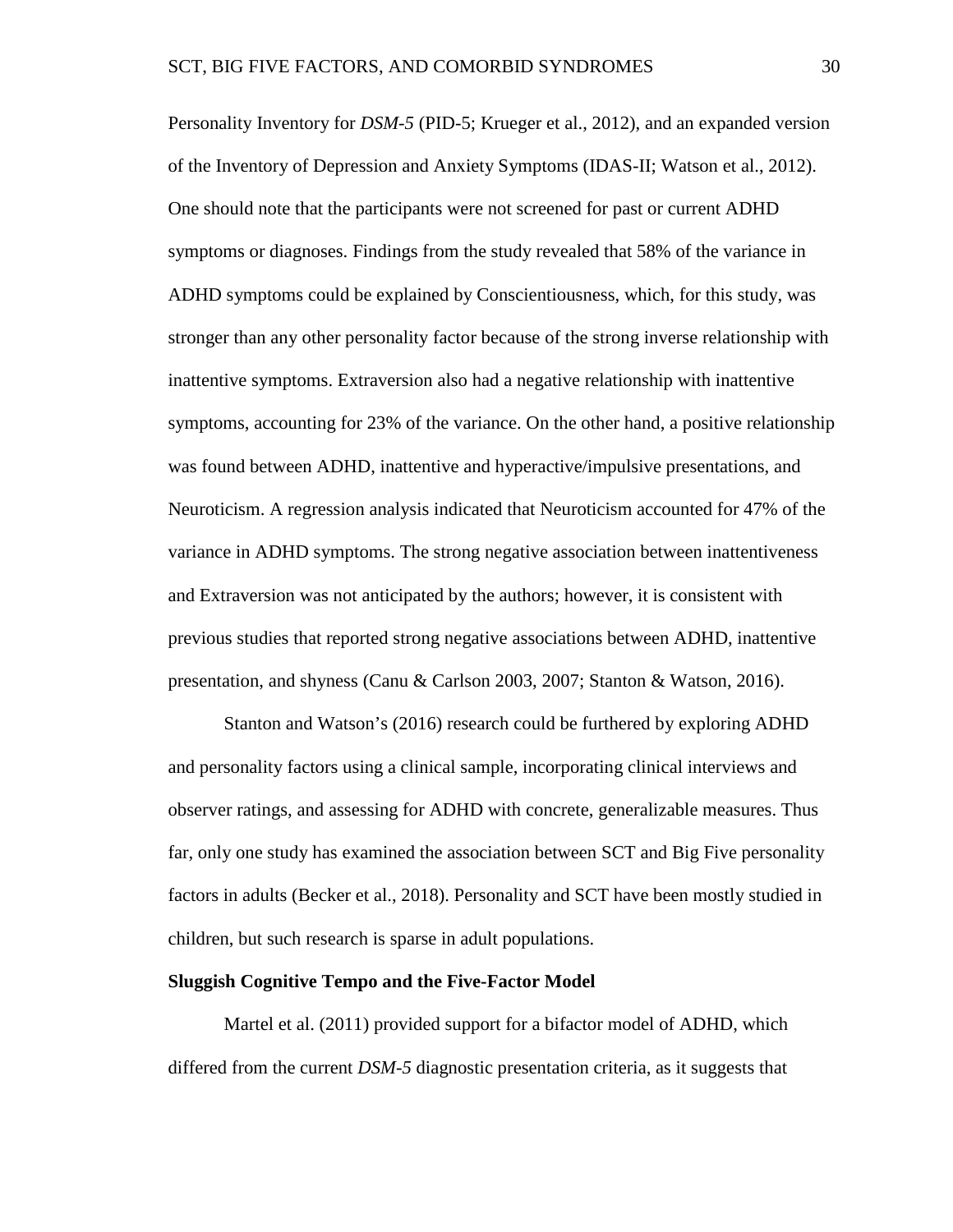ADHD could be explained on a continuous spectrum composed of statistically significant domains and characteristics. Conceptualizing ADHD continuously is believed to expand understanding of the variation and severity of symptoms that individuals experience. Criteria for ADHD in the current and past *DSM*s conceptualize subtypes and presentations from a categorical standpoint. The bifactor model categorizes ADHD as a general factor with two specifiers: inattention and hyperactivity/impulsivity. In the model, the general ADHD factor can exist simultaneously with the two specifiers or with one alone. To validate the bifactor model, the authors used a continuous symptom severity approach using *DSM-IV* ADHD symptom domains, thus characterizing ADHD on a spectrum, and a categorical approach using profiles derived from existing *DSM-IV* subtypes. Heterogeneity within ADHD in relation to problem behaviors, cognitive control, and temperament and personality of both the continuous and categorical approaches was then examined in a sample of 548 children.

The categorical approach revealed five groups, with and without ADHD (i.e., low symptoms, high specific inattention, normative levels of ADHD symptoms, general ADHD, and general ADHD with specific hyperactivity/impulsivity). The continuous analysis revealed distinct profiles similar to *DSM-IV* diagnostic criteria, revealing a high specific inattention, general ADHD, and general ADHD with specific hyperactivity/impulsivity group. The authors hypothesized that because the study did not find a hyperactive/impulsive specific group, one could argue that children with inattentive symptoms only should be distinguished further because inattention in this study was characterized by "poor sustained effort, low arousal, poor attention, and perhaps sluggish cognitive tempo" (Martel et al., 2011, p. 1120).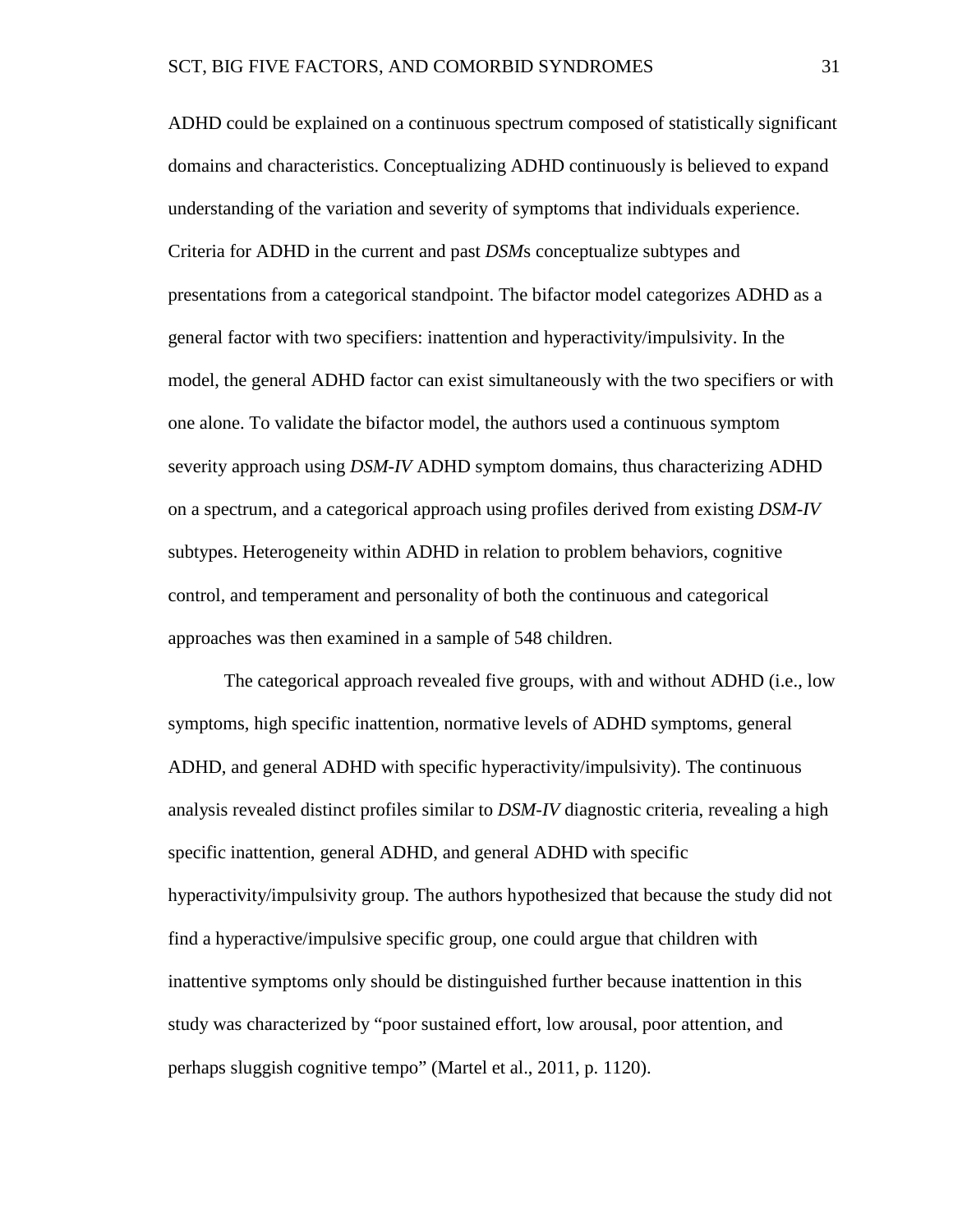Regarding personality, the continuous, specific inattention group was associated with high Agreeableness and low Extraversion, while participants with general ADHD with hyperactivity/impulsivity were associated more with low Agreeableness and high Extraversion, as measured by the Early Adolescent Temperament Questionnaire (John et al., 1994). The authors did not report any notable relationships between the general ADHD group and personality (Martel et al., 2011). The first hypothesis of the current study predicts that SCT will be negatively correlated with Extraversion. Martel et al. (2011) included traits of SCT when defining the specific inattention group. The negative association between specific inattention and low Extraversion provides corroboration for the present study's hypothesis.

An extensive literature review of eBook Collection (EBSCOhost), PsycARTICLES, PsycBOOKS, PsycEXTRA, Psychology and Behavioral Sciences Collections, Psycinfo, and Google Scholar revealed only one study that examined a relationship between SCT symptoms and Big Five personality factors in adults (Becker et al., 2018). To a sample of 3,172 college-aged students from five separate U.S. universities, Becker administered the BAARS-IV (Barkley, 2011), the Adult Concentration Inventory (ACI; Becker et al., 2015), the Depression Anxiety Stress Scales-21 (DASS-21; Antony et al., 1998; Lovibond & Lovibond, 1995), the BIS/BAS Scales (Carver & White, 1994), and the Big Five Inventory (BFI; John et al., 1991; John et al., 2008). Measures were used to evaluate ADHD symptoms, SCT symptoms, anxiety, depression, behavioral approach and inhibition systems, and Big Five personality traits, respectively. Ages of participants included in the study ranged from 18 to 29 years old.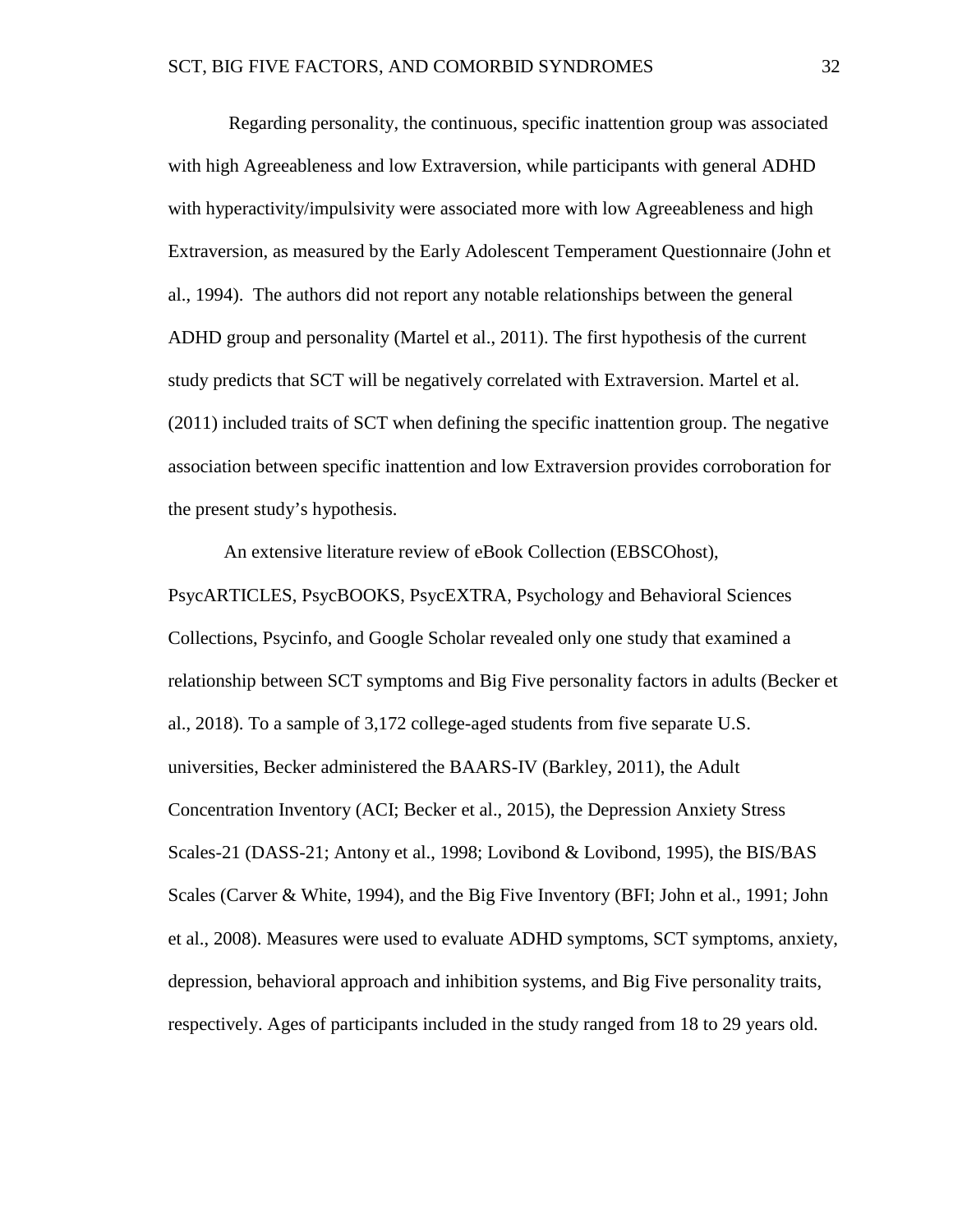Becker determined that symptoms of SCT were strongly related to inattentive type ADHD and comorbid diagnoses of anxiety and depression, providing corroboration for internal symptom prevalence (Becker, Schmitt et al., 2018). To account for these relationships, subtypes of ADHD and anxiety and depression were statistically controlled for separately. Results concluded that high levels of SCT symptoms were significantly and inversely related to Extraversion and Conscientiousness. Neuroticism was significantly related to a SCT. Lower Extraversion and Agreeableness and high Neuroticism were evident for individuals with anxiety or depression. Similar to individuals with high SCT, inattentive-type ADHD symptoms were associated with low Extraversion and Conscientiousness, but unlike SCT, inattentive-type ADHD symptoms were not associated with Neuroticism. Participants with hyperactive/impulsive type ADHD had high Extraversion and Conscientiousness, but low Agreeableness.

Finally, college students with SCT endorsed increased behavioral inhibition system activity, defined as inhibition and avoidance, and Neuroticism. A negative correlation between Extraversion and Consciousness supported previous research suggesting that individuals with SCT may be more introverted and prone to internalize, as compared to those with other ADHD presentation (Becker, Schmitt et al., 2018).

#### **Comorbid Conditions and the Five-Factor Model**

Personality assessments have been incorporated into neuropsychological evaluations for ADHD, and specifically, the NEO-PI-R has demonstrated excellent reliability and validity for gauging personality in clinical, medical, vocational, and school settings. Research has determined that individuals with ADHD tend to score high on Neuroticism and low on Conscientiousness. The NEO-PI-R has also been proved to have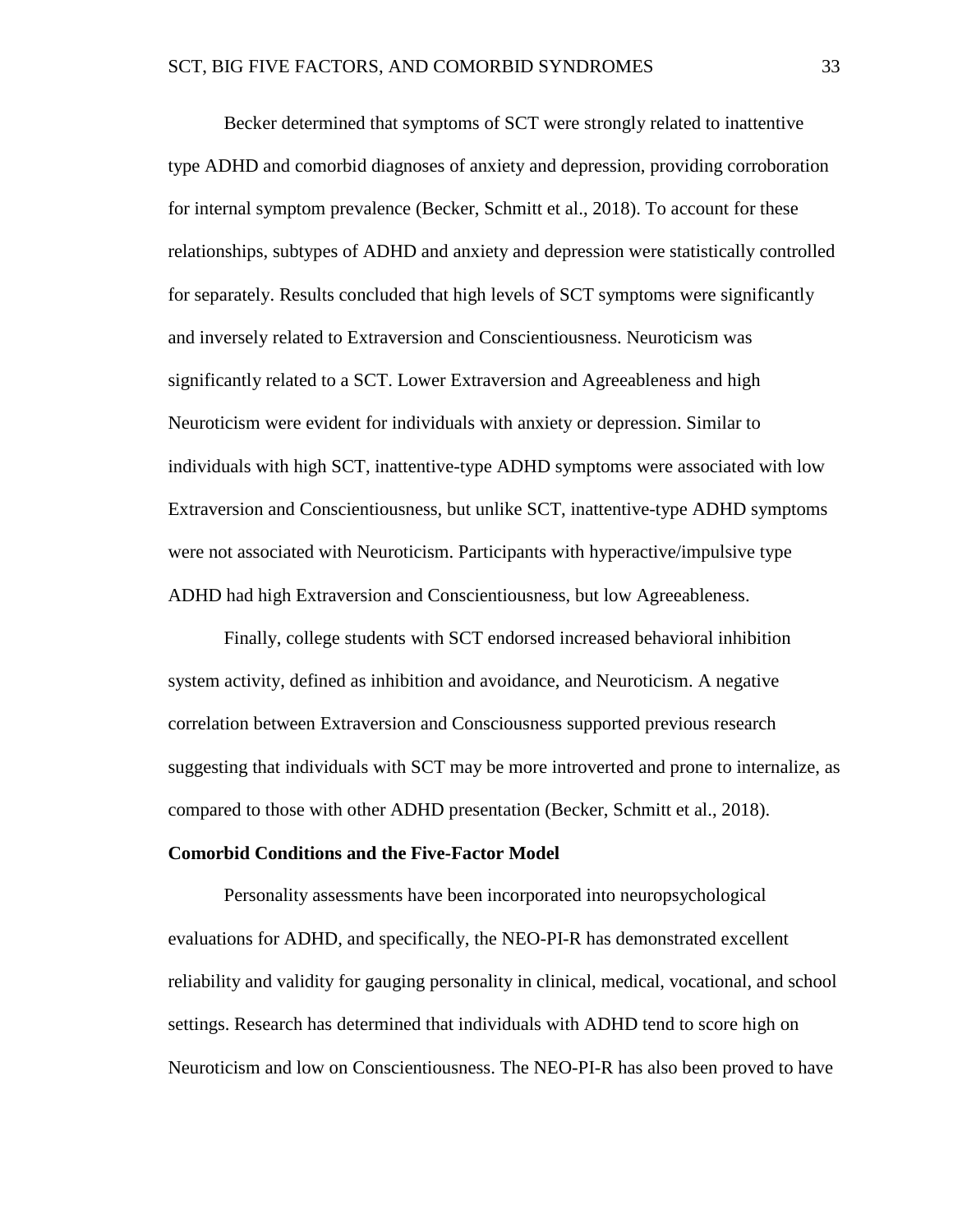divergent validity in distinguishing individuals with autism spectrum disorder (ASD; APA, 2013) from a control group. Participants with ASD scored higher in Neuroticism and lower for Extraversion and Conscientiousness than controls. In relevance to the present study, a review of research supporting the relationship between the FFM and anxiety and depression is provided.

MacLaren and Best (2009) used the NEO-PI-R with the Eating Attitudes Test to assess its predictability for personality type in young female individuals with eating disorders and determined that bulimia symptoms correlated strongly with Neuroticism. Furthermore, facets of Neuroticism, hostility, and impulsivity were strong predictors of a lack of oral control and preoccupation with food, symptoms associated with bulimia nervosa.

# *Anxiety*

The relationship between anxiety disorders and their relationship to the FFM is well established in the literature. Social anxiety is positively associated with Neuroticism and negatively associated with Extraversion. In two separate adult samples, Kaplan et al. (2015) found that social anxiety had weak relationships with Agreeableness and Openness to Experience. This study was unique, as it also examined the facets associated with the Big Five factors, revealing that trust (a facet of Agreeableness) was negatively related to Openness to Experience, suggesting that individuals with social anxiety low on the trust factor may perceive others negatively.

Additionally, Shi et al. (2015) examined a sample of 2,925 medical students in China who completed the Zung Self-Rating Anxiety Scale, the BFI, and a self-report measuring resiliency to determine the relationship between anxiety symptoms and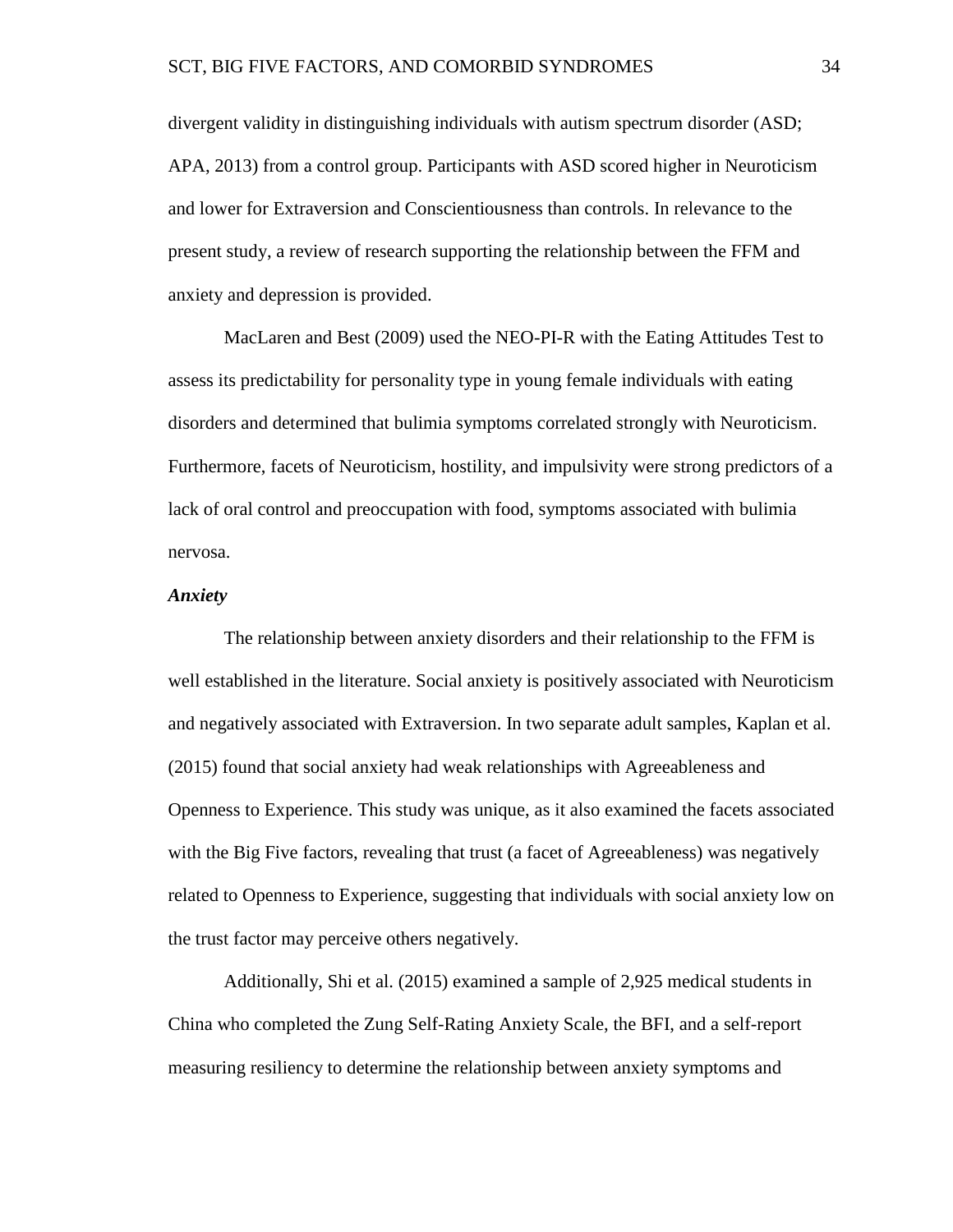personality traits. The authors determined that Extraversion, Agreeableness, Conscientiousness, and Openness to Experience were all negatively related to anxiety. On the other hand, Neuroticism was positively associated with anxiety. Resiliency was negatively related to Neuroticism.

## *Depression*

The relationship between MDD and the FFM has also been studied at length (Allen et al., 2018; Karsten et al., 2012; Koorevaar et al., 2017; Stanton & Watson, 2015). Individuals with MDD have been found to endorse high Neuroticism and low Extraversion during depressive episodes. Considering the other three Big Five factors, a study of 2,596 citizens of the Netherlands indicated depressive disorder symptoms were associated with low Conscientiousness (Karsten et al., 2012). Evidence also supports the predictive validity of the FFM and depressive symptoms in clinical samples (Allen et al., 2018). Allen et al. (2018) administered the NEO-PI-R and BDI-II to 354 patients diagnosed with MDD and compared their findings to 376 nonclinical participants who completed the Big Five Aspect Scales (BFAS; as cited in Allen et al., 2018) and the PID-5 (Krueger et al., 2012). The results confirmed the previously reported interaction between Neuroticism, Extraversion, and Conscientiousness and MDD.

A study with a geriatric population noted that Agreeableness was negatively associated with late-life depression (Koorevaar et al., 2017). Meta-analyses have shown that low Agreeableness tends to have a higher association with conduct and substance use disorders, but personal histories of trauma or disabilities may influence this factor's relationship with mood (Koorevaar et al., 2017).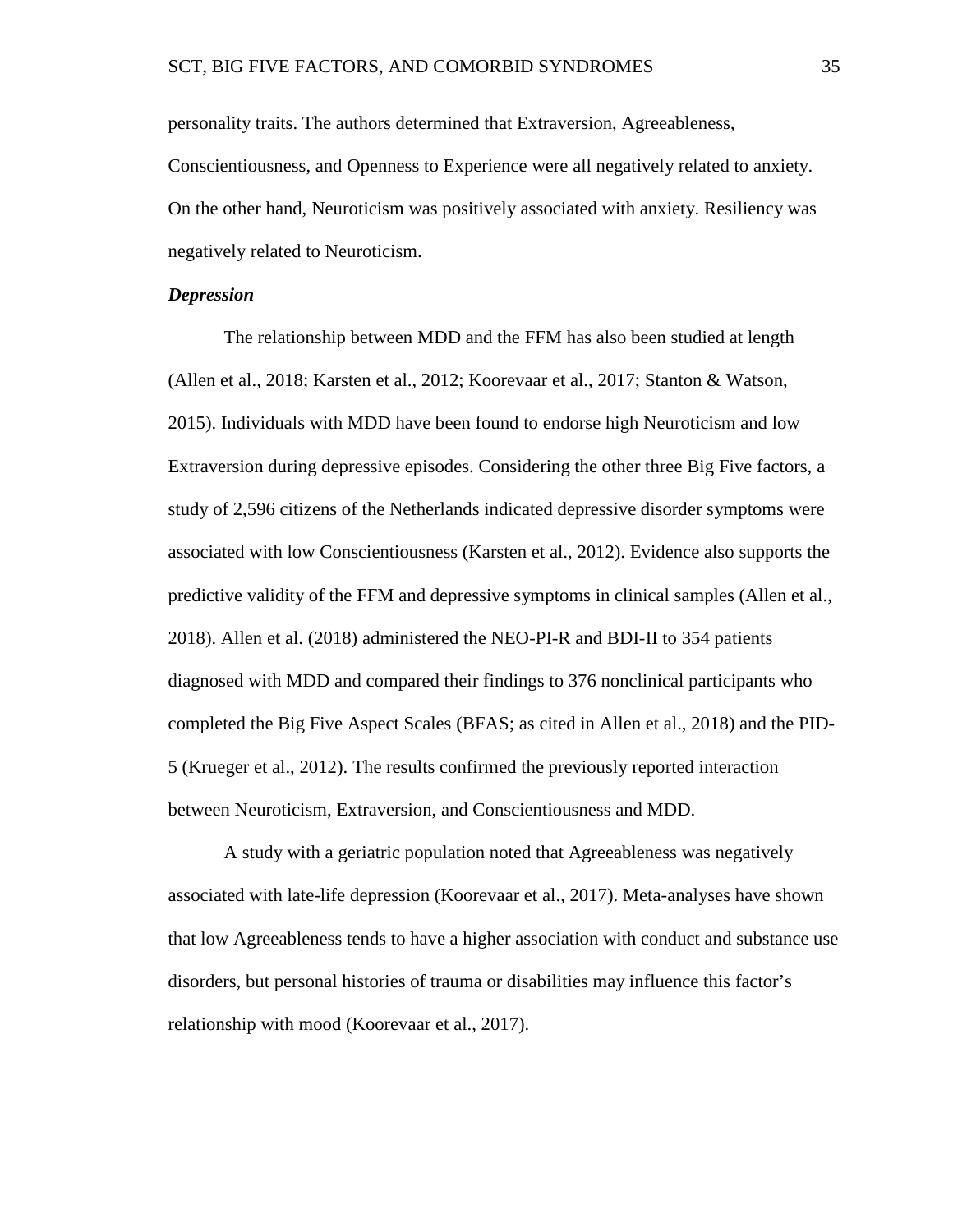Stanton and Watson (2016) asked participants to complete the IDAS-II, a selfreport measure assessing for depression, bipolar, and anxiety disorders. Results yielded a strong positive association between internalizing factor scores, operationalized as dysphoria, lassitude, social anxiety, and symptoms of depression. The authors interpreted ADHD, inattentive presentation's significant negative relationship with Conscientiousness and Extraversion and positive relationship with Neuroticism as a personality profile consistent with individuals who experience internal distress. In summation, ADHD is a prevalent, heterogeneous, highly comorbid disorder that can result in marked psychosocial dysfunction and other associated problems. SCT is a less firmly established construct typically associated with ADHD, inattentive presentation, and is only beginning to be understood. The current study determined whether a relationship exists between ADHD, inattentive presentation; ADHD, combined presentation; SCT; and the Big Five personality factors in a clinical adult outpatient sample. The literature has reported that inattentive ADHD symptoms inversely relate to Conscientiousness and Extraversion and positively relate to Neuroticism, but little is known regarding the relationship between SCT and personality. The present study also considered the role of comorbid conditions that can influence ADHD, SCT, and personality factors, such as Neuroticism. Adults with ADHD and SCT are more likely than individuals without ADHD to be diagnosed with MDD and anxiety disorders (APA, 2013; Barkley, 2019; Fischer et al., 2007; Katzman et al., 2016). It is hoped by the present authors that expanding the understanding of these phenomena may help to guide future assessment and treatment recommendations for this complex and challenging disorder.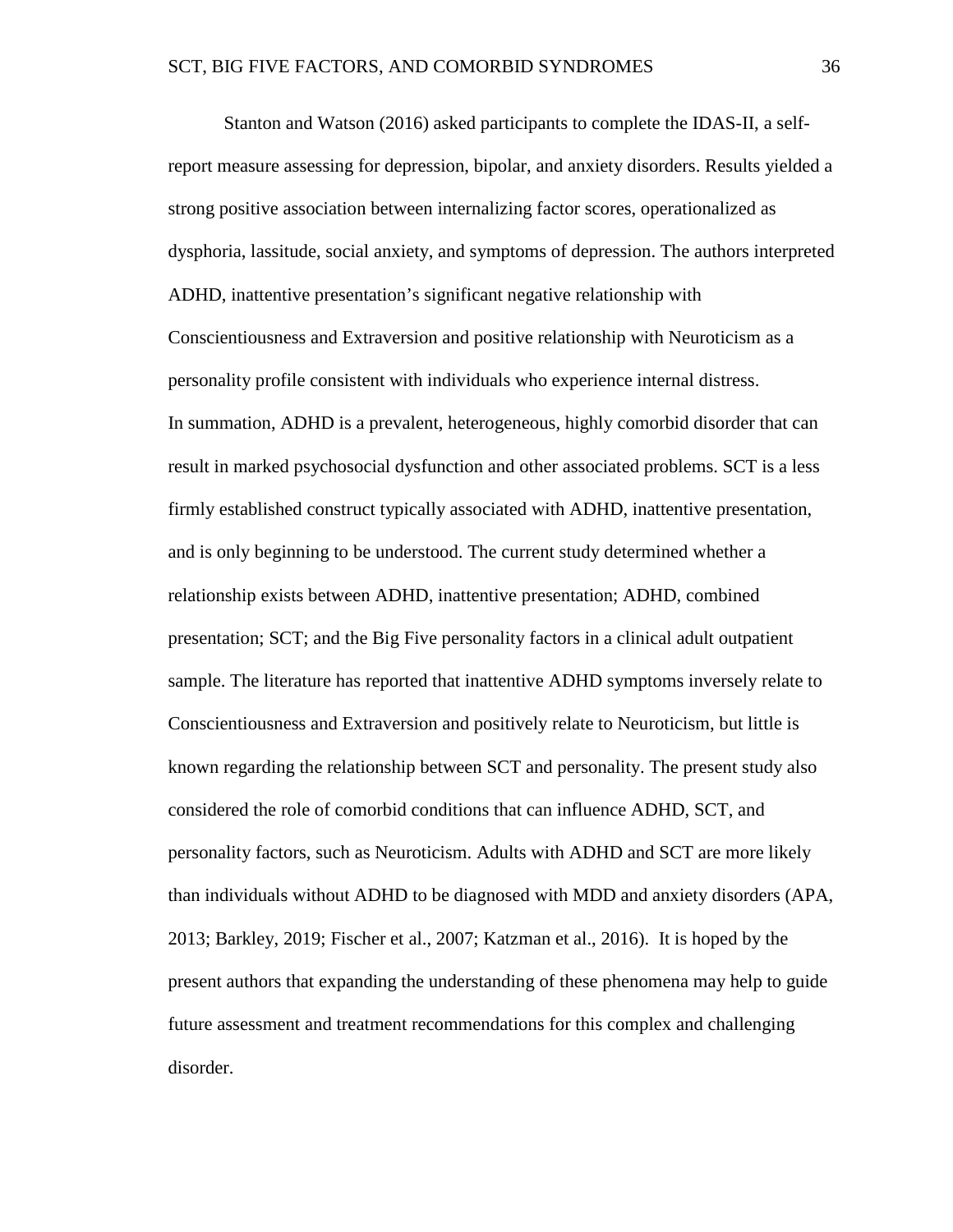## **CHAPTER 3: METHOD**

This archival, cross-sectional, correlational study used a hierarchal multiple regression analysis to determine the predictability of NEO Personality Inventory-Revised (NEO-PI-R) Big Five personality factors, specifically Neuroticism, Extraversion, Conscientiousness, depression, and anxiety in individuals reporting symptoms of sluggish cognitive tempo (SCT).

## **Participants**

Archival data were initially gathered from 211 adults aged 18 to 79 years who presented at a university-based outpatient clinic in a large northeastern city of the United States that specialized in the assessment and treatment of adult ADHD. Further examination of the data revealed six outlier scores more 3 standard deviations from the mean, and those scores were removed for the regression analysis, making the final sample size 205 adults. Patients within the clinic are typically self-referred or internally referred by the university or are other referred adults seeking a formal assessment and diagnosis related to ADHD or suspected of having symptoms consistent with ADHD. Clinic fees are primarily private payments and university-based insurance.

#### **Inclusion Criteria**

Inclusion criteria required a diagnosis of ADHD that fulfilled diagnostic criteria based on a comprehensive evaluation, or subthreshold ADHD-related symptoms that did not meet full diagnostic criteria but fulfilled criteria for other specified ADHD, and/or no diagnosis of ADHD but clinically prominent SCT symptoms at the level of or above the 76th percentile on the SCT module of the Barkley Adult ADHD Rating Scale-IV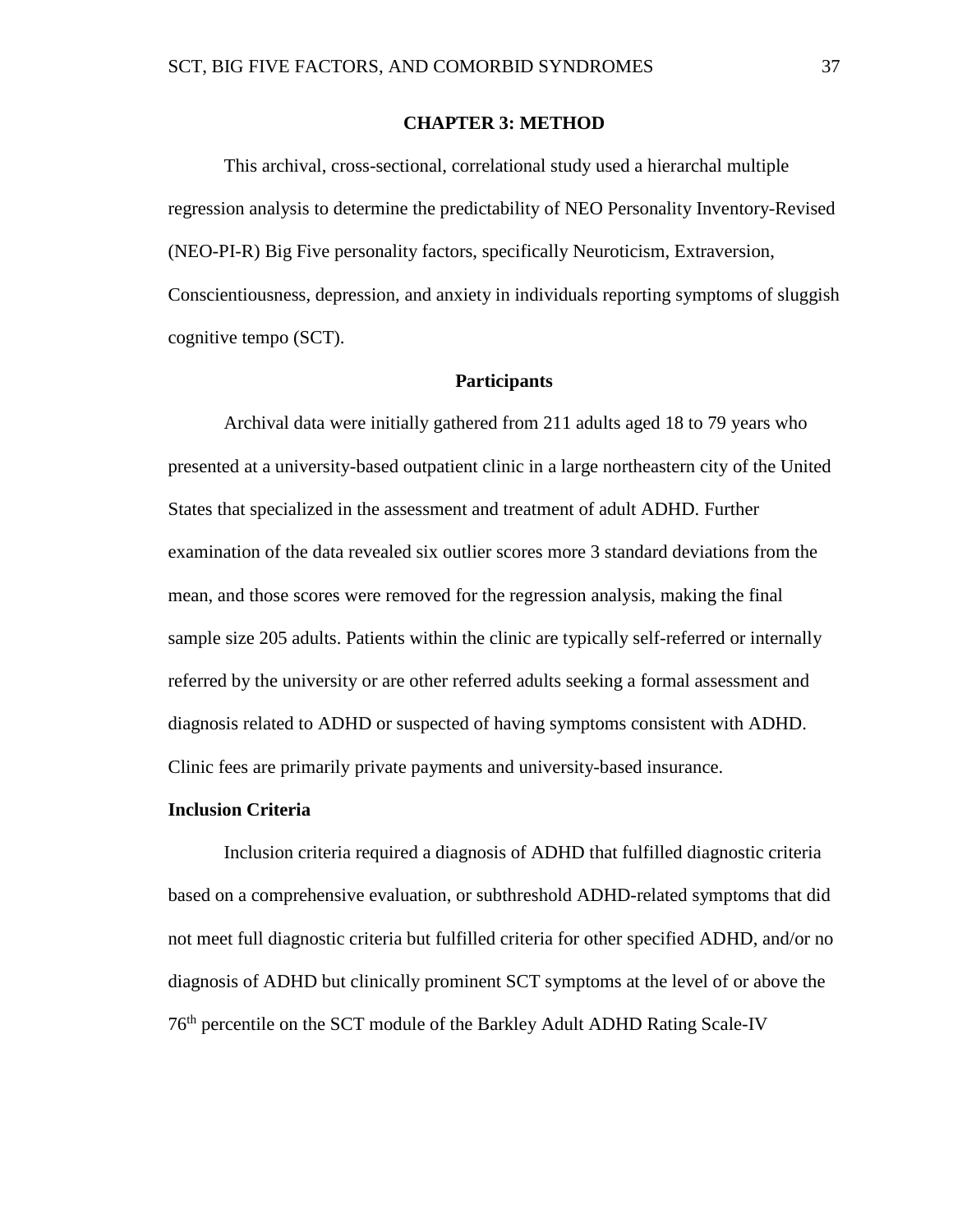(BAARS-IV), to the degree that any one of these categories warrants consideration of follow-up treatment.

## **Exclusion Criteria**

Individuals who endorsed severe posttraumatic stress disorder, traumatic brain injury, severe and current substance use, bipolar disorder, schizophrenia or other psychotic disorders and active suicidality or homicidality were generally referred to a higher level of care and were excluded from this study. Participants younger than 18 years of age were excluded because the clinic specializes in adult ADHD and therefore has an 18-year-old age requirement. Additionally, measures used in the current study are normed on adults. The upper age limit was determined by the ceiling for norm groups for the measures included in this study. Individuals who did not meet the percentile threshold on the BAARS-IV SCT subscale (< 76th percentile) were also excluded.

# **Recruitment and Screening**

Archival data were used. Patients were previously screened during initial intake with the program prior to the assessment appointment. At the time of the evaluation, patients signed a release of information and informed consent, allowing the data from the assessment to be de-identified and used for research purposes. Research assistants and clinicians then organized the data into a comprehensive spreadsheet.

## **Measures**

## **Barkley Adult ADHD Rating Scale-IV** (Barkley, 2011)

The BAARS-IV is a psychometrically sound, 27-item self-report measure used to assess current and childhood ADHD symptoms. Based on *DSM-IV* diagnostic criteria, the scale is available in both self-report and other report versions (e.g., spouse/partner,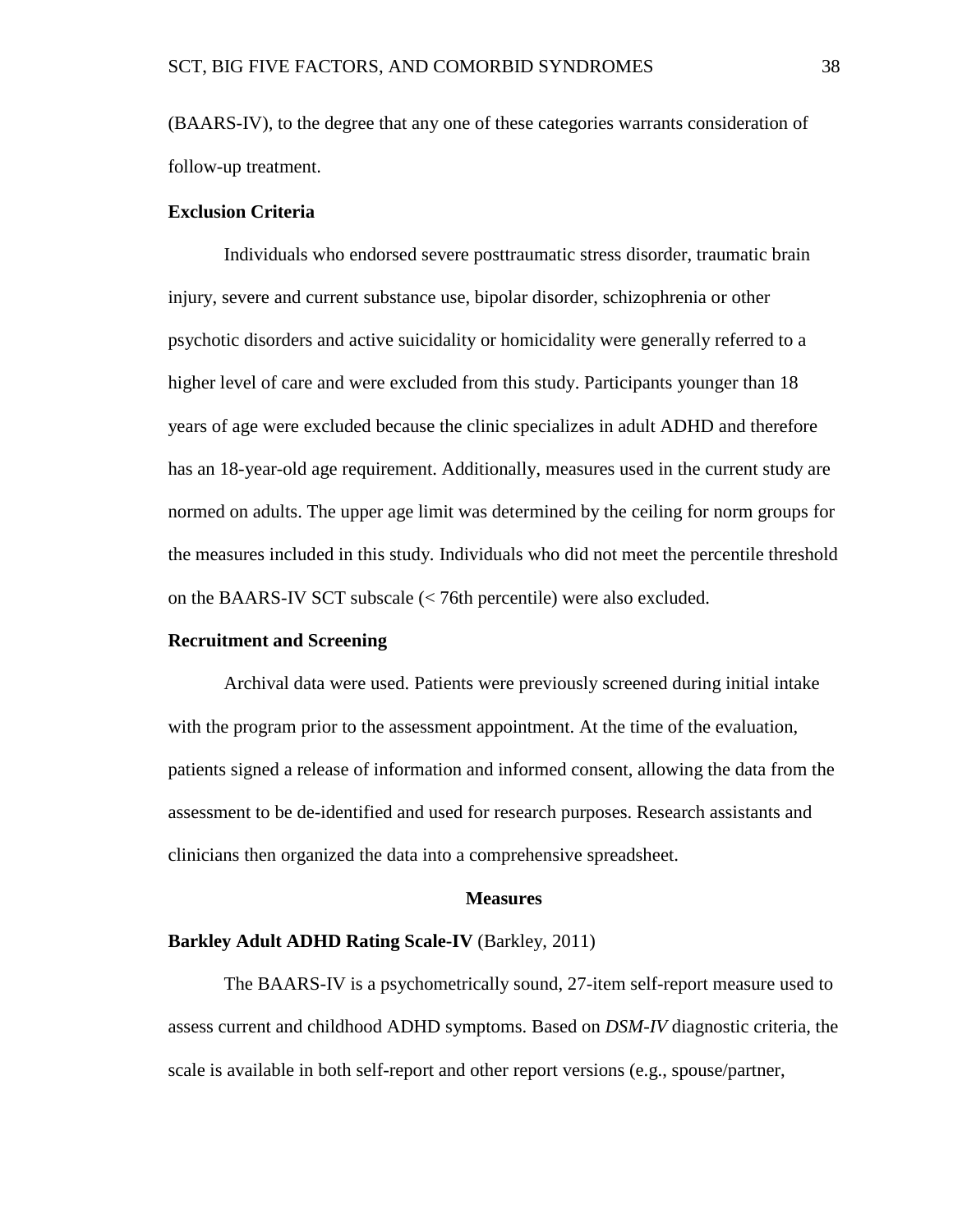parent, sibling). The present study utilized the BAARS-IV, Current Symptoms, Self-Report, which takes approximately 5-7 minutes for patients to complete. Items are rated a 1 (*never or rarely*), 2 (*some stress*), 3 (*often*), or 4 (*very often*), with ratings of a 3 or 4 qualifying as a symptom endorsement. The self-report version includes individual subscales for inattention, hyperactivity, impulsivity, and SCT. A total score is formulated using only the inattention, hyperactivity, and impulsivity subscales, and can range from 0 to 108, with larger scores indicating greater symptom endorsement (Barkley, 2011). For the present study, only the total ADHD and SCT total score was considered.

A unique property of the BAARS-IV, Current Symptoms, Self-Report is a subscale with items assessing for SCT, also referred to as concentration deficit disorder (Barkley, 2014). For the present study, only the SCT total score was considered. Items in this section, assessment for hypoactivity, lethargy, and slow movement, and total score can range from 0 to 36, with higher scores indicating greater SCT symptoms. Total scores are transformed to percentile ranks of marginally symptomatic (> 76th percentile), borderline symptomatic (84th to 92nd percentile), mildly symptomatic (93rd to 95th percentile), moderately symptomatic (96th to 98th percentile), or severely symptomatic (> 99th percentile; Barkley, 2011).

The BAARS-IV was developed following 20 years of research. The normative sample  $(N = 1,249)$  is said to be representative of the U.S. population, accounting for religion, socioeconomic status, education, race/ethnicity, and gender. Norms are provided for three age groups of adults (i.e., 18-39, 40-59, and 60-89 years old). Reliability of scores has been found to be excellent, as evidenced by high internal consistency (Cronbach's  $\alpha$  = .92 for current ADHD and  $\alpha$  = .95 for childhood symptom scores),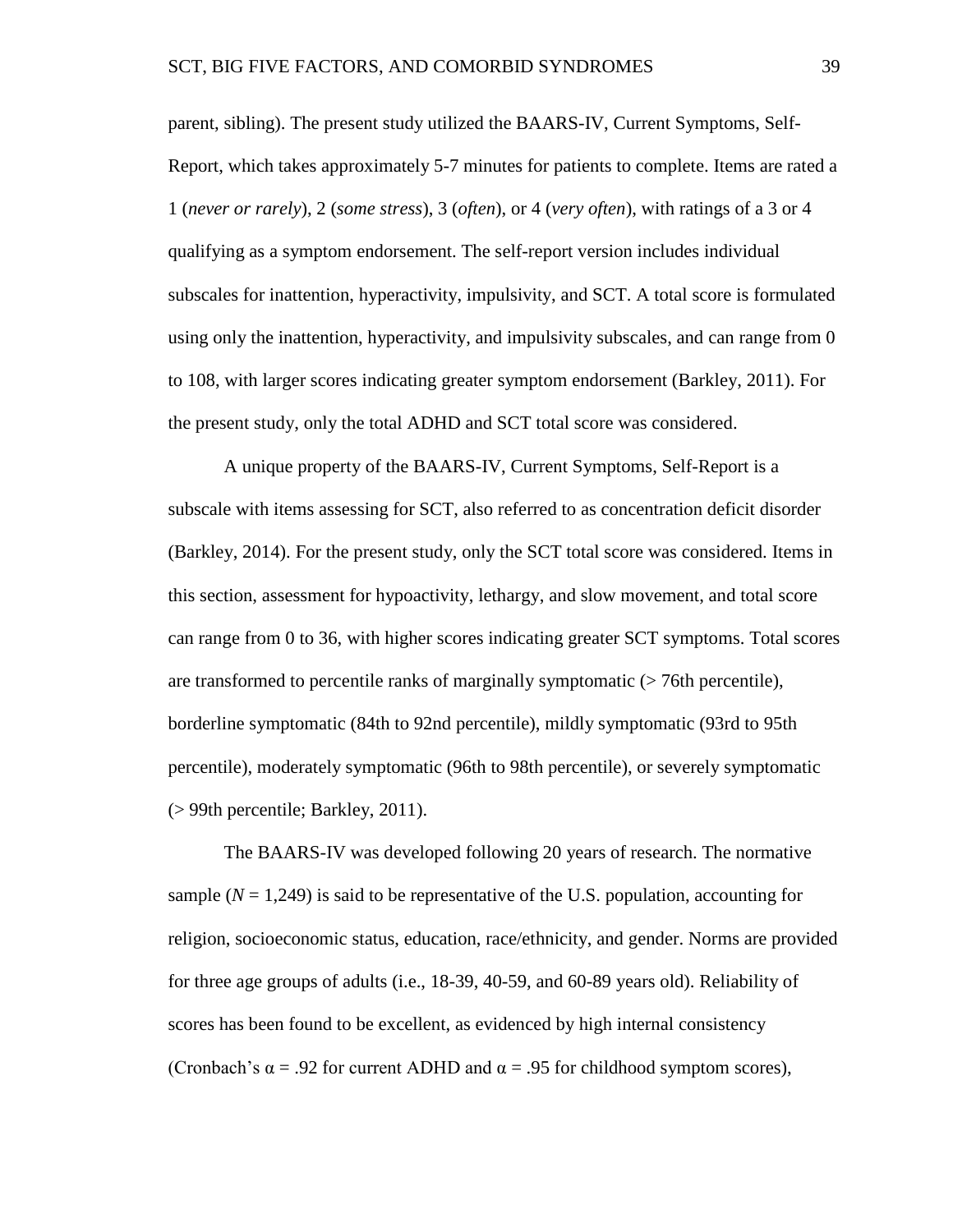interobserver agreement (.67 to .75 across scales), and high test-retest reliability over a 2 to 3-week period (*r* = .75 for current ADHD and *r* = .79 for childhood ADHD scores). A Pearson product-moment correlation revealed statistically significant correlation coefficients for inattention and SCT ( $r^2 = .77$ ) and for hyperactivity and impulsivity ( $r^2 =$ .42). Validity of factors was supported in a variety of different factor analyses, correlations with other ADHD symptom measures, and high correlations between selfreport and other report ratings (Barkley, 2011).

#### **Revised NEO Personality Inventory** (Costa & McCrae, 1992)

The NEO-PI-R is a 240-item personality inventory used to measure the five personality domains of the Five-Factor model (FFM): Openness to Experience, Conscientiousness, Extraversion, Agreeableness, and Neuroticism. Items are presented in sentences and rated on a Likert scale ranging from *strongly disagree* to *strongly agree*, and scores are translated into standardized *t* scores based on male and female normative data. *T* scores are expressed in the following ranges: Very High (>65), High (65-55), Average (55-45), Low (45-35), and Very Low (< 35; Costa & McCrae, 1992). Items are then categorized into groups of the five factors, with six facets per factor to provide extended information.

The NEO-PI-R has excellent reliability and validity, likely because the normative sample was chosen considering age, gender, and race at rates consistent with the 1995 U.S. Census (Costa & McCrae, 1992). McCrae et al. (2011) reported internal consistency and test-retest reliability of the 30 facet scales across 51 cultures and 28 languages. For instance, congruence coefficients of .95 to .96 were achieved for all five factors within a Russian sample (Allik et al., 2013). Several studies carried out by NEO-PI-R developers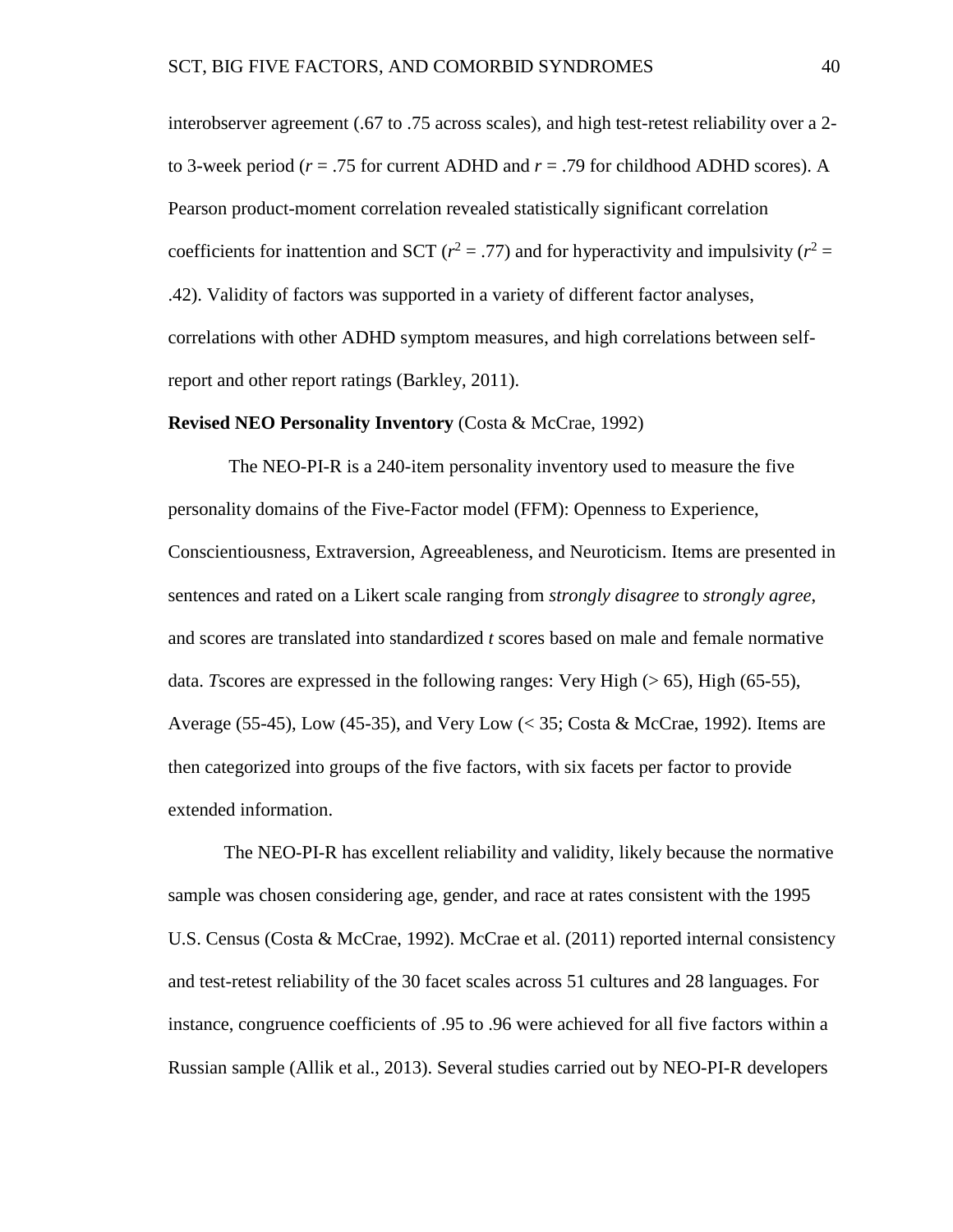and colleagues identified good construct, convergent, and divergent validities with other equivalent measures that represent career interests, motives and wants, psychopathology, and personality (Costa, 1996; Costa & McCrae, 2008; Hesselmark et al., 2015; MacLaren & Best, 2009). The NEO-PI-R has been used to examine personality factors of adults with ADHD, concluding that individuals with ADHD tend to report high Neuroticism and low Conscientiousness (Bennett, 2015; Knouse et al., 2013; Nigg & Hinshaw, 1998; Nigg et al., 2002; Parker et al., 2004; Ranseen et al., 1998; Serine et al., 2020; Van Dijk et al., 2017).

### **Penn State Worry Questionnaire** (Meyer et al., 1990)

The PSWQ is a 16-item self-report measure used to determine the severity and frequency of apprehension. Items range from 1 (*not at all typical of me*) to 5 (*very typical of me*). Reverse scoring is required for five items, which are then totaled with the other 11 items. Score totals range from 16 to 80, with higher scores indicating greater perceived worry. Classification ranges for a totaled score are interpreted as low (16-39), moderate (40-59), or high (60-80). Psychometric analyses revealed that the PSWQ demonstrated strong internal consistency (Cronbach's  $\alpha = .83-.93$ ) and test-retest reliability ( $r = .74$ -.93; Molina & Borkovec, 1994).

The PSWQ has been used previously in conjunction with the NEO-PI-R and Beck Depression Inventory-II (BDI-II) when assessing for symptoms of adult ADHD. Serine et al. (2020) indicated a relationship between cognitive distortions and personality pathology, anxiety, and depression in adults diagnosed with ADHD. Importantly, the relationship between cognitive distortions and ADHD was no longer significant after accounting for the aforementioned comorbidities. The advantage of using the PSWQ in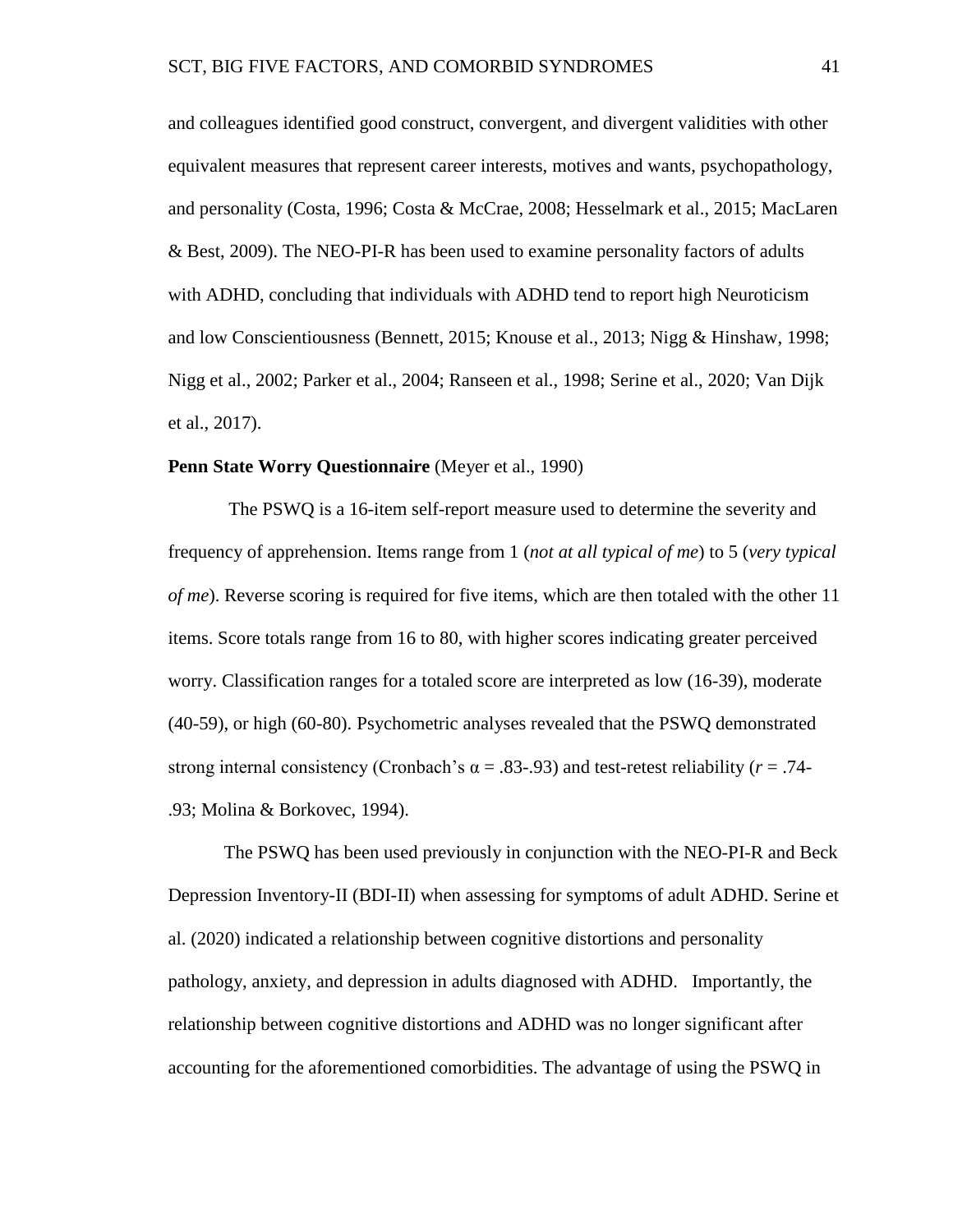an adult population with ADHD is noted in findings that worry, as opposed to anxiety, is associated with distractibility (Lapointe et al., 2013). Additionally, in comparison to the Beck Anxiety Inventory (BAI), the PSWQ has been used to identify non somatic anxiety symptoms in adults with ADHD as opposed to physical symptoms measured by the BAI. Patients with ADHD are more likely to experience non somatic symptoms related to apprehension as opposed to physical symptoms (Ramsay & Rostain, 2015a).

### **Beck Depression Inventory, Second Edition** (Beck et al., 1996b)

The BDI-II is a 21-item self-report questionnaire used to measure the severity of depression. Items are rated from 0 to 3 and are totaled to indicate an overall depression score between 0 and 63. The total score is then interpreted as minimal (0-13), mild (14- 19), moderate (20-28), or severe (29-63). Higher scores are indicative of greater perceived depression. The BDI-II demonstrated high internal consistency (Cronbach's α = .91) and test-retest reliability (*r* = .93; Beck et al., 1996a).

In adults with ADHD, depression has been reported to magnify ADHD symptoms of procrastination and difficulty concentrating. Ramsay and Rostain (2015a) indicated that the primary difference between symptoms of ADHD and depression is that symptoms of depression decrease as mood increases. In a clinical sample of adults with ADHD, Serine (2015) used the BDI-II to assess for symptoms of depression and reported a positive association between ADHD symptom severity, depression, and Neuroticism. Further, a negative correlation between ADHD symptom severity, depression, and Conscientiousness was also noted. The study provided evidence of the influence of clinical comorbidities and ADHD severity, and supported the utility of the BDI-II when assessing adult patients for ADHD.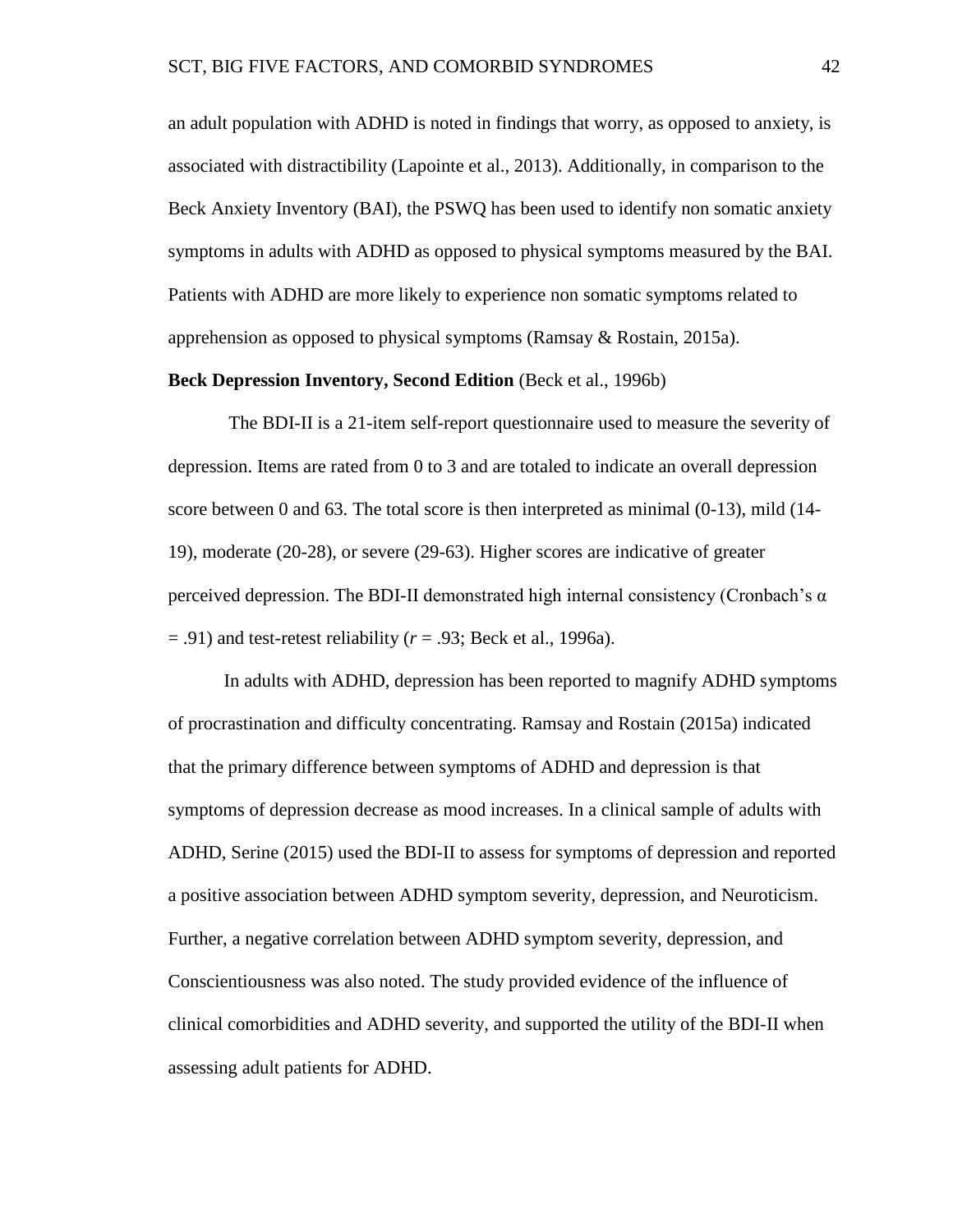# **Procedures**

The study used archival data. All patients at the ADHD center had previously completed a comprehensive clinical interview and evaluation upon intake. Data were collected from each client and entered in an archival data set by research assistants and clinicians at the clinic. Data collected until 2021 were extracted from the data and contained all participants who met inclusion criteria, as previously described. The author of the present study also extracted demographic information and information from the BAARS-IV, NEO-PI-R, PSWQ, and BDI-II and transferred scores into a separate spreadsheet. Data were de-identified on the spreadsheet to respect privacy and ensure confidentiality. The anonymous data were loaded into Statistical Package for Social Sciences, version 27.0 (SPSS 27.0), and psychometric analyses were carried out to evaluate the previously indicated hypotheses.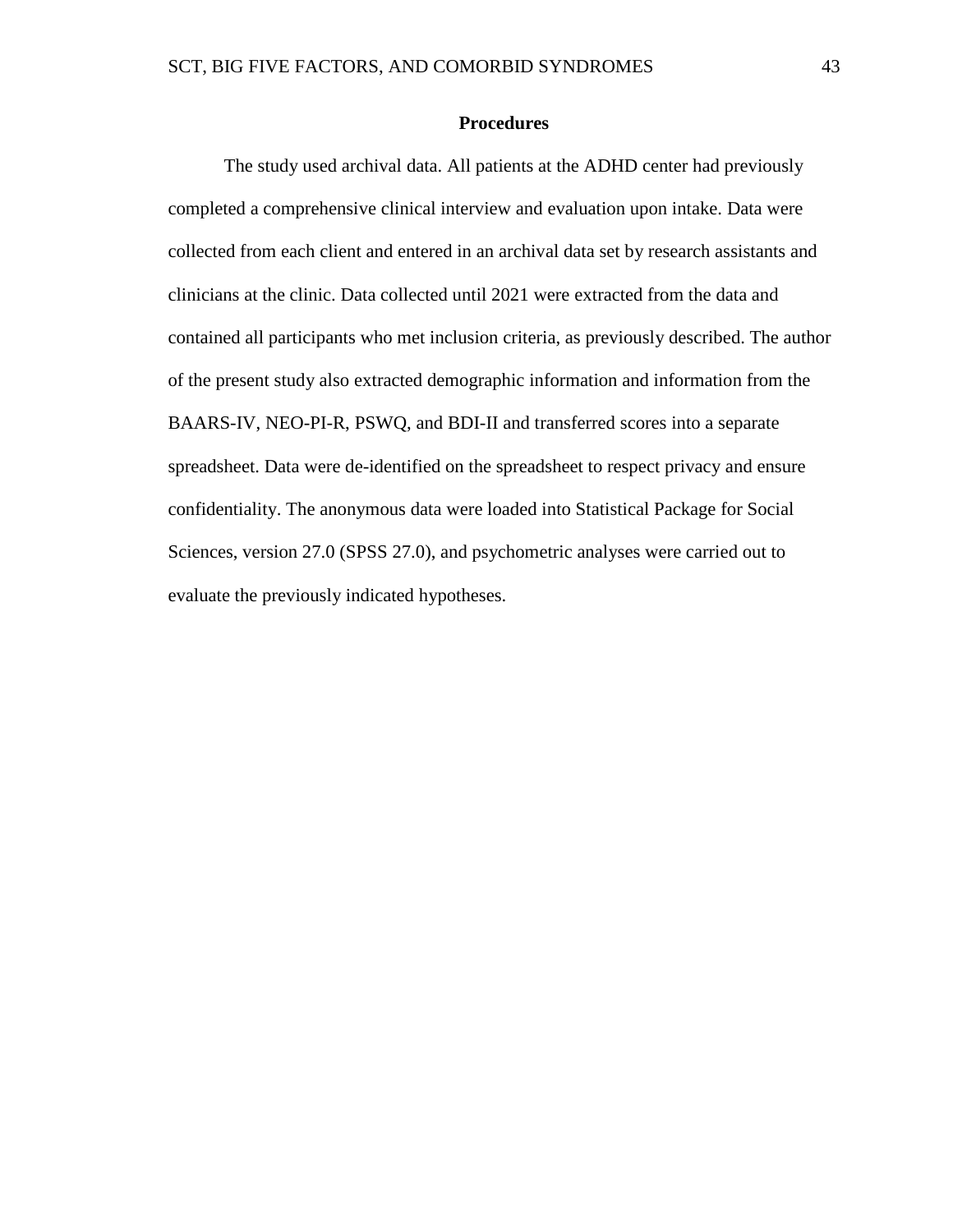## **CHAPTER 4: RESULTS**

Statistical analyses were computed to examine whether personality pathology (i.e., Neuroticism, Extraversion, and Conscientiousness) was predictive of the severity of SCT, after accounting for anxiety and depression. Additionally, the present study aimed to determine whether ADHD, inattentive presentation, correlated positively with Neuroticism and negatively with Conscientiousness. Differences in SCT severity were also considered between individuals diagnosed with ADHD, inattentive presentation symptoms or ADHD, combined presentation. The hyperactive/impulsive presentation of ADHD was not included in the present study because previous research has shown that impulsivity is less likely to be associated with SCT (Barkley, 2019). Also, no adults were diagnosed with this presentation in the sample used.

#### **Statistical Analyses**

The variables of interest were analyzed using SPSS 27.0. The first power analysis was for a multiple, hierarchical regression with five predictors. In this analysis, as per Cohen (1988; 1992), the effect size was set at 0.15, which is considered a medium effect size for a multiple regression; the significance level was set at 0.05; and the power level was set at 0.80 and determined that 115 participants were needed to perform the multiple regression analysis. The number of required participants was, therefore, set at the higher value of 115. The second power analysis was for a Pearson product-moment correlation. In this analysis, the effect size was set at 0.30, which is considered a medium effect size for a correlation; the significance level was set at 0.05; and the power level was set at 0.80, as per conventional standards. This analysis determined that 84 participants were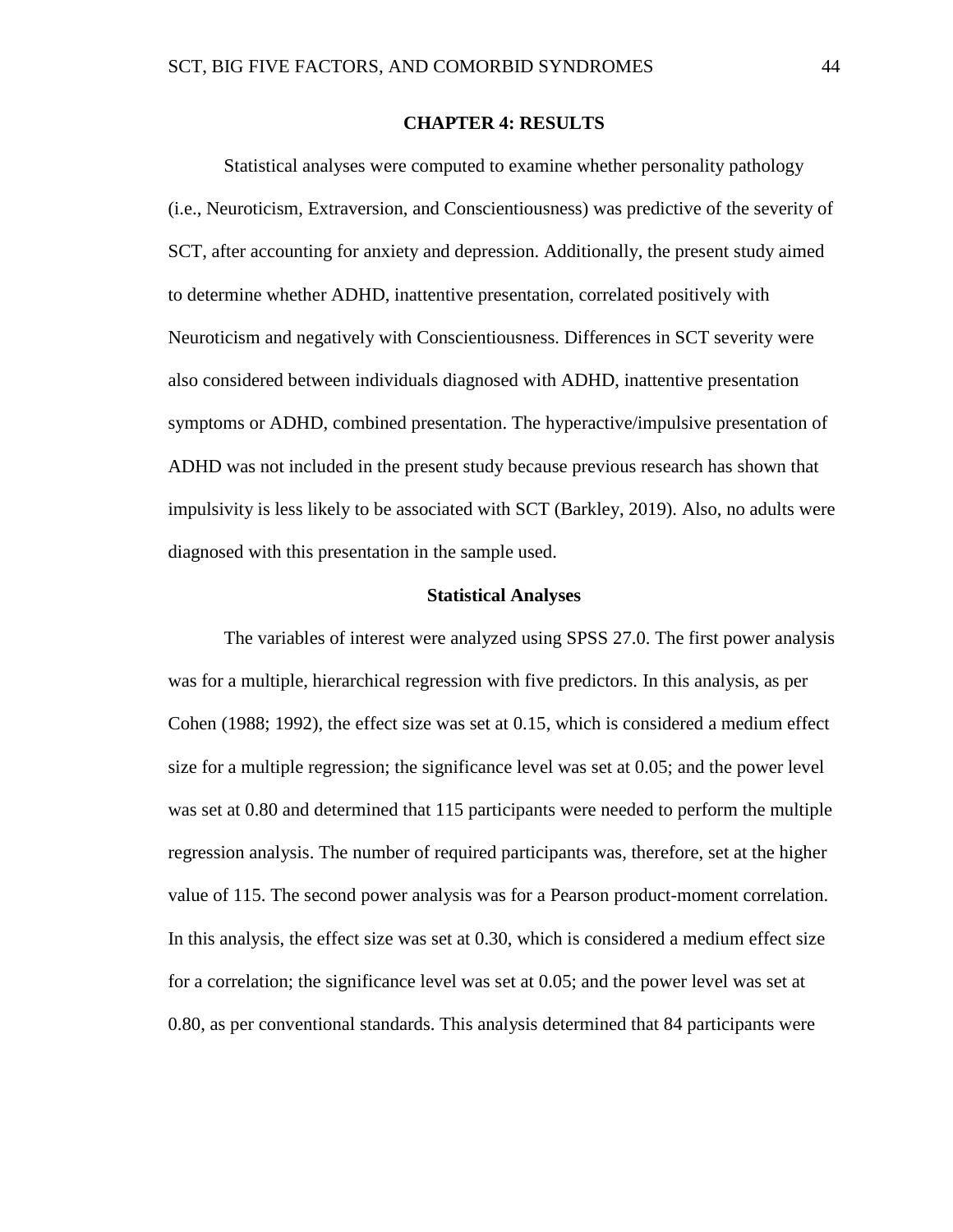needed to perform the correlation between inattentive ADHD symptoms and Neuroticism and Conscientiousness.

## **Demographic Analysis**

Demographically, the sample consisted of 131 male individuals, 73 female individuals, and one participant who did not specify gender  $(n = 205)$ , with a mean age of 34 years and an age range of 18 to 79 years. Participants identified as 77.6% European American, followed by 9.3% "Other," 3.8% Hispanic, 3.9% African American, 2.0% Asian American, and 4.9% with ethnicity unspecified in the database.

## **Hypothesis 1**

It was hypothesized that scores on the NEO Personality Inventory-Revised (NEO-PI-R), specifically Neuroticism, Extraversion, and Conscientiousness, would predict sluggish cognitive tempo (SCT) symptom severity, after accounting for depression and anxiety. Neuroticism, Extraversion, and Conscientiousness were operationalized as *t*  scores as measured by the NEO-PI-R, SCT symptoms were operationalized as the SCT percentile as measured by the Barkley Adult ADHD Rating Scale-IV (BAARS-IV), depression was measured by the total score of the Beck Depression Inventory-II (BDI-II), and anxiety as the total score of the Penn State Worry Questionnaire (PSWQ).

A correlation analysis was carried out prior to the hierarchal multiple regression and determined the relationship between SCT and Neuroticism  $(r = .171; p = .034)$ , Extraversion ( $r = -104$ ;  $p = .009$ ), Conscientiousness ( $r = -0.210$ ;  $p = .002$ ), depression ( $r =$  $= .303$ ;  $p = < .001$ ), and anxiety ( $r = .240$ ;  $p = .001$ ). The results of the correlational analysis were found to be statistically significant on all variables and can be found in Table 2.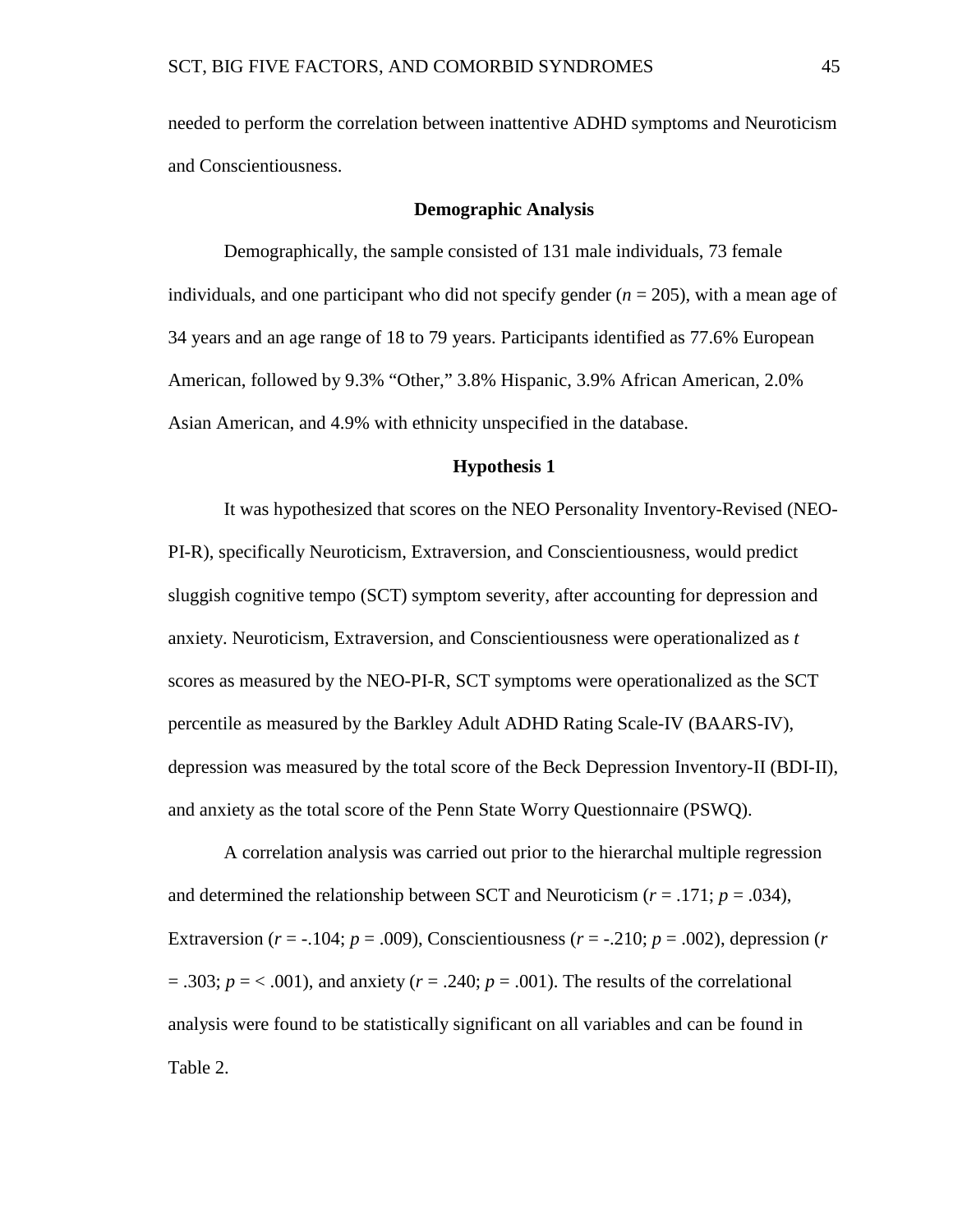# **Table 2**

*Means, Standard Deviations, and Intercorrelations for SCT, Neuroticism, Extraversion, Conscientiousness, Depression, and Anxiety* 

| Variable                         | $\boldsymbol{M}$ | SD    | 1           | $\overline{2}$ | 3         | $\overline{4}$           | 5       |
|----------------------------------|------------------|-------|-------------|----------------|-----------|--------------------------|---------|
| <b>SCT</b>                       | 90.47            | 9.84  | $.171*$     | $-.104*$       | $-.210*$  | $.303*$                  | $.240*$ |
| Predictor variables              |                  |       |             |                |           |                          |         |
| Neuroticism<br>1.                | 58.82            | 12.55 | ----------- | $-.073$        | .001      | $.312*$                  | $.432*$ |
|                                  |                  |       | -           |                |           |                          |         |
| Extraversion<br>$\mathfrak{2}$ . | 48.65            | 12.01 | $-.073$     | ----------     | $-.055$   | $-186*$                  | $-.090$ |
|                                  |                  |       |             |                |           |                          |         |
| Conscientiousness<br>3.          | 35.44            | 13.79 | .001        | $-.055$        | --------- | $-.069$                  | .055    |
|                                  |                  |       |             |                |           |                          |         |
| Depression<br>4.                 | 17.08            | 11.22 | $.312*$     | $-186*$        | $-0.069$  |                          | $.316*$ |
|                                  |                  |       |             |                |           | $\overline{\phantom{a}}$ |         |
| Anxiety<br>5.                    | 54.09            | 15.46 | $.432*$     | $-.090$        | .055      | $.316*$                  |         |

*Note*: SCT = sluggish cognitive tempo.

 $*$ *p* < .01.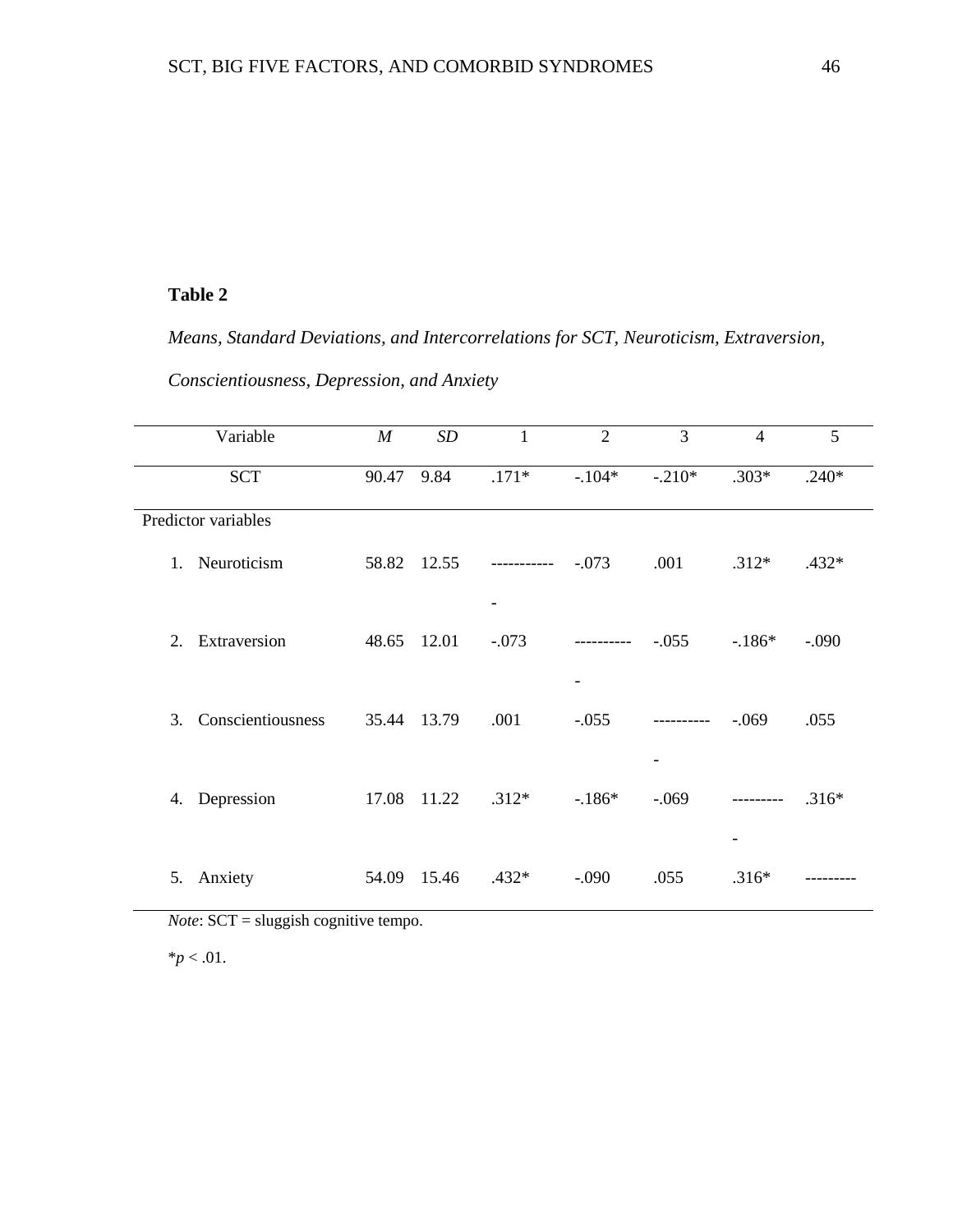The correlation findings suggested that all predictor variables were significantly related to SCT, indicating a regression was plausible. A regression analysis was then conducted accounting for depression, as measured by the BDI-II, and anxiety, as measured by the PSWQ, at the first level, and then with the addition of the NEO-PI-R *t* scores for Neuroticism, Extraversion, Conscientiousness, and depression and anxiety at the second level.

Tests of assumptions for multiple linear regression were met. The Durbin-Watson statistic, which tests for ongoing correlations between errors in regression models, was 1.973. The Durbin-Watson statistic varies between 0 and 4, with a value of 2 indicating that the residuals were at acceptable levels, that is, greater than 1 and less than 3 (Field, 2013).

The collinearity diagnostics revealed no evidence of multicollinearity for each of the predictor variables. Variance inflation factor was within normal limits, suggesting no multicollinearity as well. Further analyses of assumptions were conducted in accordance with Field (2013). A plot of standardized residuals (ZRESID) against standardized predicted values (ZPRED) revealed that the assumptions of linearity and homoscedasticity were met. To test the normality of the residuals, a histogram and normal probability plot of the residuals were examined. The histogram revealed skewedness, meaning that the assumption of normality was violated. Likewise, the normal probability plot examining observed cumulative percentages to expected cumulative percentages was also skewed. The probability-probability (P-P) scatter plot showed skewedness around the line. According to Field (2013), violating normality is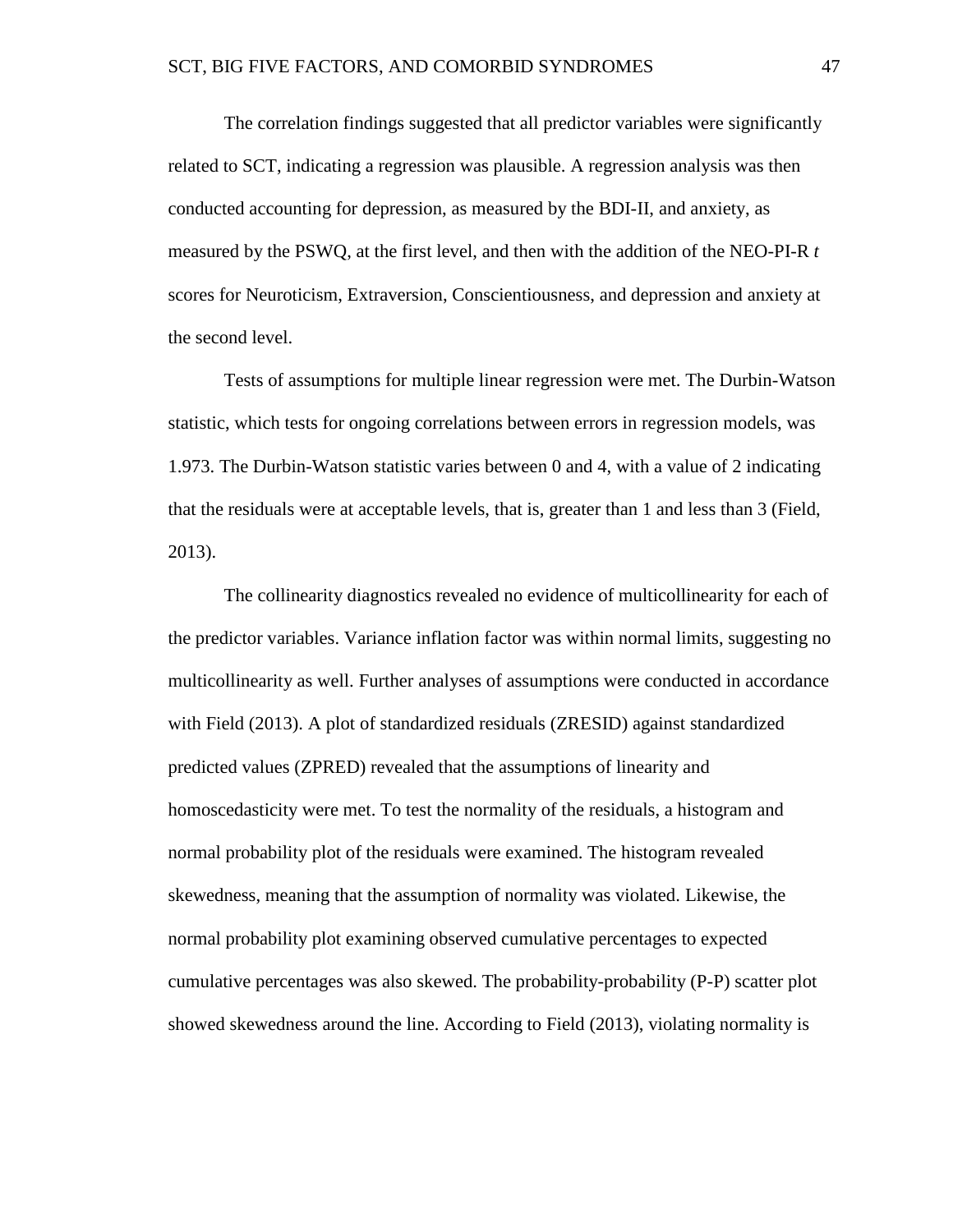likely when Likert scales are used (BAARS-IV), but this violation was accounted for by the study's large sample size  $(n = 204)$ , and parametric analyses were carried out.

For Model 1, SCT was the criterion variable, and depression and anxiety were the predictor variables. The multiple correlation was  $R = 0.303$  with a coefficient of determination of  $R^2$  = .092 and minimal shrinkage shown with an adjusted coefficient of determination ( $AdjR^2 = .083$ ). Approximately 9.2% of the variance observed in SCT was attributed to depression and anxiety. The  $F$  change was highly significant at the  $< .001$ level,  $F(2, 201) = 10.134$ ,  $p = < .001$ . The outcome revealed that depression and anxiety led to a significant prediction ( $R = .303$ ;  $R^2 = .092$ ), suggesting that depression and anxiety made significant contributions to SCT severity.

In Model 2, SCT was also the criterion variable, and the predictor variables included Neuroticism, Extraversion, Conscientiousness, depression, and anxiety. In Model 2, the *F* change was also significant,  $F(3, 198) = 4.017$ ,  $p = .008$ . This outcome revealed that approximately 14.4% of the variance observed in SCT was attributed to the Big Five personality factors, depression, and anxiety. The outcomes for both models can be found in Table 3.

#### **Table 3**

| Model         | R                                    | $R^2$   | Adjusted<br>$R^2$ | Std.<br>error<br>of est. | $R^2$<br>Change | $\overline{F}$<br>Change | df1 | df2 | Sig. F<br>Change |
|---------------|--------------------------------------|---------|-------------------|--------------------------|-----------------|--------------------------|-----|-----|------------------|
|               | $.303*$ <sup><math>^{*}</math></sup> | $.092*$ | .083              | 9.424                    | .092            | 10.134                   | 2   | 201 | < 0.001          |
| $\mathcal{D}$ | $.379^{*b}$                          | $144*$  | .122              | 9.219                    | .052            | 4.017                    |     | 198 | .008             |

*Model 1 and Model 2 Hierarchical Regression Summary* 

*Note*. Dependent variable is sluggish cognitive tempo (SCT).<br><sup>a</sup> Predictor variables of depression and anxiety to the dependent variable (SCT).

<sup>b</sup> Predictor variables of depression, anxiety, Neuroticism, Extraversion, and Conscientiousness to the dependent variable (SCT).

 $*_{p}$  < .01.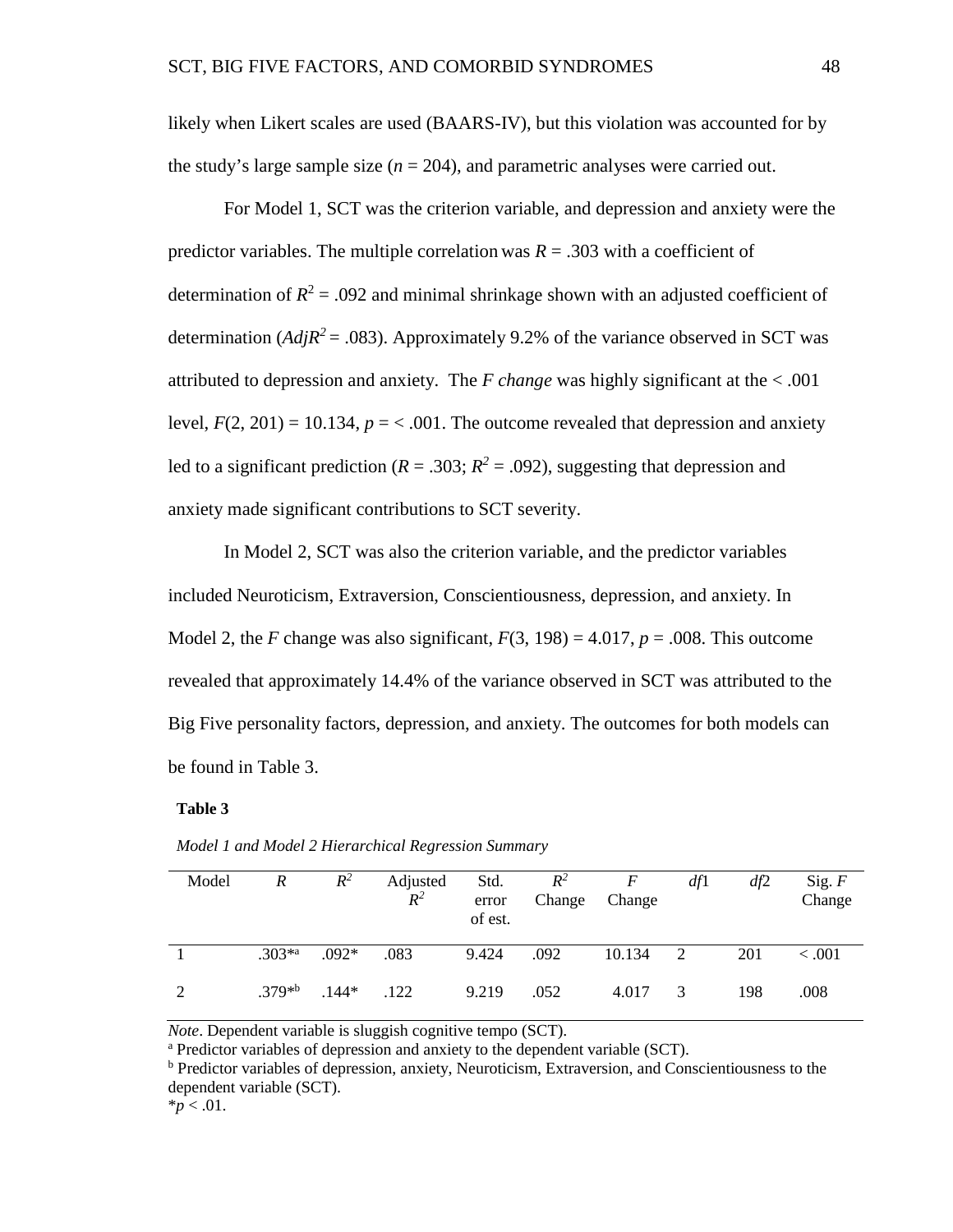Further analyses of the predictor variables from Model 2 revealed that

Conscientiousness made a significant contribution when predicting SCT ( $p = .002$ ).

Neuroticism was not significantly predictive ( $p = .926$ ), nor was Extraversion ( $p = .077$ ).

All beta coefficient analyses can be found in Table 4.

In sum, Model 1 was significant, indicating that depression and anxiety made significant

contributions to the prediction of SCT ( $p = < .001$ ). Regarding Model 2, it was

#### **Table 4**

*Coefficients of Depression, Anxiety, Neuroticism, Extraversion, and Conscientiousness Predictor Variables to SCT from Model 1 and Model 2*

|                   | Unstandardized<br>coefficients | Standardized<br>coefficients |         |                  | Collinearity<br>statistics |           |            |
|-------------------|--------------------------------|------------------------------|---------|------------------|----------------------------|-----------|------------|
| Model             | B                              | Std.<br>error                | Beta    | $\boldsymbol{t}$ | Sig.                       | Tolerance | <b>VIF</b> |
| 1 (constant)      | 82.192                         | 2.421                        |         | 33.944           | .000                       |           |            |
| Depression        | .199                           | .062                         | .227    | 3.213            | $.002*$                    | .904      | 1.1064     |
| Anxiety           | .090                           | .045                         | .142    | 2.002            | $.047*$                    | .904      | 1.106      |
| 2 (constant)      | 92.477                         | 4.774                        |         | 19.373           | .000                       |           |            |
| Depression        | .167                           | .063                         | .190    | 2.651            | $.009*$                    | .838      | 1.194      |
| Anxiety           | .099                           | .048                         | .155    | 2.069            | $.040*$                    | .770      | 1.299      |
| Neuroticism       | $-.005$                        | .058                         | $-.007$ | $-.092$          | .926                       | .778      | 1.286      |
| Extraversion      | $-.098$                        | .055                         | $-119$  | $-1.775$         | .077                       | .954      | 1.048      |
| Conscientiousness | $-145$                         | .047                         | $-.203$ | $-3.072$         | $.002*$                    | .987      | 1.014      |

*Note*. Dependent variable is sluggish cognitive tempo (SCT). VIF = variance inflation factor.  $*_{p}$  < .01.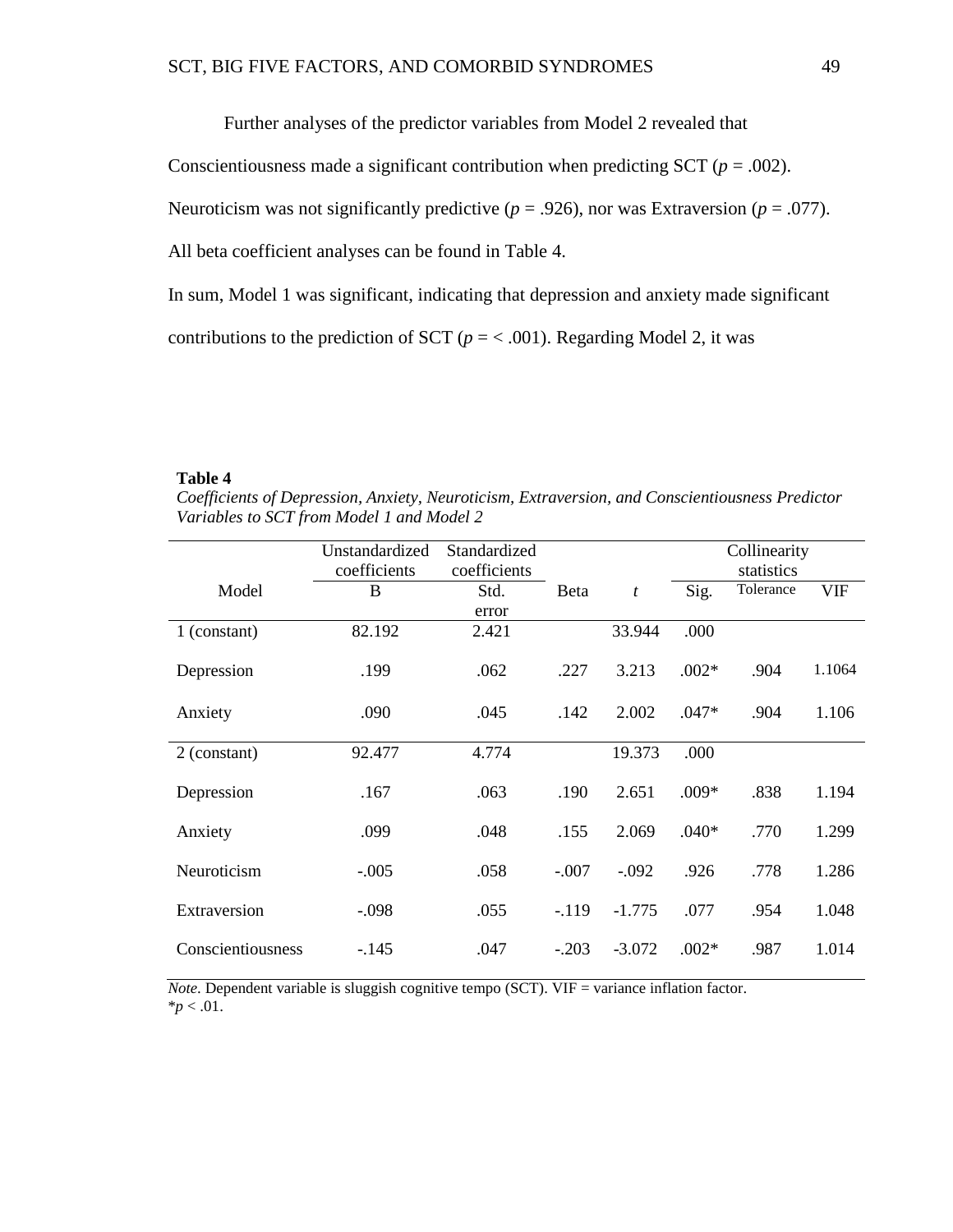hypothesized that NEO-PI-R *t* scores for Neuroticism, Extraversion, and Conscientiousness would predict SCT. Initially, Extraversion and Conscientiousness were found to be significantly and inversely associated with SCT ( $r = -166$ ,  $p = .009$ ;  $r =$  $-198$ ,  $p = .002$ , respectively), and Neuroticism was positively correlated ( $r = .128$ ,  $p =$ .034). Regarding the predictive model, only Conscientiousness made a significant contribution when predicting SCT  $(p = .002)$ . The results of this study revealed that the comorbidities of depression and anxiety and the Conscientiousness Big Five factor significantly contributed to the severity of SCT. One should note that although Model 2 was statistically significant, the combination of Neuroticism, Extraversion, Conscientiousness, depression, and anxiety accounted for only about 14.4% of the variance. Results from the overall regression analysis can be found in Table 5.

# **Table 5**

| Model        | Sum of<br>squares | Df  | Mean square | $\boldsymbol{F}$ | Sig.                   |
|--------------|-------------------|-----|-------------|------------------|------------------------|
| 1 Regression | 1800.096          | 2   | 900.048     | 10.134           | $< 0.001**$            |
| Residual     | 17851.946         | 201 | 88.816      |                  |                        |
| Total        | 19652.042         | 203 |             |                  |                        |
| 2 Regression | 2842              | 5   | 564.859     | 6.646            | $< .001$ <sup>*b</sup> |
| Residual     | 16827             | 198 | 84.989      |                  |                        |
| Total        | 19652             | 203 |             |                  |                        |

## *Overall Regression Analysis*

*Note*. Dependent variable is sluggish cognitive tempo (SCT).<br><sup>a</sup> Predictor variables of depression and anxiety to the dependent variable (SCT).<br><sup>b</sup> Predictor variables of depression, anxiety, Neuroticism, Extraversion, an dependent variable (SCT).

 $*_{p}$  < .01.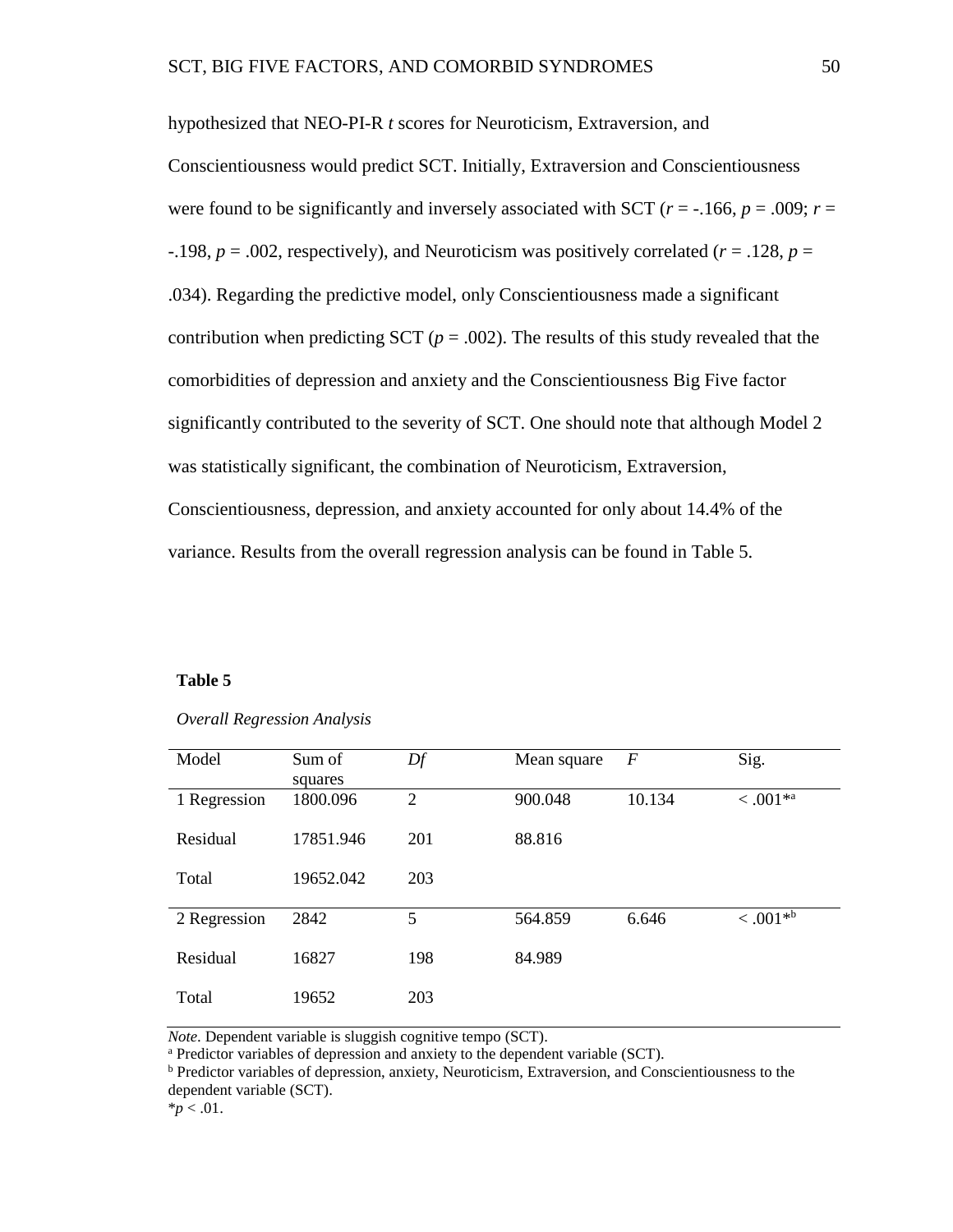# **Hypothesis 2**

It was hypothesized that ADHD, inattentive presentation symptoms would be positively associated with Neuroticism and negatively correlated with Conscientiousness. Inattentive symptoms were operationalized as a total inattentive symptom score as measured by the BAARS-IV and the personality factors by NEO-PI-R *t* scores. A Pearson product-moment correlation was carried out to examine the relationships. Results indicated a significant, inverse relationship between ADHD, inattentive presentation, and Conscientiousness,  $r(205) = -.362$ ,  $p < .001$ . The *r* squared value suggested that about 13.1% of the variance of inattentive symptoms could be explained by Conscientiousness. Therefore, inattentive symptoms of ADHD are related to traits of Conscientiousness. No significant relationship was found between ADHD, inattentive presentation, and Neuroticism,  $r(205) = .058$ ,  $p = .204$ . Correlations, means, and standard deviations can be found in Table 6.

## **Table 6**

| Variable                                                                                | M     | <i>SD</i> | <b>ADHD</b> | Neuroticism | Conscientiousness |  |
|-----------------------------------------------------------------------------------------|-------|-----------|-------------|-------------|-------------------|--|
|                                                                                         |       |           |             |             |                   |  |
|                                                                                         |       |           |             |             |                   |  |
| ADHD                                                                                    | 25.31 | 5.525     |             | .058        | $-.362*$          |  |
|                                                                                         |       |           |             |             |                   |  |
|                                                                                         |       |           |             |             |                   |  |
| Neuroticism                                                                             | 58.57 | 12.60     | .058        |             | .015              |  |
|                                                                                         |       |           |             |             |                   |  |
|                                                                                         |       |           |             |             |                   |  |
| Conscientiousness                                                                       | 35.66 | 13.74     | $-362*$     | .015        |                   |  |
| $\mathcal{M}$ and $\mathcal{M}$ is the set of $\mathcal{M}$ is the set of $\mathcal{M}$ |       |           |             |             |                   |  |

*Means, Standard Deviations, and Correlations for ADHD, Inattentive Presentation, Neuroticism, and Conscientiousness* 

*Note*. ADHD = attention-deficit/hyperactivity disorder.  $*_{p}$  < .01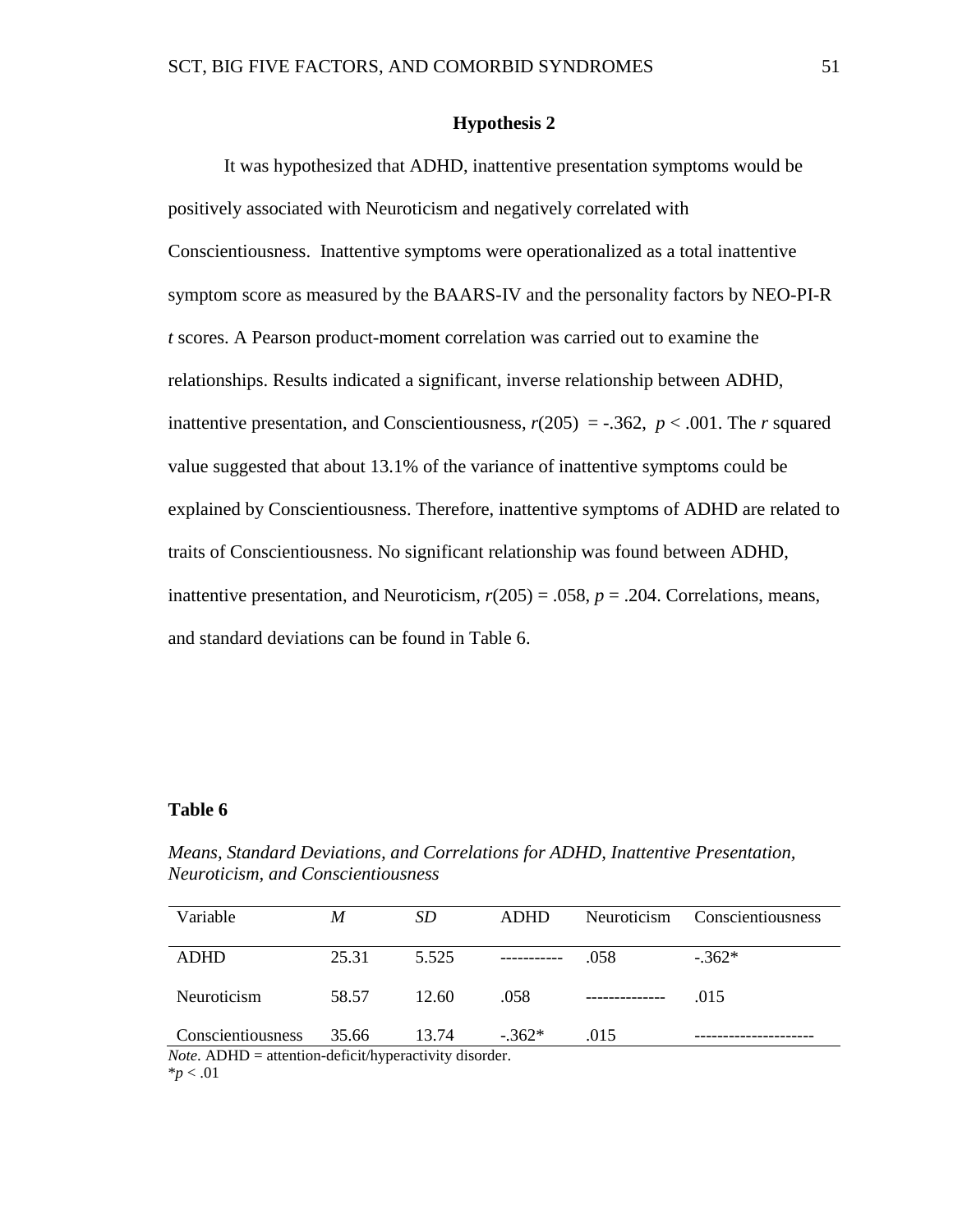# **Hypothesis 3**

It was hypothesized that SCT scores would differ significantly in adults with ADHD, combined presentation, as compared to adults with ADHD, inattentive presentation. An independent samples *t* test was carried out to determine whether a difference existed between the two groups. The Levene's test was found not to be significant; thus, equal variances between groups can be assumed  $(p = .502)$ . Although the independent samples *t* test approached significance,  $t(153) = 1.91$ ,  $p = .058$ , it was not statistically significant. Therefore, no significant difference was found between patients with ADHD, inattentive presentation ( $n = 55$ ;  $M = 25.04$ ,  $SD = 5.58$ ) and patients with ADHD, combined presentation ( $n = 98$ ;  $M = 23.20$ ,  $SD = 5.74$ ) in regard to SCT symptoms.

In sum, Hypothesis 1 assumed that Big Five personality factors of Neuroticism, Extraversion, and Conscientiousness would predict SCT severity when anxiety and depression were accounted for. Based on the hierarchical regression, depression, anxiety, and Conscientiousness significantly contributed to the prediction of SCT. Initially, Extraversion was found to be significantly and inversely associated with SCT and Neuroticism was positively correlated, but Neuroticism and Extraversion did not significantly contribute to the predictive model. Hypothesis 2 also examined Big Five personality traits. It was hypothesized that Neuroticism would be positively correlated with inattentive ADHD symptoms and Conscientiousness would be negatively correlated. Results indicated that Conscientiousness had a significant, negative relationship with inattentive symptoms. No significant relationship was found between Neuroticism and inattentiveness, though it was hypothesized that a positive relationship would occur.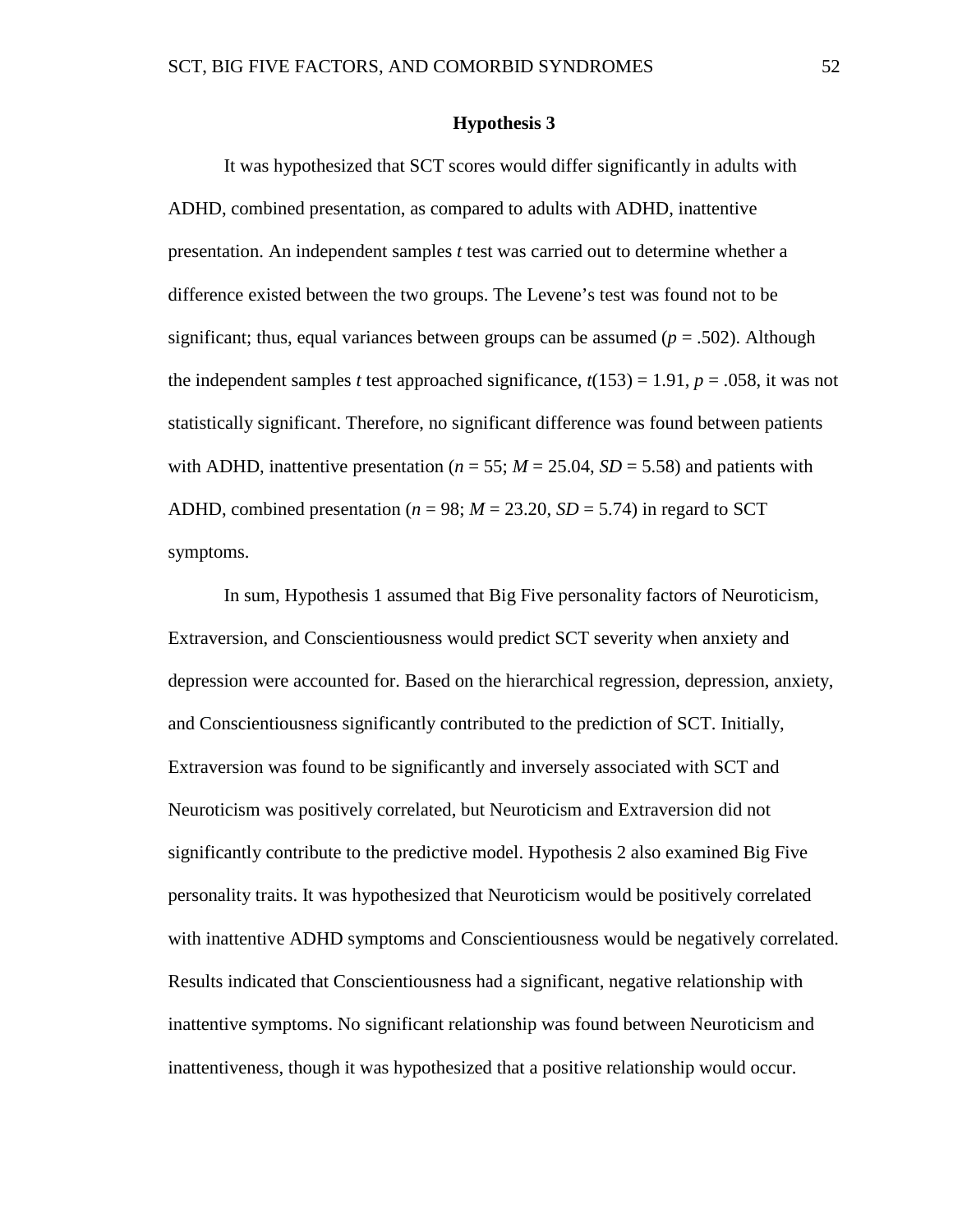Hypothesis 3 examined whether a difference in SCT symptoms existed between individuals with inattentive or combined ADHD presentations. It was hypothesized that the groups would differ significantly, but no difference was found between the two groups.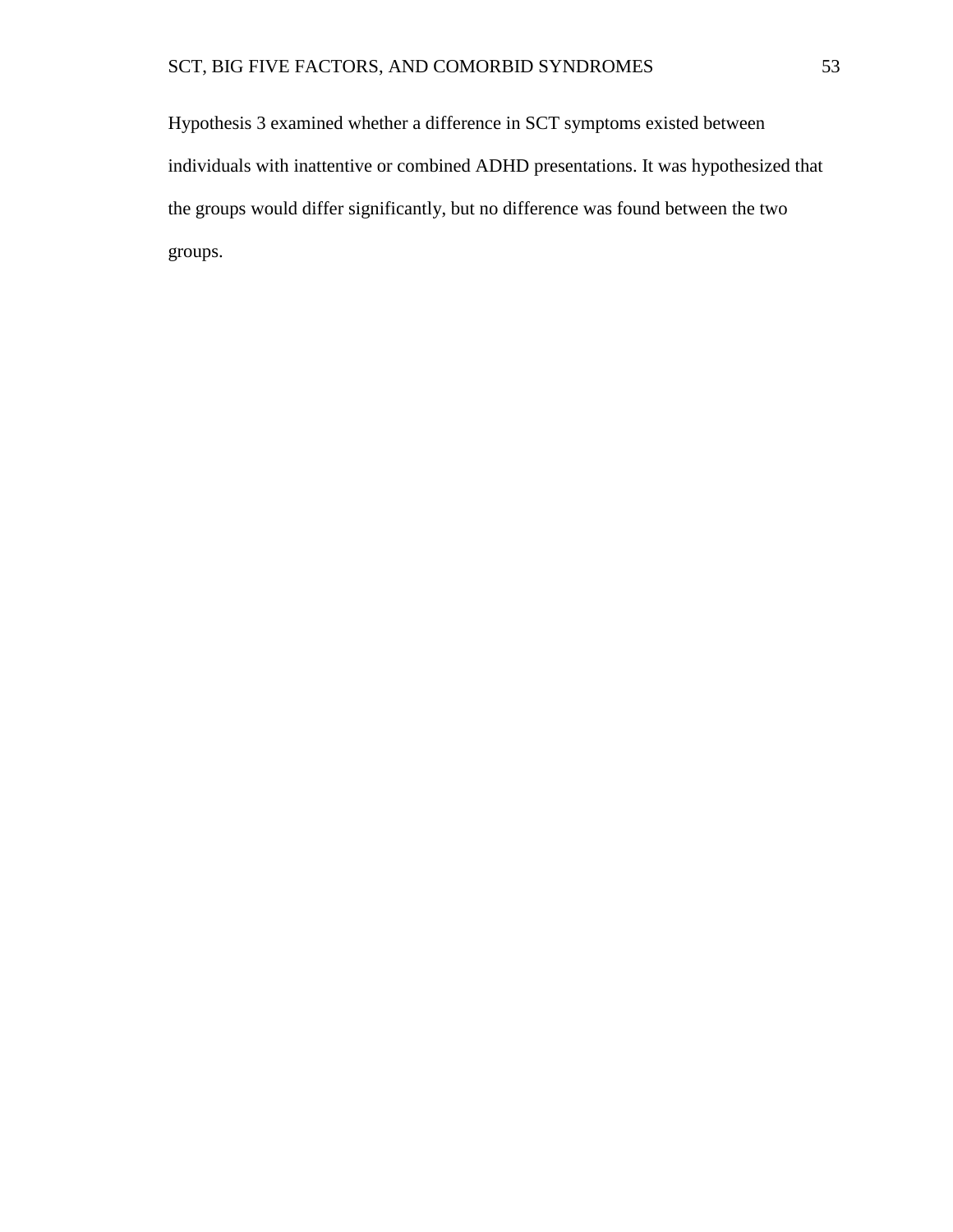## **CHAPTER 5: DISCUSSION**

The present study examined the relationship between sluggish cognitive tempo (SCT), attention-deficit/hyperactivity disorder (ADHD), and personality pathology, after accounting for depression and anxiety in an adult, outpatient sample. SCT is a cluster of symptoms that includes daydreaming, mental confusion, slowed thinking, and hypoactivity, and said symptoms are believed to overlap with ADHD. McBurnett et al. (2001) suggested that SCT and ADHD, inattentive presentation, are two separate and distinguishable disorders. Nonetheless, ADHD, inattentive presentation, and SCT symptoms have been found to be highly correlated, and individuals with inattentive symptoms have been found to have higher levels of SCT symptoms when compared to individuals with other ADHD subtypes (Willcutt et al., 2012). SCT and ADHD are both also positively correlated with internalizing comorbid conditions, such as depression and anxiety, and this relationship exists for SCT even after accounting for inattentive symptoms (Barkley, 2019; Becker & Langberg, 2013).

Hypothesis 1 was partially supported, revealing that depression, anxiety, and Conscientiousness significantly predicted SCT severity. It was also hypothesized that Neuroticism and Extraversion would be predictive of SCT, but those variables did not contribute to the predictive model. The second hypothesis, that ADHD, inattentive presentation, would be positively associated with Neuroticism and negatively related to Conscientiousness, was also partially supported, as Neuroticism did not have a positive relationship with inattentive symptoms, but Conscientiousness had a significant, negative relationship with inattentive symptoms. Lastly, it was hypothesized that SCT severity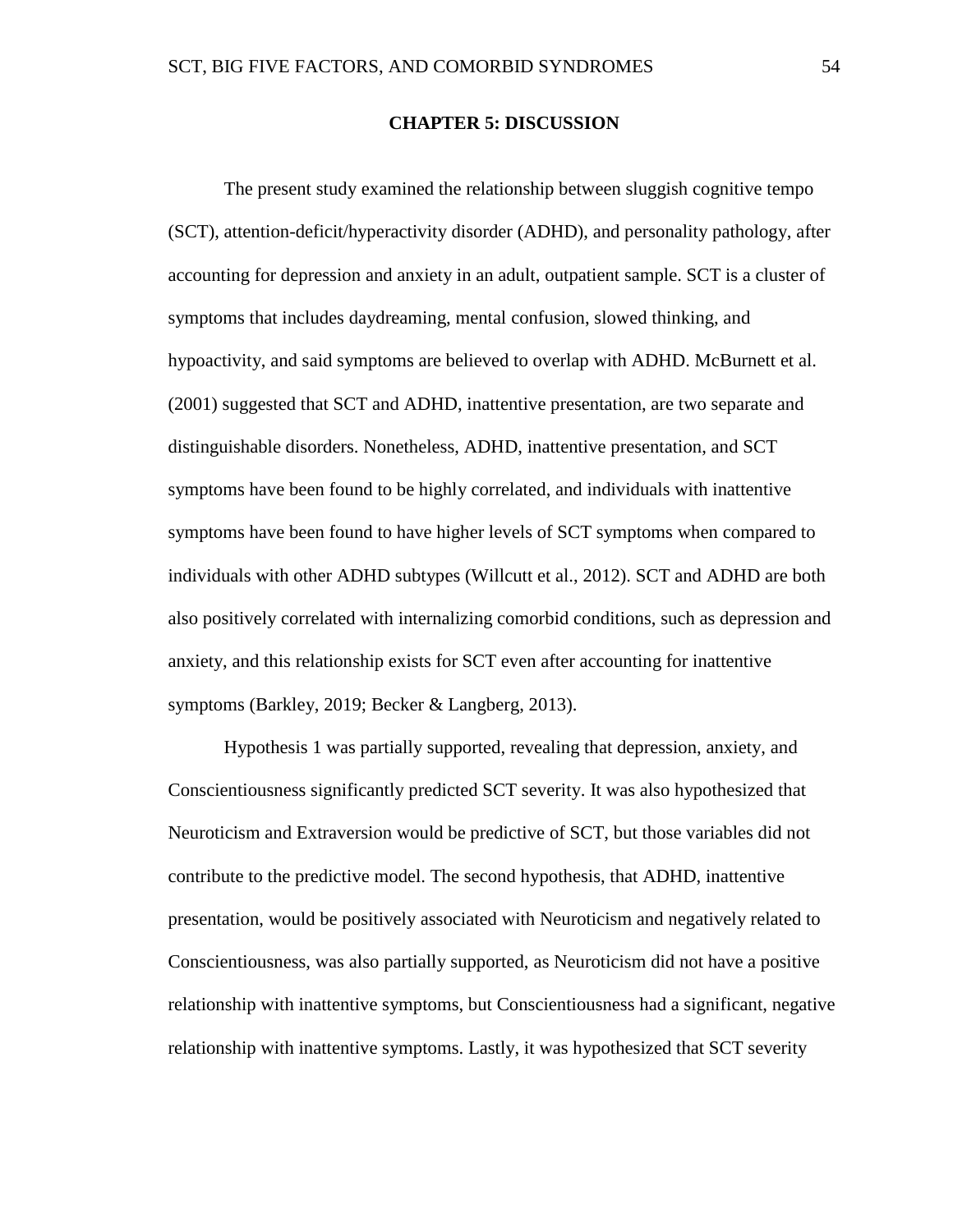would differ between participants diagnosed with ADHD inattentive and combined presentations. Hypothesis 3 was not supported.

Personality differences can provide valuable information that is beneficial for diagnostic and treatment recommendations for all clinical disorders, including adult ADHD and SCT. For example, previous research found a relationship between ADHD, inattentive presentation, and Neuroticism, Conscientiousness, anxiety, and depression (Grogan et al., 2018; Kessler et al., 2006; Knouse et al., 2013; Nigg et al., 2002; Parker et al., 2004). The same relationships were reported for SCT when depression, anxiety, and inattentive symptoms were accounted for, with the additional finding of an inverse relationship with Extraversion (as cited in Becker, Schmitt et al., 2018). Many of the previous findings regarding SCT were limited because the studies were carried out in children and nonclinical samples (Barkley, 2019; Becker, Burns et al., 2018; Capdevila-Brophy et al., 2014; Skirbekk et al., 2011).

Although these previous studies controlled for the presence of comorbid anxiety, depression, and inattentive symptoms of ADHD, a literature review failed to find a single study examining the influence of personality pathology on SCT in an adult, clinical sample. This limitation is significant given the rising prevalence and awareness of SCT, the complexity of the presentation, and the overlap of comorbid mental health symptoms (Barkley 2019; Becker et al., 2013; Oguchi & Takahashi, 2019; Yoshimasu et al., 2018). Therefore, the goal of this study was to determine whether personality pathology (i.e., Neuroticism, Extraversion, and Conscientiousness) was predictive of SCT, after controlling for the influence of depression and anxiety, which are both known to be highly prevalent in this population (Barkley, 2019; Becker & Langberg, 2013).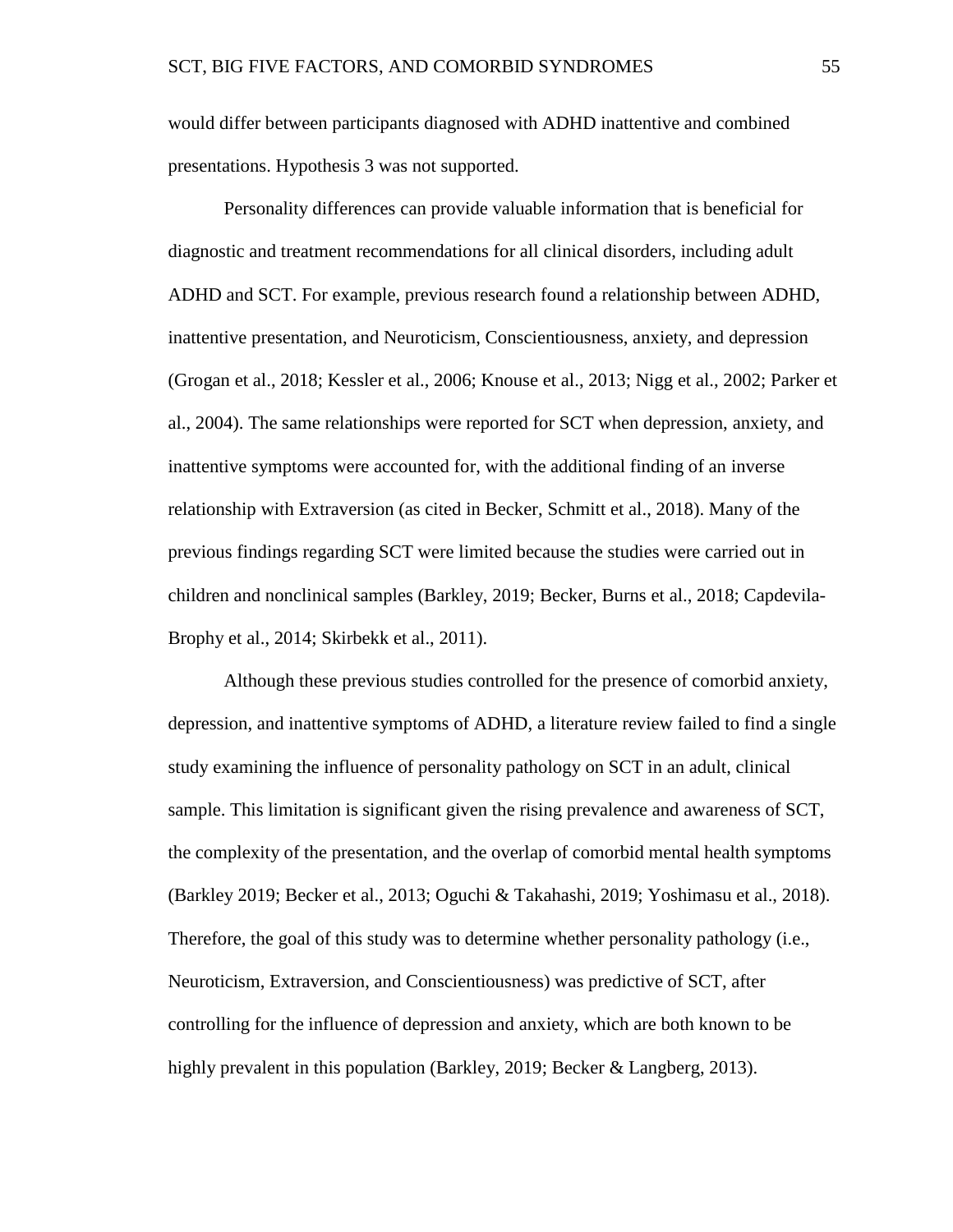#### **Interpretations and Implications**

## **SCT, Inattentive ADHD, and Personality Pathology**

## *Conscientiousness*

The current study partially supported the first hypothesis. Low Conscientiousness, as measured by the NEO Personality Inventory-Revised (NEO-PI-R), was predictive of higher SCT severity, operationalized as the Barkley Adult ADHD Rating Scale-IV (BAARS-IV) self-report rating scale. Similarly, Conscientiousness also had an inverse relationship with ADHD, inattentive presentation, providing partial support for Hypothesis 2. When conceptualizing SCT and ADHD, examining personality traits provides further information regarding the presentation, assessment, and treatment. Costa and McCrae (1992) defined Conscientiousness as one's ability to plan, organize, and carry out tasks. An individual with a high *t* score on the Conscientiousness factor would be described as punctual or reliable. The factor is comprised of six facets to further describe the overall domain: competence, order, dutifulness, achievement striving, selfdiscipline, and deliberation. Being described as "low" on this factor would mean that an individual may be perceived as lackadaisical, disorganized, or unreliable. The results of the present study indicate that low Conscientiousness had a significant influence on the severity of SCT symptoms: The greater one's SCT symptoms, the less conscientious one is.

The SCT finding was consistent with a previous study carried out by Becker, Schmitt et al. (2018), who found a significant, inverse relationship between SCT symptoms and Conscientiousness in a college-aged sample (18-29 years) using a short form of the NEO-PI. Considering symptoms of SCT (i.e., mental fogginess,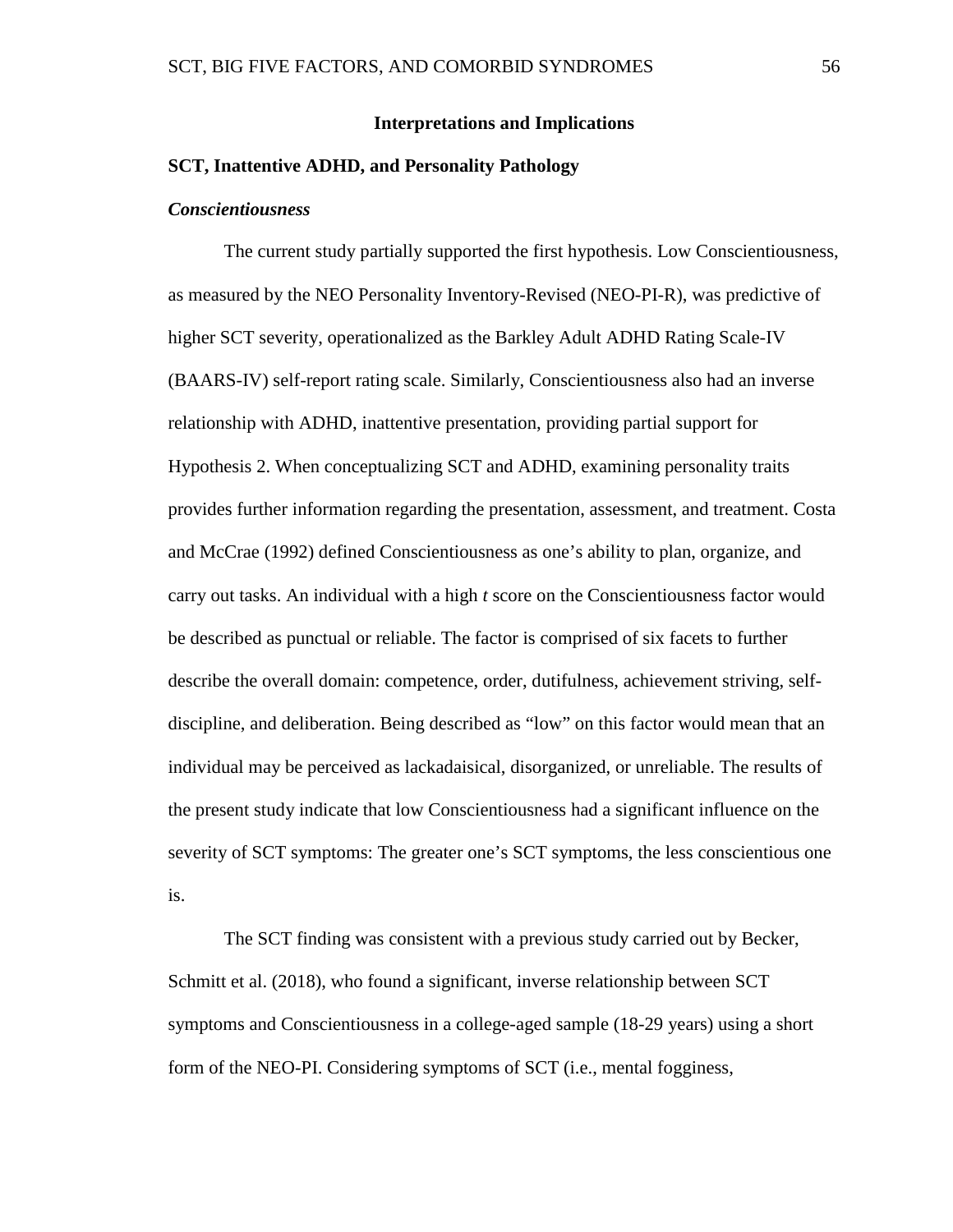daydreaming, inconsistent alertness, confusion, motor retardation, fatigue, decreased energy, and absentmindedness), the significant inverse relationship with conscientiousness should not be surprising (Barkley, 2019; Becker et al., 2016; Becker & Barkley, 2018; Becker, Burns, Leopold et al., 2018; Garner et al., 2017). It would be challenging for an individual experiencing SCT to be well-prepared, organized, able to fulfill daily obligations, fully invested in one's education or career, able to follow through on tasks, or able to make cautious decisions.

The literature also reflects that adults and children endorsing symptoms of SCT were more likely than individuals endorsing symptoms of ADHD, depression, and anxiety to socially isolate, a finding that may indirectly be attributed to low Conscientiousness (Barkley 2012; Barkley, 2013; Willcutt et al.,2013). This may be because self-perception of competence is a facet of the Conscientiousness factor, and having low competence is associated with lower self-esteem, in turn possibly impacting the quality and quantity of social interactions (Costa & McCrae, 1992; O'Brien, 2016)). Thus, individuals who present for treatment with these symptoms may need to be evaluated further for SCT. Furthermore, these findings underscore the importance of appropriate assessment when beginning treatment of adults with ADHD, because low Conscientiousness may predict the presence of SCT or ADHD and, in turn, may exacerbate many of the functional difficulties individuals with either symptoms experience.

#### *Extraversion*

Hypothesis 1 was not fully supported, as Extraversion was not significantly predictive of SCT in the present study, a result not consistent with the previous literature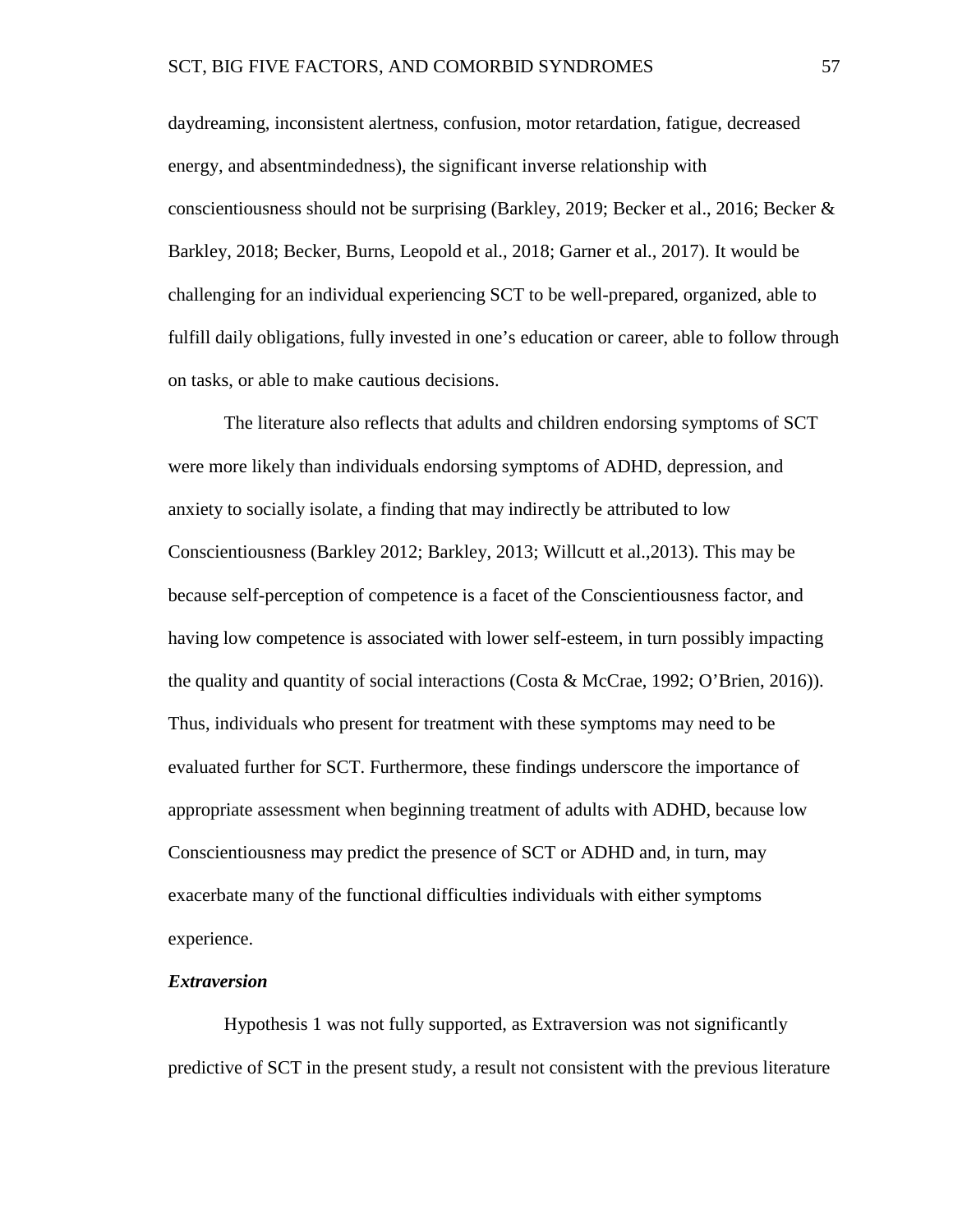(Becker, Schmitt et al., 2018; John et al., 1994). Extraversion is characterized by the facets of warmth, gregariousness, assertiveness, activity, excitement-seeking, and positive emotion. It was hypothesized that participants' Extraversion would have a significant, inverse relationship with SCT because of the link between social withdrawal and avoidance with symptoms of SCT (Barkley 2012; Barkley, 2013; Willcutt et al., 2013). Additionally, SCT symptoms of fatigue, low energy, and social isolation provided corroboration for the hypothesized results. Costa and McCrae (1992) defined Extraversion as "sociable, preferring large groups and gatherings, assertive, active, talkative, and energetic" (p. 15).

One could conjecture that using an adult sample may provide an explanation for the discrepancy between the present and previous findings, as previous findings were carried out with children, who were exposed and had less of a choice to opt out of participation in many more social environments than adults (e.g., school, daycare, sport teams, scouting; Barkley, 2019; Becker, Burns et al., 2018; Capdevila-Brophy et al., 2014; John et al., 1994; Skirbekk et al., 2011). One could also hypothesize that children, as opposed to adults, are more outgoing and are persuaded by their caregivers to make friends and form social groups.

Looking further at the sample characteristics, more adults were diagnosed with ADHD, combined presentation, as opposed to the inattentive presentation (i.e., 55 inattentive and 98 combined) to the 30 participants who were diagnosed with an unspecified ADHD presentation. The larger number of participants with a combined presentation may have contributed to the insignificant predictability of Extraversion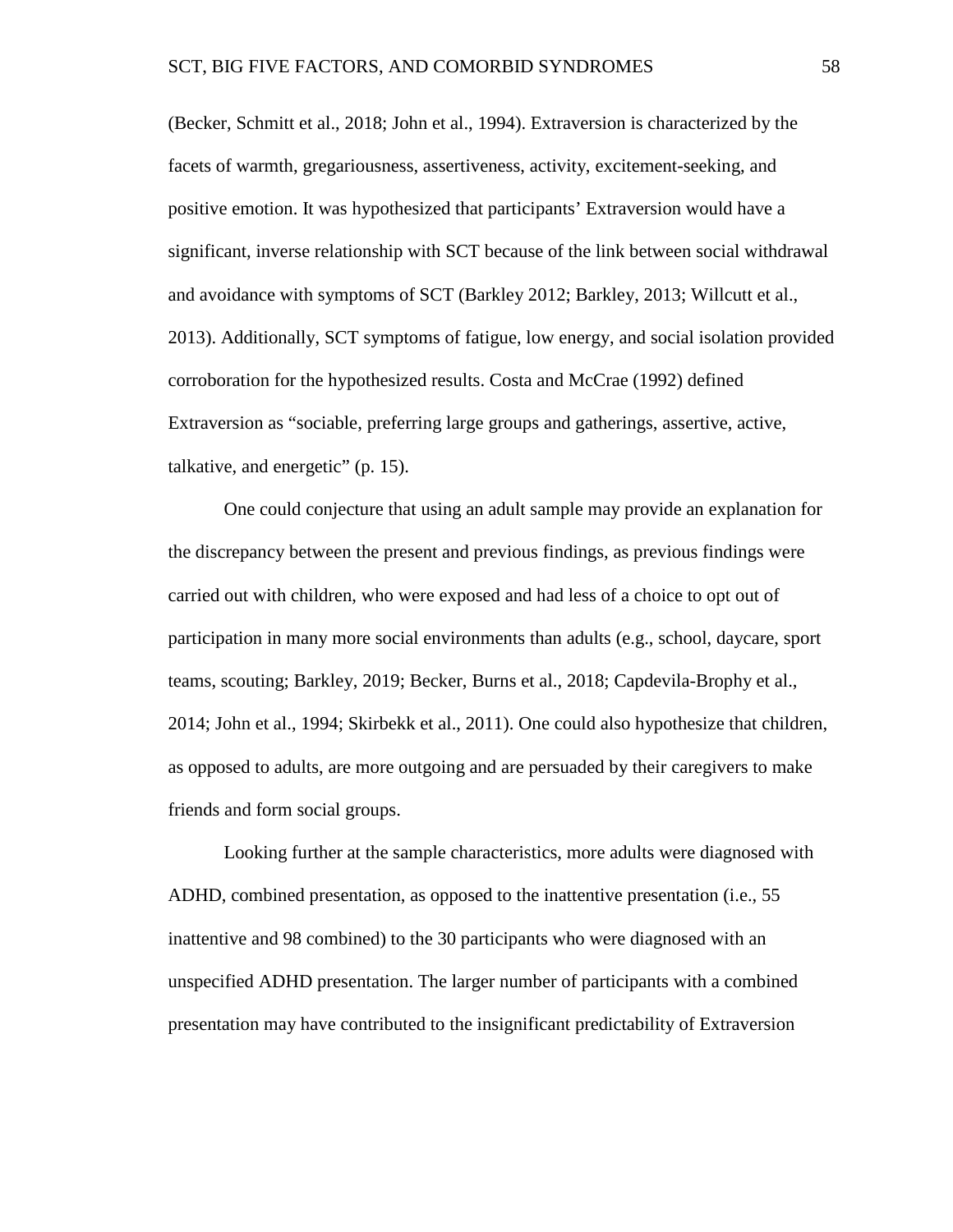because SCT is more prevalent in individuals with inattentive symptoms (Barkley, 2012; Kessler et al., 2010).

# *Neuroticism*

Hypothesis 1 was not fully supported, as Neuroticism did not significantly predict SCT severity. This finding was interesting because individuals with SCT have a greater risk of developing internalizing disorders, such as anxiety and depression, which are both facets of Neuroticism (Barkley, 2019; Becker & Langberg, 2013; Costa & McCrae, 1992). The Neuroticism factor of the NEO-PI-R is used to assess one's tendency to experience negative affect, as well as one's predisposition to psychological distress. The six facets of Neuroticism are anxiety, depression, angry hostility, self-consciousness, impulsiveness, and vulnerability (Costa & McCrae, 1992).

The anxiety facet is operationalized by the following characteristics: anxiety, fear, worry, tense, nervous, low confidence, and low optimism (Costa  $\&$  McCrae, 1992). Considering the depression facet, Costa and McCrae (1992) provided the following description: worry, nonargumentative, low confidence, low self-confidence, pessimistic, mood, and anxious. One could hypothesize that the elevations of the other four facets (i.e., angry hostility, self-consciousness, impulsiveness, and vulnerability) were lacking, and therefore, the Neuroticism domain as a whole was not elevated. This hypothesis would make sense in a sample of adults who reported symptoms of SCT because the facets of angry hostility and impulsiveness seem to oppose the SCT symptoms of hypoactivity and low energy (Barkley, 2014). In fact, research has shown that children with SCT are less likely to demonstrate disruptive, aggressive, impulsive, or hyperactive behaviors in the classroom when compared to children with ADHD (Barkley, 2019). One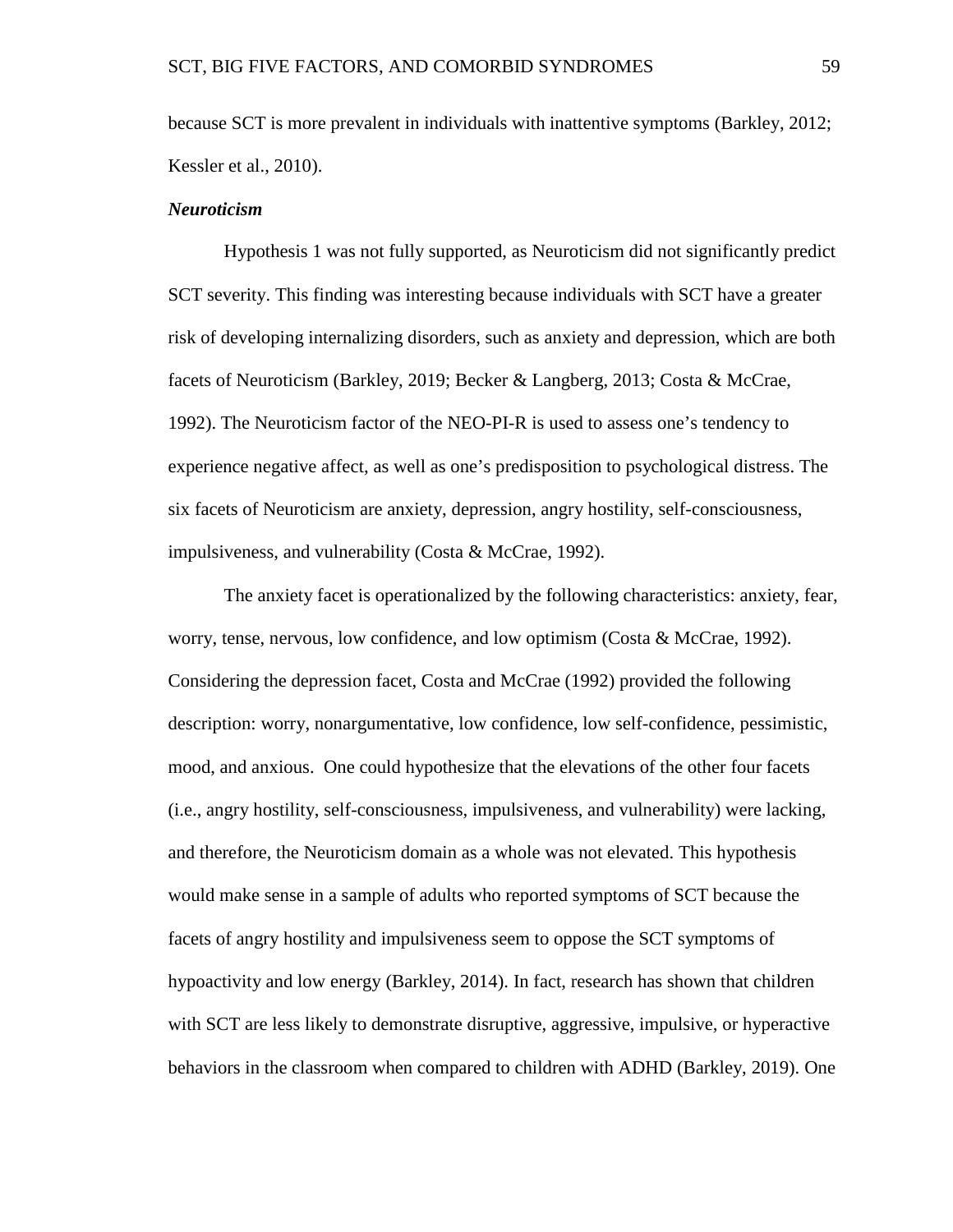should note that Costa and McCrae (1992) suggested that personality factors should not be interpreted as diagnosable measures of psychopathology because the factors are considered on a continuous scale (i.e., very low, low, average, high, and very high), and scores falling at any part of this scale are informative of an individual's traits.

## **SCT, Inattentive ADHD, and Comorbid Psychopathology**

Hypothesis 1 was partially supported, as results demonstrated that depression and anxiety made significant contributions to the prediction of SCT, corroborating many of the findings in the literature that depression and anxiety are correlated strongly with SCT (Barkley, 2019; Becker et al., 2014; Becker & Langberg, 2013; Servera et al., 2018; Skirbekk et al., 2011). A significant relationship was also found between depression, anxiety, and inattentive symptoms of ADHD, consistent with results from Serine et al. (2015) that indicated a relationship between cognitive distortions and neuroticism, anxiety, and depression in adults diagnosed with ADHD. Importantly, the relationship between cognitive distortions and ADHD was no longer significant after accounting for the aforementioned comorbidities, indicating that the comorbidities, not ADHD itself, accounted for cognitive distortions in adults with ADHD.

In the present study, depression and anxiety accounted for approximately 14.4% of the variance of SCT, and a number of variables that were not considered could account for the other 85% of the variance, for example, *DSM-5* personality disorders, cognitive distortions, and medication status, none of which were assessed in this study. One could also speculate that the majority of the variance in SCT, unaccounted for in this study, could be attributed to these variables. Conversely, these findings may provide support for SCT as a stand-alone disorder, the symptoms of which are not accountable to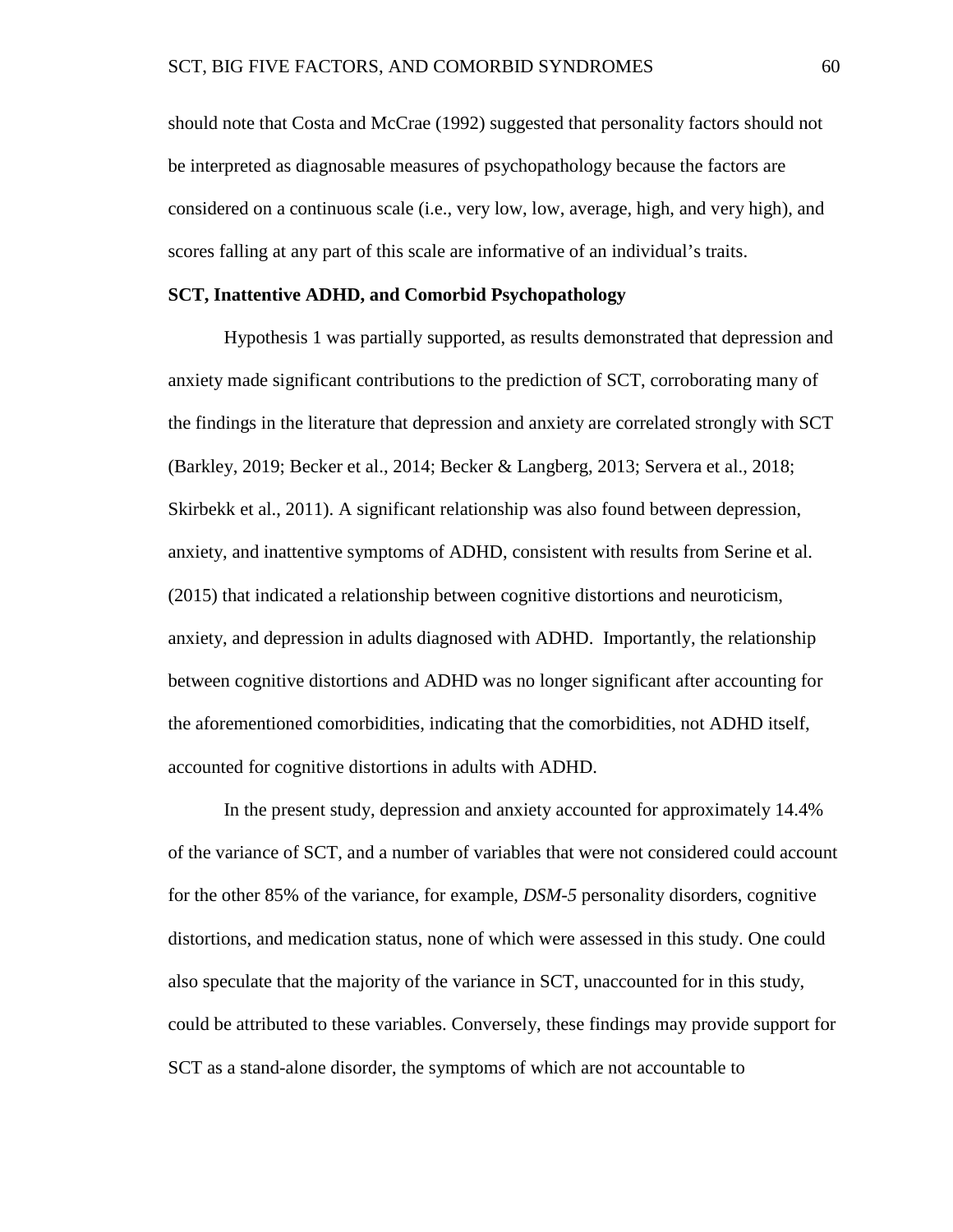comorbidities or other clinical phenomena. Previous literature has demonstrated strong validity for SCT as a disorder distinct from ADHD, inattentive presentation (Barkley 2012; Barkley, 2013; Barkley, 2014; Barkley, 2019; Bauermeister et al., 2012; Becker et al., 2016; Becker & Barkley, 2018; Garner et al., 2017; Wood et al., 2017).

## **Assessment Recommendations for SCT**

The present findings underscore the importance of appropriate, comprehensive evaluation for adults seeking assessment for both SCT and ADHD. Clinicians are encouraged to be aware of the overlapping and co-occurring nature of symptoms of SCT, ADHD, depression, and anxiety. Consequently, this requires assessment of all of these clinical phenomena when working with this population. For example, assessment recommendations include inquiring further about symptom presentation and onset, such as with the addition of the ADHD, mood, and anxiety disorder sections of the Structured Clinical Interview for *DSM-5* Disorders during clinical interviewing (SCID-5; First et al., 2016).

SCT is not incorporated in the SCID-5, but the Adult Concentration Inventory (ACI; Becker, Burns, Garner et al., 2018) is a psychometrically sound, self-report measure developed for research and clinical use to assess the core symptoms of SCT identified via meta-analyses (i.e., daydreaming, staring, mental fogginess/confusion, and slowed behavior/thinking). The scale consists of 16 items that are statistically distinguishable from ADHD, inattentive presentation. Individuals are asked to rate the items on a 4-point Likert scale based on symptoms experienced in the previous 6 months. Validation of the measure also demonstrated strong convergent and discriminant validity from depression and anxiety symptoms assessed by the Depression Anxiety Stress Scale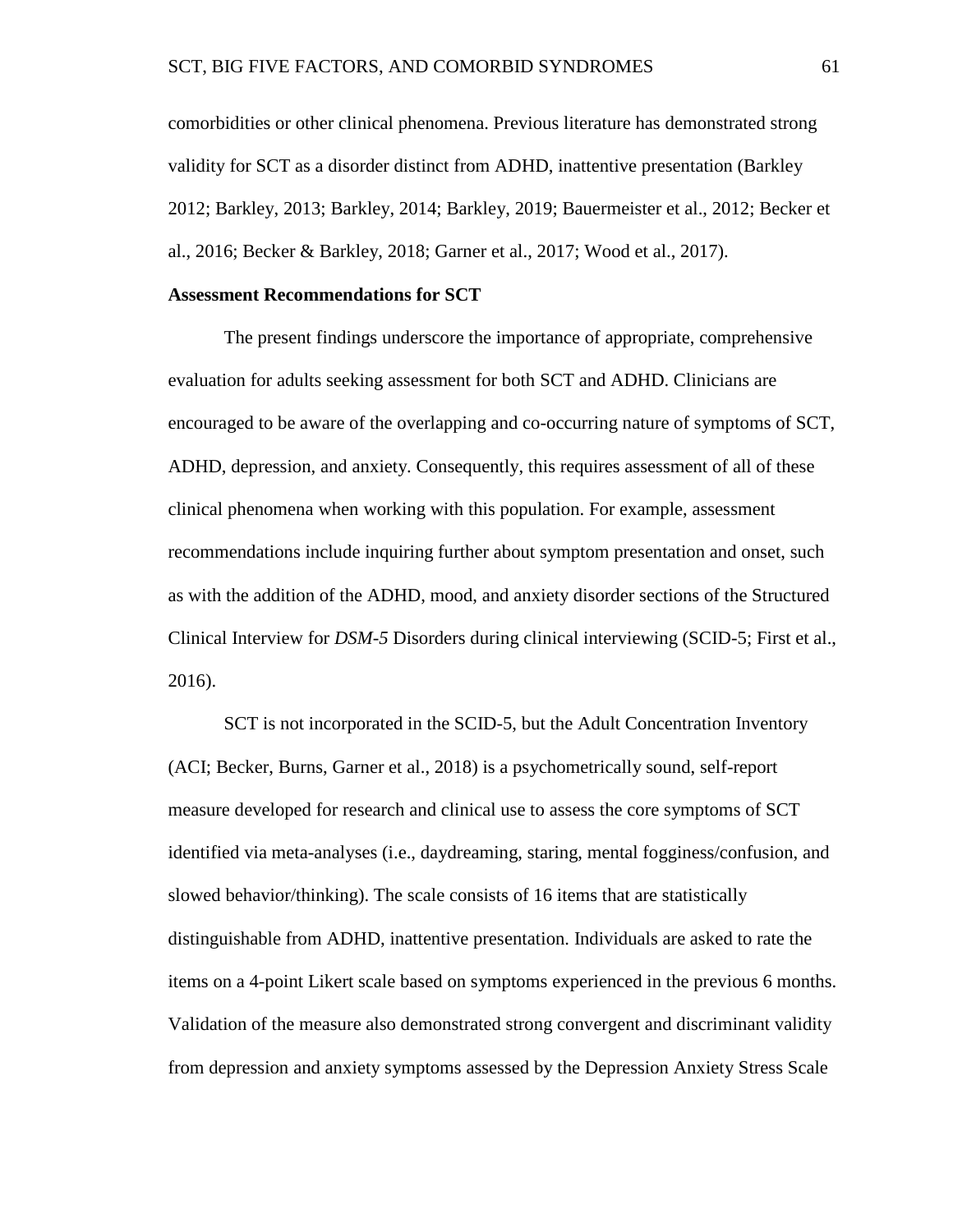– 21 (DASS-21; Antony et al., 1998; Lovibond & Lovibond, 1995). Using a measure with strong discriminant validity is critical when assessing SCT because of the notable overlap between SCT, inattentive, depression, and anxiety symptoms (Barkley, 2019; Becker et al., 2014; Becker & Langberg, 2013; Servera et al., 2018; Skirbekk et al., 2011; Willcutt et al., 2012).

A greater emphasis should also be placed on social functioning, as symptoms of internalization and social withdrawal are prevalent in individuals with SCT and may mimic the avoidance and isolation common for those with anxiety or depression. The validation of the ACI revealed a significant relationship between SCT, self-esteem, and loneliness, as measured by the Rosenberg Self-Esteem Scale (RSE; Rosenberg, 1965) and University of California Los Angeles Loneliness Scale – 3 (Russell, 1996). The ACI is also unique in that it includes eight additional items assessing daily impairments in various domains caused by SCT symptoms (i.e., work, education, relationships with friends, intimate relationships, parenting, organization of daily life, daily self-care, and sleep quality). The impairment items of the ACI have not yet been statistically validated.

Physical ailments and medical history should also be thoroughly reviewed, as specific medical conditions have symptomology that can present similarly as symptoms of SCT. For example, symptoms of hypothyroidism that are similar to SCT include fatigue, lethargy, impaired memory, and depression (Garber et al., 2012; Healthwise Staff, 2020). Becker et al. (2017) examined the relationship between hypothyroidism and SCT in 570 children between the ages of 6-12 years. After accounting for age, gender, race, ADHD, and internalizing externalizing psychological conditions, a small but significant, inverse association was found between SCT and thyroid-stimulating hormone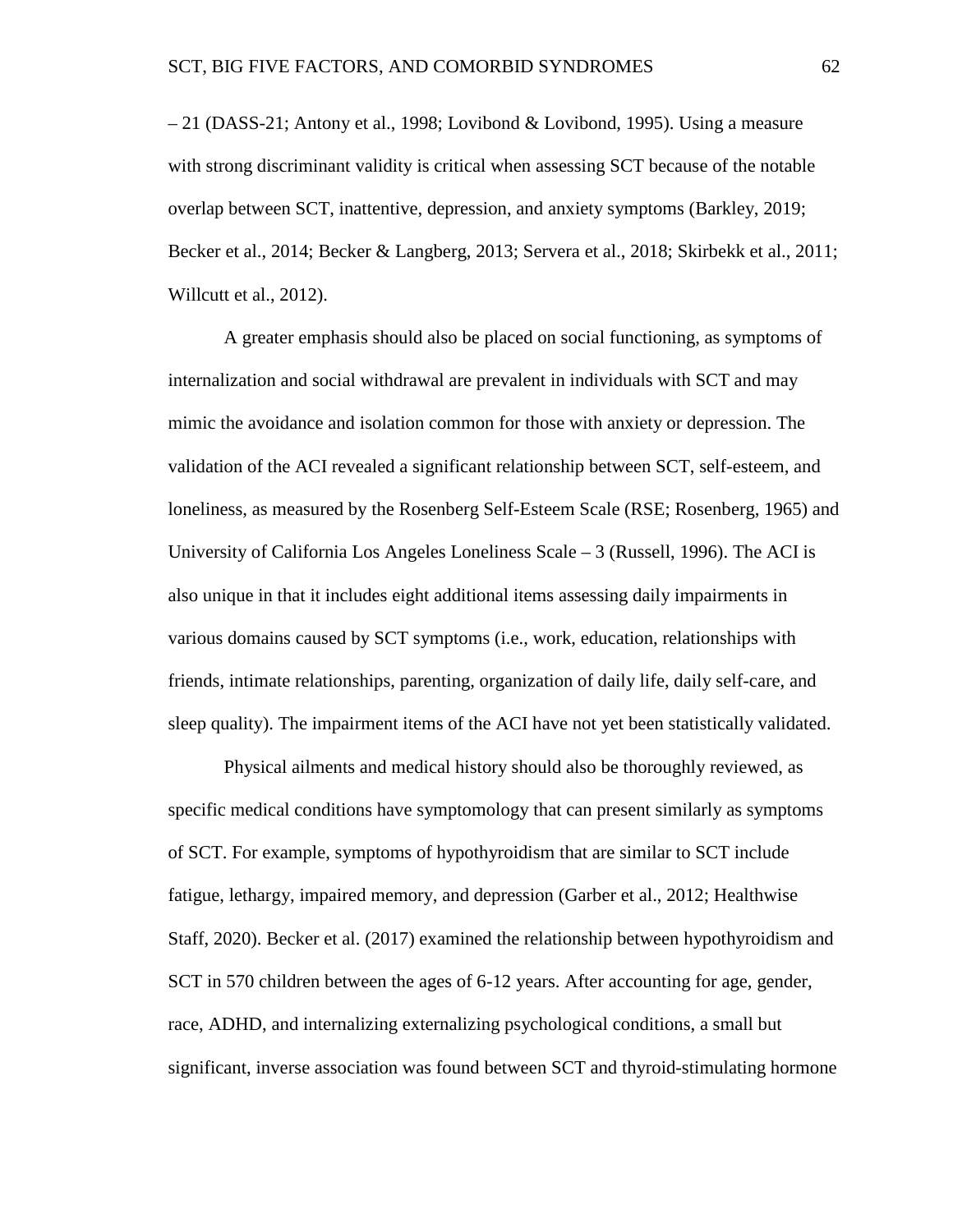(TSH) levels, meaning that reduced TSH predicted higher levels of SCT ( $R = .16$ ,  $R^2 =$ .32), with a small effect size,  $F = 6.79$ ,  $p < .01$ . Consequently, one should note that some of the variance in SCT symptoms may be attributable to medical conditions, such as hypothyroidism. In sum, conducting a comprehensive assessment in a mental health setting is critical to determine a wide range of medical and psychiatric domains, including thyroid function and to rule out any related and overlapping conditions that may present as SCT. Other conditions to be considered and assessed through in-depth history taking include sleep disorders and chronic fatigue syndrome given the high prevalence of sleep disturbances and fatigue in an SCT population. Specific sleep disorders to account for include insomnia, narcolepsy, and obstructive sleep apnea, all of which can hinder adequate sleep at night and induce drowsiness during the day. Chronic fatigue syndrome is a condition characterized by fatigue lasting at least 6 months with rheumatological, infectious, and neuropsychiatric symptoms (Afari & Buchwald, 2003). Chronic fatigue can look like SCT, but the differential between the two conditions is the onset, as SCT is believed to have an onset during adolescence. The onset of chronic fatigue is typically paired with flu-like symptoms and is predominantly an adult condition (Afari  $\&$ Buchwald, 2003; Barkley, 2012; Barkley, 2013; Barkley, 2014). During clinical interviewing, asking clarifying questions about the onset of fatigue or the nature of sleep difficulties would aid in the assessment of SCT.

## **Treatment Recommendations for SCT**

Cognitive-behavioral therapy (CBT) is uniquely qualified to address deficits caused by SCT. CBT is a structured approach that can be tailored and individualized and can be used to identify the manner in which symptoms, such as mental fogginess,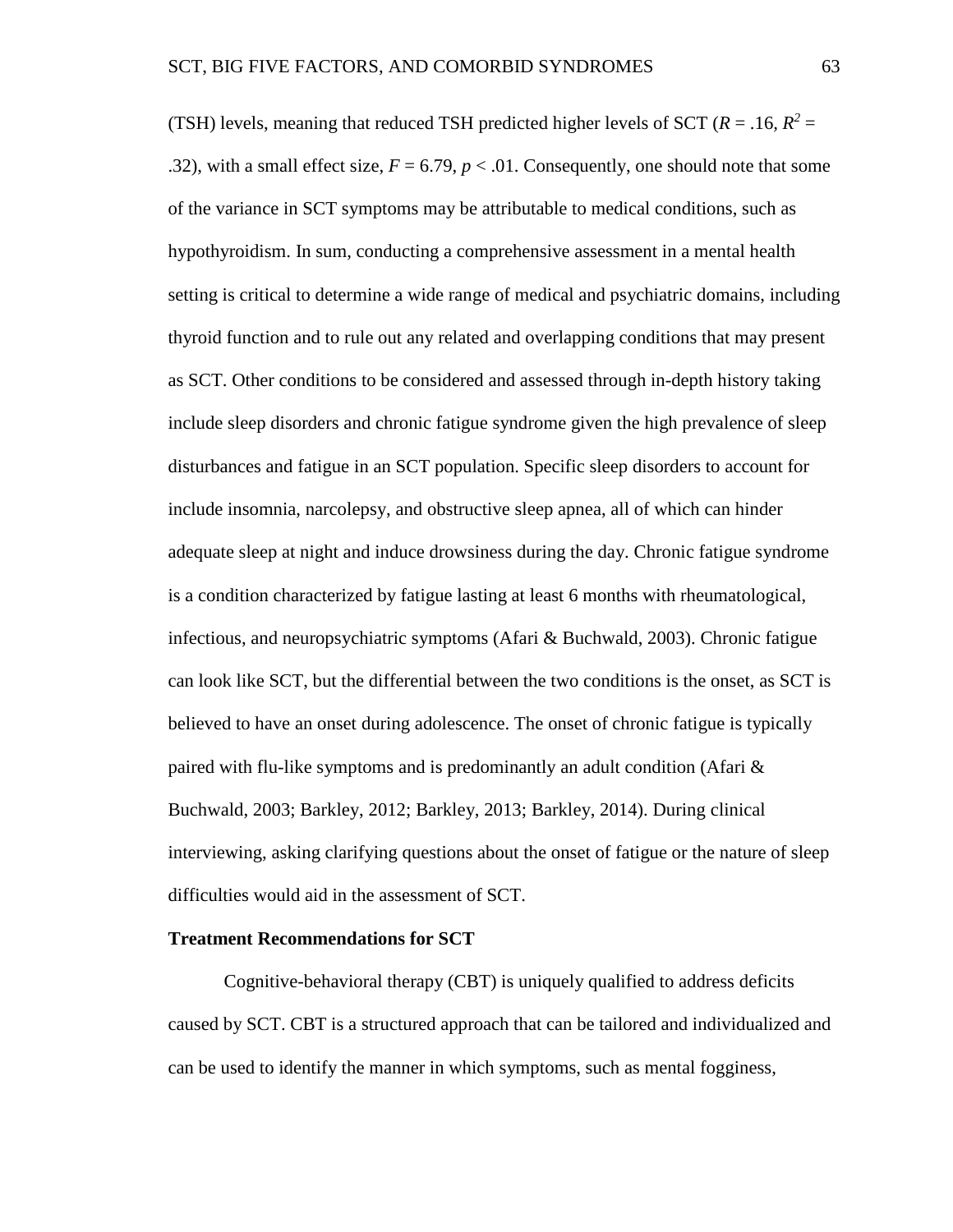inconsistent alertness, confusion, fatigue, and absentmindedness, interfere with executive-functioning skills and quality of life. Participation in CBT can aid in the identification of interventions that emphasize the implementation of effective coping strategies and management of these barriers. CBT has the added benefit of being an evidence-supported treatment for ADHD, depression, anxiety, and personality pathology, which are highly prevalent disorders in this population (Barkley 2012; Barkley, 2013; Barkley, 2019; Beck, 2011; Becker & Langberg, 2013; Ramsay & Rostain, 2015a, 2015b).

Ramsay and Rostain (2015b) developed treatment strategies based on the principles of CBT, adapted to the needs of adults with ADHD. It is hoped by the current authors that these interventions will be effective in treating symptoms of SCT as well. The authors identify behavioral strategies intended to enhance patients' abilities to manage daily matters and life stressors. Examples of suggested strategies include, but are not limited to, keeping a daily to-do list, using a daily planner, prioritizing time-sensitive tasks, and breaking large tasks into smaller pieces. The mentioned interventions can be used to compensate for deficits caused by SCT, including decreased energy and fatigue, slowed thinking, absentmindedness, confusion, and inconsistent alertness. For example, breaking large tasks into smaller pieces could help relieve stress and frustrations for an individual experiencing decreased energy and absentmindedness.

A problem-solving approach to CBT, developed by Nezu et al. (2004), could also be effective with an SCT population. The problem-solving model was developed with the understanding that patients have several obstacles preventing them from autonomously achieving their goals. The model is aimed at guiding patients in overcoming their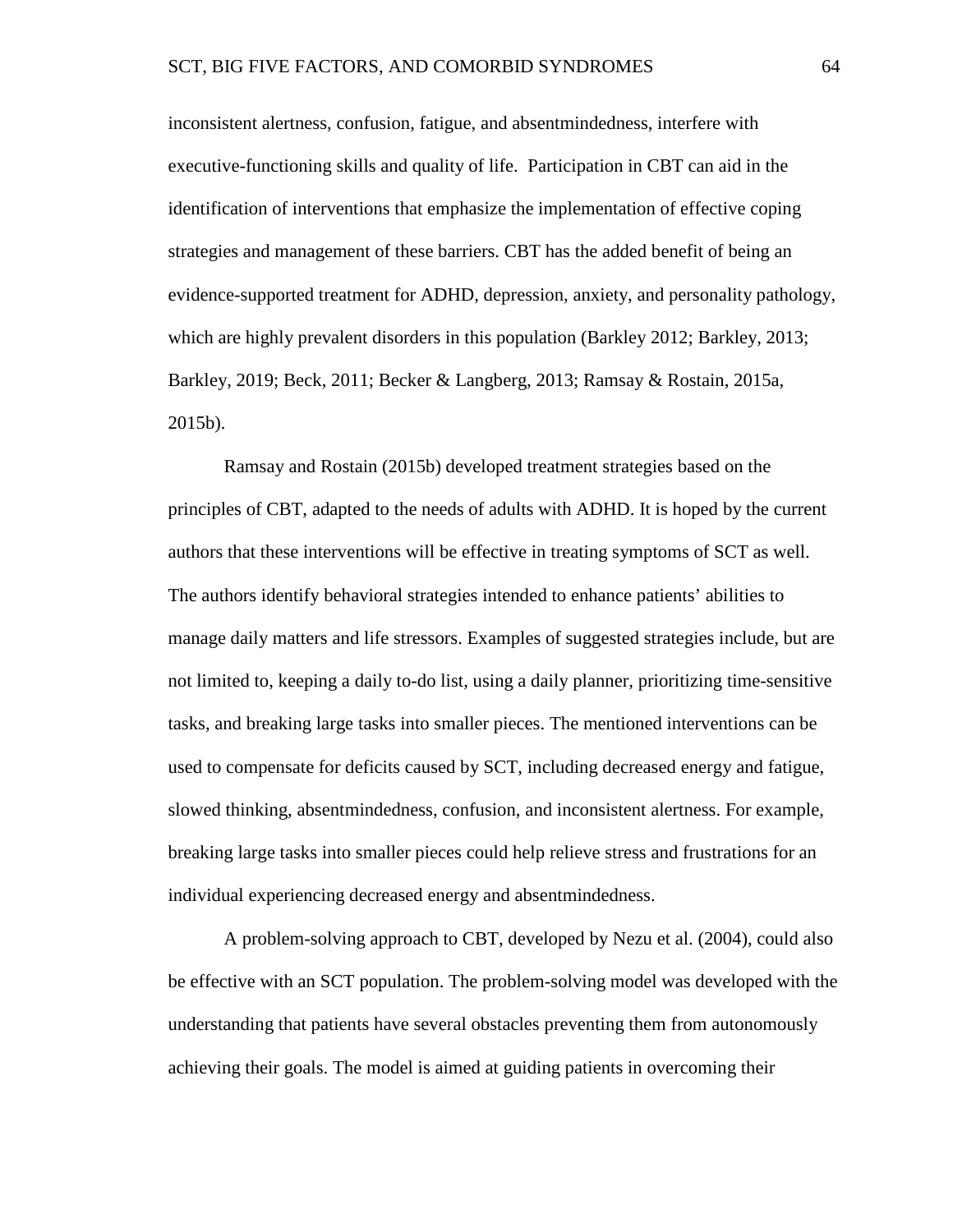behavioral, cognitive, affective, and physiological challenges. This approach has been described as more cognitive than behavioral because of its focus on defining problems, generating alternatives, making decisions, and evaluating outcomes. Like CBT, the problem-solving treatment model is also recommended for the treatment of depression and anxiety, which have been found to be frequently comorbid with ADHD and SCT (Barkley, 2019; Becker & Langberg, 2013).

Currently, Vyvanse (lisdexamfetamine) is the only psychostimulant supported as a psychopharmacological treatment for SCT (Adler et al., 2021). The significant role of comorbid depression and anxiety may be indicative of the need for an antidepressant or anxiolytic medications paired with psychotherapy.

### **SCT in ADHD, Inattentive and Combined Presentations**

No difference in SCT was found between patients with combined and inattentive presentations; however, the result of the *t* test approached clinical significance. As mentioned previously, more adults were diagnosed with the combined presentation than with the inattentive. One should also consider that an individual diagnosed with combined symptoms of ADHD also experiences inattentive symptoms, which have a stronger relationship with SCT (Barkley 2012; Barkley, 2013; Willcutt et al., 2013).

Taken all together, the results of this study hopefully bring awareness to SCT and provide clinicians with information to guide assessment and treatment planning. Most importantly, depression, anxiety, and Conscientiousness were the strongest predictors of SCT. The less conscientious one is, the more severe one's SCT may be. Also, an inverse relationship was found between Conscientiousness and inattentive symptoms of ADHD, and this overlap should be considered during case formulation and assessment. The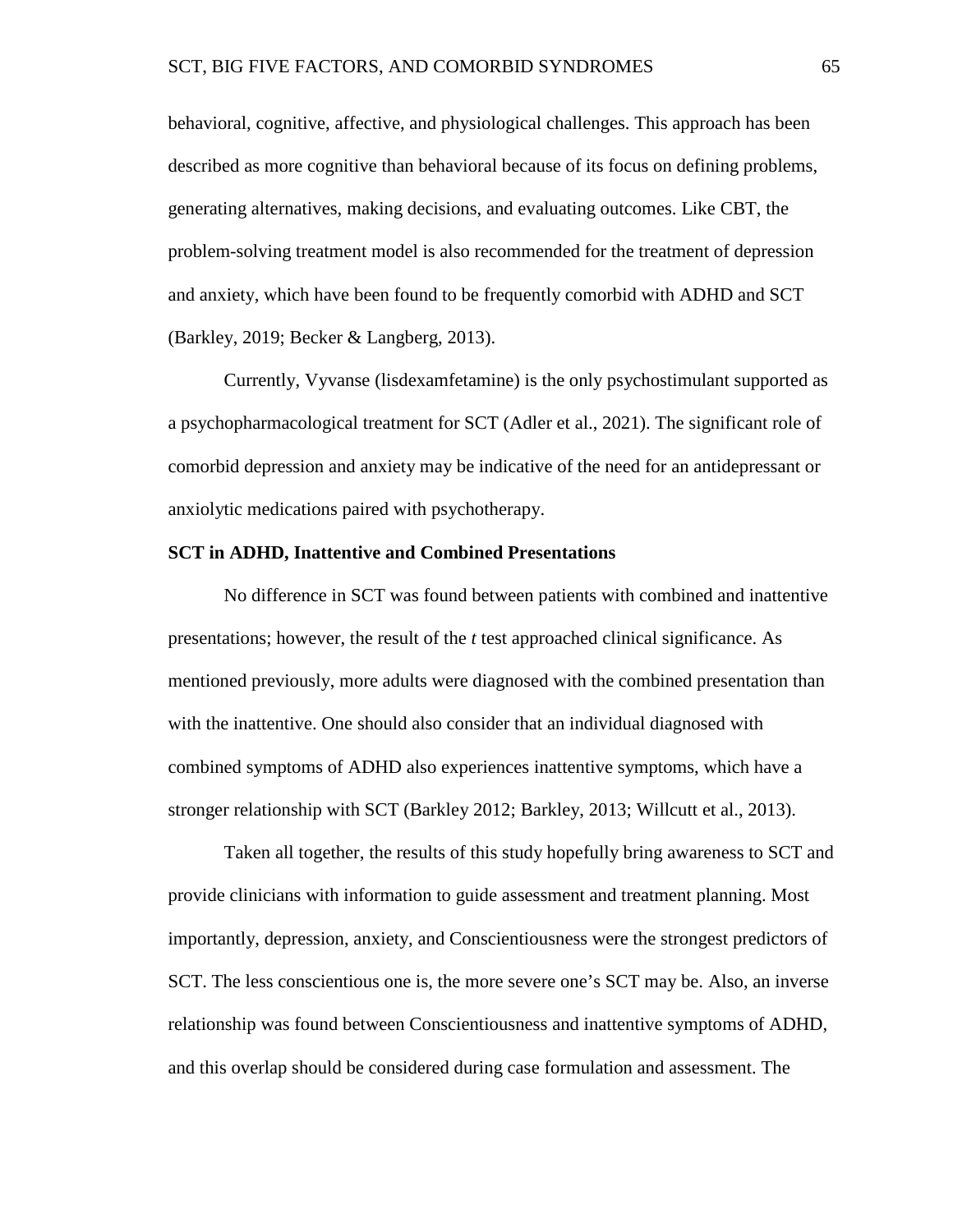overlap between SCT, depression, and anxiety warrants the need for diagnostic measures to rule out comorbidities and plan for effective treatment.

## **Limitations**

Limitations of the present study should be considered when reviewing the aforementioned results. A notable limitation arises from the idiosyncratic characteristics of the university-based treatment sample. The sample was composed of primarily European American, higher socioeconomic status, high-functioning, college-educated male individuals with ADHD. Additionally, most of the participants either were insured by a college-based health plan that covered the cost of the evaluation or had financial resources to self-pay. This discrepancy in demographics created limitations when generalizing these findings to minority populations and women. It may have also influenced findings because having greater economic and cognitive resources may have made coping with symptoms and life stressors easier.

Other limitations worth noting included medications and ADHD presentations. Some participants had been prescribed psychostimulants or other psychiatric medications at the time of the evaluation. Thus, participants taking medications might have presented with fewer or less severe symptoms than those not prescribed medications. Another sample characteristic that represents a limitation in this study was the number of participants diagnosed with ADHD, combined presentation. The number of individuals with a combined presentation diagnosis was much larger than the number of individuals with an inattentive presentation diagnosis, possibly having affected findings because past literature supported a significant overlap between SCT and inattentive presentation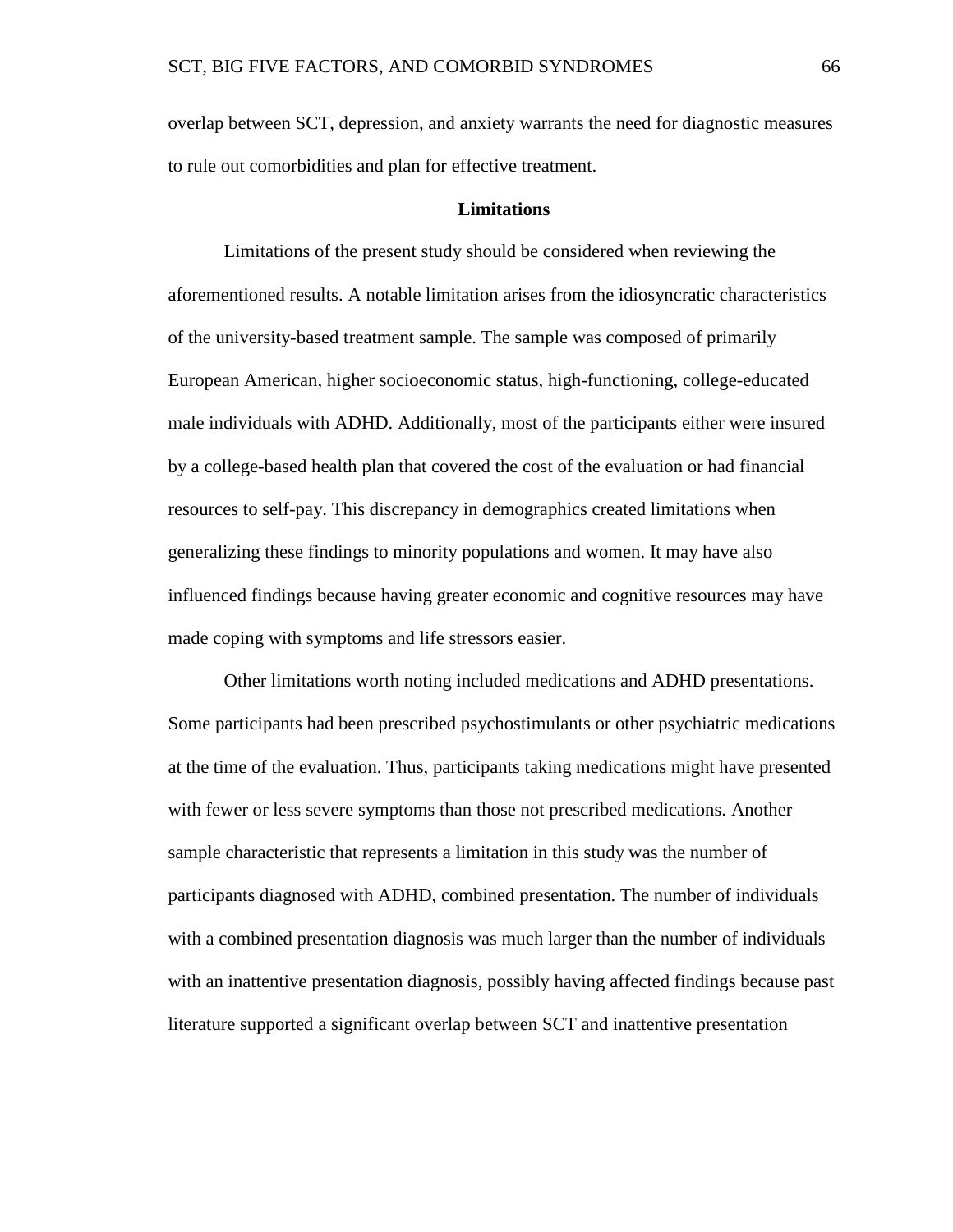(Barkley 2012; Barkley, 2013; Willcutt et al., 2013). Also of note is that no participant in the sample had a diagnosis of ADHD, hyperactive/impulsive presentation.

Additional limitations of the present study are the use of the NEO-PI-R and selfreport measures. The NEO-PI-R was not designed to diagnose psychiatric or personality disorders, and the conclusions of this study should be interpreted with caution when generalizing to ADHD, SCT, and other comorbid clinical syndromes (Costa & McCrae, 1992). The use of self-report measures is also a noteworthy limitation because past research suggested that individuals with adult ADHD tend to underreport symptoms because of a lack of self-awareness (Kooij et al., 2008; Manor et al., 2012). Further, despite the psychometric qualities of the self-report measures used (i.e., BAARS-IV, NEO-PI-R, Beck Depression Inventory-II [BDI-II], and Penn State Worry Questionnaire [PSWQ]), the use of one measure per variable limits the accuracy of the results and was not accounted for with observer reports (Kooij et al., 2008).

A final limitation was not using the facets of the Big Five personality factors from the NEO-PI-R. Specifically, seeing analyses of the anxiety and depression facets of Neuroticism would have been helpful in determining why the factor itself did not significantly contribute to SCT or inattentive ADHD symptoms. Including the Agreeableness factor in the study also might have been helpful, as past studies have found relationships between Agreeableness and ADHD (Nig et al., 2002; Parker et al., 2004). According to Costa and McCrae (1992), each of the personality factors can be influenced by one another, and the authors specifically point out that a patient's *t* score on the Agreeableness domain can alter the interpretation of elevations on the Neuroticism factor (e.g., the anger hostility facet of Neuroticism).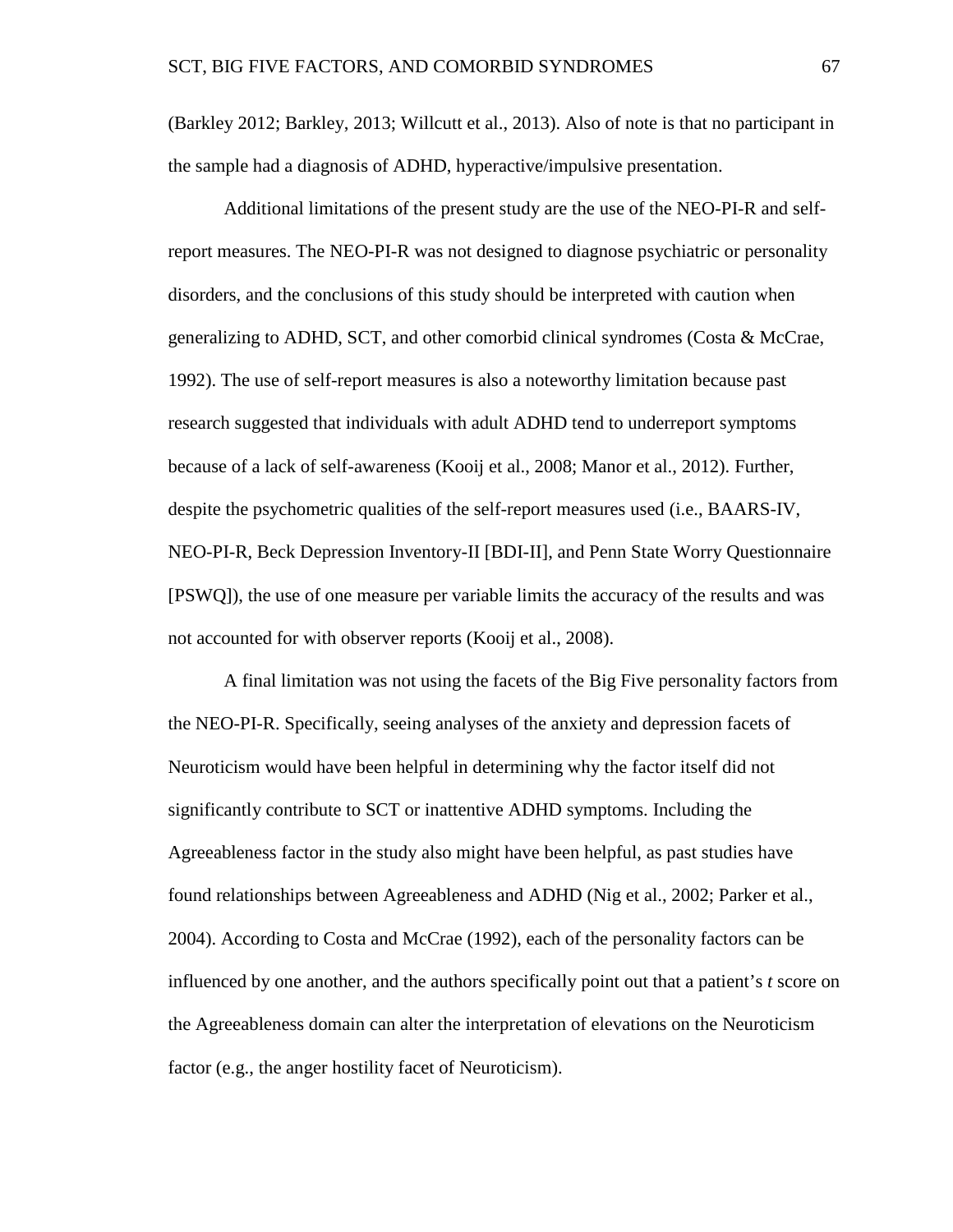Despite the limitations mentioned, the present study had multiple strengths. The present archival data used were from a large, clinical sample, thereby increasing the study's statistical power. The use of a clinical sample was unique to this study, as SCT and personality traits had not yet been analyzed in a clinical population (Becker, Schmitt at al., 2018). Additionally, measures used in the ADHD clinic's comprehensive ADHD assessment were psychometrically sound, and participants were evaluated thoroughly to ensure diagnostic accuracy.

## **Future Directions**

The current study's results differed from those of previous literature that found that Neuroticism and Extraversion Big Five personality factors made significant contributions to SCT (Becker, Schmitt et al., 2018; Martel et al., 2011). Considering the limitations of the present study and the increasing awareness and prevalence of SCT, future research may wish to replicate the current study with the addition of facet analyses. Future research should also consider expanding this current study by examining a more diverse population. Specifically, this study could be replicated in a community mental health center or private practice where a more generalizable sample could be used. Additionally, replicating this study to account for medication usage to determine whether psychostimulants, antidepressants, or anxiolytics have a greater effect on decreasing SCT symptom severity would add a better understanding of effective treatments.

## **Summary and Conclusions**

The present study examined the relationship between SCT, ADHD, Neuroticism, Extraversion, Conscientiousness, depression, and anxiety. The results will be used to add to the understanding, assessment, and treatment of SCT. The lack of inclusion of SCT in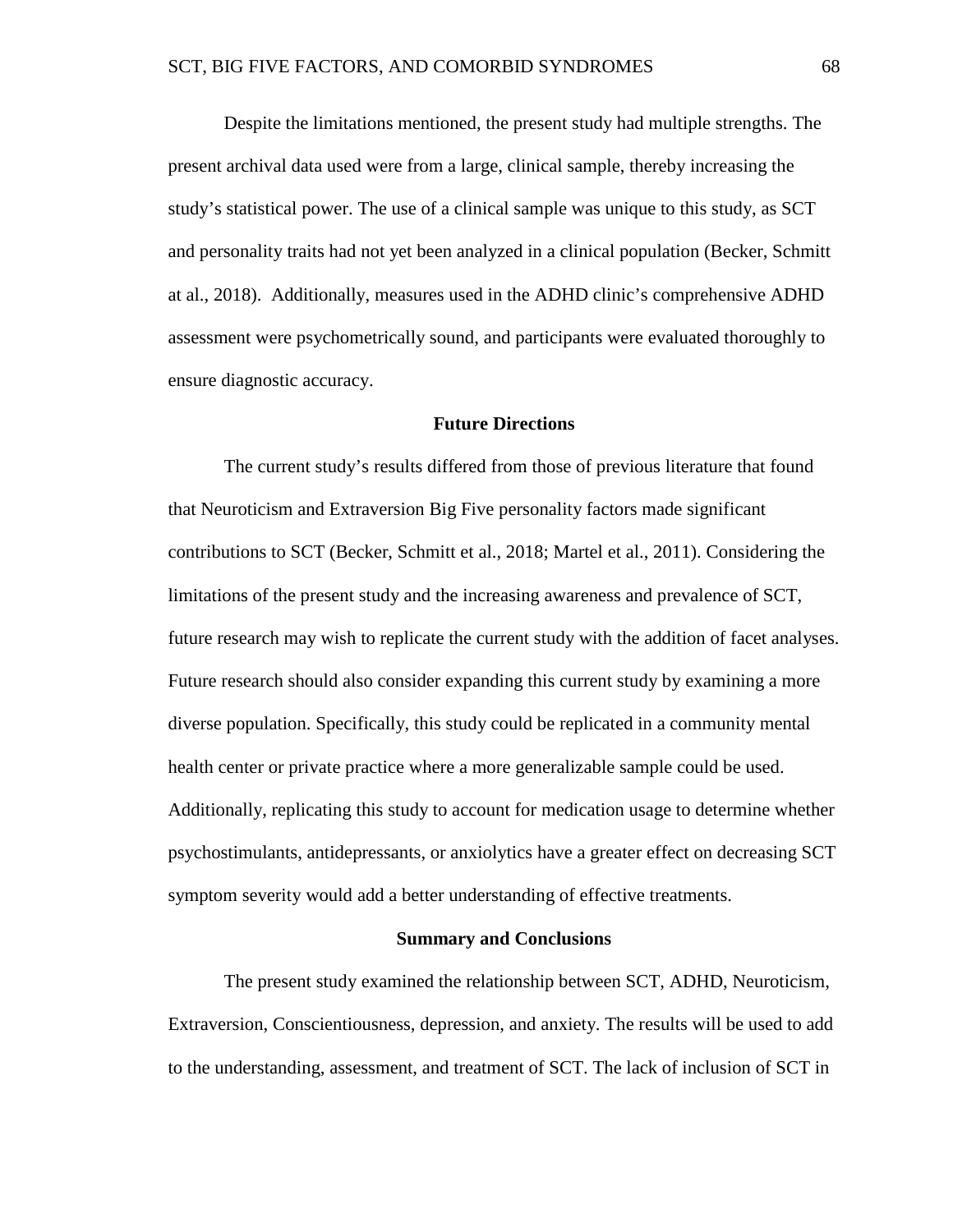the *DSM-5* has become a critical problem, as a subset of individuals who do not meet criteria for ADHD report symptoms consistent with SCT. One could speculate that gaps in the literature within the past 20 years may be the reason SCT was not carried over from the *DSM-IV-TR* to the *DSM-5*. The results of this study will add to the existing literature of SCT and potentially provide guidance for future *DSM* revisions.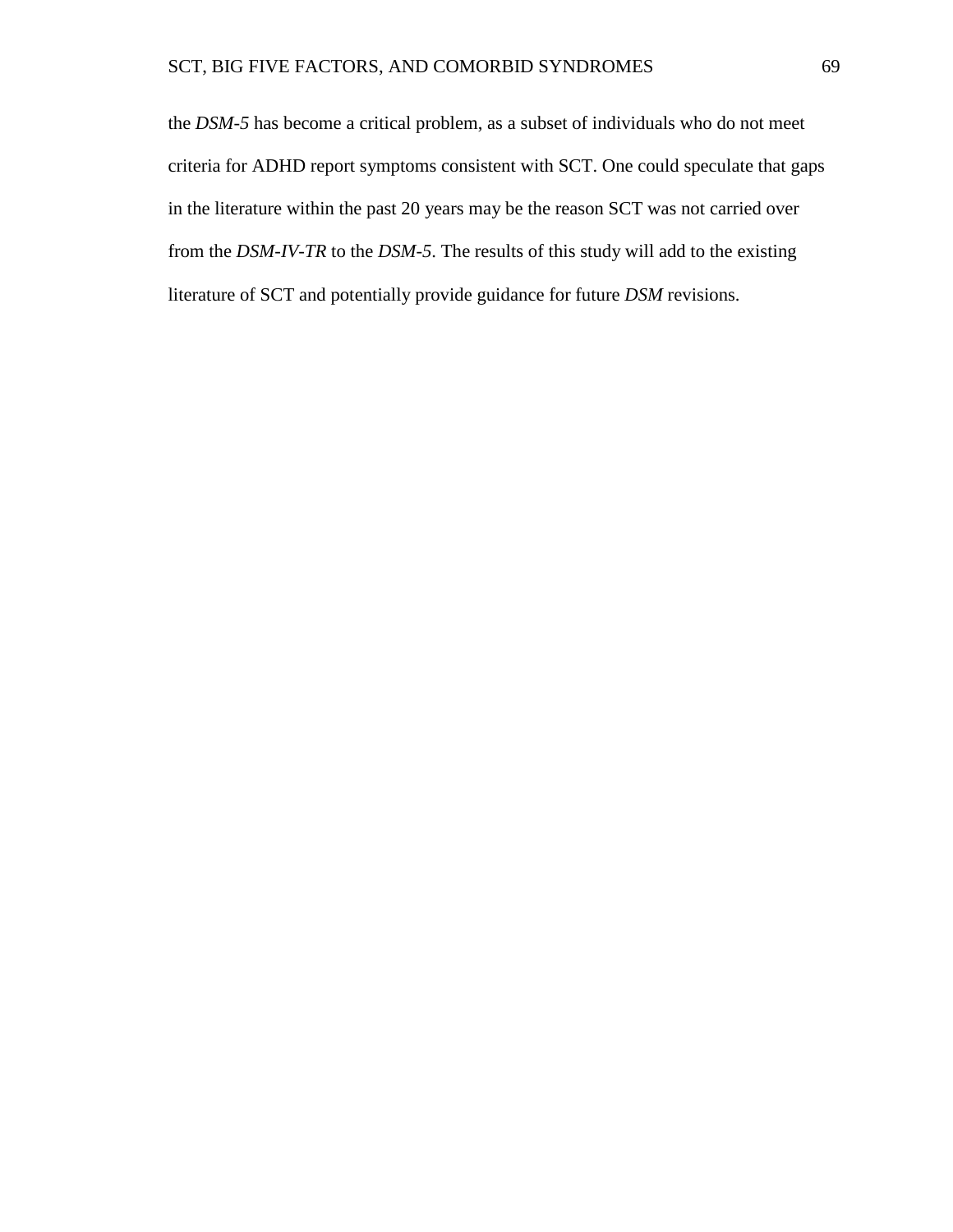## **REFERENCES**

- Adler, L.A., Leon, T. L., Sardoff, T. M., Krone, B., Faraone, S. V., Silverstein, M. J., & Newcorn, J. H. (2021). A placebo-controlled trial of lisdexamfetamine in the treatment of comorbid sluggish cognitive tempo and adult ADHD. *The Journal of Clinical Psychiatry*, *82*(4).
- Afari, N., & Buchwald, D. (2003). Chronic fatigue syndrome: A review. *The American Journal of Psychiatry*, *160*(2), 221-236.
- Allen, T. A., Carey, B. E., McBride, C., Bagby, R. M., DeYoung, C. G., & Quilty, L. C. (2018). Big Five aspects of personality interact to predict depression. *Journal of Personality*, *86*(4), 714–725. https://doi.org/10.1111/jopy.12352
- Allik, J., Realo, A., & McCrae, R. R. (2013). Universality of the five-factor model of personality. In T. A. Widiger & P. T. Costa, Jr. (Eds.), *Personality disorders and the five-factor model of personality* (pp. 61–74). American Psychological Association. https://doi.org/10.1037/13939-005
- American Psychiatric Association (1952). *Diagnostic and statistical manual of mental disorders*. Washington, DC, American Psychiatric Association.
- American Psychiatric Association (1968). *Diagnostic and statistical manual of mental disorders* (2nd ed.). Washington, DC: American Psychiatric Association.
- American Psychiatric Association. (1980). *Diagnostic and statistical manual of mental disorders* (3rd ed.). Washington, DC: American Psychiatric Association.
- American Psychiatric Association. (1987). *Diagnostic and statistical manual of mental disorders* (3rd ed. text rev.). Washington, DC: American Psychiatric Association.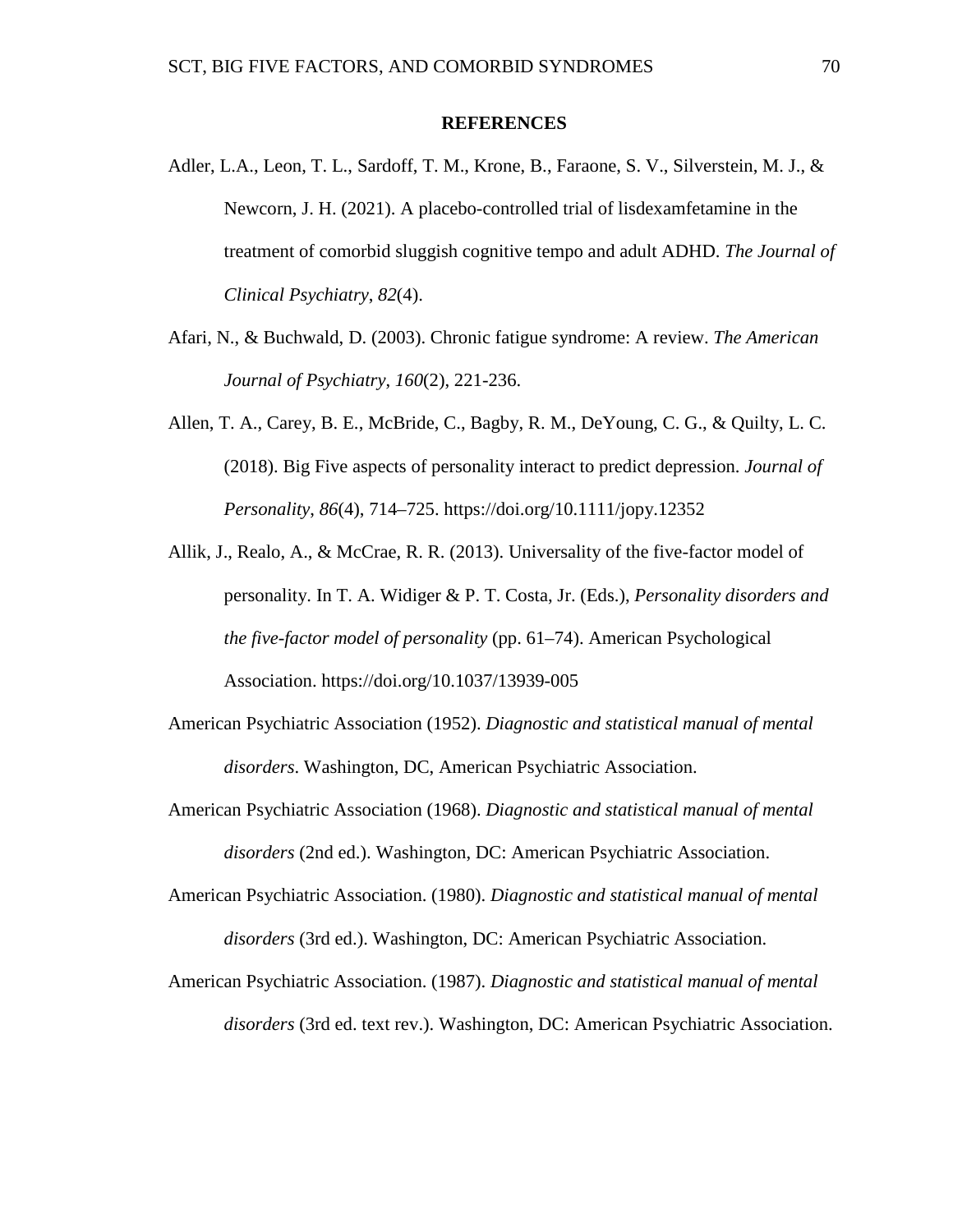- American Psychiatric Association. (1994). *Diagnostic and statistical manual of mental disorders* (4th ed.). Washington, DC: American Psychiatric Association.
- American Psychiatric Association. (2000). *Diagnostic and statistical manual of mental disorders* (4th ed., text rev.). Washington, DC: American Psychiatric Association.
- American Psychiatric Association. (2013). *Diagnostic and statistical manual of mental health disorders* (5th ed.). Arlington, VA: American Psychiatric Publishing.
- Antony, M. M., Bieling, P. J., Cox, B. J., Enns, M. W., & Swinson, R. P. (1998). Psychometric properties of the 42-item and 21-item versions of the Depression Anxiety Stress Scales in clinical groups and community sample. *Psychological Assessment*, *10*(2), 176-181.
- Barkley, R. A. (2011). *Barkley Adult ADHD Rating Scale IV (BAARS-IV)*. Guilford Press.
- Barkley, R. A. (2012). Distinguishing sluggish cognitive tempo from attentiondeficit/hyperactivity disorder in adults. *Journal of Abnormal Psychology*, *121*(4), 978–990.
- Barkley, R. A. (2013). Distinguishing sluggish cognitive tempo from ADHD in children and adolescents: Executive functioning, impairment, and comorbidity. *Journal of Clinical Child & Adolescent Psychology*, *42*(2), 161– 173.
- Barkley, R. A. (2014). Sluggish cognitive tempo (concentration deficit disorder?): Current status, future directions, and a plea to change the name. *Journal of Abnormal Child Psychology*, *42*(1), 117-125.
- Barkley, R. A. (2018). *Barkley Sluggish Cognitive Tempo Scale--Children and Adolescents (BSCTS-CA)*. Guilford Publications.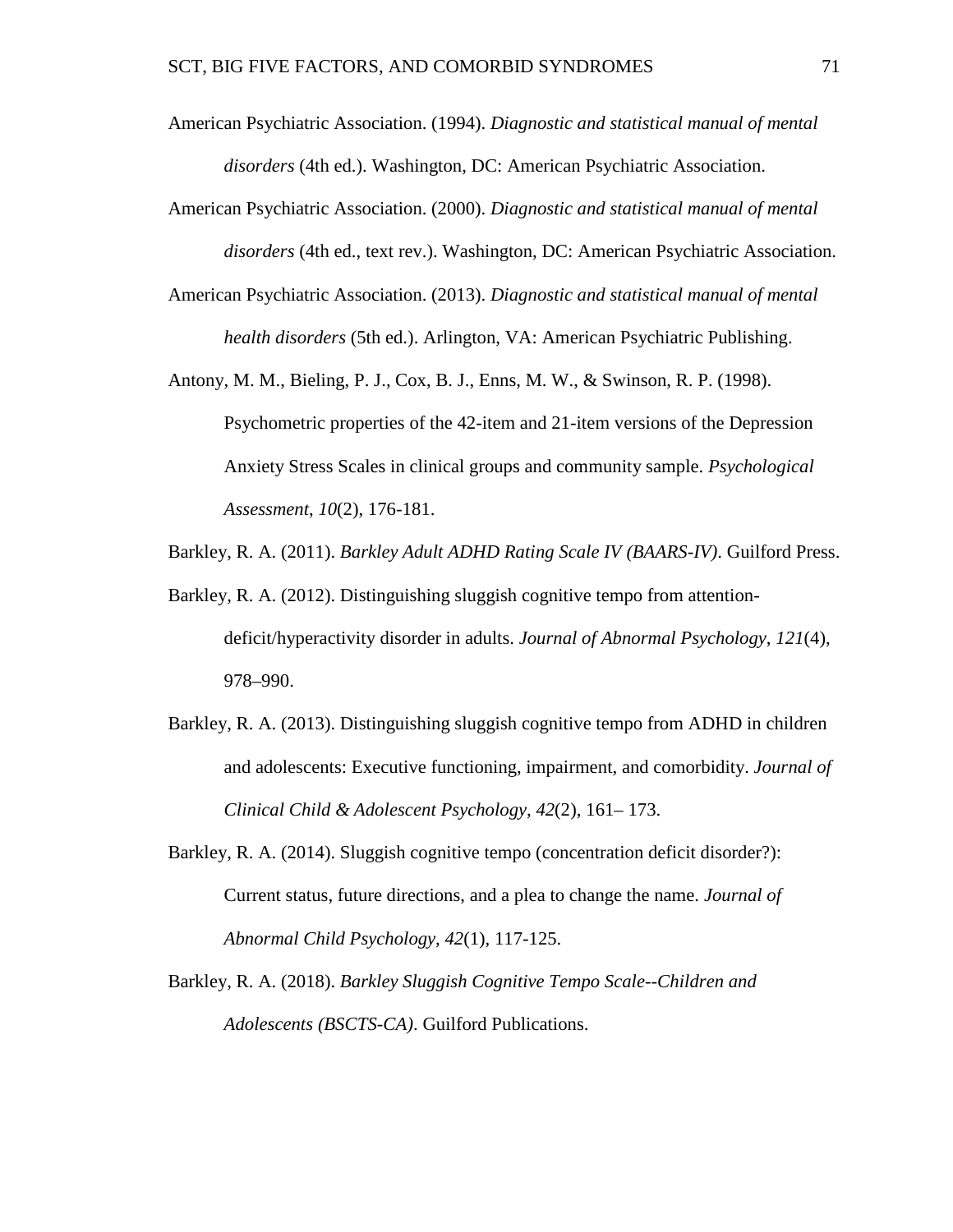Barkley, R. A. (2019, January 6). *Dr. Russell Barkley: The Second Attention Disorder Sluggish Cognitive Tempo vs ADHD* [Video]. YouTube. https://www.youtube.com/watch?v=gGRqzh9QFn4&t=3583s

- Bauermeister, J. J., Barkley, R. A., Bauermeister, J. A., Martinez, J. V., & McBurnett, K. (2012). Validity of the sluggish cognitive tempo, inattention, and hyperactivity symptom dimensions: Neuropsychological and psychosocial correlates. *Journal of Abnormal Child Psychology*, *40*(5), 683-697.
- Beck, A. T., Steer, R. A., Ball, R., & Ranieri, W. F. (1996). Comparison of Beck Depression Inventories- I and -II in psychiatric outpatients. *Journal of Personality Assessment*, *67*(3), 588-597.
- Beck, A. T., Steer, R. A., & Brown, G. (1996). *Beck Depression Inventory manual* (2nd ed.). The Psychological Corporation.
- Beck, J. S. (2011). *Cognitive behavior therapy: Basics and beyond* (2nd ed.). Guilford Press.
- Becker, S., Marshall, S., & McBurnett, K. (2013). Sluggish cognitive tempo in abnormal child psychology: An historical overview and introduction to the special section. *Journal of Abnormal Child Psychology*, *42*(1), 1–6.
- Becker, S. P., & Barkley, R. A. (2018). Sluggish cognitive tempo. *Oxford textbook of attention deficit hyperactivity disorder*. Oxford University Press.
- Becker, S. P., Burns, G. L., Garner, A. A., Jarrett, M. A., Luebbe, A. M., Epstein, J. N., & Willcutt, E. G. (2018). Sluggish cognitive tempo in adults: Psychometric validation of the Adult Concentration Inventory. *Psychological Assessment*, *30*(3), 296–310. https://doi.org/10.1037/pas0000476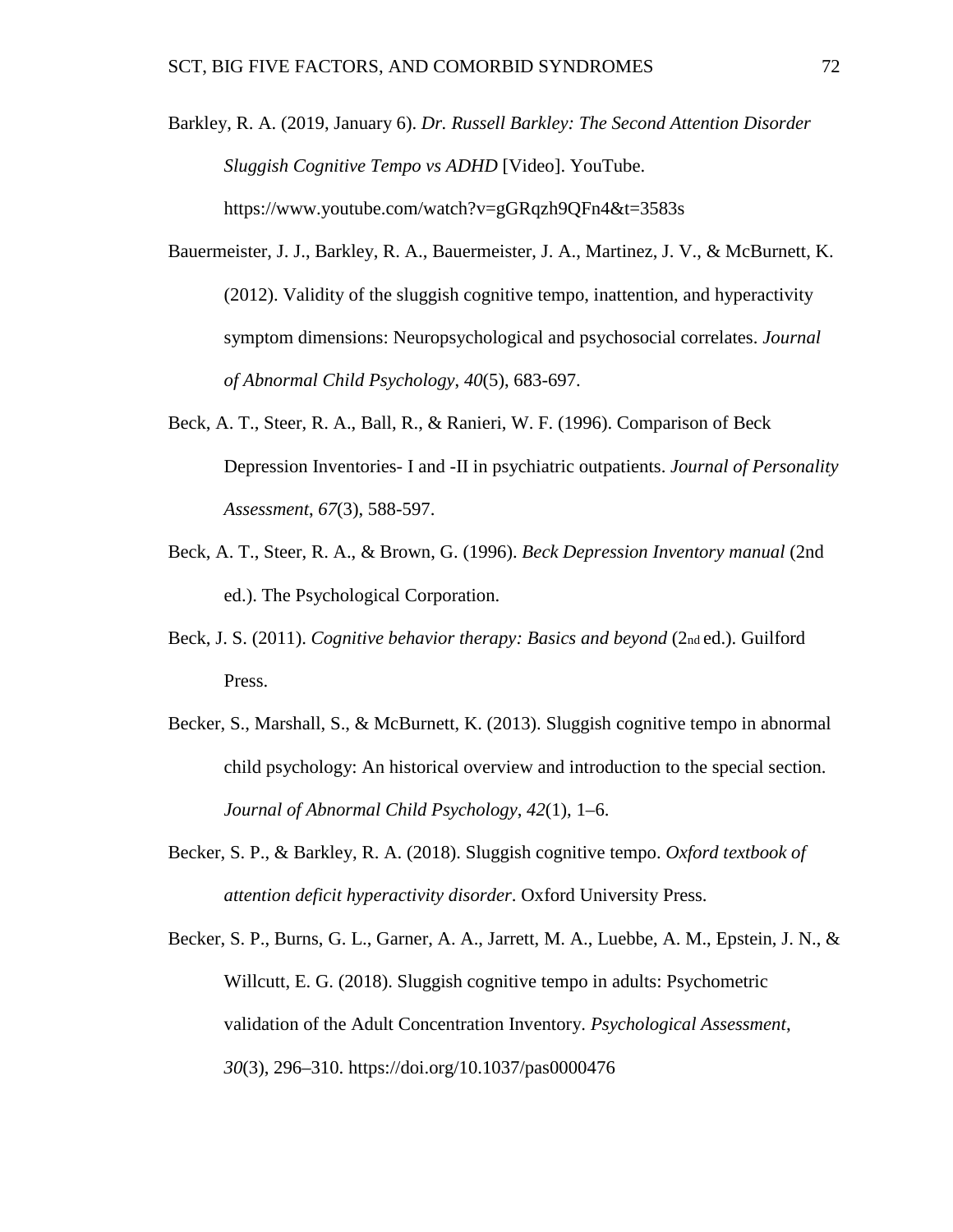- Becker, S. P., Burns, G. L., Leopold, D. R., Olson, R. K., & Willcutt, E. G. (2018). Differential impact of trait sluggish cognitive tempo and ADHD inattention in early childhood on adolescent functioning. *Journal of Child Psychology and Psychiatry*, *59*(10), 1094-1104.
- Becker, S. P., & Langberg, J. M. (2013). Sluggish cognitive tempo among young adolescents with ADHD: Relations to mental health, academic, and social functioning. *Journal of Attention Disorders*, *17*(8), 681-689.
- Becker, S. P., Leopold, D. R., Burns, G. L., Jarrett, M. A., Langberg, J. M., Marshall, S. A., McBurnett, K., Waschbusch, D. A., & Willcutt, E. G. (2016). The internal, external, and diagnostic validity of sluggish cognitive tempo: A meta-analysis and critical review. *Journal of the American Academy of Child and Adolescent Psychiatry*, *55*(3), 163–178.
- Becker, S. P., Luebbe, A. M., Fite, P. J., Stoppelbein, L., & Greening, L. (2014). Sluggish cognitive tempo in psychiatrically hospitalized children: Factor structure and relations to internalizing symptoms, social problems, and observed behavioral dysregulation. *Journal of Abnormal Child Psychology*, *42*(1), 49-62.
- Becker, S. P., Luebbe, A. M., Greening, L., Fite, P. J., & Stoppelbein, L. (2017). A preliminary investigation of the relation between thyroid functioning and sluggish cognitive tempo in children. *Journal of Attention Disorders*, *21*(3), 240-246.
- Becker, S. P., Schmitt, A. P., Jarrett, M. A., Luebbe, A. M., Garner, A. A., Epstein, J. N., & Burns, G. L. (2018). Sluggish cognitive tempo and personality: Links to BIS/BAS sensitivity and the Five Factor model. *Journal of Research in Personality*, *75*, 103-112.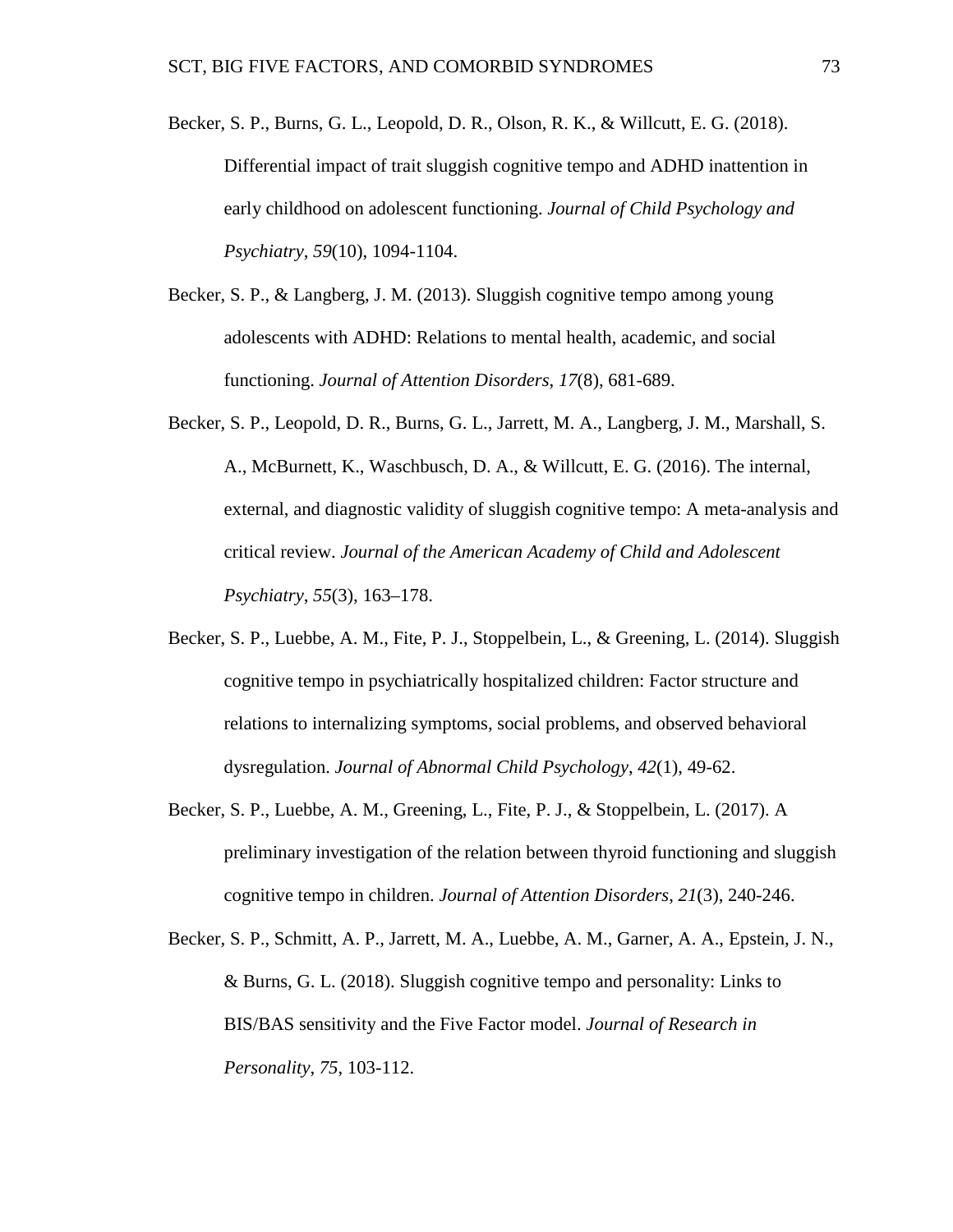- Bennett, T. W. (2015). *The relationship between ADHD and trait facets of the five-factor model* [Unpublished doctoral dissertation]. Philadelphia College of Osteopathic Medicine,
- Camprodon-Rosanas, E., Ribas-Fitó, N., Batlle-Vila, S., Persavento, C., Alvarez-Pedrerol, M., Sunyer, J., & Forns, J. (2017). Sluggish cognitive tempo: Sociodemographic, behavioral, and clinical characteristics in a population of catalan school children. *Journal of Attention Disorders*, *21*(8), 632-641.
- Canu, W. H., & Carlson, G. L. (2003). Differences in heterosocial behavior and outcomes of ADHD-symptomatic subtypes in a college sample. *Journal of Attention Disorders*, *6*(3), 123-133.
- Capdevila-Brophy, C., Artigas-Pallarés, J., Navarro-Pastor, J. B., García-Nonell, K., Rigau-Ratera, E., & Obiols, J. E. (2014). ADHD predominantly inattentive subtype with high sluggish cognitive tempo: A new clinical entity? *Journal of Attention Disorders*, *18*(7), 607–616.
- Cohen, J. (1988). *Statistical power analysis for the behavioral sciences* (2nd ed.). Academic Press.
- Cohen, J. (1992). A power primer. *Psychological Bulletin*, *112*(1), 155.
- Combs, M. A., Canu, W. H., Broman Fulks, J. J., & Nieman, D. C. (2014). Impact of sluggish cognitive tempo and attention-deficit/hyperactivity disorder symptoms on adults' quality of life. *Applied Research in Quality Life*, *9*(4), 981-995.
- Costa, P. T. (1996). Work and personality: Use of the NEO-PI-R in industrial/organizational psychology. *Applied Psychology: An International Review*, *45*(3), 225–241.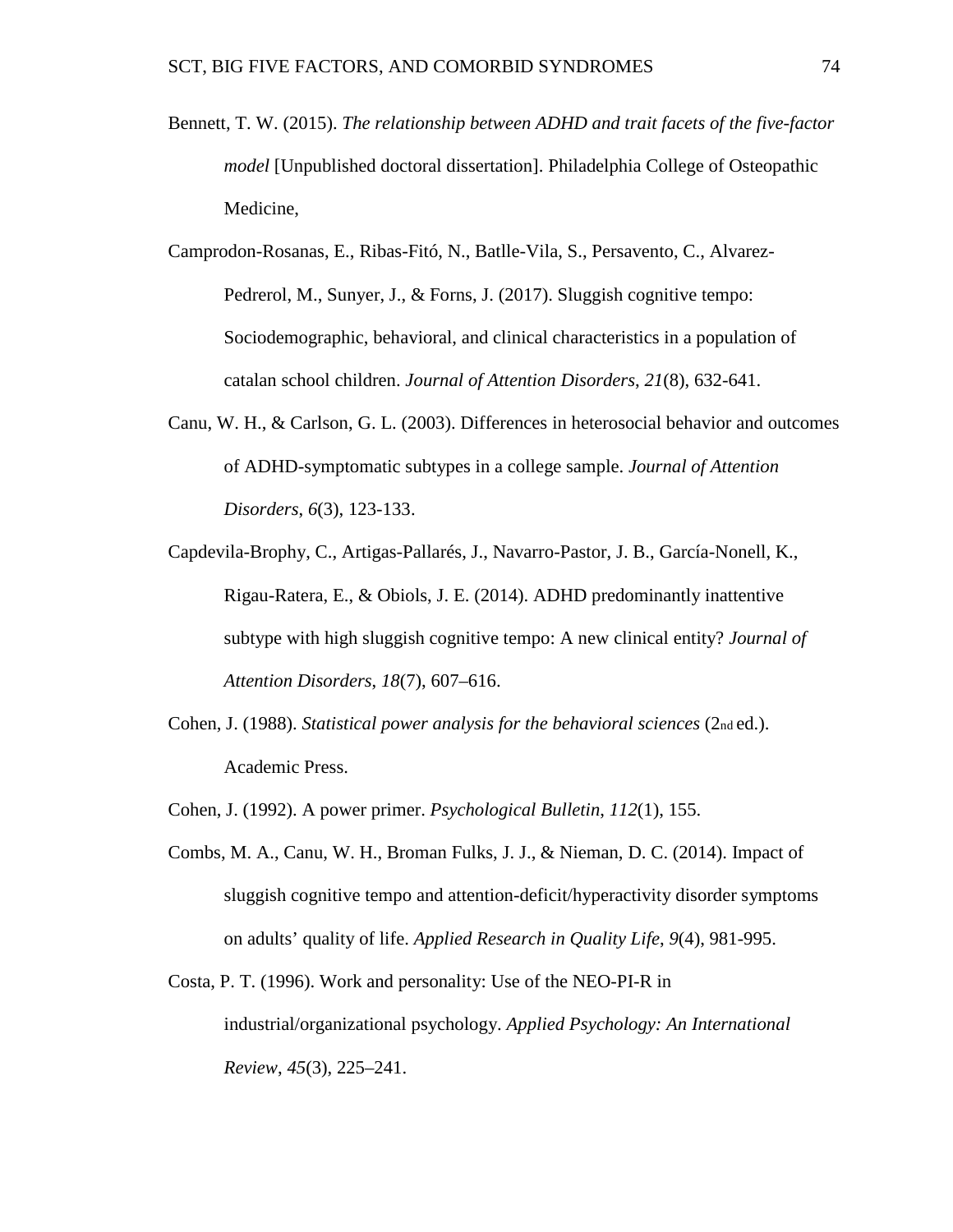- Costa, P. T., & McCrae, R. R. (1992). *Revised NEO Personality Inventory (NEO-PI-R) and NEO Five-Factor Inventory (NEO-FFI) Professional Manual*. Psychological Assessment Resources.
- Costa, P. T., & McCrae, R. R. (2008). The revised NEO Personality Inventory (NEO-PI-R). In G. J. Boyle, G. Matthews, & D. H. Saklofske (Eds.), *The SAGE handbook of personality theory and assessment: Personality measurement and testing* (Vol. 2, pp. 179-198). SAGE Publications.
- Costa, P. T., Jr., & McCrae, R. R. (1995). Domains and facets: Hierarchical personality assessment using the Revised NEO Personality Inventory. *Journal of Personality Assessment*, *64*(1), 21-50.
- Dan, O., & Raz, S. (2015). The relationships among ADHD, self-esteem, and test anxiety in young adults. *Journal of Attention Disorders*, *19*(3), 231-239.
- Deberdt, W., Thome, J., Lebrec, J., Kraemer, S., Fregenal, I., Ramos-Quiroga, J., & Arif, M. (2015). Prevalence of ADHD in nonpsychotic adult psychiatric care (ADPSYC): A multinational cross-sectional study in Europe. *BMC Psychiatry, 15*(1), 1-13.
- Fayyad, J., De Graaf, R., Kessler, R., Alonso, J., Angermeyer, M., Demyttenaere, K., De Girolamo, G., Haro, J. M., Karam, E. G., Lara, C., Lepine, J. P., Posada-Villa, J., Zaslavsky, A. M., & Jin, R. (2007). Cross-national prevalence and correlates of adult attention-deficit hyperactivity disorder. *The British Journal of Psychiatry*, *190*(5), 402-409.
- Fayyad, J., Sampson, N. A., Hwang, I., Adamowski, T., Aguilar-Gaxiola, S., Al-Hamzawi, A., Andrade, L. G., Borges, G., De Griolamo, G., Florescu, S., Gureje,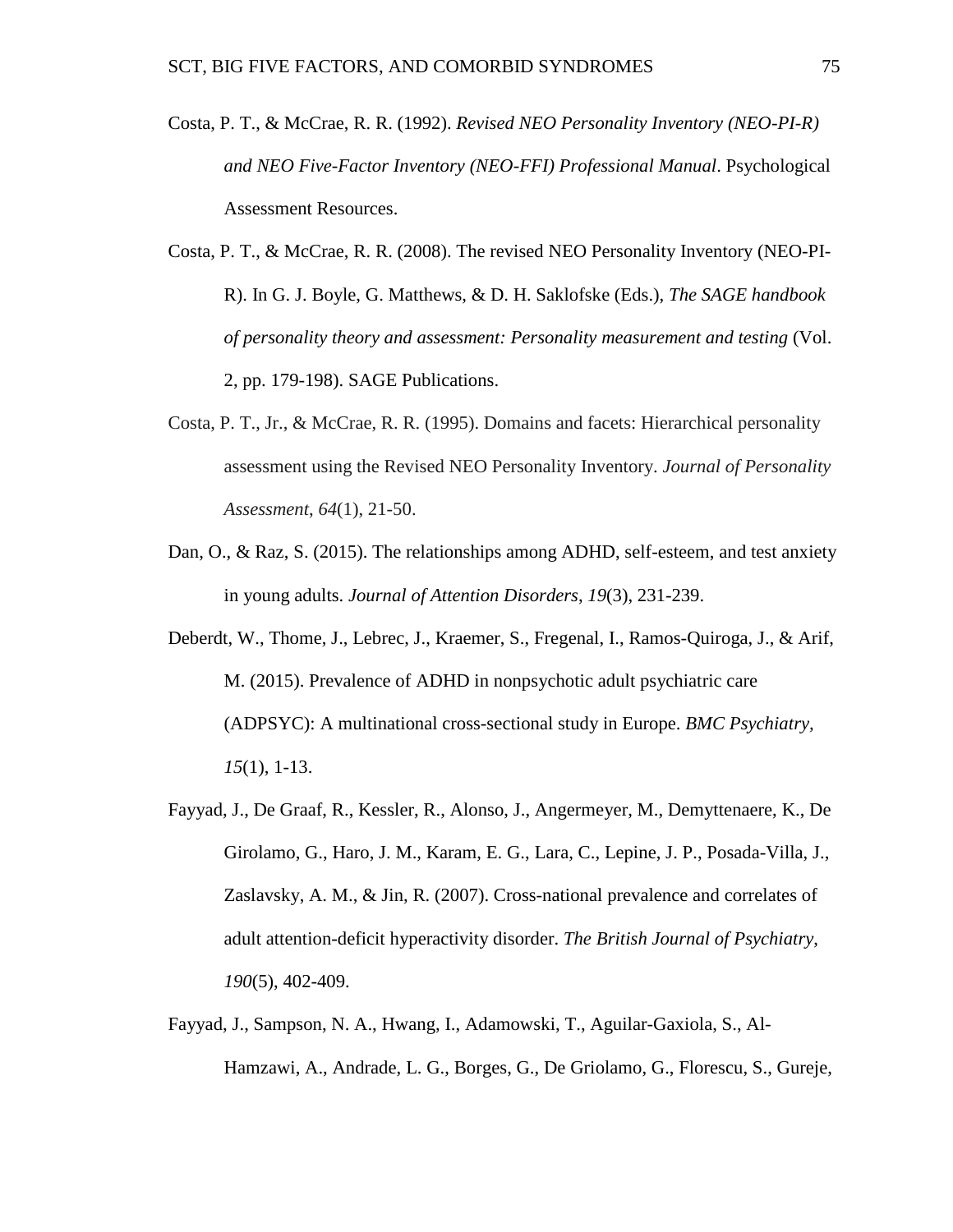O., Haro, J. M., Hu, C., Karam, E. G., Lee, S., Navarro-Mateu, F., O'Neil, S., Pennell, B., Piazza, M., Posada-Villa, J., & Kessler, R. C. (2017). The descriptive epidemiology of *DSM-IV* adult ADHD in the World Health Organization world mental health surveys. *ADHD Attention Deficit and Hyperactivity Disorders, 9*(1), 47-65.

- Fein, E. C., & Klein, H. J. (2011). Personality predictors of behavioral self-regulation: Linking behavioral self-regulation to Five-Factor model factors, facets, and a compound trait. *International Journal of Selection & Assessment, 19*(2), 132-144.
- Field, A. (2013). *Discovering statistics using IBM SPSS statistics: North American edition*. Sage.
- First, M. B., Williams, J. B. W., Karg, R. S., & Spitzer, R. L. (2016). *User's guide for the SCID-5-CV structured clinical interview for* DSM-5 *disorders: Clinical version*. American Psychiatric Publishing.
- Fischer, A. G., Bau, C. H. D., Grevet, E. H., Salgado, C. A. I., Victor, M. M., Kalil, K. L. S., Sousa, N. O., Garcia, C. R. &Belmonte-de-Abreu, P. (2007). The role of comorbid major depressive disorder in the clinical presentation of adult ADHD. *Journal of Psychiatric Research*, *41*(12), 991-996.
- Flannery, A. J., Becker, S. P., & Luebbe, A. M. (2016). Does emotion dysregulation mediate the association between sluggish cognitive tempo and college students' social impairment? *Journal of Attention Disorders*, *20*(9), 802-812.
- Friedrichs, B., Igl, W., Larsson, H., & Larsson, J. O. (2012). Coexisting psychiatric problems and stressful life events in adults with symptoms of ADHD—a large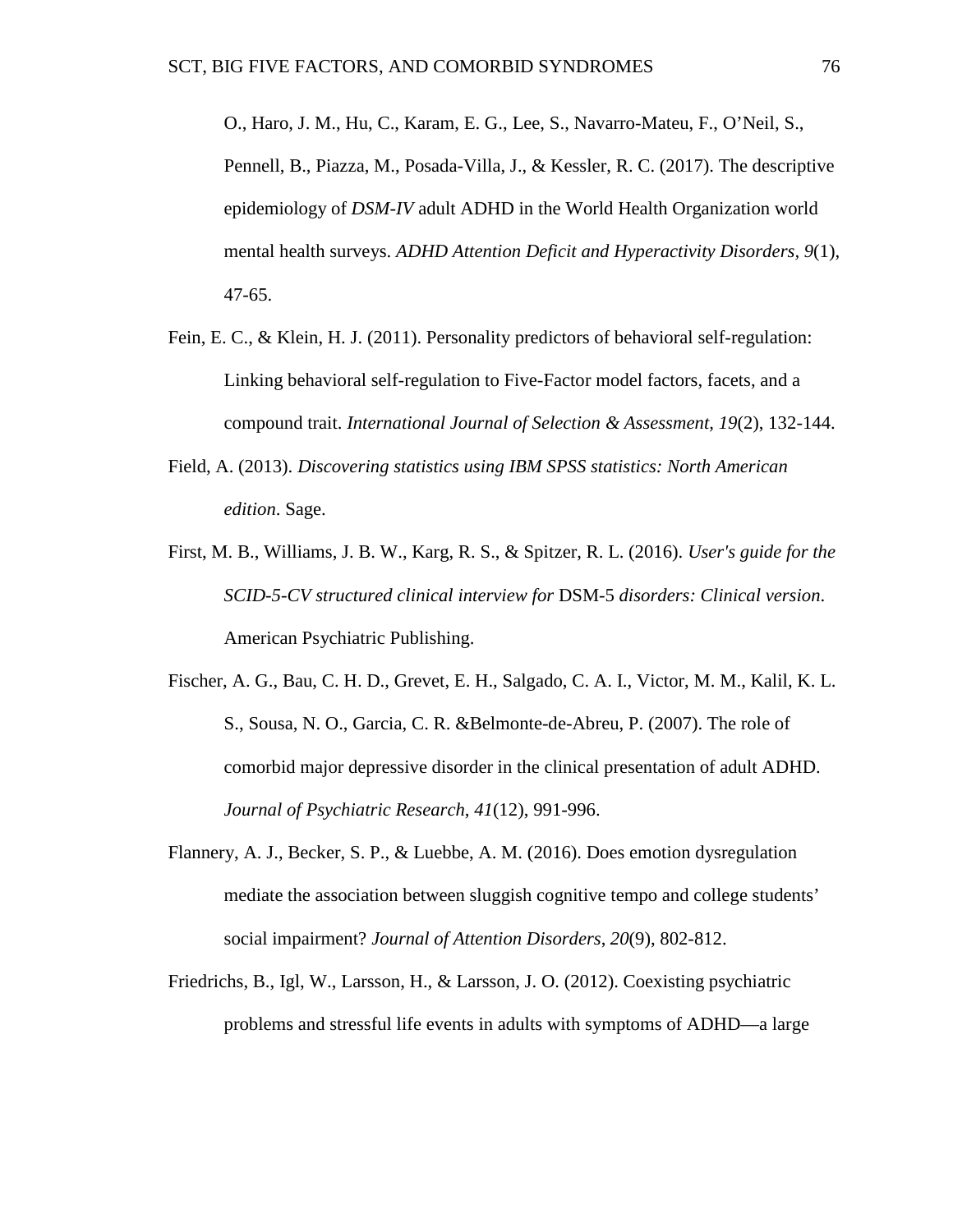Swedish population-based study of twins. *Journal of Attention Disorders*, *16*(1), 13-22.

- Garber, J. R., Cobin, R. H., Gharib, H., Hennessey, J. V., Klein, I., Mechanick, J. I., Pessah-Pollack, R., Singer, P. A., & Woeber, K. A. (2012). Clinical practice guidelines for hypothyroidism in Adults: Cosponsored by the American Association of CLINICAL endocrinologists and the American Thyroid Association. *Thyroid*, *22*(12), 1200–1235. https://doi.org/10.1089/thy.2012.0205
- Garner, A. A., Peugh, J., Becker, S. P., Kingery, K. M., Tamm, L., Vaughn, A. J., Ciesielski, H., Simon, J. O., Loren, R. E. A. & Epstein, J. N. (2017). Does sluggish cognitive tempo fit within a bi-factor model of ADHD? *Journal of Attention Disorders*, *21*(8), 642-654.
- Geffen, J., & Forster, K. (2017). Treatment of adult ADHD: A clinical perspective. *British Association for Psychopharmacology*, *8*(1), 25-32.
- Gray, J. A. (1982). Précis of the neuropsychology of anxiety: An enquiry into the functions of the septo-hippocampal system. *Behavioral and Brain Sciences*, *5*(3), 469-484.
- Grogan, K., Gormley, C. I., Rooney, B., Whelan, R., Kiiski, H., Naughton, M., & Bramham, J. (2018). Differential diagnosis and comorbidity of ADHD and anxiety in adults. *British Journal of Clinical Psychology*, *57*(1), 99–115.
- Halleland, H. B., Sørensen, L., Posserud, M. B., Haavik, J., & Lundervold, A. J. (2019). Occupational status is compromised in adults with ADHD and psychometrically defined executive function deficits. *Journal of Attention Disorders*, *23*(1), 76-86.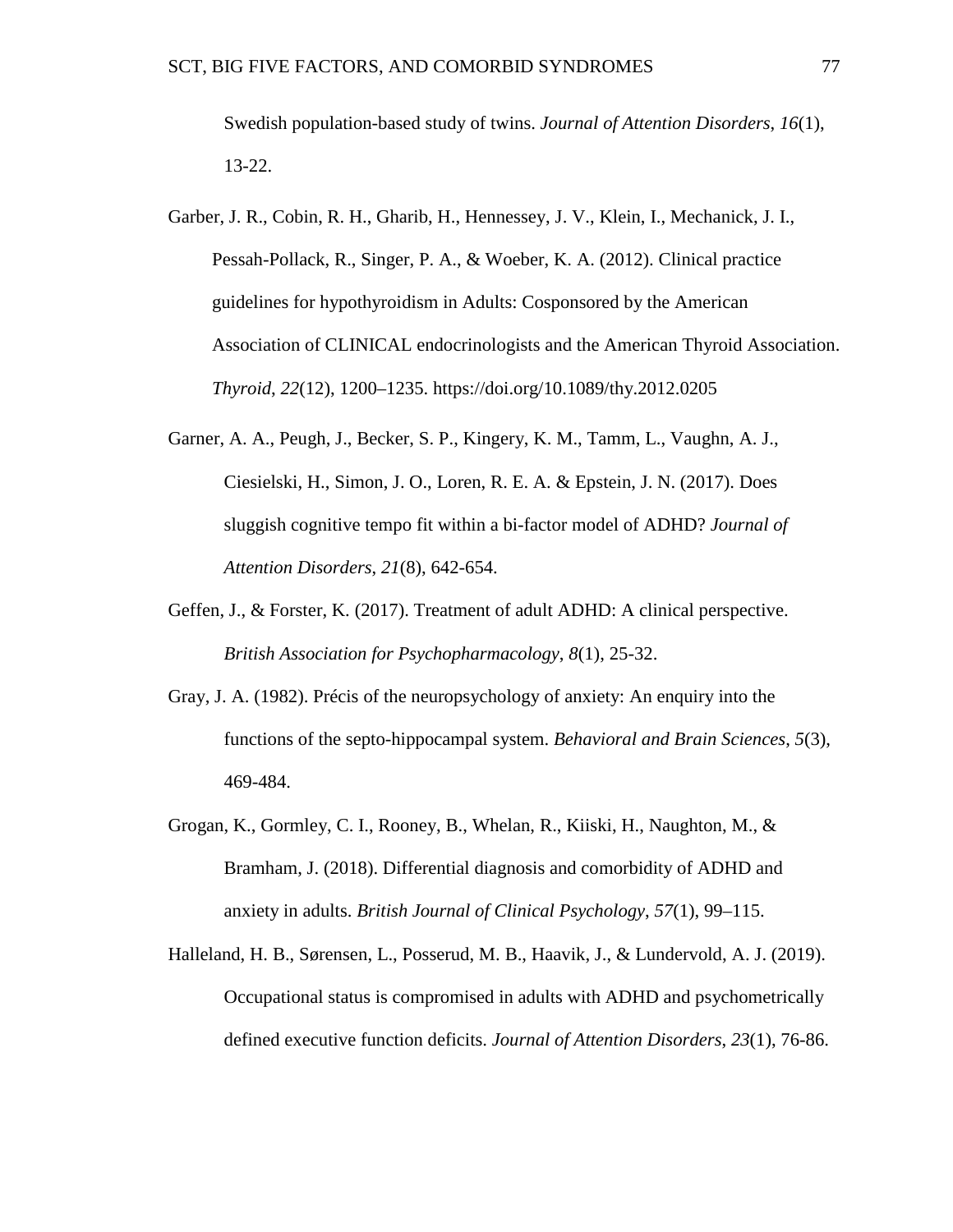- Healthwise Staff. (2020, December 2). *Hypothyroidism*. Charlotte Hungerford Hospital, | Torrington, CT. http://charlottehungerford.org/health-wellness/healthresources/health-library/detail?id=hw145667&lang=en-us.
- Hesselmark, E., Eriksson, J., Westerlund, J., & Bejerot, S. (2015). Autism spectrum disorders and self-eports: Testing validity and reliability using the NEO-PI-R. *Journal of Autism & Developmental Disorders*, *45*(5), 1156–1166.
- Hoelzle, J. B., Ritchie, K. A., Marshall, P. S., Vogt, E. M., & Marra, D. E. (2019). Erroneous conclusions: The impact of failing to identify invalid symptom presentation when conducting adult attention-deficit/hyperactivity disorder (ADHD) research. *Psychological Assessment*, *31*(9), 1174.
- Jarrett, M. A., Wolff, J. C., Davis, T. E., Cowart, M. J., & Ollendick, T. H. (2016). Characteristics of children with ADHD and comorbid anxiety. *Journal of Attention Disorders*, *20*(7), 636-644.
- Kaplan, S. C., Levinson, C. A., Rodebaugh, T. L., Menatti, A., & Weeks, J. W. (2015). Social anxiety and the Big Five personality traits: The interactive relationship of trust and openness. *Cognitive Behaviour Therapy*, *44*(3), 212-222.
- Karsten, J., Penninx, B. W., Riese, H., Ormel, J., Nolen, W. A., & Hartman, C. A. (2012). The state effect of depressive and anxiety disorders on Big Five personality traits. *Journal of Psychiatric Research*, *46*(5), 644-650.
- Katzman, M. A., Bilkey, T., Chokka, P. R., Fallu, A., & Klassen, L. J. (2016). Re: Is adult attention-deficit hyperactivity disorder being overdiagnosed? *The Canadian Journal of Psychiatry*, *61*(1), 60–61. https://doi.org/10.1177/0706743715620143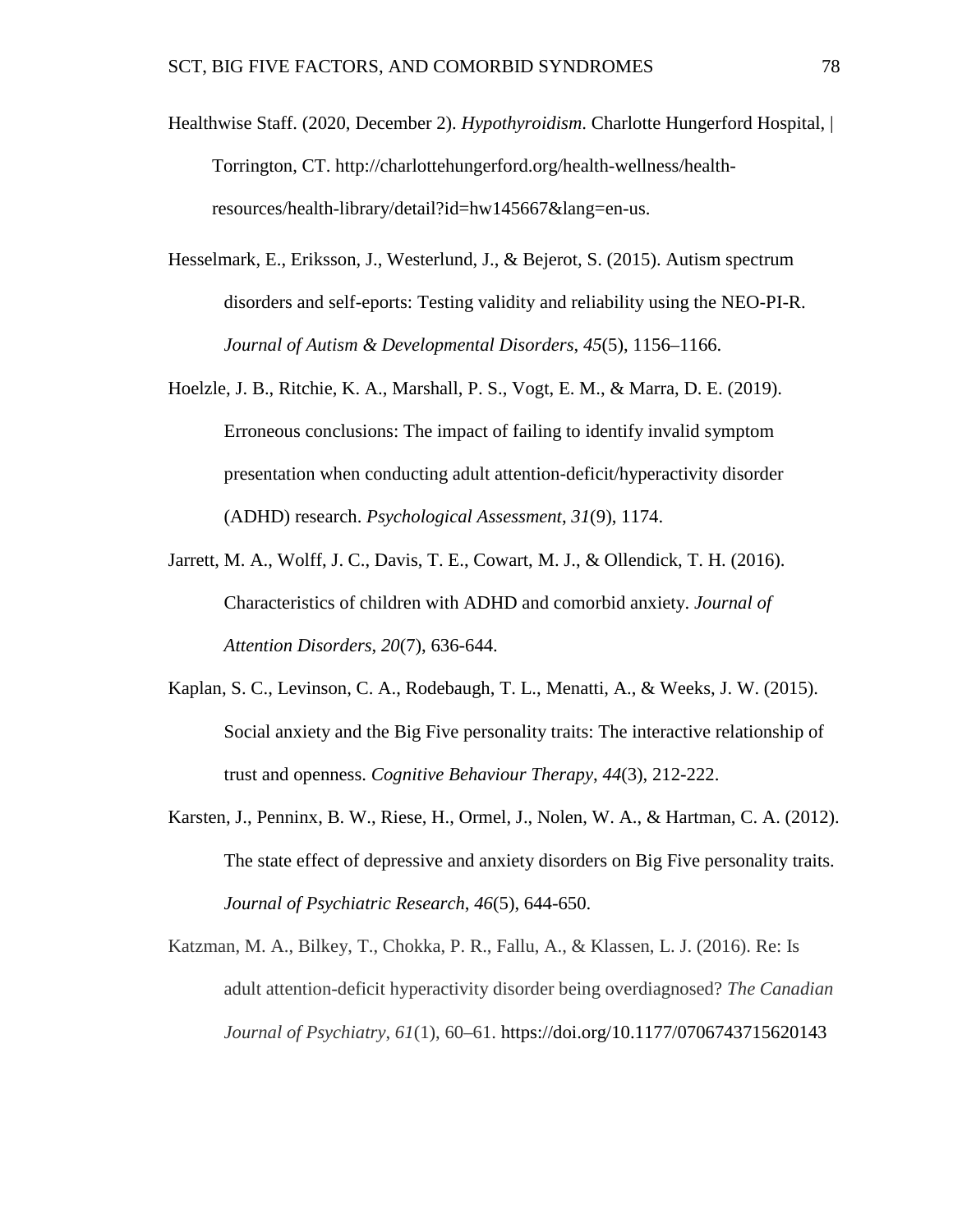- Kessler, R. C., Adler, L., Barkley, R., Biederman, J., Conners, C. K., Demler, O., Faraone, S. V., Greenhill, L. L., Howes, M. J., Secnik, K., Spencer, T., Ustun, B., Walters, E. E., & Zaslavsky, A. M. (2006). The prevalence and correlates of adult ADHD in the United States: Results from the National Comorbidity Survey Replication. *American Journal of Psychiatry*, *163*(4), 716-723.
- Kessler, R. C., Green, J. G., Adler, L. A., Barkley, R. A., Chatterji, S., Faraone, S. V., Finkelman, M., Greenhill, L. L., Gruber, M. J., Jewell, M., Russo, L. J., Sampson, N. A., & Van Brunt, D. L. (2010). Structure and diagnosis of adult attentiondeficit/hyperactivity disorder: Analysis of expanded symptom criteria from the aAdult ADHD Clinical Diagnostic Scale. *Archives of General Psychiatry*, *67*(11), 1168-1178.
- Knouse, L. E., Zvorsky, I., & Safren, S. A. (2013). Depression in adults with attentiondeficit/hyperactivity disorder (ADHD): The mediating role of cognitivebehavioral factors. *Cognitive Therapy and Research*, *37*(6), 1220-1232.
- Kooij, J. J. S., Boonstra, A. M., Swinkels, S. H. N., Bekker, E. M., de Noord, I., & Buitelaar, J. K. (2008). Reliability, validity, and utility of instruments for selfreport and informant report concerning symptoms of ADHD in adult patients. *Journal of Attentional Disorders, 11*(4), 445-458.
- Koorevaar, A. M. L., Hegeman, J. M., Lamers, F., Dhondt, A. D. F., Van der Mast, R. C., Stek, M. L., & Comijs, H. C. (2017). Big Five personality characteristics are associated with depression subtypes and symptom dimensions of depression in older adults. *International Journal of Geriatric Psychiatry*, *32*(12), e132-e140.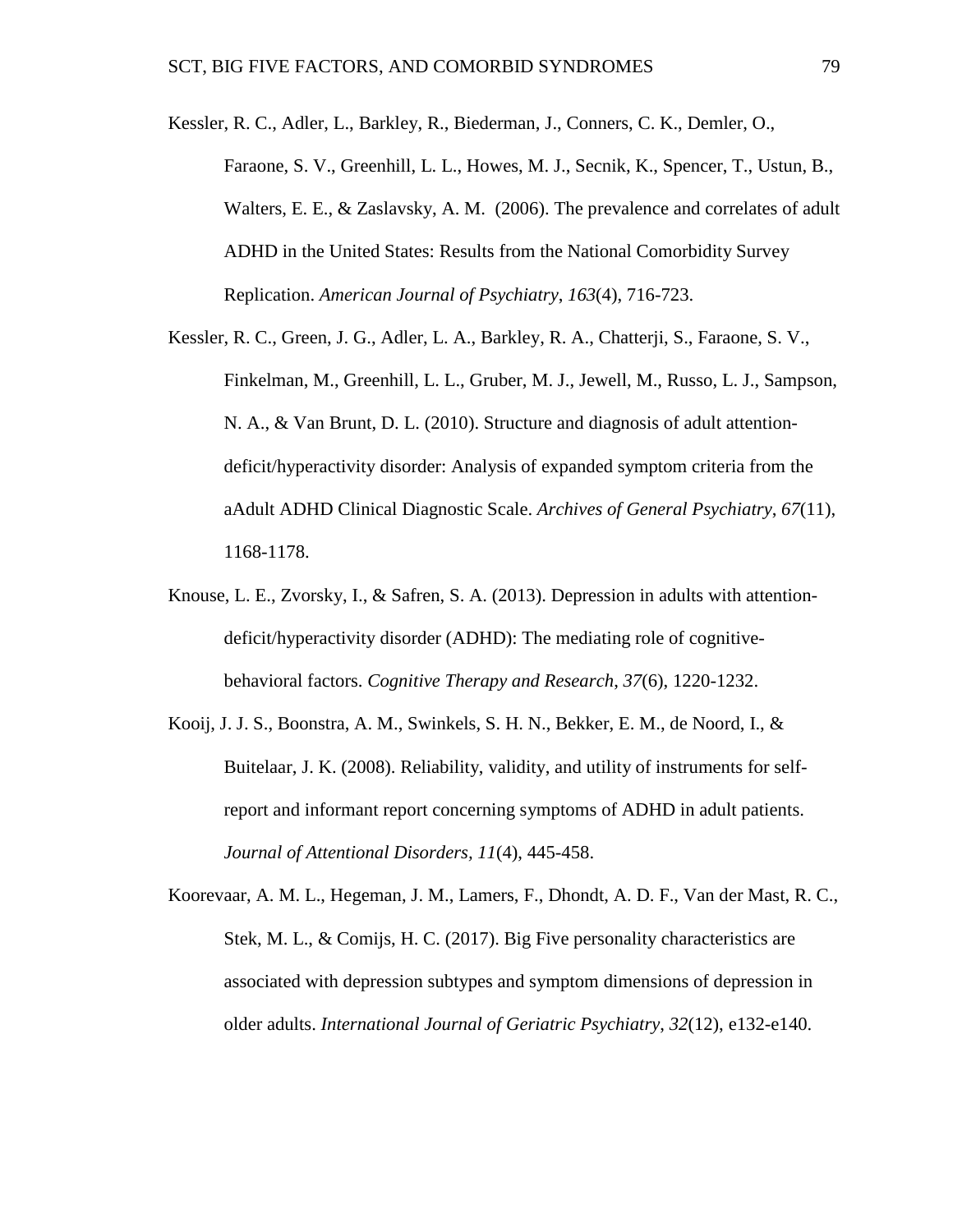- Lahey, B., Pelham, W., Schaughency, E., Atkins, M., Murphy, A., Hynd, G., Russo, M., Hartdagen, S., & Lorys-Vernon, A. (1988). Dimension and types of attention deficit disorder. *Journal of the American Academy of Child & Adolescent Psychiatry*, *27*(3), 330-335.
- Lange, K. W., Reichl, S., Lange, K. M., Tucha, L., & Tucha, O. (2010). The history of attention deficit hyperactivity disorder. *Attention Deficit and Hyperactivity Disorders*, *2*(4), 241–255.
- Lapointe, M. L. B., Blanchette, I., Duclos, M., Langlois, F., Provencher, M. D., & Tremblay, S. (2013). Attentional bias, distractibility and short-term memory in anxiety. *Anxiety, Stress, & Coping*, *26*(3), 293-313.
- Lovibond, P.F., & Lovibond, S. H. (1995). The structure of negative emotional states: Comparison of the depression anxiety stress scales (DASS) with the Beck depression and anxiety inventories. *Behaviour Research and Therapy*, *33*(3), 335- 343.
- MacLaren, V. V., & Best, L. A. (2009). Female students' disordered eating and the Big Five personality facets. *Eating Behaviors*, *10*(3), 192-195.
- Manor, I., Vurembrandt, N., Rozen, S., Gevah, D., Weizman, A., & Zalsman, G. (2012). Low self-awareness of ADHD in adults using a self-report screening questionnaire. *The Journal of the European Psychiatric Association, 27*(5), 314- 320.
- Martel, M. M., Roberts, B., Gremillion, M., Von Eye, A., & Nigg, J. T. (2011). External validation of bifactor model of ADHD: Explaining heterogeneity in psychiatric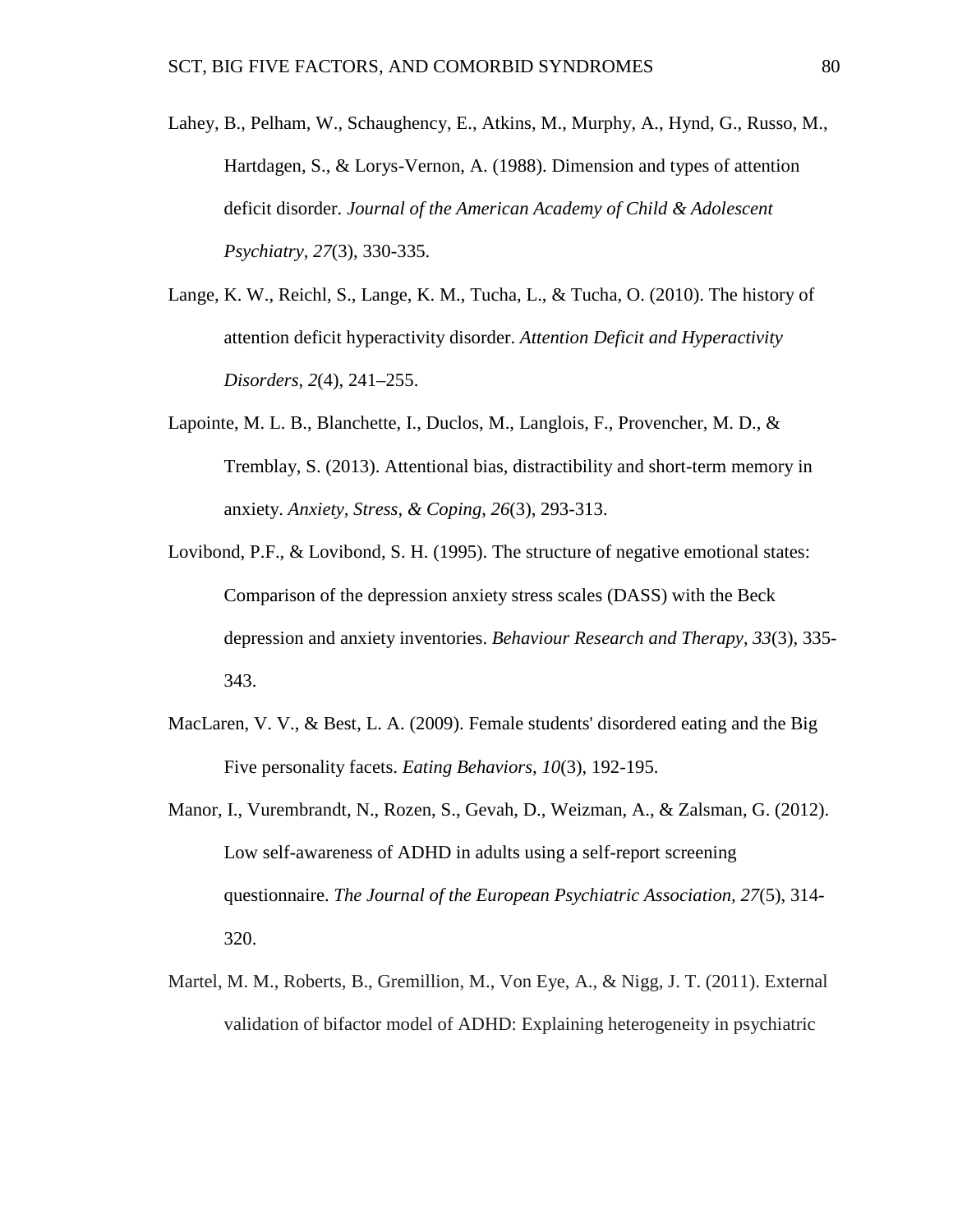comorbidity, cognitive control, and personality trait profiles within *DSM-IV* ADHD. *Journal of Abnormal Child Psychology*, *39*(8), 1111-1123.

- McBurnett, K., Pfiffner, L., & Frick, P. (2001). Symptom properties as a function of ADHD type: An argument for continued study of sluggish cognitive tempo. *Journal of Abnormal Child Psychology*, *29*(3), 207-213.
- McCrae, R. R., & Costa, P. T., Jr. (2008). The five-factor theory of personality. In O. P. John, R. W. Robins, & L. A. Pervin (Eds.), *Handbook of personality: Theory and research* (pp. 159–181). Guilford Press.
- McCrae, R. R., Kurtz, J. E., Yamagata, S., & Terracciano, A. (2011). Internal consistency, retest reliability, and their implications for personality scale validity. *Personality and Social Psychology Review*, *15*(1), 28–50.
- McIntosh, D., Kutcher, S., Binder, C., Levitt, A., Fallu, A., & Rosenbluth, M. (2009). Adult ADHD and comorbid depression: A consensus-derived diagnostic algorithm for ADHD. *Neuropsychiatric Disease and Treatment*, *5*, 137.
- Meyer, T. J., Miller, M. L., Metzger, R. L., & Borkovec, T. D. (1990). Development and validation of the Penn State Worry Questionnaire. *Behaviour Research and Therapy*, *28*(6), 487-495. https://doi.org/10.1016/0005-7967(90)90135-6
- Molina, S., & Borkovec, T. D. (1994). The Penn State Worry Questionnaire: Psychometric properties and associated characteristics. In G. Davey & F. Tallis (Eds.), *Worrying: Perspectives on theory, assessment and treatment* (pp. 265– 283). Wiley.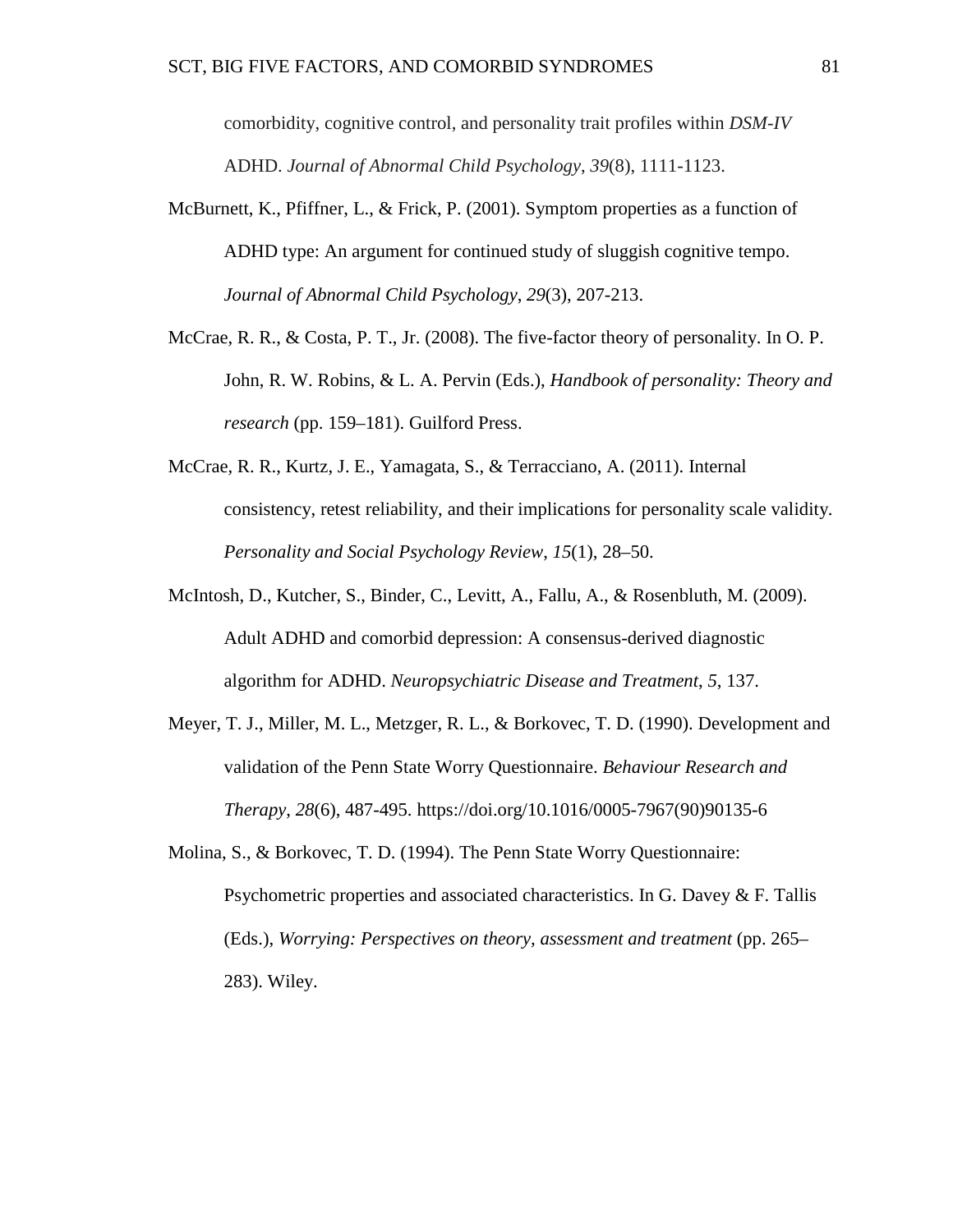- Montejano, L., Sasané, R., Hodgkins, P., Russo, L., & Huse, D. (2011). Adult ADHD: Prevalence of diagnosis in a U.S. population with employer health insurance. *Current Medical Research and Opinion*, *27*(2), 5–11.
- Moore, E., Sunjic, S., Kaye, S., Archer, V., & Indig, D. (2016). Adult ADHD among NSW prisoners: Prevalence and psychiatric comorbidity. *Journal of Attention Disorders*, *20*(11), 958–967.
- Newcorn, J. H., Halperin, J. M., Jensen, P. S., Abikoff, H. B., Arnold, L. E., Cantwell, D. P., Conners, K. C., Elliot, G. R., Epstein, J. N., Greenhill, L. L., Hechtman, L., Hinshaw, S. P., Hoza, B., Kraemer, H. C., Pelham, W. E., Severe, J. B., Swanson, J. M., Wells, K. C., & Vitiello, B. (2001). Symptom profiles in children with ADHD: Effects of comorbidity and gender. *Journal of the American Academy of Child and Adolescent Psychiatry*, *40*(2), 137-146.
- Nezu, A. M., Nezu, C. M., & Lombardo, E. (2004). *Cognitive-behavioral case formulation to treatment design: A problem-solving approach*. Springer Publishing
- Nigg, J. T., & Hinshaw, S. P. (1998). Parent personality traits and psychopathology associated with antisocial behaviors in childhood. *Journal of Child Psychology & Psychiatry & Allied Disciplines*, *39*(2), 145-159.

Nigg, J. T., John, O. P., Blaskey, L. G., Huang-Pollock, C. L., Willcutt, E. G., Hinshaw, S. P., & Pennington, B. (2002). Big Five dimensions and ADHD symptoms: Links between personality traits and clinical symptoms. *Journal of Personality and Social Psychology*, *83*(2), 451–469. O'Brien, D. R. (2016). *The association of cognitive distortions, problems with self-concept, gender, and age in adults*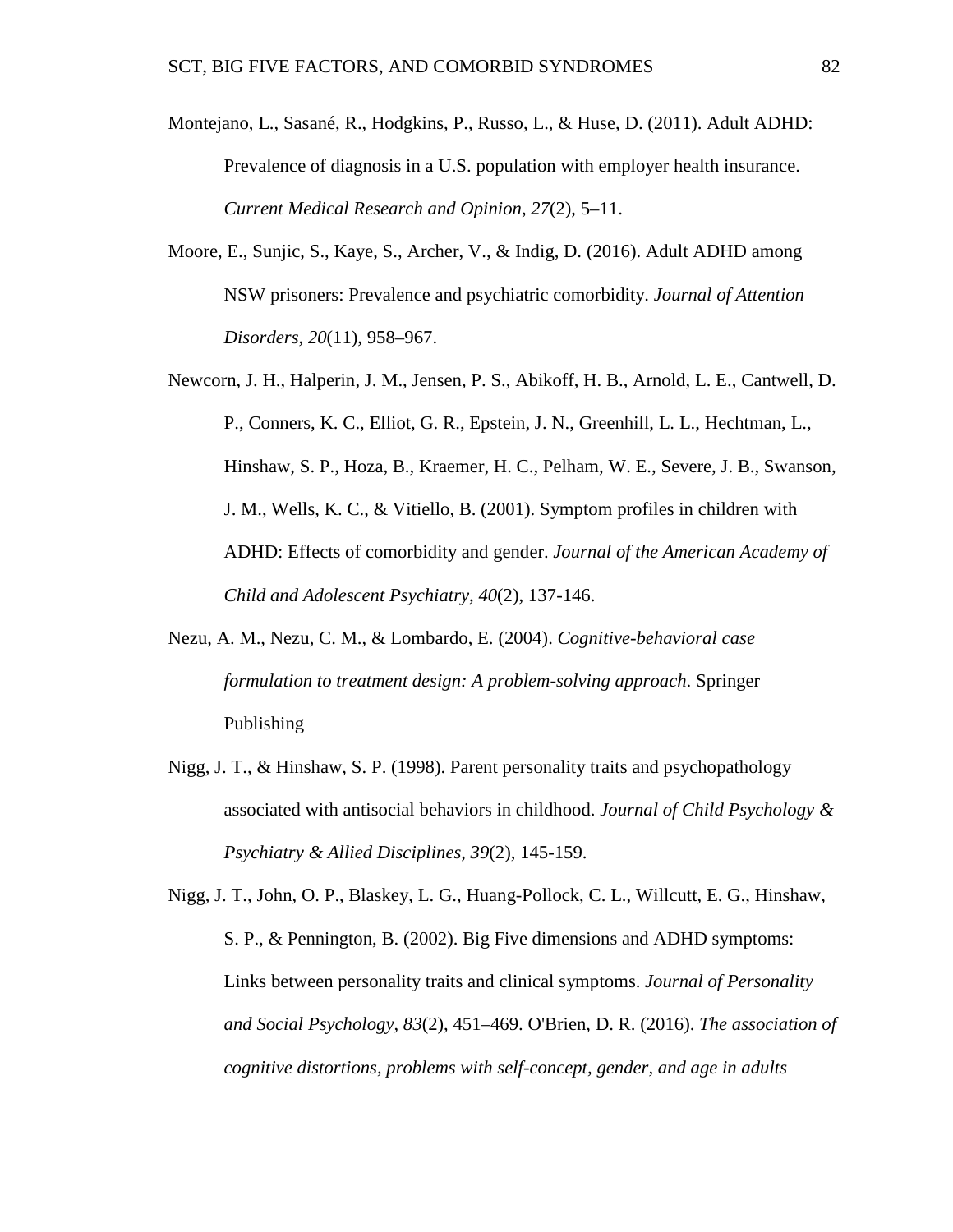*diagnosed with attention-deficit/hyperactivity disorder (ADHD)* [Doctoral dissertation, Philadelphia College of Osteopathic Medicine]." (2016). PCOM Psychology Dissertations.

https://digitalcommons.pcom.edu/psychology\_dissertations/366

- Oguchi, M., & Takahashi, F. (2019). Behavioral inhibition/approach systems constitute risk/protective pathways from ADHD symptoms to depression and anxiety in undergraduate students. *Personality and Individual Differences*, *144*, 31–35. https://doi.org/10.1016/j.paid.2019.02.033
- Parker, J. D. A., Majeski, S. A., & Collin, V. T. (2004). ADHD symptoms and personality: Relationships with the five-factor model. *Personality and Individual Difference*, *36*(4), 977-987.
- Piñeiro-Dieguez, B., Balanzá-Martínez, V., García-García, P., Soler-López, B., & CAT Study Group. (2016). Psychiatric comorbidity at the time of diagnosis in adults with ADHD: The CAT study. *Journal of Attention Disorders*, *20*(12), 1066-1075.
- Pliszka, S. R. (2019). ADHD and anxiety: Clinical implications. *Journal of Attention Disorders*, *23*(3), 203–205. https://doi.org/10.1177/1087054718817365
- Polanczyk, G., De Lima, M. S., Horta, B. L., Biederman, J., & Rohde, L. A. (2007). The worldwide prevalence of ADHD: A systematic review and metaregression analysis. *American Journal of Psychiatry*, *164*(6), 942-948.
- Prevatt, F., Dehili, V., Taylor, N., & Marshall, D. (2015). Anxiety in college students with ADHD: Relationship to cognitive functioning. *Journal of Attention Disorders*, *19*(3), 222-230.

Ramsay, J. R., & Rostain, A. L. (2015a). *Cognitive-behavioral therapy for adult ADHD:*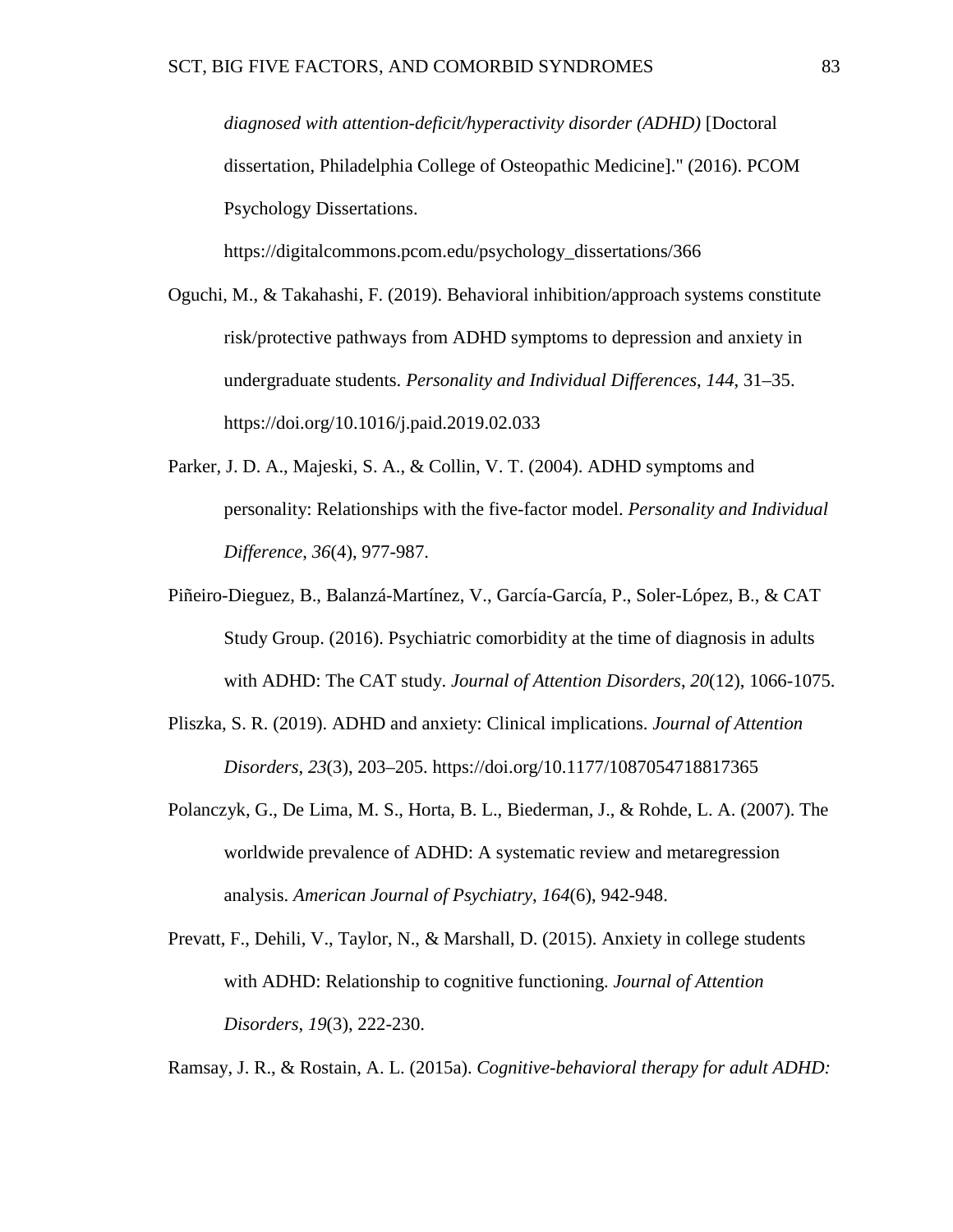*An integrative psychosocial and medical approach (second edition)*. Routledge.

- Ramsay, J. R., & Rostain, A. L. (2015b). *The adult ADHD tool kit: Using CBT to facilitate coping inside and out*. Routledge.
- Ranseen, J. D., Campbell, D. A., & Baer, R. A. (1998). NEO-PI-R profiles of adults with attention deficit disorder. *Assessment*, *5*(1), 19–24.
- Reimherr, F. W., Marchant, B. K., Gift, T. E., & Steans, T. A. (2017). ADHD and anxiety: Clinical significance and treatment implications. *Current Psychiatry Reports*, *19*(12), 109.
- Rosenberg, M. (1965). *Society and the adolescent self-image*. Princeton University Press.
- Russell, D. W. (1996). UCLA Loneliness Scale (version 3): Reliability, validity, and factor structure. *Journal of Personality Assessment*, *66*(1),20-40.
- Sayal, K., Prasad, V., Daley, D., Ford, T., & Coghill, D. (2018). ADHD in children and young people: Prevalence, care pathways, and service provision. *The Lancet Psychiatry*, *5*(2), 175-186.
- Schatz, D. B., & Rostain, A. L. (2006). ADHD with comorbid anxiety: A review of the current literature. *Journal of Attention Disorders*, *10*(2), 141–149.
- Serine, A. D., Rosenfield, B., DiTomasso, R. A., Collins, J. M., Rostain, A. L., & Ramsay, J. R. (2020). The Relationship Between Cognitive Distortions and Adult Attention-Deficit/Hyperactivity Disorder After Accounting for Comorbidities and Personality Traits. *Cognitive Therapy and Research*, *44*, 967-976.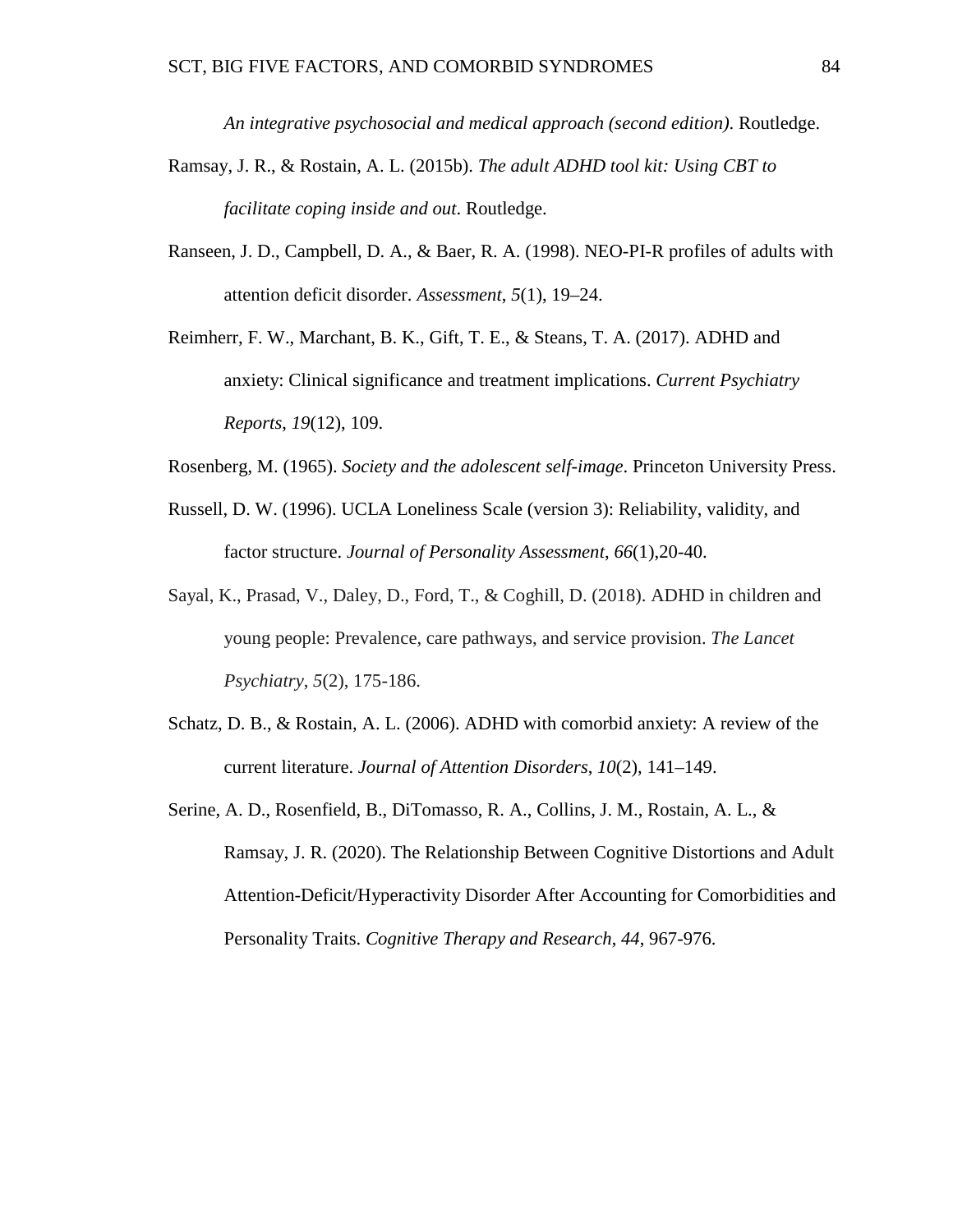- Servera, M., Sáez, B., Burns, G. L., & Becker, S. P. (2018). Clinical differentiation of sluggish cognitive tempo and attention-deficit/hyperactivity disorder in children. *Journal of Abnormal Psychology*, *127*(8), 818.
- Shi, M., Liu, L., Wang, Z. Y., & Wang, L. (2015). The mediating role of resilience in the relationship between Big Five personality and anxiety among Chinese medical students: A cross-sectional study. *PloS One*, *10*(3).
- Skirbekk, B., Hansen, B. H., Oerbeck, B., & Kristensen, H. (2011). The relationship between sluggish cognitive tempo, subtypes of attention-deficit/hyperactivity disorder, and anxiety disorders. *Journal of Abnormal Child Psychology*, *39*(4), 513-525.
- Stanton, K., & Watson, D. (2016). Adult ADHD: Associations with personality and other psychopathology. *Journal of Psychopathology and Behavioral Assessment*, *38*(2), 195-208.
- Strohmeier, C. W., Rosenfield, B., DiTomasso, R. A., & Ramsay, J. R. (2016). Assessment of the relationship between self-reported cognitive distortions and adult ADHD, anxiety, depression, and hopelessness. *Psychiatry Research*, *238*, 153-158.
- Tabachnick, B. G., & Fidell, L. S. (2007). *Using multivariate statistics* (5th ed.). Allyn & Bacon/Pearson Education.
- Van Dijk, F. E., Mostert, J., Glennon, J., Onnink, M., Dammers, J., Vasquez, A. A., Kan, C., Verkes, R. J., Hoogman, M., Franke, B., & Buitelaar, J. K. (2017). Five factor model personality traits relate to adult attention-deficit/hyperactivity disorder but not to their distinct neurocognitive profiles. *Psychiatry Research*, *258*, 255-261.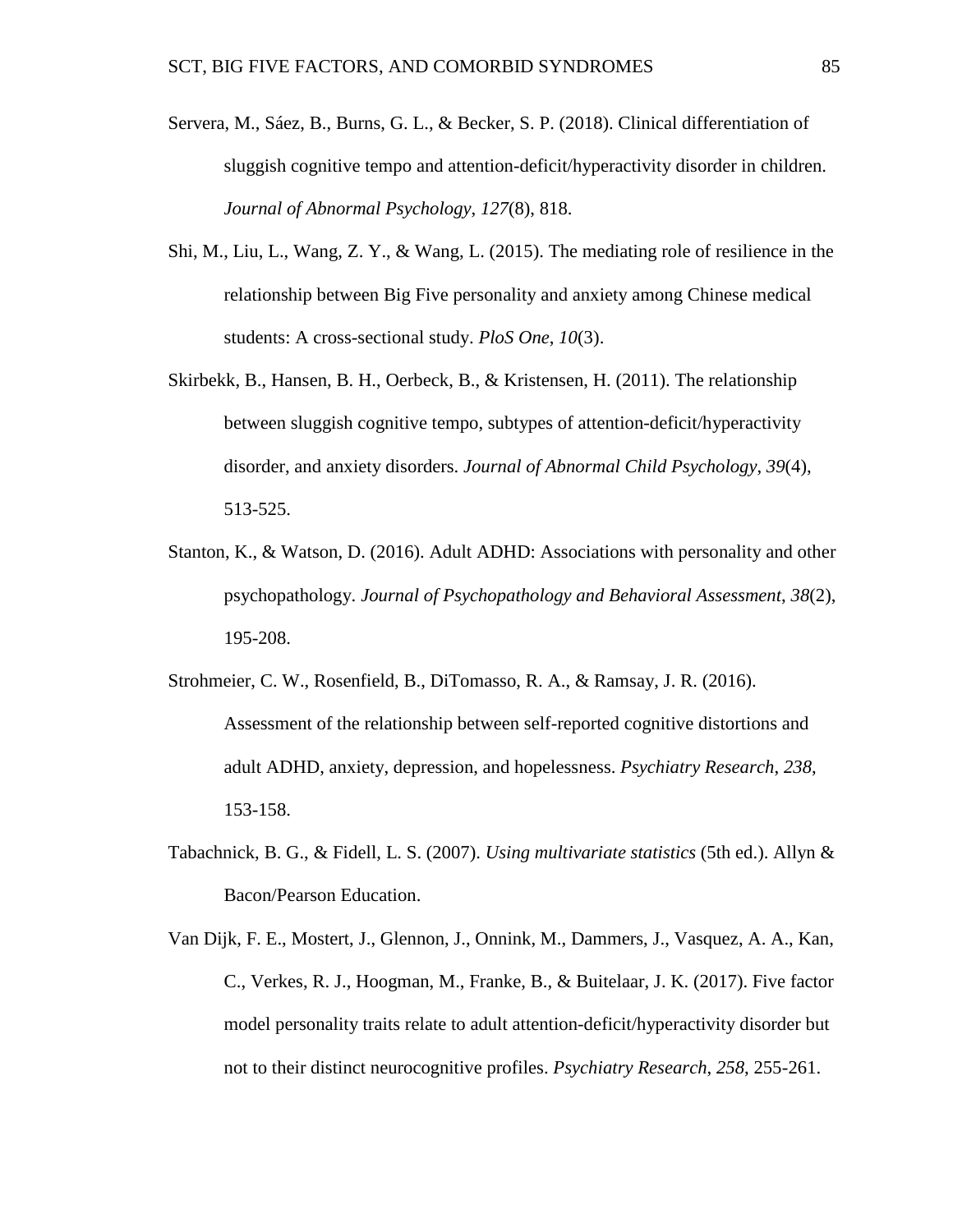- Widiger, T. A., & Costa, P. T., Jr. (2013). *Personality disorders and the five-factor model of personality*. American Psychological Association.
- Wilens, T. E., Biederman, J., Faraone, S. V., Martelon, M., Westerberg, D., & Spencer, T. J. (2009). Presenting ADHD symptoms, subtypes, and comorbid disorders in clinically referred adults with ADHD. *The Journal of Clinical Psychiatry*, *70*(11), 1557–1562.
- Willcutt, E., Chhabildas, N., Kinnear, M., DeFries, J., Olson, R., Leopold, D., Keenan, J. M., & Pennington, B. (2013). The internal and external validity of sluggish cognitive tempo and its relation with *DSM–IV* ADHD. *Journal of Abnormal Child Psychology*, *42*(1), 21–35.
- Willcutt, E., Nigg, J., Pennington, B., Solanto, M., Rohde, L., Tannock, R., Loo, S. K., Carlson, C. L., McBurnett, K., & Lahey, B. (2012). Validity of *DSM-IV* attention deficit/hyperactivity disorder symptom dimensions and subtypes. *Journal of Abnormal Psychology*, *121*(4), 991–1010.
- Wood, W. L., Lewandowski, L. J., Lovett, B. J., & Antshel, K. M. (2017). Executive dysfunction and functional impairment associated with sluggish cognitive tempo in emerging adulthood. *Journal of Attention Disorders*, *21*(8), 691-700.
- Yang, H. N., Tai, Y. M., Yang, L. K., & Gau, S. S. F. (2013). Prediction of childhood ADHD symptoms to quality of life in young adults: Adult ADHD and anxiety/depression as mediators. *Research in Developmental Disabilities*, *34*(10), 3168-3181.
- Yoshimasu, K., Barbares, W. J., Colligan, R. C., Voigt, R. G., Killian, J. M., Weaver, A. L., & Katusic, S. K. (2018). Adults with persistent ADHD: Gender and